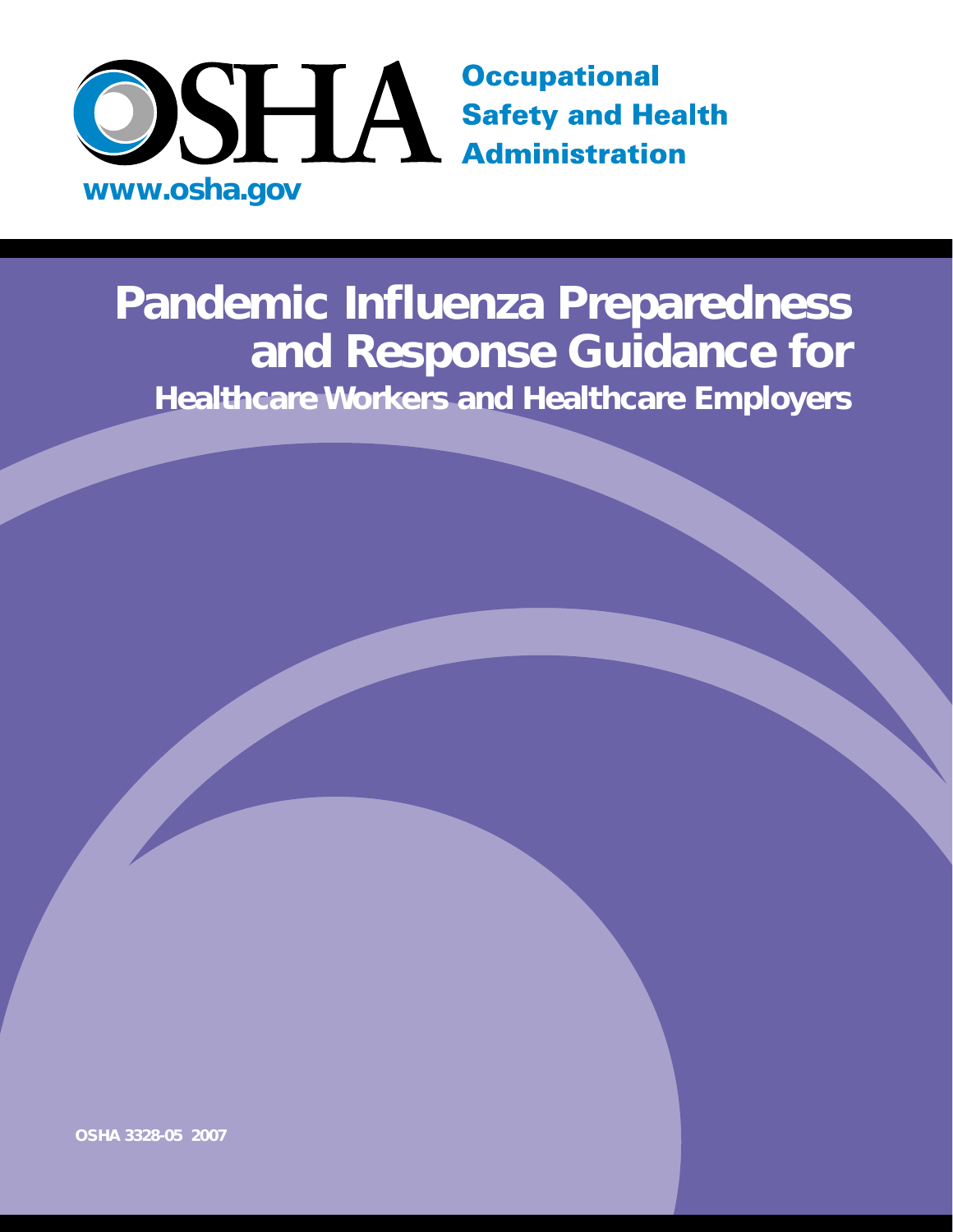

Employers are responsible for providing a safe and healthful workplace for their employees. OSHA's role is to assure the safety and health of America's working men and women by setting and enforcing standards; providing training, outreach, and education; establishing partnerships; and encouraging continual process improvement in workplace safety and health.

This publication is in the public domain and may be reproduced, fully or partially, without permission. Source credit is requested, but not required.

This information is available to sensory impaired individuals upon request. Voice phone: (202) 693- 1999; teletypewriter (TTY) number: (877) 889-5627.

> Edwin G. Foulke, Jr. Assistant Secretary of Labor for Occupational Safety and Health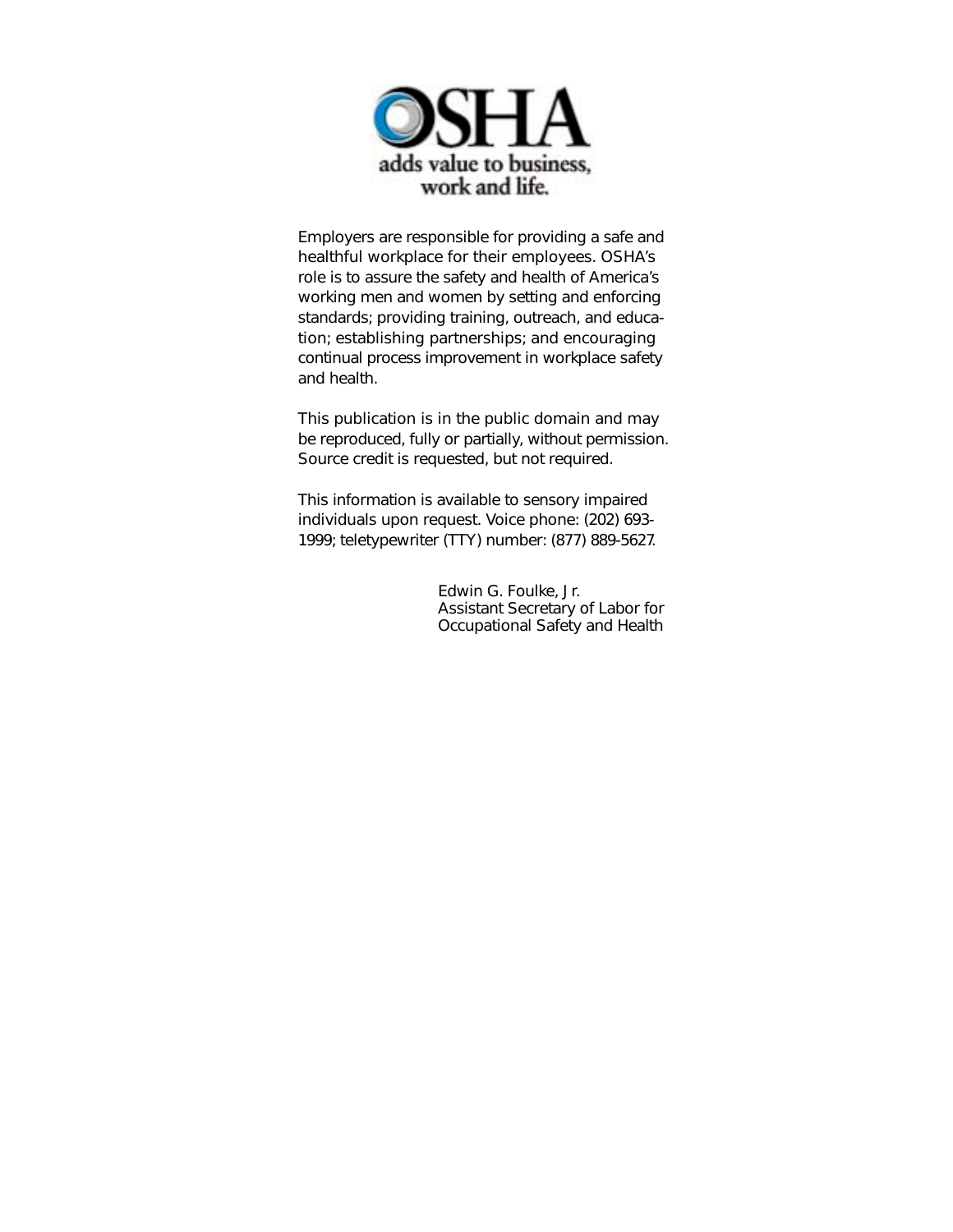# **Pandemic Influenza Preparedness and Response Guidance for**

**Healthcare Workers and Healthcare Employers**

**Occupational Safety and Health Administration U.S. Department of Labor**

> **OSHA 3328-05 2007**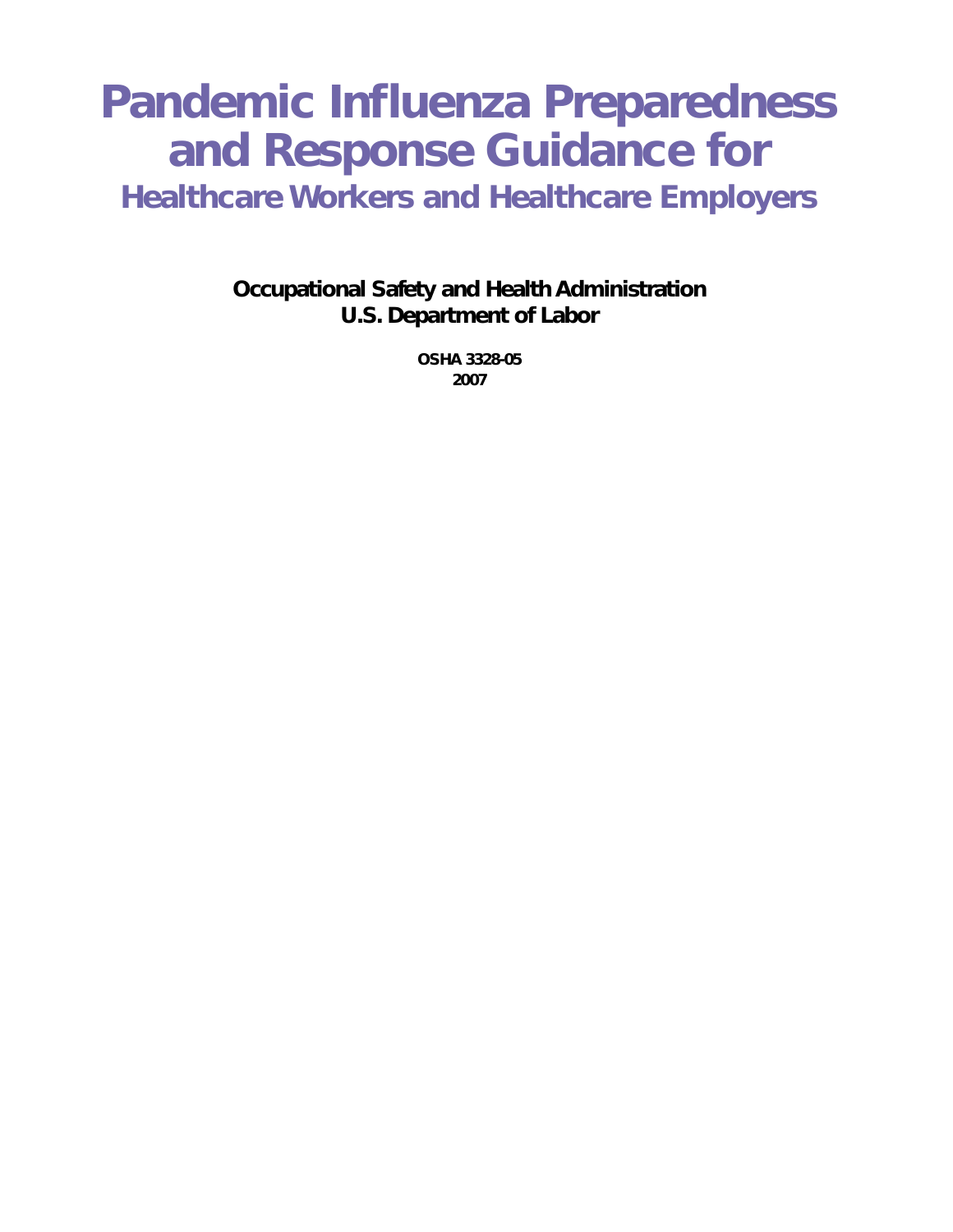This document is not a standard or regulation, and it creates no new legal obligations. Likewise, it cannot and does not diminish any obligations established by Federal or state statute, rule or standard. The document is advisory in nature, informational in content, and is intended to assist employers in providing a safe and healthful workplace. *The Occupational Safety and Health Act* requires employers to comply with hazard-specific safety and health standards. In addition, pursuant to Section 5(a)(1), the General Duty Clause of the Act, employers must provide their employees with a workplace free from recognized hazards likely to cause death or serious physical harm. Employers can be cited for violating the General Duty Clause if there is a recognized hazard and they do not take reasonable steps to prevent or abate the hazard.

| <b>ACRONYMS</b> |                                                       |  |  |
|-----------------|-------------------------------------------------------|--|--|
| <b>CDC</b>      | Centers for Disease Control and Prevention            |  |  |
| <b>FPA</b>      | U.S. Environmental Protection Agency                  |  |  |
| <b>HFPA</b>     | high-efficiency particulate air                       |  |  |
| <b>HHS</b>      | U.S. Department of Health and Human Services          |  |  |
| <b>JCAHO</b>    | Joint Commission on Accreditation of Healthcare       |  |  |
|                 | Organizations                                         |  |  |
| I RN            | <b>Laboratory Response Network</b>                    |  |  |
| <b>NIOSH</b>    | National Institute for Occupational Safety and Health |  |  |
| OSH Act         | Occupational Safety and Health Act of 1970            |  |  |
| OSHA            | Occupational Safety and Health Administration         |  |  |
| <b>PAPR</b>     | powered air-purifying respirator                      |  |  |
| <b>PLHCP</b>    | physician or another licensed healthcare professional |  |  |
| <b>PPF</b>      | personal protective equipment                         |  |  |
| RT-PCR          | reverse transcriptase polymerase chain reaction       |  |  |
| <b>SARS</b>     | severe acute respiratory syndrome                     |  |  |
| <b>SNS</b>      | <b>Strategic National Stockpile</b>                   |  |  |
| <b>SPN</b>      | <b>Sentinel Provider Network</b>                      |  |  |
| <b>WHO</b>      | World Health Organization                             |  |  |
|                 |                                                       |  |  |

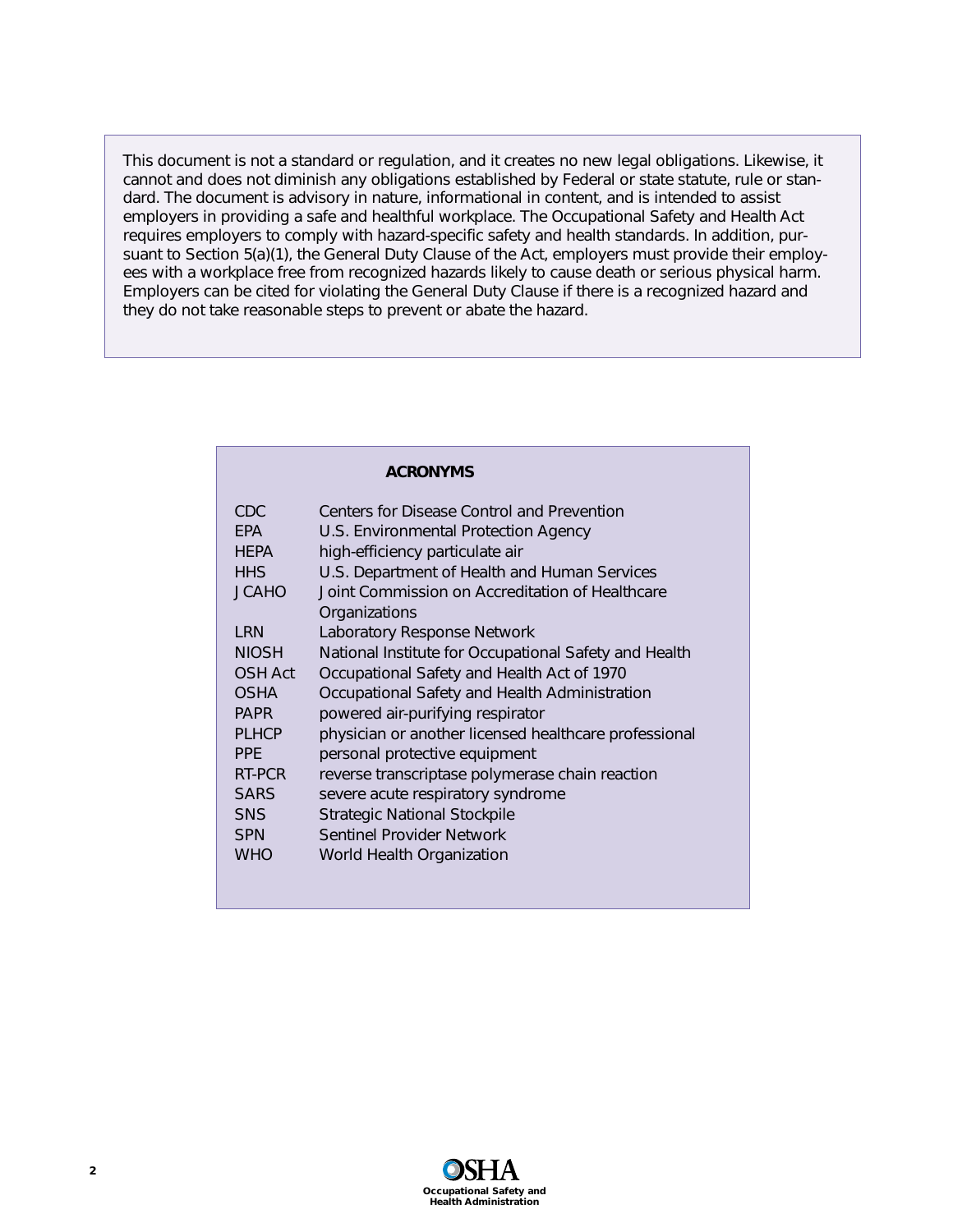# **Contents**

| <b>Introduction</b>                                                                                                    | 5        |
|------------------------------------------------------------------------------------------------------------------------|----------|
| <b>References</b>                                                                                                      | 6        |
| <b>Influenza: Clinical Background</b>                                                                                  |          |
| <b>Information</b>                                                                                                     | 7        |
| <b>Clinical Presentation of Influenza</b>                                                                              | 8        |
| <b>Clinical Presentation of Seasonal Influenza</b>                                                                     | 8        |
| <b>Clinical Presentations of Prior Influenza</b><br><b>Pandemics</b>                                                   | 9        |
| <b>Clinical Presentation of Highly Pathogenic</b><br><b>Avian Influenza in Humans</b>                                  | 9        |
| <b>Diagnosis</b>                                                                                                       | 9        |
| <b>Clinical Diagnosis of Seasonal Influenza</b>                                                                        | 9        |
| <b>Laboratory Diagnosis of Seasonal Influenza</b>                                                                      | 10       |
| <b>Clinical Diagnosis of Pandemic Influenza</b>                                                                        | 10       |
| <b>Laboratory Diagnosis of Avian and</b><br><b>Pandemic Influenza</b>                                                  | 11       |
| <b>Modes of Transmission</b>                                                                                           | 11       |
| <b>Seasonal Influenza Transmission</b>                                                                                 | 11       |
| <b>Pandemic Influenza Transmission</b>                                                                                 | 12       |
| <b>Treatment and Prevention</b>                                                                                        | 13       |
| <b>Seasonal Influenza Treatment and Prevention</b>                                                                     | 13       |
| <b>Pandemic Influenza Treatment and Prevention</b><br><b>References</b>                                                | 13<br>13 |
|                                                                                                                        |          |
| <b>Infection Control</b>                                                                                               | 15       |
| <b>Standard Precautions and Transmission-</b>                                                                          |          |
| <b>Based Precautions</b>                                                                                               | 15       |
| <b>Standard Precautions</b>                                                                                            | 15       |
| <b>Contact Precautions</b>                                                                                             | 16       |
| <b>Droplet Precautions</b>                                                                                             | 16       |
| <b>Airborne Precautions</b><br><b>Compliance with Infection Control</b>                                                | 16<br>17 |
| <b>Hand Hygiene Compliance</b>                                                                                         | 17       |
| <b>Respiratory Protection Compliance</b>                                                                               | 17       |
| <b>Organizational Factors that Affect</b>                                                                              |          |
| <b>Adherence to Infection Control</b>                                                                                  | 18       |
| Facility Design, Engineering, and                                                                                      |          |
| <b>Environmental Controls</b>                                                                                          | 18       |
| <b>Facility Capacity</b>                                                                                               | 19       |
| <b>Engineering Controls in Improvised Settings</b>                                                                     | 19       |
| <b>Airborne Infection Isolation Rooms</b>                                                                              | 19       |
| <b>Engineering Controls for Aerosol-Generating</b><br><b>Procedures for Patients with Pandemic</b><br><b>Influenza</b> | 19       |
| <b>Cohorting</b>                                                                                                       | 20       |
| <b>Engineering Controls in Diagnostic and</b><br><b>Research Laboratories</b>                                          | 20       |
| <b>Autopsy Rooms for Cases of Pandemic</b><br><b>Influenza</b>                                                         | 20       |
| <b>Administrative Controls</b>                                                                                         | 21       |
| <b>Respiratory Hygiene/Cough Etiquette</b>                                                                             | 21       |
| <b>Pandemic Influenza Specimen Collection</b><br>and Transport                                                         | 21       |
|                                                                                                                        |          |

| Patient Transport within Healthcare Facilities 22                                                 |    |
|---------------------------------------------------------------------------------------------------|----|
| <b>Pre-Hospital Care and Patient Transport</b>                                                    |    |
| <b>Outside Healthcare Facilities</b>                                                              | 22 |
| <b>Staff Education and Training</b>                                                               | 22 |
| <b>Care of the Deceased</b>                                                                       | 24 |
| <b>Patient Discharge</b>                                                                          | 24 |
| <b>Visitor Policies</b>                                                                           | 24 |
| <b>Healthcare Worker Vaccination</b>                                                              | 24 |
| <b>Antiviral Medication for Prophylaxis and</b>                                                   |    |
| <b>Treatment in Healthcare Workers</b>                                                            | 25 |
| <b>Occupational Medicine Services</b>                                                             | 25 |
| <b>Worker Protection</b>                                                                          | 25 |
| <b>Recommendations for Occupational</b>                                                           |    |
| <b>Health Administrators</b>                                                                      | 26 |
| <b>Occupational Medical Surveillance and</b>                                                      |    |
| <b>Staffing Decisions</b>                                                                         | 26 |
| <b>Personal Protective Equipment</b>                                                              | 27 |
| <b>Gloves</b>                                                                                     | 27 |
| Gowns                                                                                             | 27 |
| <b>Goggles/Face Shields</b>                                                                       | 27 |
| <b>Respiratory Protection for Pandemic</b><br><b>Influenza</b>                                    | 27 |
| <b>PPE for Aerosol-Generating Procedures</b>                                                      | 31 |
| <b>Order for Putting on and Removing PPE</b>                                                      | 31 |
| <b>Work Practices</b>                                                                             | 32 |
| <b>Hand Hygiene</b>                                                                               | 32 |
| <b>Other Hygienic Measures</b>                                                                    | 32 |
| <b>Facility Hygiene-Practices and Polices</b>                                                     | 32 |
| <b>Laboratory Practices</b>                                                                       | 34 |
| <b>References</b>                                                                                 | 34 |
| <b>Pandemic Influenza Preparedness</b>                                                            | 36 |
| <b>Healthcare Facility Responsibilities During</b>                                                |    |
| <b>Pandemic Alert Periods</b>                                                                     | 36 |
| <b>Healthcare Facility Responsibilities During</b><br>Pandemic Alert Periods (HSC Stages 0, 1) 36 |    |
| <b>Healthcare Facility Responsibilities During</b><br>the Pandemic (HSC Stages 2-5)               | 37 |
| <b>Healthcare Facility Recovery and Preparation</b>                                               |    |
| for Subsequent Pandemic Waves                                                                     |    |
| (HSC Stage 6)                                                                                     | 37 |
| <b>Incorporating Pandemic Plans into</b><br><b>Disaster Plans</b>                                 | 37 |
| <b>Pandemic Planning for Support of</b>                                                           |    |
|                                                                                                   |    |

| <b>Pandemic Planning for Support of</b>             |    |
|-----------------------------------------------------|----|
| <b>Healthcare Worker Staff</b>                      | 37 |
| <b>Define Essential Staff and Hospital Services</b> | 38 |
| <b>Human Resources</b>                              | 39 |
| <b>Information Technology</b>                       | 39 |
| <b>Public Health Communication</b>                  | 39 |
| <b>Surveillance and Protocols</b>                   | 40 |
| <b>Psychological Support</b>                        | 41 |
| <b>Occupational Health Services</b>                 | 42 |
| <b>Developing and Providing Employee</b>            |    |
| <b>Screening for Influenza-Like Illness</b>         | 42 |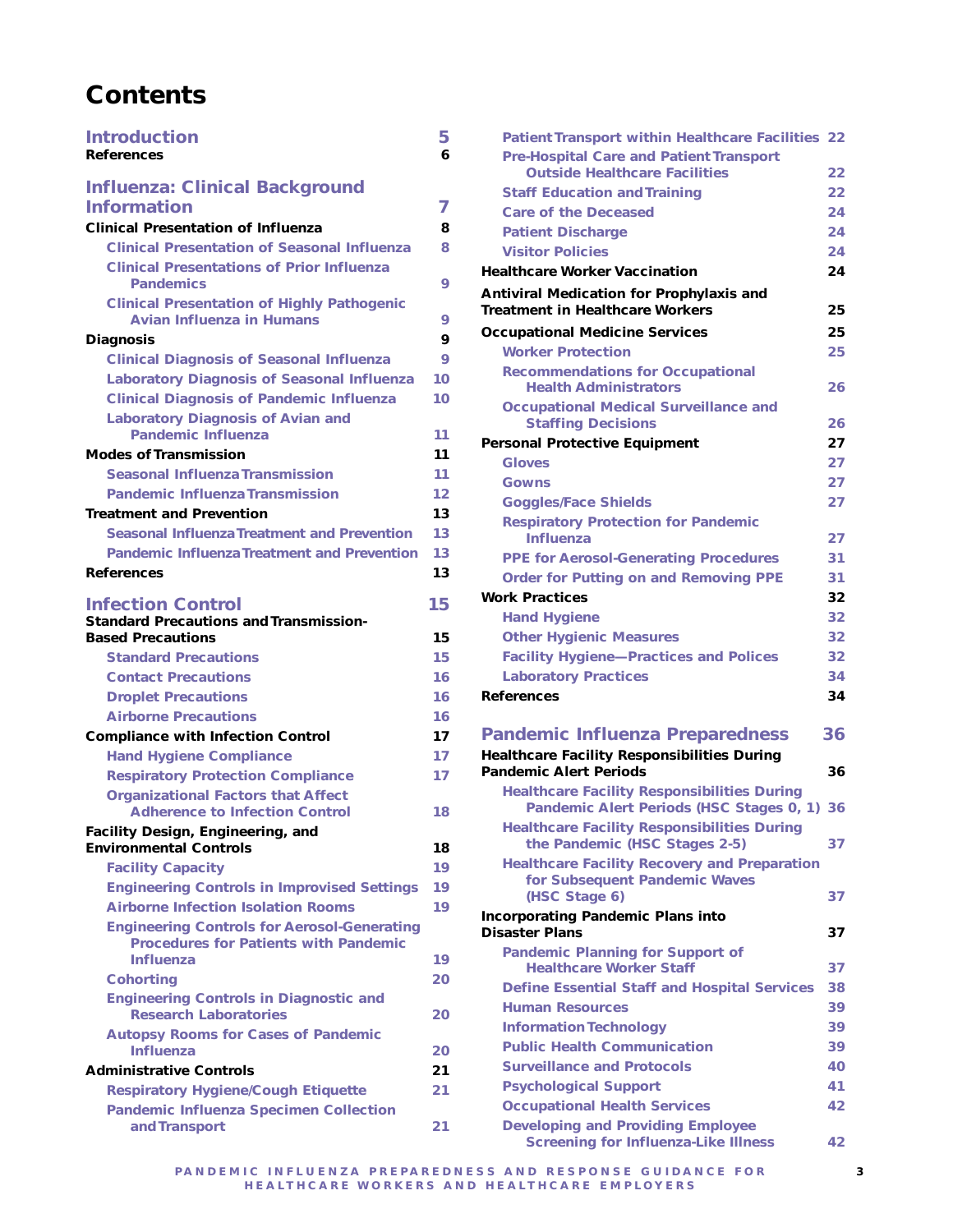| Developing and Providing Immunization and<br><b>Treatment Strategies</b>                                                  | 42       |
|---------------------------------------------------------------------------------------------------------------------------|----------|
| <b>Continuing Baseline Occupational Health</b>                                                                            |          |
| <b>Services</b>                                                                                                           | 43       |
| <b>Training</b>                                                                                                           | 43       |
| <b>Security</b>                                                                                                           | 43<br>44 |
| <b>Stockpiles of Essential Resources</b><br><b>Pandemic Influenza Vaccine</b>                                             | 44       |
| <b>Antiviral Medication</b>                                                                                               | 45       |
| <b>Personal Protective Equipment</b>                                                                                      | 46       |
| <b>Outpatient Services and Clinics</b>                                                                                    | 46       |
| <b>Alternate Care Sites</b>                                                                                               | 47       |
| <b>References</b>                                                                                                         | 47       |
|                                                                                                                           |          |
| <b>OSHA Standards of</b>                                                                                                  |          |
| <b>Special Importance</b>                                                                                                 | 50       |
| <b>Respiratory Protection Standard -</b><br>29 CFR 1910.134                                                               | 50       |
| Personal Protective Equipment Standard -                                                                                  |          |
| 29 CFR 1910.132                                                                                                           | 50       |
| <b>Bloodborne Pathogens Standard -</b>                                                                                    |          |
| 29 CFR 1910.1030                                                                                                          | 50       |
| <b>General Duty Clause</b>                                                                                                | 51       |
| <b>References</b>                                                                                                         | 51       |
| <b>Appendix A</b><br><b>Pandemic Influenza</b><br><b>Internet Resources</b>                                               | 52       |
| <b>Appendix B</b><br><b>Infection Control Communication</b><br><b>Tools for Healthcare Workers</b><br><b>Appendix B-1</b> | 54       |
| <b>Factors Influencing Adherence to</b><br><b>Hand Hygiene Practices</b>                                                  | 55       |
| <b>Appendix B-2</b>                                                                                                       |          |
| <b>Elements of Healthcare Worker Educational</b><br>and Motivational Programs                                             | 56       |
| <b>Appendix B-3</b>                                                                                                       |          |
| <b>Strategies for Successful Promotion of Hand</b><br><b>Hygiene in Hospitals</b>                                         | 57       |
| <b>Appendix B-4</b>                                                                                                       |          |
| <b>Pandemic Influenza Precautions for Veterans</b><br><b>Administration Healthcare Facility Staff</b>                     |          |
|                                                                                                                           | 58       |
| <b>Appendix B-5</b>                                                                                                       |          |
| <b>Public Health Measures Against Pandemic</b><br>Influenza for Individuals, Healthcare Providers,                        |          |
| and Organizations                                                                                                         | 60       |

| <b>Implementation and Planning for</b><br><b>Respiratory Protection Programs</b> |    |
|----------------------------------------------------------------------------------|----|
| in Healthcare Settings                                                           | 62 |
| <b>Appendix C-1</b>                                                              |    |
| <b>Respiratory Protection Programs</b>                                           | 62 |

#### **Appendix C-2**

**Readiness Plan for Epidemic Respiratory Infection: A Guideline for Operations for Use by the Dartmouth-Hitchcock Medical Center – Lebanon Campus and the Dartmouth College Health Service 67** 

# **Appendix D**

| <b>Self-Triage and Home Care Resources</b><br>for Healthcare Workers and Patients<br><b>Appendix D-1</b>                                                                                                                                                   | 82       |
|------------------------------------------------------------------------------------------------------------------------------------------------------------------------------------------------------------------------------------------------------------|----------|
| <b>Sample Self-Triage Algorithm for Persons</b><br>with Influenza Symptoms                                                                                                                                                                                 | 82       |
| <b>Appendix D-2</b><br><b>Home Care Guide for Influenza</b>                                                                                                                                                                                                | 83       |
| <b>Appendix E</b><br><b>References for Diagnosis and</b><br><b>Treatment of Staff During an</b><br><b>Influenza Pandemic</b><br><b>Appendix E-1</b><br><b>Influenza Diagnostic Table</b>                                                                   | 85<br>85 |
| <b>Appendix F</b><br><b>Pandemic Planning Checklists</b><br>and Example Plans<br><b>Appendix F-1</b><br><b>Sample Emergency Management Program</b><br><b>Standard Operating Procedure (SOP)</b>                                                            | 87<br>88 |
| <b>Appendix G</b><br><b>Risk Communication Resources</b><br><b>Appendix G-1</b><br><b>Risk and Crisis Communication: 77 Questions</b><br><b>Commonly Asked by Journalists During</b><br>a Crisis                                                           | 94<br>95 |
| <b>Appendix H</b><br><b>Sample Supply Checklists</b><br>for Pandemic Planning<br><b>Appendix H-1</b>                                                                                                                                                       | 96       |
| <b>Examples of Consumable and Durable</b><br><b>Supply Needs</b><br><b>Appendix H-2</b><br><b>Suggested Inventory of Durable and Consumable</b><br><b>Supplies for Veterans Administration Healthcare</b><br><b>Facilities During a Pandemic Influenza</b> | 96<br>96 |
| <b>OSHA Assistance</b>                                                                                                                                                                                                                                     | 97       |
| <b>OSHA Regional Offices</b>                                                                                                                                                                                                                               | 99       |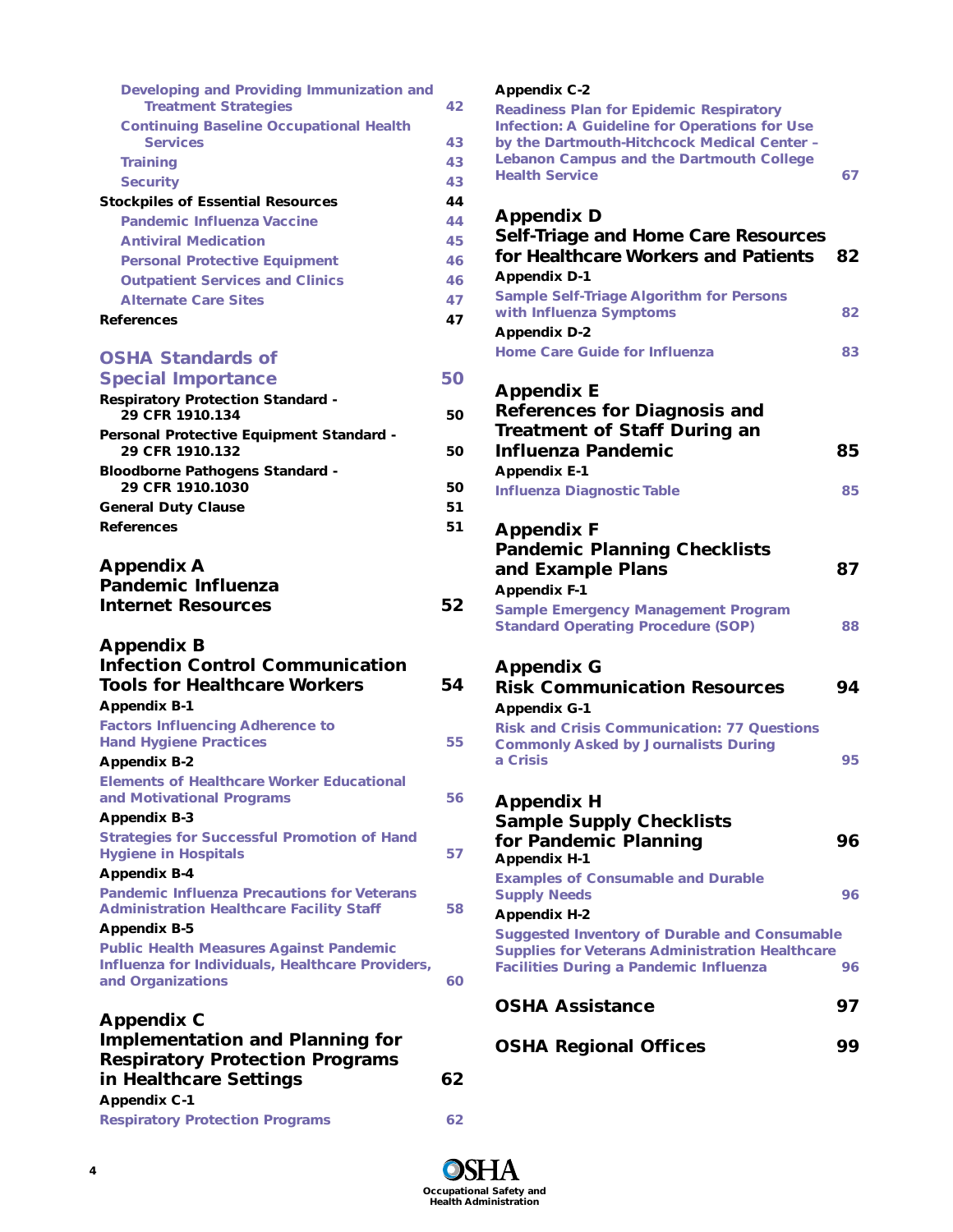# **Introduction**

A pandemic is a global disease outbreak. A flu pandemic occurs when a new influenza virus emerges for which people have little or no immunity, and for which there is no vaccine. The disease spreads easily person-to-person, causes serious illness, and can sweep across the country and around the world in a very short time.

It is difficult to predict when the next influenza pandemic will occur or how severe it will be. Wherever and whenever a pandemic starts, everyone around the world is at risk. Countries might, through measures such as border closures and travel restrictions, delay arrival of the virus, but they cannot stop it.

An especially severe influenza pandemic could lead to high levels of illness, death, social disruption, and economic loss. Everyday life would be disrupted because so many people in so many places become seriously ill at the same time. Impacts can range from school and business closings to the interruption of basic services such as public transportation and food delivery.

An influenza pandemic is projected to have a global impact on morbidity and mortality, thus requiring a sustained, large-scale response from the healthcare community. The 1918 influenza pandemic was responsible for over 500,000 deaths in the United States, while the 1957 and 1968 pandemic influenza viruses were responsible for 70,000 and 34,000 deaths, respectively.<sup>1</sup> More recently, one modeling study estimated that an influenza pandemic affecting 15 to 35 percent of the United States population could cause 89,000 to 207,000 deaths, 314,000 to 734,000 hospitalizations, 18 to 42 million outpatient visits, and 20 to 47 million additional illnesses.<sup>2</sup> In contrast, from 1990 to 1999, seasonal influenza caused approximately 36,000 deaths per year in the United States.<sup>3</sup>

A substantial percentage of the world's population will require some form of medical care. Healthcare facilities can be overwhelmed, creating a shortage of hospital staff, beds, ventilators and other supplies. Surge capacity at non-traditional sites such as schools may need to be created to cope with the demand.

It is expected that such an event will quickly overwhelm the healthcare system locally, regionally, and nationally.<sup>4</sup> An increased number of sick individuals will seek healthcare services. In addition, the number of healthcare workers available to respond to these increased demands will be reduced by illness rates similar to pandemic

influenza attack rates affecting the rest of the population. Finally, healthcare workers and healthcare resources will also be expected to continue to meet non-pandemic associated healthcare needs.

In order to mitigate the effects of an influenza pandemic on the healthcare community, it is important to identify healthcare providers and recognize the diversity of practice settings.

- The delivery of healthcare services requires a broad range of employees, such as first responders, nurses, physicians, pharmacists, technicians and aides, building maintenance, security and administrative personnel, social workers, laboratory employees, food service, housekeeping, and mortuary personnel. Moreover, these employees can be found in a variety of workplace settings, including hospitals, chronic care facilities, outpatient clinics (e.g., medical and dental offices, schools, physical and rehabilitation therapy centers, health departments, occupational health clinics, and prisons), free-standing ambulatory care and surgical facilities, and emergency response settings.
- The diversity among healthcare workers and their workplaces makes preparation and response to a pandemic influenza especially challenging. For example, not all employees in the same healthcare facility will have the same risk of acquiring influenza, not all individuals with the same job title will have the same risk of infection, and not all healthcare facilities will be at equal risk although all will be similarly susceptible. During an influenza pandemic, healthcare workers may be required to provide services in newly established healthcare facilities to accommodate patient overflow from traditional healthcare settings (e.g., convention centers, schools, and sports arenas). Consequently, the cornerstone of pandemic influenza preparedness and response is an assessment of risk and the development of effective policies and procedures tailored to the unique aspects of various healthcare settings.

Collaboration with state and federal partners is vital to ensure that healthcare workers are adequately protected during an influenza pandemic. The goal of this document is to help healthcare workers and employers prepare for and respond to an influenza pandemic.

The guidance document is organized into four major sections: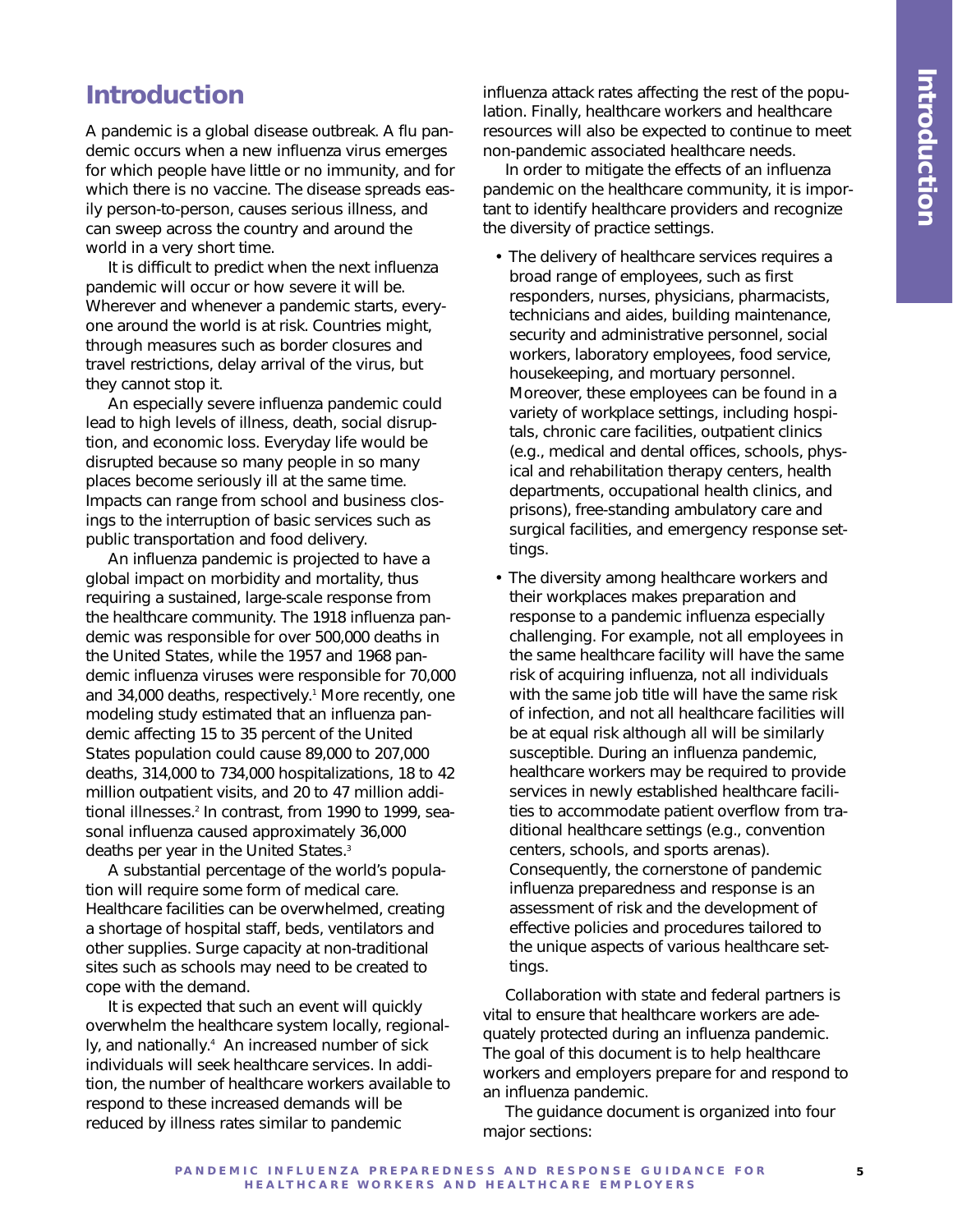- Clinical background information on influenza
- Infection control
- Pandemic influenza preparedness
- OSHA standards of special importance

Given the technical nature and breadth of information available in the document, each section has been subdivided (see Table of Contents) in order to allow readers to quickly focus on areas of interest.

The document also contains appendices which provide pandemic planners with samples of infection control plans, examples of practical pandemic planning tools and additional technical information. Topic areas include Internet resources, communication tools, sample infection control programs, selftriage and home care resources, diagnosis and treatment of staff during a pandemic, planning and supply checklists and risk communication. This educational material has been provided for informational purposes only and should be used in conjunction with the entire document in order to ensure that healthcare workers are adequately protected during a pandemic. OSHA does not recommend one option over the many effective alternatives that exist.

OSHA has prepared additional, general information to assist workplaces in their preparation for an influenza pandemic entitled, *Guidance on Preparing Workplaces for an Influenza Pandemic* which is available at www.osha.gov.

#### **References**

1 U.S. Department of Health and Human Services (HHS). Pandemicflu.gov, General Information. Last accessed June 7, 2006: http://www.pandemicflu. gov/general/.

2 Meltzer M.I., N.J. Cox, K. Fukuda. 1999. The economic impact of pandemic influenza in the United States: priorities for intervention. Emerg Infect Dis 5:659-71.

<sup>3</sup> Thompson W.W., D.K. Shay, E. Weintraub, et al. 2003. Mortality associated with influenza and respiratory syncytial virus in the United States. JAMA 289:179-86.

4 Waldhorn R., E. Toner. 2005. Challenges to hospital medical preparedness and response in a flu pandemic. Center for Biosecurity, University of Pittsburgh Medical Center. October 12, 2005. Last accessed June 7, 2006: http://www.upmc-biosecurity.org/avianflu/facts-hospitalprep.html

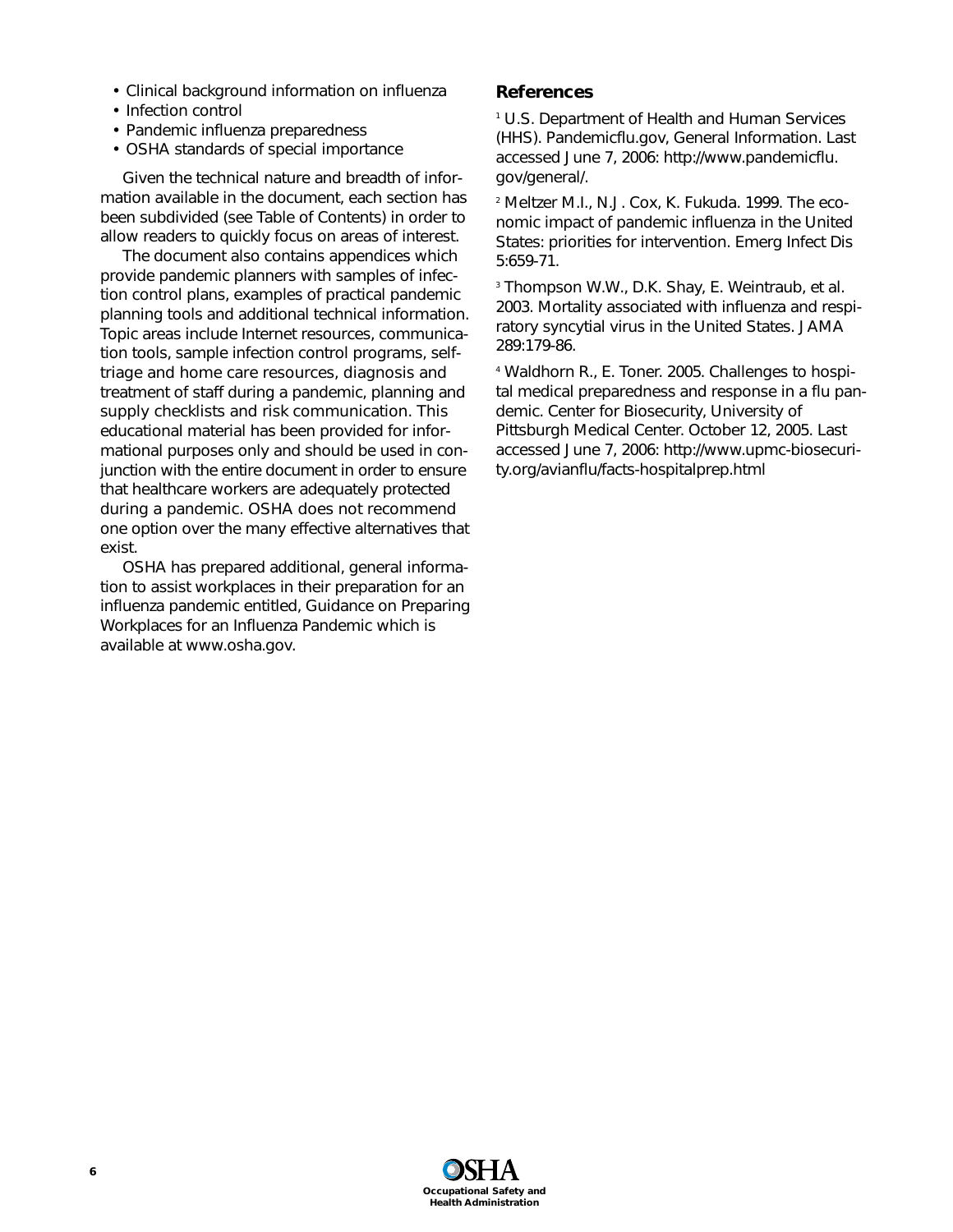# **Influenza: Clinical Background Information**

Historically, influenza has caused outbreaks of respiratory illness for centuries, including three pandemics (worldwide outbreaks of disease) in the 20th century.<sup>1</sup> There are three types of influenza viruses: types A, B, and C. Only type A influenza viruses cause pandemics. Seasonal influenza outbreaks can be caused by either type A or type B influenza viruses. Influenza type C viruses cause mild illness in humans but do not cause epidemics or pandemics. This guidance is aimed at protecting healthcare workers in the event of an influenza pandemic; therefore, the focus will be on the characteristics of type A influenza viruses.

Of the three types of influenza viruses, only type A is divided into subtypes. Subtype designations are based on the presence of two viral surface proteins (antigens): hemagglutinin (H) and neuraminidase (N). To date, 16 different hemagglutinin and 9 different neuraminidase surface proteins have been identified in influenza A viruses.<sup>2</sup> Subtypes are designated as the H protein type (1–16) solely or followed by the N protein type (1–9) (e.g., H5N1). Three different subtypes (i.e., H1N1, H2N2, and H3N2) have caused pandemics in the 20th century. Influenza A viruses vary in virulence, infectivity to specific hosts, modes of transmission, and the clinical presentation of infection.

Seasonal, avian, and pandemic influenza can occur in humans. It is important to have a basic understanding of the terms seasonal, avian and pandemic influenza in order to appreciate the guidance in this document.

• **Seasonal influenza** or "flu" refers to periodic outbreaks of acute onset viral respiratory infection caused by circulating strains of human influenza A and B viruses. Seasonal "flu" is the kind of influenza with which healthcare workers and the public are most familiar. In temperate regions of the world, seasonal influenza generally occurs most frequently during the winter months when the humidity and outdoor temperatures are low (generally from December until April in northern temperate regions). Between 5–20 percent of the population may be infected annually. Most people have some immunity to the currently circulating strains of influenza virus and, as a result, the severity and impact of seasonal influenza is substantially less than during pandemics. Each year, a trivalent influenza vaccine is prepared in

advance of the anticipated seasonal outbreak and it includes those strains (two type A and one type B) that are expected to be the most likely to circulate in the upcoming "flu" season. Influenza vaccine is currently targeted toward those at greatest risk of influenza-related complications and their contacts, such as healthcare workers.

• **Avian influenza**, also known as the bird flu, is caused by type A influenza viruses that infect wild birds and domestic poultry. Some forms of the avian influenza are worse than others. Avian influenza viruses are generally divided into two groups: low pathogenic avian influenza and highly pathogenic avian influenza. Low pathogenic avian influenza naturally occurs in wild birds and can spread to domestic birds. In most cases it causes no signs of infection or only minor symptoms in birds. In general, these low pathogenic strains of the virus pose little threat to human health. Low pathogenic avian influenza virus H5 and H7 strains have the potential to mutate into highly pathogenic avian influenza and are, therefore, closely monitored. Highly pathogenic avian influenza spreads rapidly and has a high death rate in birds. Highly pathogenic avian influenza of the H5N1 strain is rapidly spreading in birds in some parts of the world.

Highly pathogenic H5N1 is one of the few avian influenza viruses to have crossed the species barrier to infect humans, and it is the most deadly of those that have crossed the barrier. Most cases of highly pathogenic H5N1 infection in humans have resulted from contact with infected poultry or surfaces contaminated with secretion/excretions from infected birds.

As of November 2006, the spread of highly pathogenic H5N1 avian influenza virus from person to person has been limited to rare, sporadic cases. Nonetheless, because all influenza viruses have the ability to change, scientists are concerned that highly pathogenic H5N1 avian influenza virus one day could be able to sustain human-to-human transmission. Because these viruses do not commonly infect humans, there is little or no immune protection against them in the human population. If the highly pathogenic H5N1 avian influenza virus were to gain the capacity to sustain transmission from person to person, a pandemic could begin.

• **Pandemic influenza** refers to a global disease outbreak. A flu pandemic occurs when a new influenza type A virus emerges for which peo-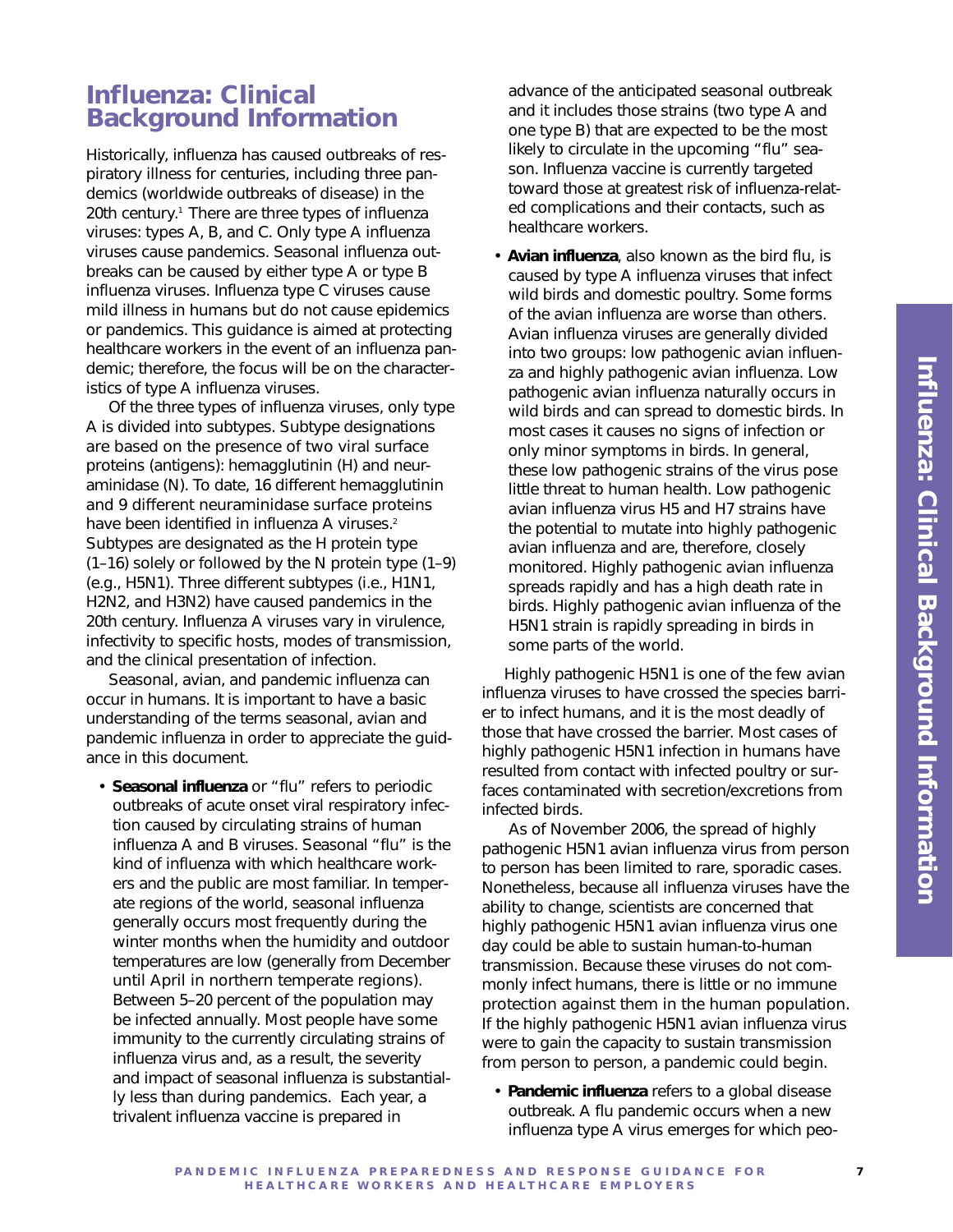ple have little or no immunity, and for which there is no vaccine. The disease spreads easily person-to-person, causes serious illness, and can sweep across the country and around the world in a very short time. Such a virus is likely to have origins from avian viruses or possibly from other animal sources (e.g., pigs). Many scientists believe that since no pandemic has occurred since 1968, it is only a matter of time before another pandemic occurs. A pandemic may occur in waves of outbreaks with each wave in a community lasting 8 to 12 weeks. One-to-three waves may occur.

Rapid detection of unusual influenza outbreaks, isolation of possible pandemic viruses and the immediate notification of national and international health authorities is critical for mounting a timely and effective response to a potential pandemic. The World Health Organization (WHO) maintains a global surveillance system of circulating influenza strains and a *Global Influenza Preparedness Plan.*<sup>3</sup> The WHO Plan describes six phases of increasing public health risk associated with the emergence of a new influenza virus subtype that may pose a pandemic threat. The WHO bases alerts on these six different phases.

The first two phases of the WHO Pandemic Alert System comprise the "Inter-pandemic Period" in which there is a novel influenza A virus in animals, but no human cases have been observed. Phase 2 indicates that an animal influenza subtype that poses a risk to humans has been detected. The next three phases (Phases 3–5) compose the "Pandemic Alert Period" in which a novel influenza virus causes human infection with a new subtype, but does not exhibit efficient and sustained humanto-human transmission. Once a new influenza A virus develops the capacity for efficient and sustained human-to-human transmission in the general population (Phase 6), the WHO declares that an influenza pandemic is in progress (this is known as the "Pandemic Period").

For additional information visit WHO's Epidemic and Pandemic Alert and Response website at http://www.who.int/csr/disease/avian\_influenza/ phase/en/index.html. Federal government response stages to these WHO phases are described in the National Strategy for Pandemic Influenza: Implementation Plan which can be found at http:// www.whitehouse.gov/ homeland/pandemic influenza-implementation.html.

### **Clinical Presentation of Influenza**

It may be useful for healthcare providers to be aware of the clinical presentation of seasonal

influenza, prior influenza pandemics, and highly pathogenic avian influenza in humans to assist them when evaluating patients who present with influenza-like illness.

The clinical picture of influenza infections can vary from no symptoms at all in seasonal influenza to fulminant (fully symptomatic) disease in pandemic strains that result in severe illness and death, even among previously healthy adults and children.<sup>4</sup> Fever and respiratory symptoms are characteristic of all forms of influenza. The Centers for Disease Control and Prevention's (CDC's) Sentinel Provider Network (SPN) monitors influenza timing and severity. The SPN<sup>5</sup> is comprised of approximately 2,300 primary care providers that provide weekly reports on outpatient "influenza-like illnesses" to state health departments and to the CDC. The SPN uses "fever >100° F or 37.8° C and sore throat and/or cough in the absence of a known cause other than influenza" as its definition of influenzalike illness.

#### **Clinical Presentation of Seasonal Influenza**

Seasonal influenza typically has an abrupt onset, with symptoms of fever, chills, fatigue, muscle aches, headache, dry cough, upper respiratory congestion, and sore throat.<sup>6</sup> The time from exposure to disease onset is usually 1 to 4 days, with an average of 2 days. Most patients recover within 3 to 7 days.<sup>7</sup> In adults, fevers usually last for 2 to 3 days, but may last longer in children. Cough and weakness can persist for up to 2 weeks. Except for fever, the physical examination has few specific findings. Typically there is weakness and mild inflammation of the upper respiratory tract. Routine outpatient laboratory findings are also non-specific. Available laboratory tests that are specific for influenza are described in the Diagnosis section on page 9 of this document.

Adults are possibly infectious from about 1 day before until about 5 days after the onset of clinical illness. Children and the immunocompromised (e.g., people with HIV infection, organ transplantation or receiving chronic steroids) have a much longer period of infectivity. Children can be infectious for 10 or more days, and young children can shed the virus for several days before the onset of illness. Severely immunocompromised persons can shed the virus for weeks or months.<sup>7</sup>

Seasonal influenza is responsible for approximately 36,000 deaths and 226,000 hospitalizations annually in the United States.<sup>8</sup> The risk of death is highest among the elderly, the very young, and patients with cardiopulmonary and other chronic conditions.7

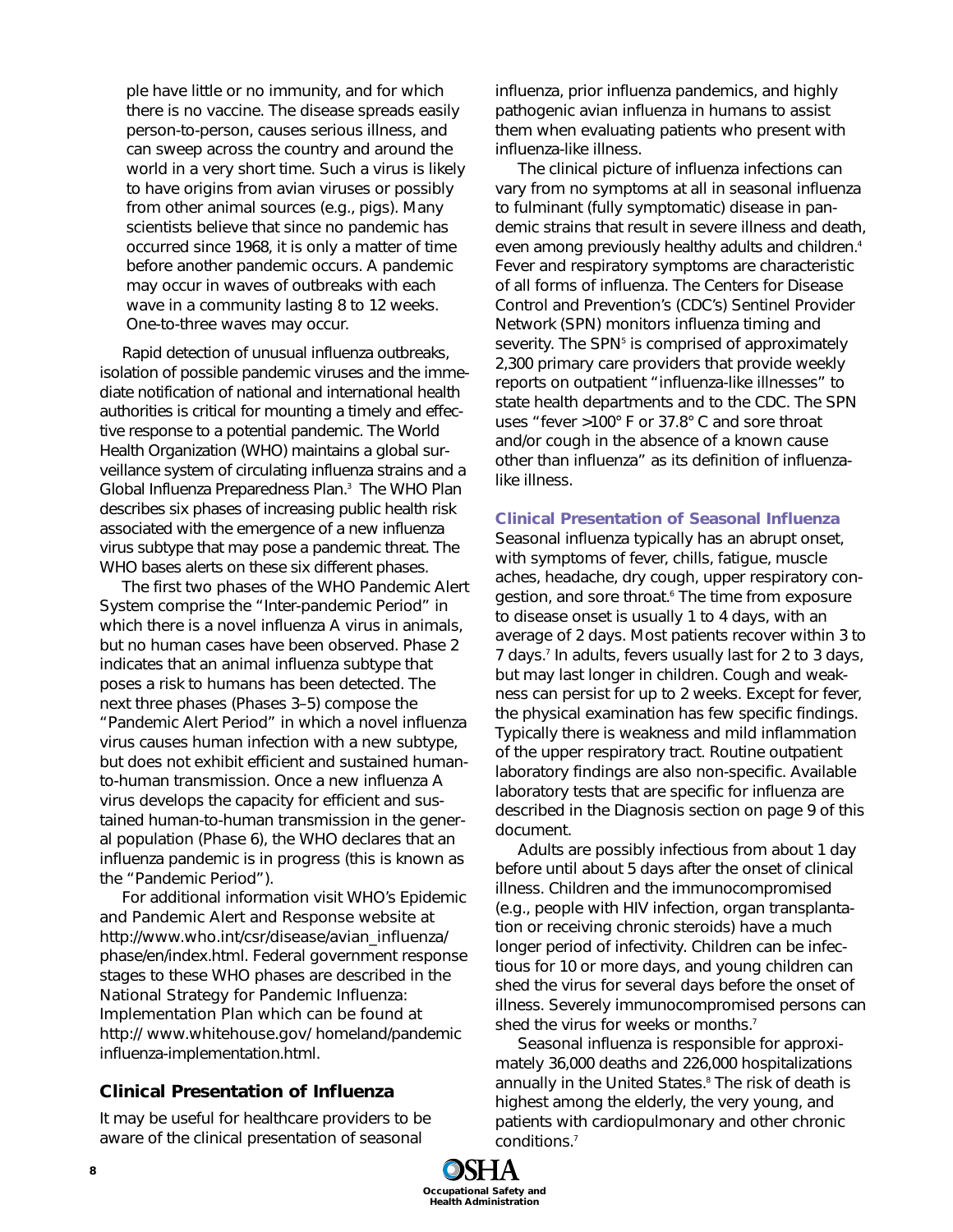## **Clinical Presentations of Prior Influenza Pandemics**

The 1918 influenza pandemic, caused by subtype H1N1 viruses, had signs and symptoms of far greater severity than seasonal influenza. It resulted in death for an estimated 500,000 U.S. citizens and as many as 40 million people worldwide. The 1918 pandemic disproportionately affected young, healthy adults, between the ages of 15 and 35. A significant proportion of patients developed fulminant disease, accompanied by a striking perioral cyanosis, leading to death within a few days. Postmortem examinations in these patients frequently revealed denuding tracheobronchitis, pulmonary hemorrhage, or pulmonary edema. Others survived the initial illness, only to die of a secondary bacterial pneumonia.<sup>6</sup>

The 1957 (caused by subtype H2N2 viruses) and 1968 (caused by subtype H3N2 viruses) influenza pandemics killed an estimated 70,000 and 34,000 U.S. citizens, respectively.<sup>8</sup> The clinical features of the pandemics of 1957 and 1968 were also typical of influenza-like illness, including fever, chills, headache, sore throat, malaise, cough, and coryza, but were milder compared to the 1918–19 pandemic.6 The 1957 influenza pandemic was notable for severe complications, such as primary viral pneumonia, particularly in pregnant women. As in the pandemic of 1918, some people survived the initial viral infection, only to later die of a secondary bacterial pneumonia.

### **Clinical Presentation of Highly Pathogenic Avian Influenza in Humans**

The highly pathogenic H5N1 avian influenza virus that caused outbreaks in Hong Kong, Thailand, Vietnam, and Cambodia, like the 1918 pandemic virus, primarily resulted in disease in children and young adults.<sup>9</sup> Hospitalized patients initially developed typical seasonal influenza symptoms such as high fever and cough, but unlike seasonal influenza, there were lower respiratory tract rather than upper respiratory tract symptoms. Because of the involvement of the lower respiratory tract, patients typically had shortness of breath and almost all patients had developed viral pneumonia at the time of hospitalization. Also unlike typical seasonal influenza, diarrhea, abdominal pain, and vomiting were frequently reported. Common laboratory findings were lymphopenia, thrombocytopenia and elevated aminotransferase levels.

As of November 13, 2006, highly pathogenic H5N1 viruses had not been detected in animals or humans in the United States. For up-to-date information regarding the number of human cases of

avian influenza and deaths worldwide, visit the WHO Confirmed Cases of Human Influenza A (H5N1) website at http://www.who.int/csr/disease/ avian\_influenza/country/en/.

An outbreak of another avian influenza virus, H7N7, occurred among poultry farm employees and those helping to contain the outbreak in the Netherlands in 2003.<sup>10</sup> The clinical course of this influenza virus was unusual in that conjunctivitis was a common finding and fewer affected persons had respiratory symptoms, although the one fatality among the 89 human cases was associated with respiratory disease. No further outbreaks were reported through April 24, 2006 (http://www.cdc. gov/flu/avian/gen-info/avian-flu-humans.htm).

# **Diagnosis**

Accurate and timely influenza diagnosis requires knowledge of the likely clinical presentations of seasonal influenza and of any circulating strains of novel viral subtypes, an awareness of the risks for exposure, and knowledge of the capabilities and limitations of laboratory diagnostic tests.

The more quickly a new pandemic virus can be identified, the sooner actions can be taken to isolate the initial cases and initiate other public health measures to prevent spread through the community *and* the sooner infection control measures can be implemented to protect the community's healthcare workers.

### **Clinical Diagnosis of Seasonal Influenza**

Uncomplicated seasonal influenza presents as a sudden onset of fever and respiratory illness with muscle aches, headaches, nonproductive cough, sore throat, and runny nose. Children can also have ear infections and/or gastrointestinal symptoms.<sup>7</sup> The diagnosis of the influenzas will be primarily through recognizing symptom complexes such as those used in surveillance. The SPN definition for influenza-like illness is used for seasonal influenza surveillance.<sup>5</sup> However, this definition is not specific and may share features with other respiratory illnesses present in the community.

The likelihood of a clinical sign or symptom to accurately detect influenza infection in a group of patients is called sensitivity. Conversely, the likelihood of a clinical sign or symptom to exclude influenza infection in a group of patients who do not have influenza is called specificity. Both the sensitivity and specificity of clinical signs and symptoms of influenza infection vary with multiple factors, including patient age, vaccination status, hospitalization status, degree of co-circulation of other infectious agents that cause respiratory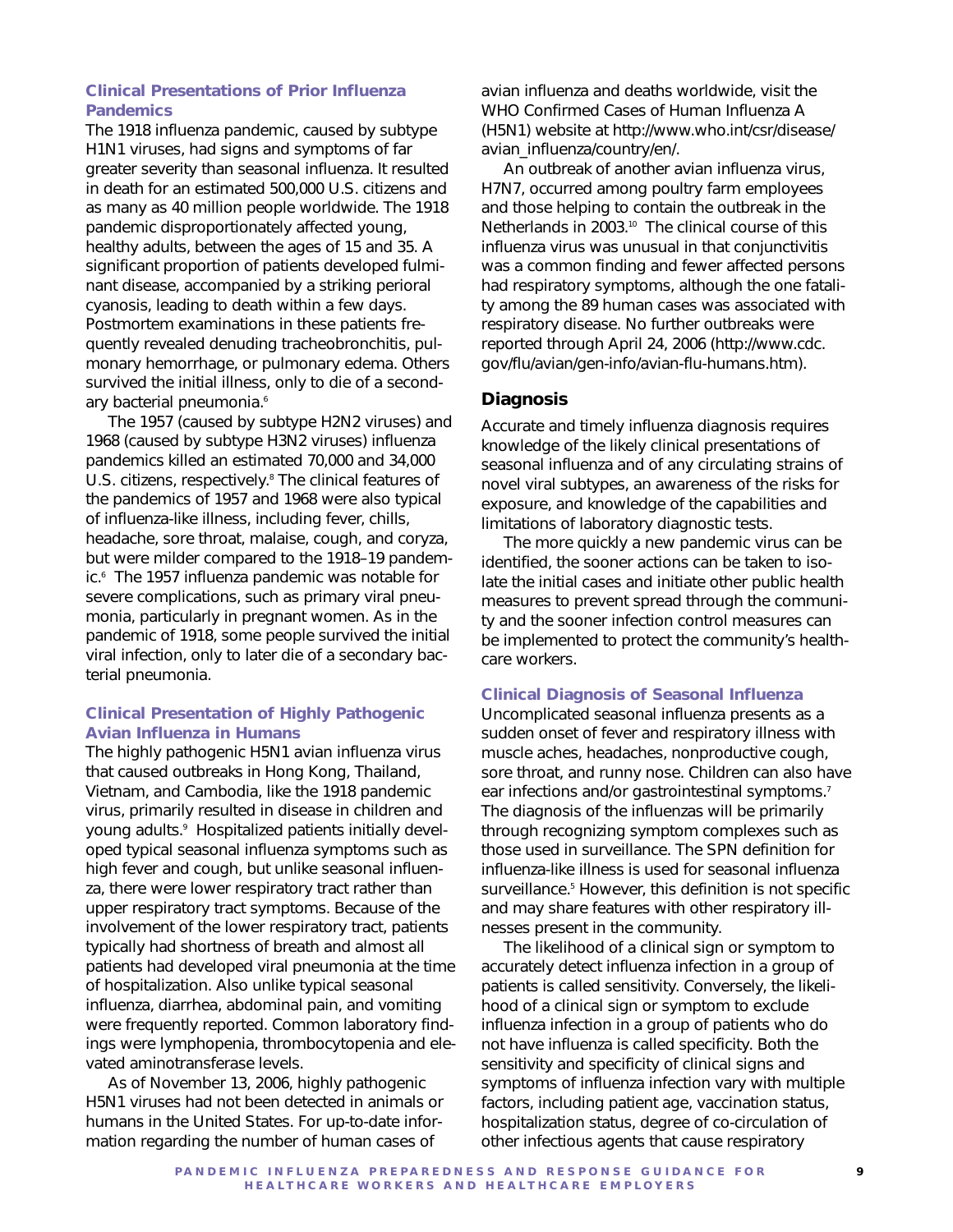symptoms in the community, and the percentage of the population infected with influenza (prevalence). The clinical signs and symptoms of influenza have been studied using viral cultures as the criteria for definitive influenza diagnosis in groups of mostly young adults when influenza was circulating in their community. It has been reported that the use of the influenza-like case definition is 63 to 78% accurate in identifying culture-confirmed cases of influenza (a sensitivity of 63 to 78%) and 55 to 71% accurate in excluding influenza (specificity of 55 to 71%).<sup>7</sup> The sensitivity and specificity will vary based on the percentage of all respiratory illnesses that are due to influenza. Other studies have addressed influenza signs and symptoms in different groups.<sup>11, 12</sup>

There is considerable overlap in the clinical presentation of seasonal influenza and other viral and bacterial respiratory infections. Influenza surveillance case definitions and laboratory testing can assist in differentiating among these infections. However, clinicians must always maintain a level of awareness that co-infections with bacterial respiratory infections or non-influenza viruses can occur with seasonal influenza. Clinical judgment regarding diagnosis and treatment is needed in conjunction with laboratory testing in order to differentiate between potential infectious organisms.

#### **Laboratory Diagnosis of Seasonal Influenza**

During Inter-pandemic and Pandemic Alert Periods, use of laboratory diagnostic tests for influenza supports seasonal influenza surveillance and provides laboratory detection of novel influenza subtypes. There are multiple laboratory techniques for identifying influenza viruses, including the rapid antigen test, the reverse transcriptase polymerase chain reaction (RT-PCR) assays, virus isolation, and immunofluorescence antibody assays.<sup>13</sup>

When respiratory secretions are used for seasonal influenza diagnosis, nasopharyngeal samples are more likely to yield a positive result than are pharyngeal swab samples.14 Commercial rapid testing can detect influenza virus in less than 30 minutes. However, some of these tests are not very sensitive<sup>9</sup> (false negative results are common) and not all of these tests are able to distinguish between influenza A and B viruses (see Safety Tips for Laboratorians: Cautions in Using Rapid Tests for Influenza A Viruses at http://www.fda.gov/cdrh/oivd/ tips/rapidflu.html). When influenza is suspected during an outbreak of respiratory illness, both rapid testing and viral cultures should be done. Although viral cultures require five days or more to perform, they can provide specific information on the strain

and subtype of the influenza virus tested, and provide information on the sensitivity to antiviral medication as well.<sup>14</sup> The HHS/CDC Influenza (Flu) Laboratory Diagnostic Procedures for Influenza website (http://www.cdc.gov/flu/professionals/ labdiagnosis.htm) maintains a table of the available diagnostic tests for the influenza virus.14

#### **Clinical Diagnosis of Pandemic Influenza**

Patients with pandemic influenza will likely have clinical signs and symptoms similar to seasonal influenza, although the clinical presentation and course of illness may be severe in a higher percentage of the cases of pandemic influenza. In general, if the next pandemic is comparable to the 1918 Type A H1N1 virus, the pandemic influenza is likely to be far more severe than seasonal influenza, and might disproportionately affect a younger population.

An important factor to look for when evaluating patients for the presence of pandemic influenza during all phases of a WHO Pandemic Alert Period, when human infection with a new subtype is detected, is a possible source of exposure. For instance, the current sources of exposure to highly pathogenic H5N1, the avian influenza virus of most concern, would likely involve international travel or occupational exposure to infected poultry or wild birds. Emergency room physicians and other healthcare personnel interviewing patients with influenza-like illness should ask about recent travel history.

A patient who has a history of travel to a country affected by a novel influenza virus and who has the onset of influenza-like illness within the known incubation period for that virus should be suspected to be infected with the novel influenza virus. Seasonal influenza incubation is usually 1 to 4 days, but novel influenza viruses may have longer incubation periods, possibly up to 10 days.<sup>6</sup> A frequently updated report of countries that have had human infections with highly pathogenic H5N1 avian influenza viruses is available at the WHO Web website at http://www.who.int/csr/disease/ avianinfluenza/en/.

Individuals who handle or process animals with a novel virus, laboratory personnel who analyze specimens containing a novel virus and healthcare workers who care for patients infected with a novel virus are at risk for contracting that viral infection. If the virus of concern has not yet been shown to be capable of sustained human-to-human transmission, occupational risk would be higher for employees with exposure to animal or animal products.<sup>6</sup>

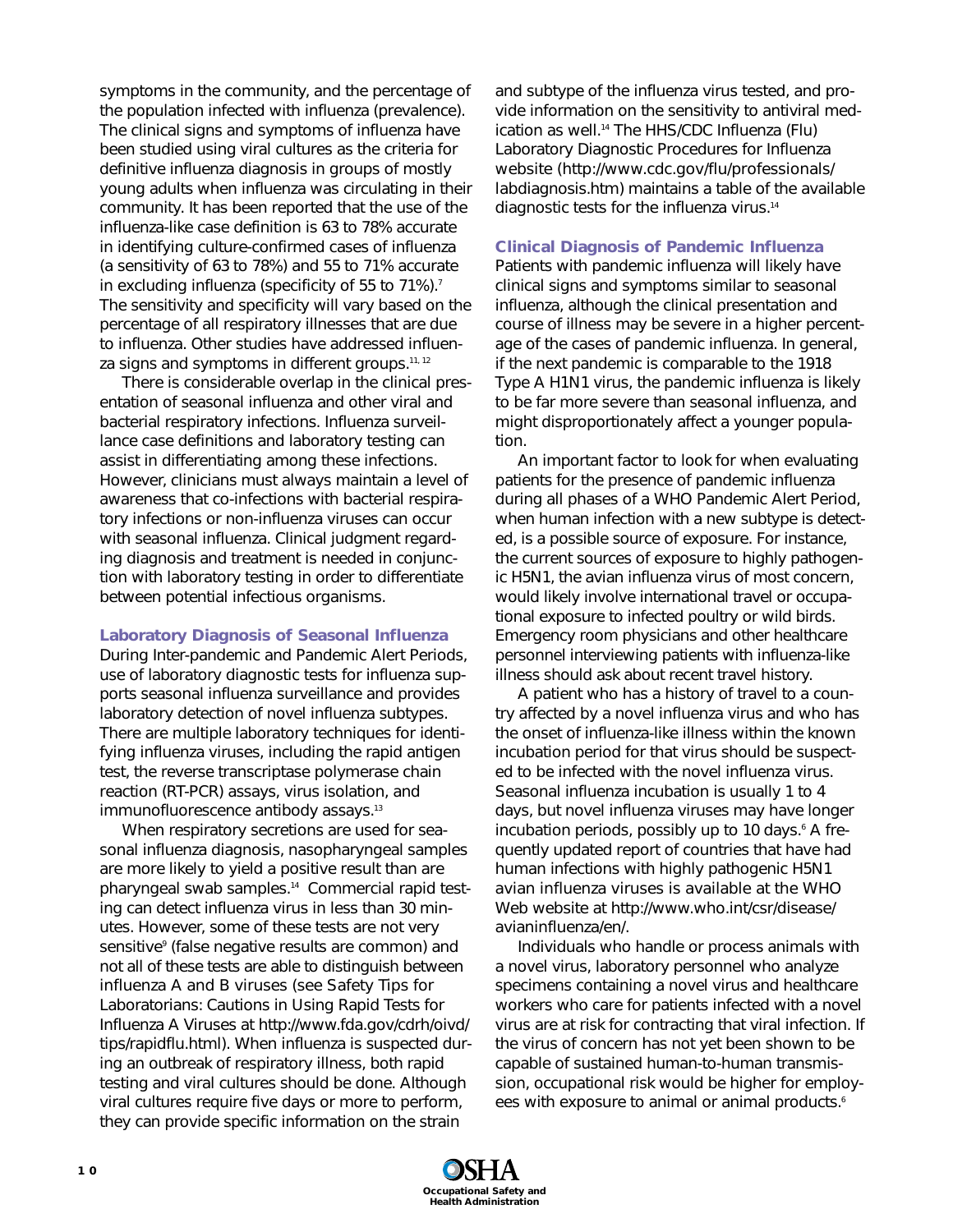#### **Laboratory Diagnosis of Avian and Pandemic Influenza**

Currently, the highly pathogenic H5N1 avian influenza virus is considered to have the greatest potential for mutation to a pandemic virus given how widespread the virus is and because it has already caused illness and death in people. This virus has spread rapidly in bird populations throughout Asia, Europe, and Africa. Recently, HHS/CDC developed a 4-hour RT-PCR assay for the detection of the gene coding for the H5 surface protein of the Asian lineage of the highly pathogenic H5N1 avian influenza virus.<sup>15</sup> These RT-PCR reagents have been distributed to approximately 140 designated laboratories of the Laboratory Response Network (LRN) which has laboratories located in all 50 states.<sup>15</sup> The RT-PCR testing should be done when a patient has severe respiratory illness and clinical or epidemiological risk. Clinicians should contact their local or state health department as soon as possible to report any suspected human case of influenza H5N1 in the United States. Positive tests for influenza A H5N1 in the United States should be confirmed by HHS/CDC, which has been designated as a WHO H5 Reference laboratory. An HHS/CDC guidance document *Updated Interim Guidance for Laboratory Testing of Persons with Suspected Infection with Avian Influenza A (H5N1) Virus in the United States* is distributed via the Health Alert Network (HAN) at http://www2a.cdc. gov/han/ArchiveSys/ViewMsgV.asp?AlertNum= 00246. Tests for other avian viruses with pandemic potential are also being developed.

# **Modes of Transmission**

Information on the mode of seasonal influenza transmission is based on previous influenza outbreaks. However, the transmission characteristics of a pandemic influenza virus will not be known until after the pandemic begins. This section covers the transmission patterns of seasonal influenza and past and potential pandemic influenza outbreaks.

#### **Seasonal Influenza Transmission**

The usual method of seasonal influenza transmission is assumed to be through coughs and sneezes of infected persons within close proximity. A susceptible person may develop symptoms within 1 to 4 days after exposure to an infected patient who is shedding the influenza virus. The newly infected person is then infectious for about 6 days, usually beginning 1 day prior to the onset of symptoms. This varies with age and disease, as discussed previously.

The relative importance of the various routes of transmission is not known, although it is now commonly accepted that the spread of seasonal influenza requires close proximity—via exposure to large droplets (droplet transmission), direct contact (contact transmission), or near range exposure to aerosols.<sup>16</sup> The term "near range" is used to differentiate influenza airborne transmission from the long-range airborne transmission seen in diseases such as tuberculosis, where disease spread can occur over long distances and prolonged periods of time.

#### *Droplet Transmission*

Epidemiologic patterns suggest that droplet transmission is a major route of influenza spread. Susceptible individuals are subject to infection by large particle droplets from infected patients. Droplets are produced by coughing, sneezing, or talking, or by therapeutic manipulations such as suctioning or bronchoscopy. Infected droplets may enter the susceptible individual through the conjunctiva of the eye or the mucus membranes of the mouth or nose. Droplets travel only about 3 feet and do not remain in the air, so special ventilation procedures and advanced respiratory protection is not required to prevent this type of transmission.<sup>16</sup>

#### *Airborne Transmission*

Airborne transmission, as occurs in tuberculosis, is spread through small infectious particles such as droplet nuclei.<sup>17</sup> Unlike the larger droplets, these very small airborne droplet nuclei can be readily disseminated by air currents to susceptible individuals. They can travel significant distances and can penetrate deep into the lung to the alveoli where they can establish an infection. The presence of significant airborne transmission would indicate the need for ventilation procedures and respiratory protection greater than that afforded by a surgical mask, e.g., a NIOSH-certified N95 or higher respirator.

No study has definitively established airborne transmission as a major route of influenza transmission, but multiple studies suggest that some airborne influenza transmission may occur. Experiments in mice have demonstrated that air exchange can decrease influenza virus transmission, and have demonstrated infectious particles that are smaller than ten microns.<sup>18</sup> A ferret study demonstrated that influenza virus transmission can occur through a vent with right angles. A human volunteer study demonstrated that, when a small droplet aerosol is used, influenza transmission can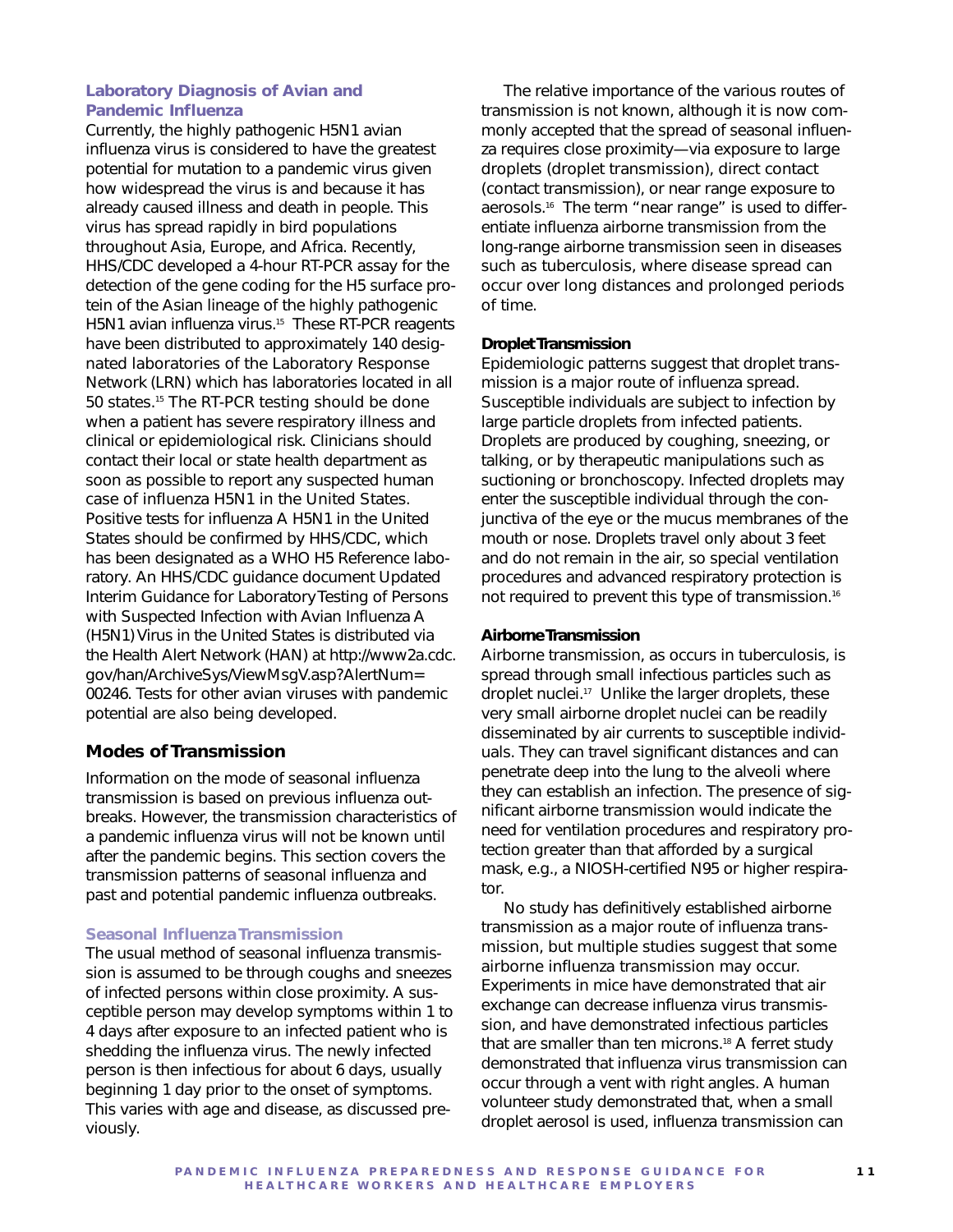occur with lower virus concentrations.19 Another human observational study documented the spread of influenza to 72 percent of the passengers and crew on an airplane with a ventilation system that was not functioning for 3 hours.<sup>20</sup> While these studies suggest that airborne influenza transmission occurs under certain conditions, the proportion of influenza illness resulting from this route of transmission is unknown.

### *Contact Transmission*

Contact transmission can be direct or indirect. Direct contact transmission occurs by touching skin to skin, usually during direct patient care activities such as turning or bathing patients, or by shaking hands. Indirect transmission occurs when infected material from the patient is deposited in the environment and is taken up by a susceptible individual.<sup>16</sup>

There is limited data on the survivability of influenza A and B viruses outside of the human host. One study,<sup>21</sup> conducted by Bean et al., suggests that that if a heavily infected person contaminated a stainless steel surface, there might be enough viable viral particles remaining after 2-8 hours to allow contact transmission to a susceptible person. It should be noted that this study was conducted at a relative humidity of 35 to 40 percent, a level that favors the survival of influenza viruses. Other studies have clearly demonstrated that humidity plays a significant role in influenza viral survival with survival times being longer at lower humidity.

Further research is needed to more fully appreciate the role of contact transmission for various strains of influenza and the effect of varying environmental conditions. Although it is assumed that influenza spreads by contact transmission, the proportion of spread that occurs through this mechanism is unknown.16

### **Pandemic Influenza Transmission**

This section discusses observational studies on human-to-human transmission during previous influenza pandemics and observations about implications for transmission of current avian influenza virus infections that are of concern for possible future influenza pandemics.

#### *Transmission, Past Pandemics*

One influenza transmission study conducted during the 1957 pandemic indicated the importance of person-to-person spread while another suggested the apparent importance of airborne transmission. The first study, an epidemiological study demonstrated

influenza transmission from a newly hospitalized, infected patient who had no isolation precautions to three healthcare workers and one adjacent patient. Ultimately, 30 of the 62 exposed patients and ward staff became ill.<sup>22</sup> Although the authors did not address the likely mode of transmission, a later analysis of the data was interpreted as not consistent with a single source pattern as would be seen in airborne transmission.<sup>17</sup> The second study, an observational influenza transmission study during the 1957 pandemic conducted at a Veterans Administration Hospital suggested airborne transmission. The study compared the influenza illness rates in tuberculosis patients in wards with and without ultraviolet ceiling lights and found rates of 2 percent and 19 percent, respectively. The authors of this study suggest this finding implies that transmission of influenza was significantly blocked by radiant (UV) disinfection of droplet nuclei.<sup>23</sup>

#### *Transmission, Possible Future Pandemics*

The influenza viruses that are currently of greatest concern for possible future pandemics are the highly pathogenic avian influenza viruses, most notably strains of H5N1 and H7N7, which have caused outbreaks among humans.

A summary of the clinical features of hospitalized patients with highly pathogenic H5N1 avian influenza described a clinical course that differed from seasonal influenzas. The highly pathogenic H5N1 avian influenza had an initial presentation with *lower* respiratory tract symptoms and viral pneumonia (seasonal influenzas present more often with upper respiratory symptoms), a higher ribonucleic acid detection in *pharyngeal* samples (seasonal influenzas have higher viral detection in *nasal* samples), and more frequent diarrhea, abdominal pain, and vomiting. The detection of infectious virus and ribonucleic acid in the blood, cerebrospinal fluid (CSF) and feces of one patient, a child, $9$  raises concern that transmission of this virus may be possible by contact with blood, CSF and feces in addition to respiratory secretions, but this remains unknown.

An outbreak of highly pathogenic H7N7 avian influenza virus occurred in poultry farm employees in the Netherlands in 2003.<sup>10</sup> This influenza's clinical course was unique in that it was mainly associated with conjunctivitis. Seasonal influenza transmission is considered to take place primarily through the respiratory tract, but the conjunctivitis component of highly pathogenic H7N7 avian influenza suggests that its transmission may also occur via the mucous membranes of the eye.

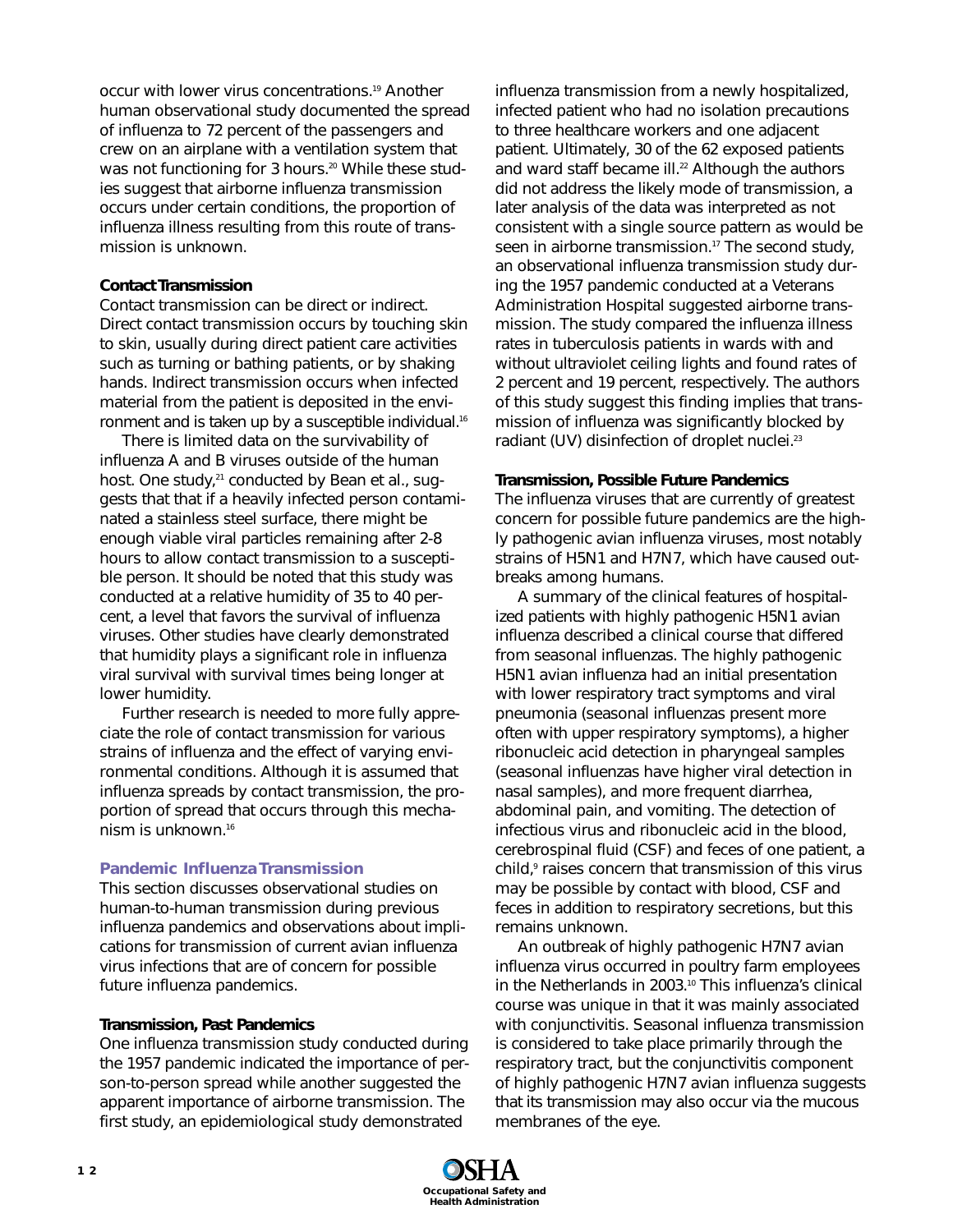### **Treatment and Prevention**

Treatment and prevention of influenza involves multiple infection control measures, including vaccination, antiviral medications, and management of influenza complications. This section concentrates on immunization and antiviral medications.

#### **Seasonal Influenza Treatment and Prevention**

Medications available for influenza A treatment and prophylaxis include the M2 ion channel inhibitors (also known as adamantanes) amantadine and rimantadine and the neuraminidase inhibitors zanamivir and oseltamivir. Presently, only the neuraminidase inhibitors are available for treatment and prophylaxis of *both* influenza A and B. Current HHS/CDC drug recommendations, announced during the 2005-2006 influenza season (see http:// www.cdc.gov/flu/han011406.htm), advise against the use of adamantanes for seasonal influenza due to resistance. Therefore, the neuraminidase inhibitors oseltamivir and zanamivir are the only drugs currently recommended for treatment and prophylaxis of influenza. Neuraminidase inhibitors are prescription drugs and they are most effective for treatment when use begins within two days of symptom onset. Clinicians should adhere to HHS/CDC recommendations regarding the use of antivirals.<sup>24</sup>

Antiviral medications can be used to prevent influenza, but the primary strategy for preventing influenza infections is vaccination. Vaccines are available in two forms: 1) as an intranasal live attenuated vaccine and 2) as an injectable, inactivated trivalent vaccine. Indications and contraindications differ among the preparations.<sup>25</sup> Annual vaccination has been shown to reduce the incidence of influenza infections in healthcare workers.<sup>25, 26, 27</sup> Infection control measures are another means to prevent infection, but their benefit is less well established.

#### **Pandemic Influenza Treatment and Prevention**

The appropriate use of antiviral drugs during a pandemic could reduce mortality and morbidity. At the time of this writing, HHS recommendations for treatment of novel viruses are to use the neuraminidase inhibitors zanamivir and oseltamivir because of influenza resistance to amantadine and rimantadine.<sup>24</sup>

Although the magnitude of drug effect against infections with novel strains cannot be predicted precisely, early use is expected to be important for drug effectiveness. The availability of adequate antiviral supplies during a pandemic is far from certain, and, therefore, the HHS *Pandemic Influenza Plan* provides antiviral drug use priority recommendations. Healthcare workers are included in the priority group recommendations.<sup>28</sup>

A vaccine against a specific pandemic influenza strain will likely not be available until after the pandemic begins. But vaccinations against seasonal influenza during the WHO's Interpandemic and Pandemic Alert Period can reduce co-infections and might ameliorate pandemic effects. HHS recommendations are for enhanced levels of seasonal influenza vaccinations in groups at risk for severe influenza and healthcare workers. In addition, HHS recommends enhanced pneumococcal polysaccharide vaccination for some individuals.29 A limited amount of H5N1 avian influenza vaccine is being stockpiled. However, as the pandemic virus cannot be predicted, it is unknown if stockpiled vaccine will provide protection against a future circulating pandemic influenza virus. A monovalent vaccine is expected to start becoming available within fourto-six months after identification of a specific pandemic virus strain. As noted above, the HHS *Pandemic Influenza Plan* recommends that healthcare workers be included on the priority list (which has not been fully defined) when the availability of pandemic influenza vaccinations is limited.28, 29

#### **References**

<sup>1</sup> Murphy B.R., R.G. Webster 1996. Orthomyxoviruses. In Fields Virology. Third Edition. Fields B.N., D.M. Knipe, P.M. Howley, editors. Philadelphia, PA: Lippincott-Raven, New York. pp. 1397-445.

2 Perdue, M.L., D.E. Swayne. 2005. Public Health Risk from Avian Influenza Viruses. Avian Dis 49:317- 327. September.

<sup>3</sup> HHS. 2006. Pandemic Influenza Plan, Appendix C. U.S. Department of Health and Human Services. Last accessed April 12, 2006: http://www.hhs.gov/ pandemicflu/plan/appendixc.html.

4 CDC. 2005. Pandemic Influenza Key Facts. Centers for Disease Control and Prevention. Last accessed June 6, 2006: http://www.cdc.gov/flu/keyfacts.htm.

<sup>5</sup> HHS. 2005. Pandemic Influenza Plan, Supplement 1. U.S. Department of Health and Human Services. Last accessed February 2, 2005: http://www.hhs. gov/pandemicflu/plan/sup1.html.

6 HHS. 2005. Pandemic Influenza Plan, Supplement 5. U.S. Department of Health and Human Services. Last accessed February 2, 2006: http://www.hhs. gov/pandemicflu/plan/sup5.html.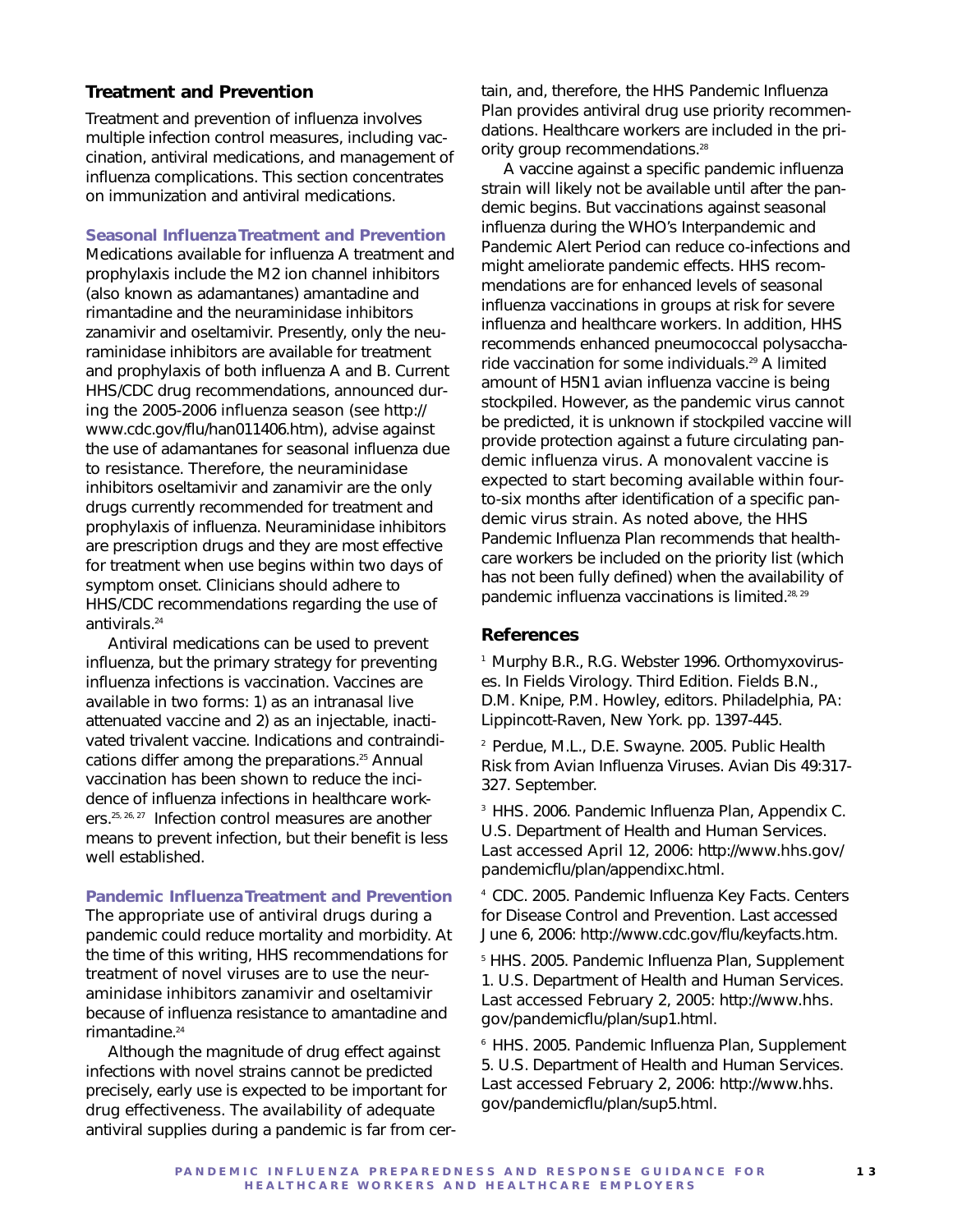<sup>7</sup> CDC, 2006. Influenza Clinical Description and Diagnosis. Centers for Disease Control and Prevention. Last accessed February 2, 2006: http:// www.cdc.gov/flu/professionals/diagnosis/

<sup>8</sup> HHS. 2005. Pandemic Influenza Plan, Appendix B. U.S. Department of Health and Human Services. Last accessed February 2, 2006: http://www.hhs. gov/pandemicflu/plan/appendixb.html.

9 Beigel J.H., J. Farrar, A.M. Ham, et al. 2005. Avian influenza A (H5N1) infection in humans. A/H5. N Engl J Med 353(13):1374-85.

10 Du Ry van Beest Holle M., et al. 2005. Human-tohuman transmission of avian influenza A/H7N7, the Netherlands, 2003. Euro Surveill 1;10(12).

11 Walsh E.E., C. Cox, A.R. Falsey. 2002. Clinical features of influenza A virus infection in older hospitalized persons. J Am Geriatr Soc 50(9):1498-503. September 8.

12 Monto A.S., S. Gravenstein, M. Elliot, M. Colopy, J. Schweinle. 2000. Clinical signs and symptoms predicting influenza infection. Arch Intern Med 160(21): 3243-7. November 27. Comments in Arch Intern Med 161(10):1351-2.

13 HHS. 2005. Pandemic Influenza Plan. Supplement 2: Laboratory Diagnostics. U.S. Department of Health and Human Services. Last accessed March 21, 2006: http://www.hhs.gov/pandemicflu/plan/ sup2.html.

14 CDC. 2005. Laboratory Diagnostic Procedures for Influenza. Last accessed March 21, 2006: http:// www.cdc.gov/flu/professionals/labdiagnosis.htm.

<sup>15</sup> MMWR. 2006. New laboratory assay for diagnostic testing of avian influenza A/H5. Morbidity and Mortality Weekly Report (MMWR). Last accessed March 21, 2006: http://www.cdc.gov/mmwr/ preview/mmwrhtml/mm5505a3.htm.

<sup>16</sup> HHS. 2005. Pandemic Influenza Plan, Supplement 4. U.S. Department of Health and Human Services. Last accessed February 20, 2005: http://www.hhs. gov/pandemicflu/plan/sup4.html.

17 Bridges C.B., M.J. Kuehnert, C.B. Hall. 2003. Transmission of influenza: implications for control in health care settings. Clin Infect Dis 37(8):1094- 1101.

18 Schulman J.L. 1967. Experimental transmission of influenza virus infection in mice: IV. Relationship of transmissibility of different strains of virus and recovery of airborne virus in the environment of infector mice. J Exp Med 125(3):479-88.

19 Alford R.H., J.A. Kasel, V. Knight. 1966. Human influenza resulting from aerosol inhalation. Proc Soc Exp Biol Med 122(3):800-804.

20 Moser M.R., T.R. Bender, H.S. Margolis, G.R. Nobel, A.P. Kendal, D.G. Ritter. 1979. An outbreak of influenza aboard a commercial airliner. Am J Epidemiol 110(1):1-6. July.

21 Bean, B., B.M. Moore, B. Sterner, L.R. Peterson, D.N. Gerding, H.H. Balfour. 1982. Survival of influenza viruses on environmental surfaces. J Infect Dis 146(1):47-51. July.

22 Blumenfeld H.L., E.D. Kilbourne, D.B. Louria, D.F. Rogers. 1959. Studies on influenza in the pandemic of 1957-1958. I. An epidemiologic, clinical and serologic investigation of an intrahospital epidemic, with a note on vaccination efficacy. J Clin Invest 38(1 Part 2):199-212.

23 McLean R.L. 1961. General discussion. Am Rev Respir Dis 83:36-8.

<sup>24</sup> HHS. 2005. Pandemic Flu Plan, Supplement 7. U.S. Department of Health and Human Services. Last accessed February 20, 2006: http://www.hhs. gov/pandemicflu/plan/sup7.html..

25 MMWR. 2006. Influenza vaccination of health care personnel. Last accessed March 21, 2006: http://www.cdc.gov/mmwr/preview/mmwrhtml/ rr5502a1.htm.

26 Wilde, J.A., et al. 1999. Effectiveness of Influenza Vaccine in Health Care Professionals. JAMA March 10, 1999 – Vol 281, No. 10.

27 Salgado C.D., et al. 2004. Preventing Nosocomial Influenza Infection by Improving the Vaccine Acceptance Rate of Clinicians. Infection Control and Hospital Epidemiology. 2004 Nov: 25(11):923-8.

28 HHS. 2005. Pandemic Influenza Plan, Appendix D. U.S. Department of Health and Human Services. Last accessed March 21, 2006: http://www.hhs.gov/ pandemicflu/plan/appendixd.html.

29 HHS. 2005. Pandemic Influenza Plan, Supplement 6. U.S. Department of Health and Human Services. Last accessed March 21, 2006: http://www.hhs.gov/ pandemicflu/plan/sup6.html.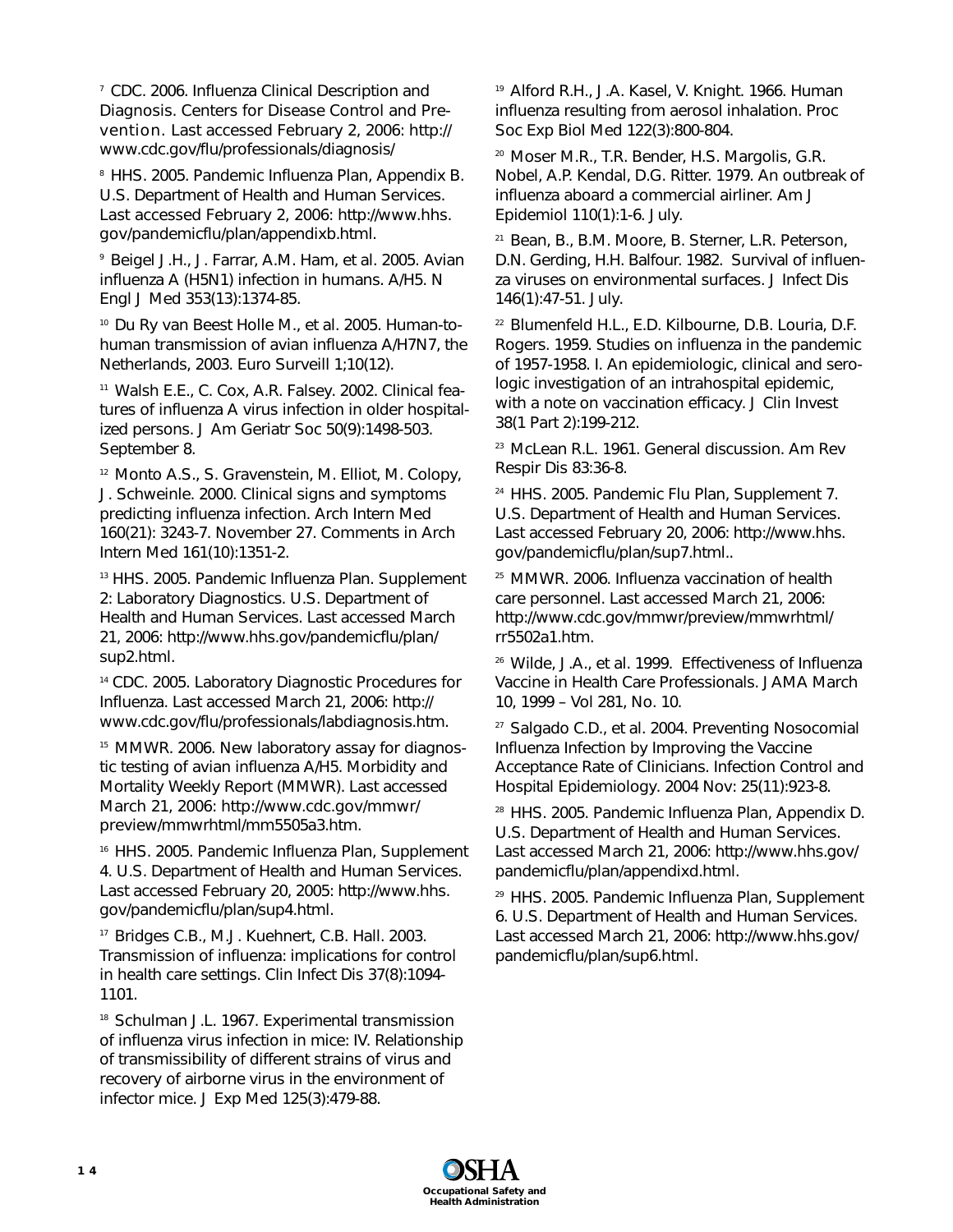# **Infection Control**

A successful infection control program for pandemic influenza utilizes the same strategies implemented for any infectious agent, including facility and environmental controls (i.e., engineering controls), standard operating procedures (i.e., administrative controls), personal protective clothing and equipment, and safe work practices. These strategies form the basis of standard precautions and transmission-based precautions. Given that the exact transmission pattern or patterns will not be known until after the pandemic influenza virus emerges, transmission-based infection control strategies may have to be modified to include additional selections of engineering controls, personal protective equipment (PPE), administrative controls, and/or safe work practices.

The infection control section of this document includes information about standard precautions and transmission-based precautions as they relate to the protection of healthcare workers.

# **Standard Precautions and Transmission-Based Precautions**

Standard precautions are designed for the care of all patients, regardless of their diagnosis or presumed infection status. Transmission-based precautions are used for patients known or suspected to be infected or colonized with epidemiologically important pathogens that can be transmitted by airborne, droplet, or contact transmission. Some infectious agents require the application of several types of precautions to prevent transmission. For example, HHS/CDC recommends that standard, contact, and airborne precautions be implemented when caring for patients with varicella infection.<sup>1,2</sup> Initially designed for the hospital setting, standard precautions and transmission-based precautions can be applied to a variety of healthcare settings, including the outpatient environment, the pre-hospital setting, and alternate care sites.

The infectious characteristics of pandemic influenza will not be known until after it emerges. Consequently, infection control plans will have to be adapted to the current knowledge of transmission and updated as new information becomes available. The Department of Health and Human Services (HHS) and its partners will provide updated epidemiologic information and infection control guidance at www.pandemicflu.gov. For a more complete discussion of standard precautions and transmission-based precautions, visit the HHS/CDC

Guideline for Isolation Precautions in Hospitals website at http://www.cdc.gov/ncidod/dhqp/gl\_ isolation.html.

#### **Standard Precautions**

Standard precautions should be used for all patients receiving care, regardless of their diagnosis or presumed infection status. Standard precautions apply to (1) blood; (2) all body fluids, secretions, and excretions except sweat, regardless of whether or not they contain visible blood; (3) nonintact skin; and (4) mucous membranes. Standard precautions are designed to reduce the risk of transmission of microorganisms from both recognized and unrecognized sources of infection in healthcare settings.

A risk assessment to determine necessary PPE and work practices to avoid contact with blood, body fluids, excretions, and secretions will help to customize standard precautions to the healthcare setting of interest. Standard precautions include:

- The use of gloves and facial (nose, mouth, and eye) protection by healthcare workers when providing care to coughing/sneezing patients.
- Hand hygiene before and after patient contact, and after removing gloves or other PPE. Routine hand hygiene is performed either by using an alcohol-based hand rub (preferably) or by washing hands with soap and water and using a single-use towel for drying hands. If hands are visibly dirty or soiled with blood or other body fluids, or if broken skin might have been exposed to infectious material, healthcare workers should wash their hands thoroughly with soap and water.
- Standard operating procedures to handle and disinfect patient care equipment, patient rooms, and soiled linen; prevent needlestick/sharp injuries; and address environmental cleaning, spills-management, and handling of waste.

Poor compliance with standard precautions among healthcare workers has been well described in the scientific literature.<sup>3</sup> Additionally, it has not been the routine practice of healthcare workers in many healthcare facilities to wear facial protection or to encourage respiratory hygiene among patients.

Implementation and enforcement of all standard precautions, including appropriate use of facial (eyes, nose, and mouth) protection when caring for respiratory patients, should be prioritized in all healthcare facilities in order to mitigate pandemic influenza transmission.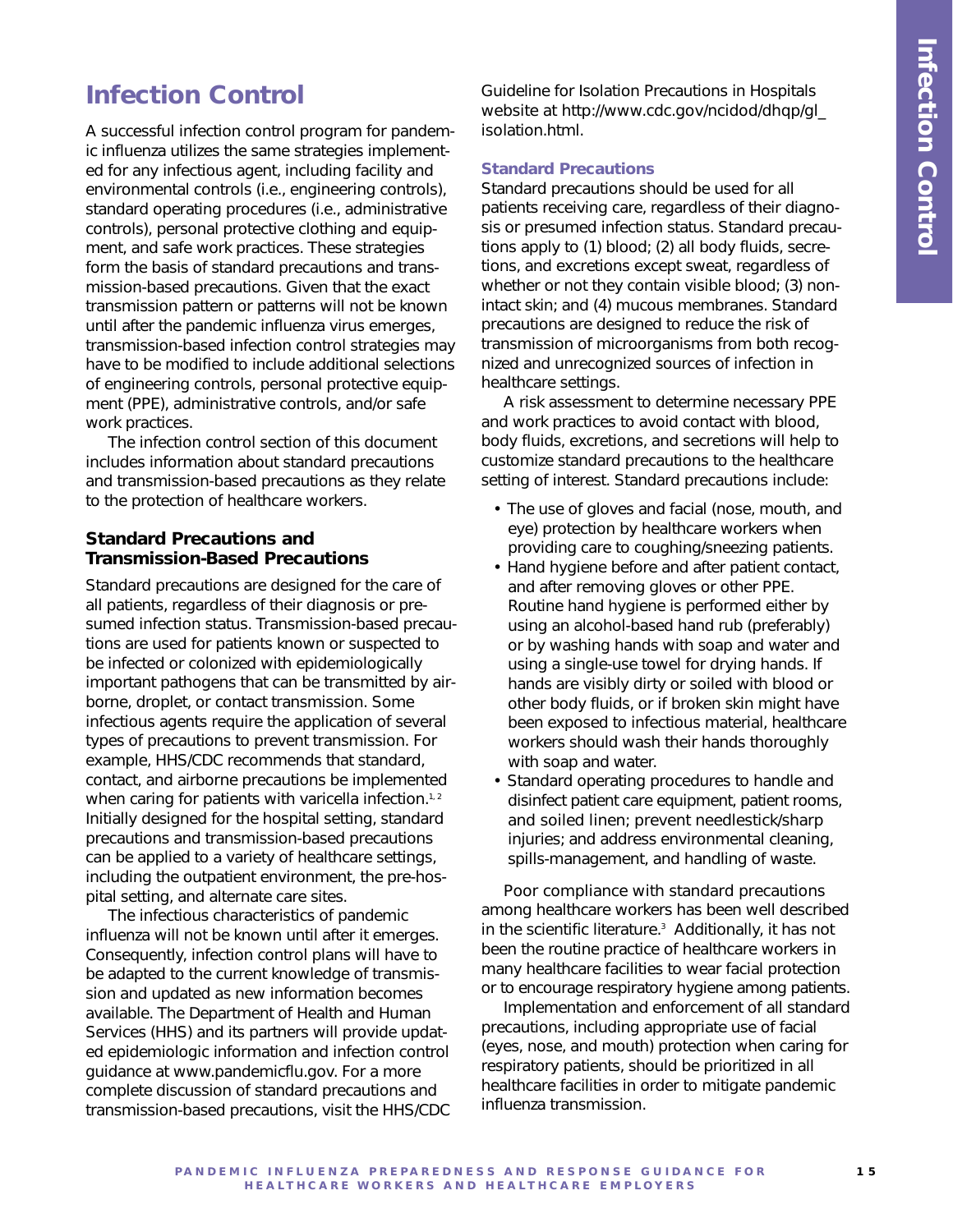#### **Contact Precautions**

In addition to standard precautions, contact precautions are indicated for patients known or suspected to have serious illnesses easily transmitted by direct patient contact or by contact with items in the patient's environment. In addition to standard precautions, contact precautions include:

- Putting on PPE (such as gowns) prior to entry into a patient room and taking off PPE prior to exit.
- Dedicating patient care equipment.
- Limiting patient movement.
- Placing the patient in a private room or with patients who have active infection with the same microorganism or who are suspected to have active infection with the same microorganism but with no other infection (cohorting).

Some studies have shown contact transmission of human influenza. However, the importance of this transmission route remains unknown. Contact precautions are necessary during aerosol-generating procedures or when contact with infectious fluids is anticipated. Whether full contact precautions are indicated depends on the transmission pattern of the emerging pandemic influenza strain. If the pandemic virus is associated with diarrhea, contact precautions should be added.4

#### **Droplet Precautions**

Droplet precautions are indicated for patients known or suspected to have serious illnesses transmitted by large particle droplets, such as seasonal influenza, invasive *Haemophilus influenzae* type b disease and invasive *Neisseria meningitidis*. In addition to standard precautions, droplet precautions include the use of a surgical mask when working within 3 feet of the patient and the placement of the patient in a private room or with patients who have an active infection with the same microorganism but with no other infection (cohorting).

Although human seasonal influenza virus is transmitted primarily by contact with infectious droplets, some degree of airborne transmission occurs. Additionally, droplet precautions do not protect healthcare workers from infections resulting from aerosol transmission or during patient care activities that are likely to generate infectious aerosols, such as sputum induction or bronchoscopy.

#### **Airborne Precautions**

Airborne Precautions are designed to reduce the risk of airborne transmission of infectious agents. In addition to standard precautions, airborne precautions are used for patients known or suspected to

have serious illnesses. Current clinical guidelines recommend that airborne precautions be used for such illnesses as H5N1 avian influenza, severe acute respiratory syndrome (SARS), measles, varicella, and tuberculosis.<sup>1, 5, 6</sup>

Airborne precautions include:

- Place patient in a negative pressure room (airborne infection isolation room) or area, if available.
- If a negative pressure room is not available or cannot be created with mechanical manipulation of the air, place patient in a single room.
- If a single room is not available, patients may be cohorted in designated multi-bed rooms or wards.
- Doors to any room or area housing patients must be kept closed when not being used for entry or egress.
- When possible, isolation rooms should have their own handwashing sink, toilet, and bath facilities.
- The number of persons entering the isolation room should be limited to the minimum number necessary for patient care and support.
- HHS/CDC recommends the use of a particulate respirator that is at least as protective as a National Institute for Occupational Safety and Health (NIOSH)-certified N95.<sup>1,2</sup> For a more complete discussion of respirator use during an influenza pandemic, see the section Respiratory Protection for Pandemic Influenza on page 27.

Airborne precautions against a respiratory illness should be implemented, as availability permits, when the circulating pathogen is known to cause severe disease, and the transmission characteristics of the infecting organism are not well characterized.

For patients for whom influenza is suspected or diagnosed, surveillance, vaccination, antiviral agents, and use of private rooms as much as feasible is recommended.<sup>7</sup> In contrast to tuberculosis, measles, and varicella, the pattern of disease spread for seasonal influenza does not suggest transmission across long distances (e.g., through ventilation systems); therefore, negative pressure rooms are not needed for patients with seasonal influenza.<sup>8</sup> Many hospitals encounter logistic difficulties and physical limitations when admitting multiple patients with suspected influenza during community outbreaks. If sufficient private rooms are unavailable, consider cohorting patients or, at the very least, avoid room-sharing with high-risk patients. For additional information regarding the

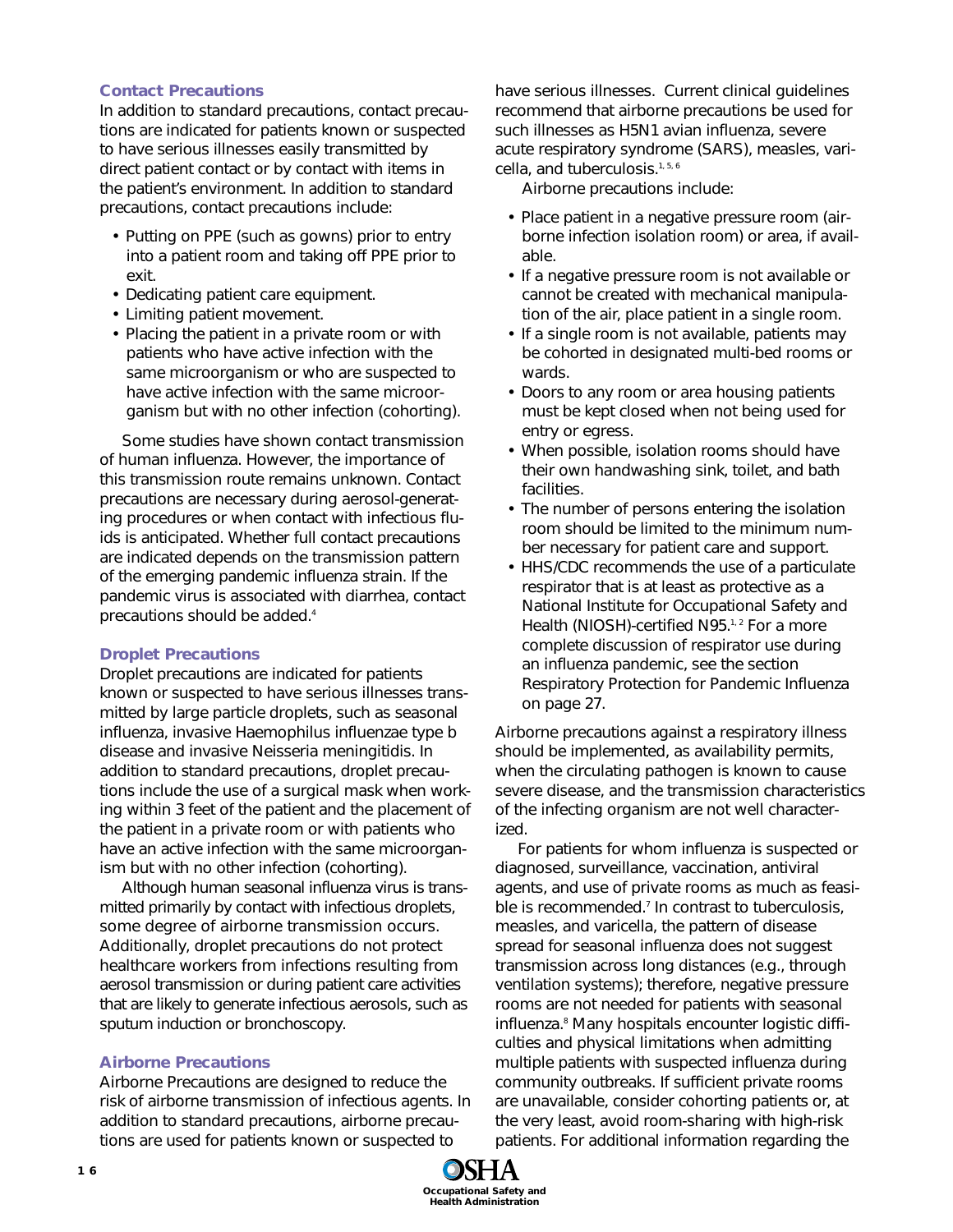airborne infection isolation rooms, see the section Airborne Infection Isolation Rooms on page 19.

# **Compliance with Infection Control**

Healthcare administrators should emphasize those aspects of infection control already identified as "weak links" in the chain of infectious precautions—adherence to hand hygiene, consistent and proper use of PPE, and influenza vaccination of healthcare workers. The following section describes factors influencing compliance with infection control measures. Healthcare employers and employ-

ees should work together address these factors and enhance compliance with infection control recommendations.

#### **Hand Hygiene Compliance**

Although handwashing is wellknown as a critical factor for infection control, low rates of healthcare worker compliance have been well documented. The HHS/CDC Healthcare Infection Control Practices Advisory Committee (HIC-PAC), in collaboration with the Society for Healthcare Epidemiology of America (SHEA), the Association for Professionals in Infection Control and Epidemiology (APIC), and the Infectious Diseases Society of America (IDSA) reviewed 33 studies from 1981 to 2000. They concluded that adherence of healthcare workers to recommended hand hygiene procedures has been poor, with mean baseline rates of 5 - 81 percent and an overall average of 40 percent.<sup>3</sup>

Several factors influence adherence to hand hygiene practices, including

- Being a physician or a nursing assistant, rather than a nurse
- Wearing gowns/gloves
- Understaffing and overcrowding
- Handwashing agents that cause irritation and dryness
- Lack of knowledge of guidelines
- Perceived lack of institutional priority for hand hygiene

It is important to recognize that healthcare workers report compliance with hand hygiene recommendations despite observations to the contrary. Recognition of the factors that influence compliance to hand hygiene practices is important in order to enable healthcare employers to prioritize and customize compliance strategies. These strategies should be implemented to promote hand hygiene and may include staff education, reminders in the workplace and routine observation and feedback.

Appendix B contains extended information regarding risk factors for non-compliance with hand hygiene recommendations and strategies for successful promotion of hand hygiene. For a more complete discussion of the recommendations for

> hand hygiene and the scientific evidence, see the HHS/CDC *Guideline for Hand Hygiene in Healthcare Settings* at http://www.cdc.gov/handhygiene/.

# **Respiratory Protection Compliance**

Studies have shown that healthcare worker compliance rates with respiratory protection are highly variable.<sup>9, 10</sup>

Healthcare workers fail to wear respirators for a number of reasons, and it is important to understand the nature of this resistance in order to overcome it. The following are the most frequently cited reasons for not wearing respirators:<sup>11</sup>

1. They are hot and uncomfortable. 2. They produce "pain spots" if poorly fitted.

3. They interfere with communication and performance.

4. They are not easily accessible when you need them.

5. They put the burden of safety on the wearer rather than the company.

6. They make the wearer look "funny," alarmist, not macho, or unattractive.

7. They produce labored breathing, increased heart rate, and perspiration.

8. They impair vision and can actually be a safety hazard.

9. They produce feelings of claustrophobia and anxiety.

The National Institute for Occupational Safety and Health (NIOSH) has published a guide that provides guidance on developing and implementing a respiratory protection program in the healthcare setting, TB Respiratory Protection Program in Health Care Facilities, September 1999, accessible at http:// www.cdc.gov/niosh/99-143.html. Initially intended

**Key Messages**  Recognition of the factors that influence compliance with with infection control practices is important in order to enable healthcare employers to prioritize and customize compliance

strategies.

Compliance strategies may include staff education, reminders in the workplace and routine observation and feedback. Healthcare employers and employees should work together to develop an institutional safety climate that encourages compliance with recommended infection control practices.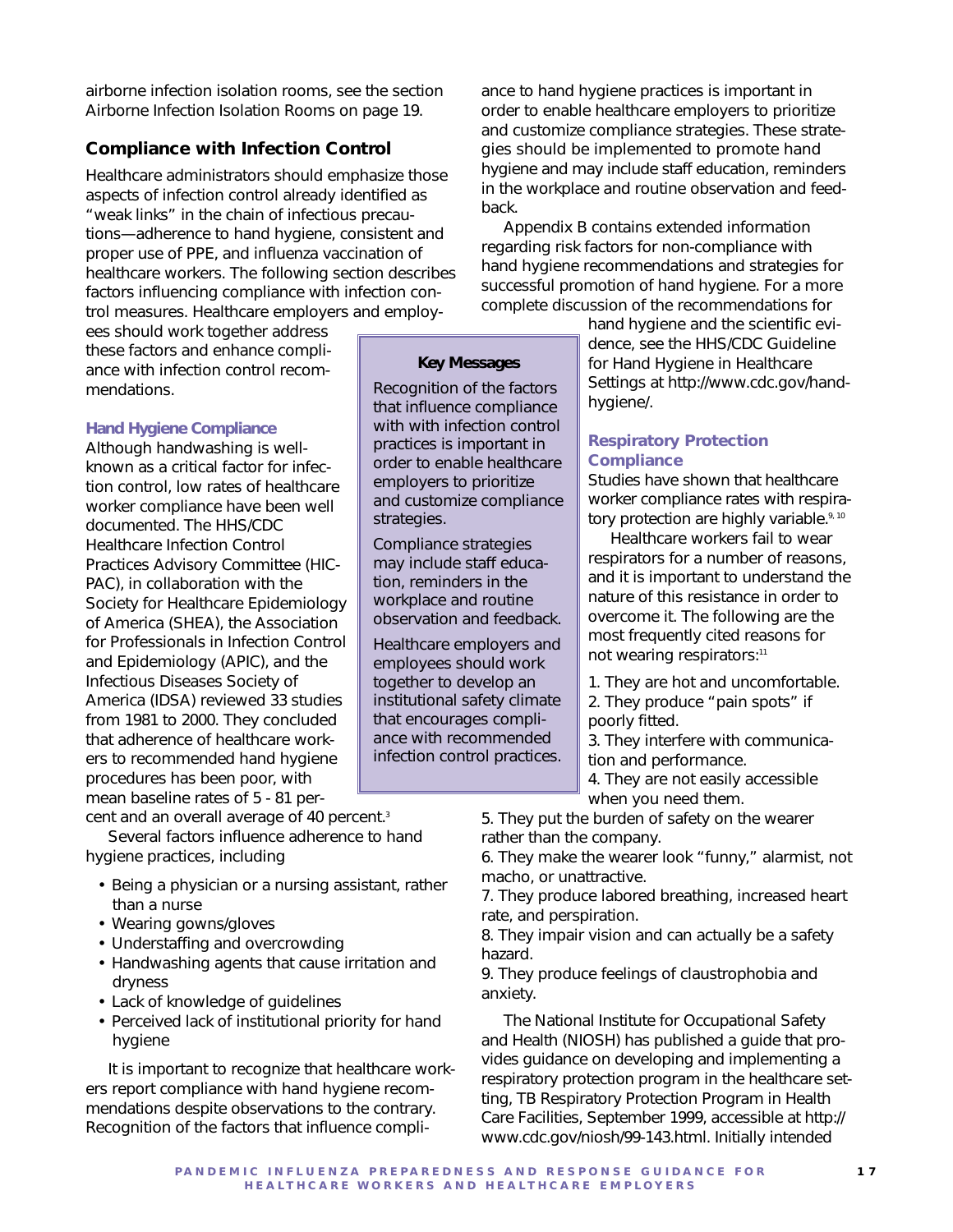for protection against tuberculosis, the guidance can be adapted to address a variety of infectious pathogens, including pandemic influenza.

Healthcare employers should work hard to overcome employee resistance to wearing respirators and promote full compliance with the respiratory protection program. Strategies should be implemented to promote respirator use, such as staff education, reminders in the workplace and routine observation and feedback.

# **Organizational Factors that Affect Adherence to Infection Control**

Lessons from the SARS outbreak showed that the most important factors affecting healthcare worker perceptions of risk and adherence to infection control practices were healthcare workers' perception that their facilities had clear policies and protocols, having adequate training in infection control proce-

services.

dures, and having specialists available.<sup>12</sup>

In a study among 1,716 hospital-based healthcare workers, Gershon et al. (1995) found that employees who perceived a strong commitment to safety at their workplace were over 2.5 times more likely to comply with universal precautions.13 Another study of nurses found that the perception of PPE interference with work was the strongest predictor of failure to comply with universal precautions.<sup>14</sup> The same researchers examined the relative importance of safety climate, the availability of PPE, and individual employee characteristics as determinants of compliance with universal precautions. Safety climate was found to have the greatest association with proper infection control behaviors.<sup>15</sup>

- Cleanliness and orderliness of the worksite
- Minimal conflict and good communications among staff
- Frequent safety-related feedback and training by supervisors
- Availability of PPE and engineering controls<sup>16</sup>

This scale is available in the original reference and may be useful to assess problem areas of an institutional safety climate and increase adherence to infection control practices. Healthcare employers and employees should work together to develop an institutional safety climate that encourages compliance with recommended infection control practices.

# **Facility Design, Engineering, and Environmental Controls**

Engineering controls are the preferred method to

**Key Messages** An influenza pandemic will increase the demand for hospital inpatient and intensive care unit beds and assisted ventilation

Infectious disease and disaster management experts have predicted the need to use schools, stadiums, and other converted settings in the event of a pandemic that results in severe disease.

The *National Strategy for Pandemic Influenza* calls for communities to anticipate large-scale augmentation of existing healthcare facilities.

Limit admission of influenza patients to those with severe complications of influenza who cannot be cared for outside the hospital setting.

Admit patients to either a single-patient room or an area designated for cohorting of patients with influenza.

If possible, and when practical, use of an airborne isolation room may be considered when conducting aerosol-generating procedures.

reduce transmission of infectious aerosols in areas used to house or evaluate patients with respiratory illness. The appropriate use of engineering controls and other control efforts will require frequent analysis of pandemic influenza transmission patterns in designated wards, in the facility, and in the community.

Existing healthcare facility layouts should be evaluated for potential enhancements of infection control. A SARS investigation in Ontario<sup>17</sup> noted that hospitals designed with open, public spaces encountered logistical difficulties and great expense in their efforts to control entry and, therefore, to control introduction of infectious diseases. Hospitals had an inadequate number of isolation rooms and negative pressure rooms. Triage areas were

Gershon et al. (2000)

developed a safety climate scale (46 questions) to measure six different areas of a hospital safety climate:

- Senior management support for safety programs
- Absence of workplace barriers to safe work practices

designed to streamline patient flow and enhance patient satisfaction, rather than to prioritize infection isolation or healthcare worker protection.

A desirable emergency room design includes a triage area that can be closed off as an isolation area, in the event of inadvertent contamination.

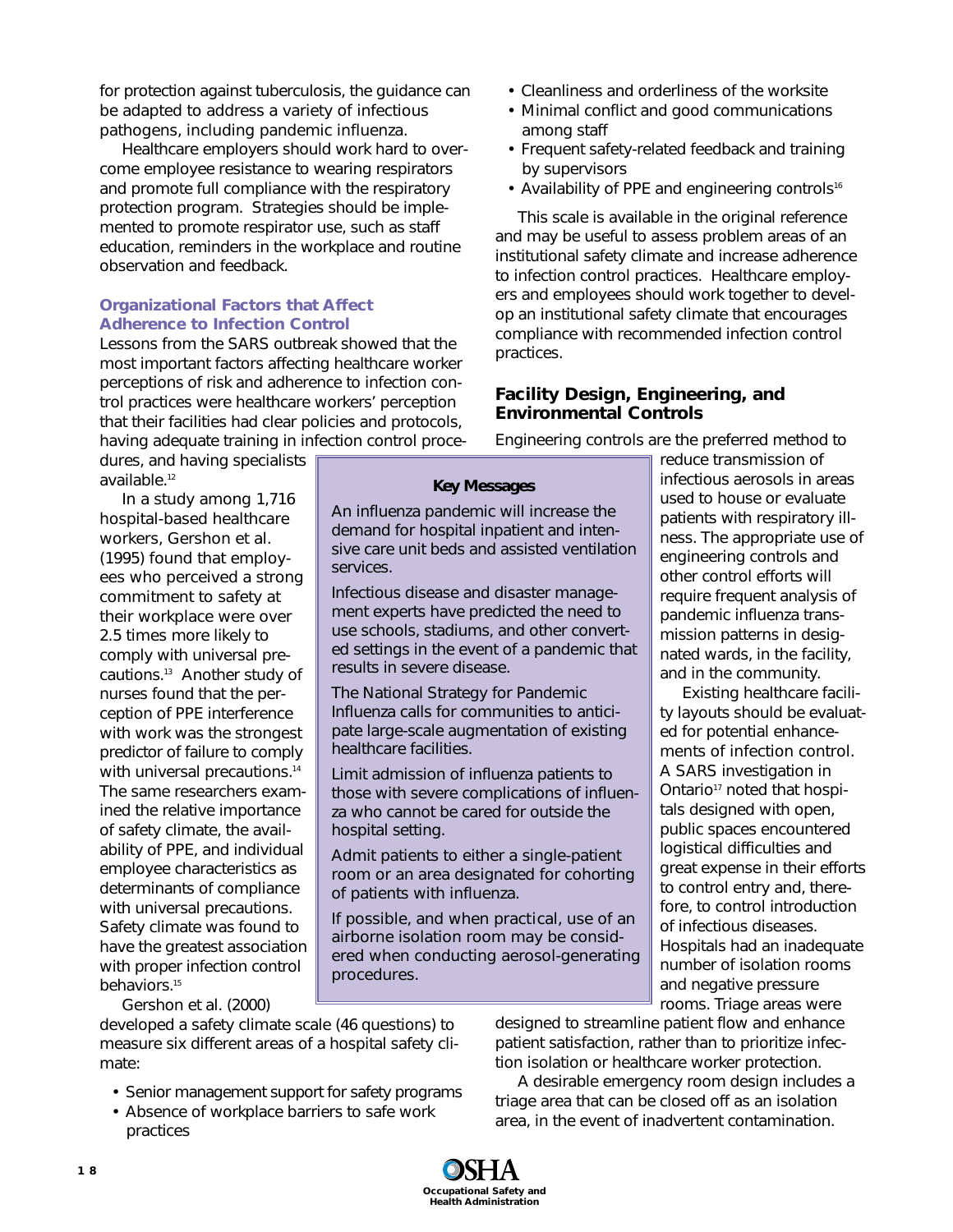Isolation areas should have adjacent rooms for staff to put on and take off scrubs, and to take showers. Facility planning should include storage space for augmented infection control items, including durable goods such as ventilators, portable highefficiency particulate air (HEPA) filtration units, portable x-ray units, and respirators.

Thoughtful facility design includes rest and recuperation sites for responders. These sites can be stocked with healthy snacks and relaxation materials (e.g., music and movies), as well as pamphlets or notices about workforce support services.

#### **Facility Capacity**

An influenza pandemic may increase the demand for hospital inpatient and intensive care unit beds and assisted ventilation services by more than 25 percent.18 Toronto clinicians reported that the intensive care unit capacity was a key factor that determined the number of SARS patients that could be managed. It was determined that approximately 20 percent of SARS patients required intensive care; therefore, a maximum number of SARS patients per facility could be calculated.19

HHS/CDC provided instructions that allow public health officials to estimate the demand for hospital resources and to estimate the number of deaths, both for a 1968-type of influenza pandemic and for a 1918-type of pandemic.<sup>20</sup> FluAid 2.0 and FluSurge 2.0 software estimate the number of deaths, hospitalizations, outpatient visits, and the increased demand for hospital resources (e.g., beds, intensive care, or ventilators for both scenarios). For additional information see Appendix A.

Alternate care sites may be developed at federal or state discretion to ease the burden of care on healthcare facilities. For additional information regarding alternate care sites, see section Alternate Care Sites on page 47.

#### **Engineering Controls in Improvised Settings**

Infectious disease and disaster management experts have predicted the need to use schools, stadiums, and other converted settings in the event of a pandemic that results in severe disease. The *National Strategy for Pandemic Influenza*<sup>21</sup> calls for communities to anticipate large-scale augmentation of existing healthcare facilities.

During the SARS outbreak of 2004, the North York General Hospital in Toronto converted two nearly constructed hospital wings into SARS wards. Additionally, a tent clinic was built on an ambulance loading dock to triage the general public presenting with possible SARS. A more detailed

description of the converted healthcare settings, including the implementation of engineering of controls, is available in Loutfy et al. 2004.19

#### **Airborne Infection Isolation Rooms**

Although the need to isolate patients with highly pathogenic infections is a central tenet of infection control, a large percentage of U.S. hospitals have no isolation rooms. Only 61.7 percent of hospitals responding to the American Hospital Association 2004 annual survey reported having an airborne infection isolation room $22$ 

Airborne infection isolation rooms receive numerous air changes per hour (ACH) (>12 ACH for new construction as of 2001; >6 ACH for construction before 2001), and is under negative pressure, such that the direction of the air flow is from the outside adjacent space (e.g., the corridor) into the room. The air in an airborne infection isolation room is preferably exhausted to the outside, but may be recirculated provided that the return air is filtered through a high-efficiency particulate air (HEPA) filter.

For more information, consult the HHS/CDC *Guidelines for Environmental Infection Control in Health Care Facilities*, available at http://www.cdc. gov/ncidod/dhqp/gl\_environinfection.html.

For care of pandemic influenza patients in the hospital:4

- Limit admission of influenza patients to those with severe complications of influenza who cannot be cared for outside the hospital setting.
- Admit patients to either a single-patient room or an area designated for cohorting of patients with influenza.
- If possible, and when practical, use of an airborne isolation room may be considered when conducting aerosol-generating procedures.

#### **Engineering Controls for Aerosol-Generating Procedures for Patients with Pandemic Influenza**

If possible, and when practical, use of an airborne isolation room may be considered when conducting aerosol-generating procedures,<sup>4,6</sup> such as the following:

- Endotracheal intubation
- Aerosolized or nebulized medication administration
- Diagnostic sputum induction/collection
- Bronchoscopy
- Airway suctioning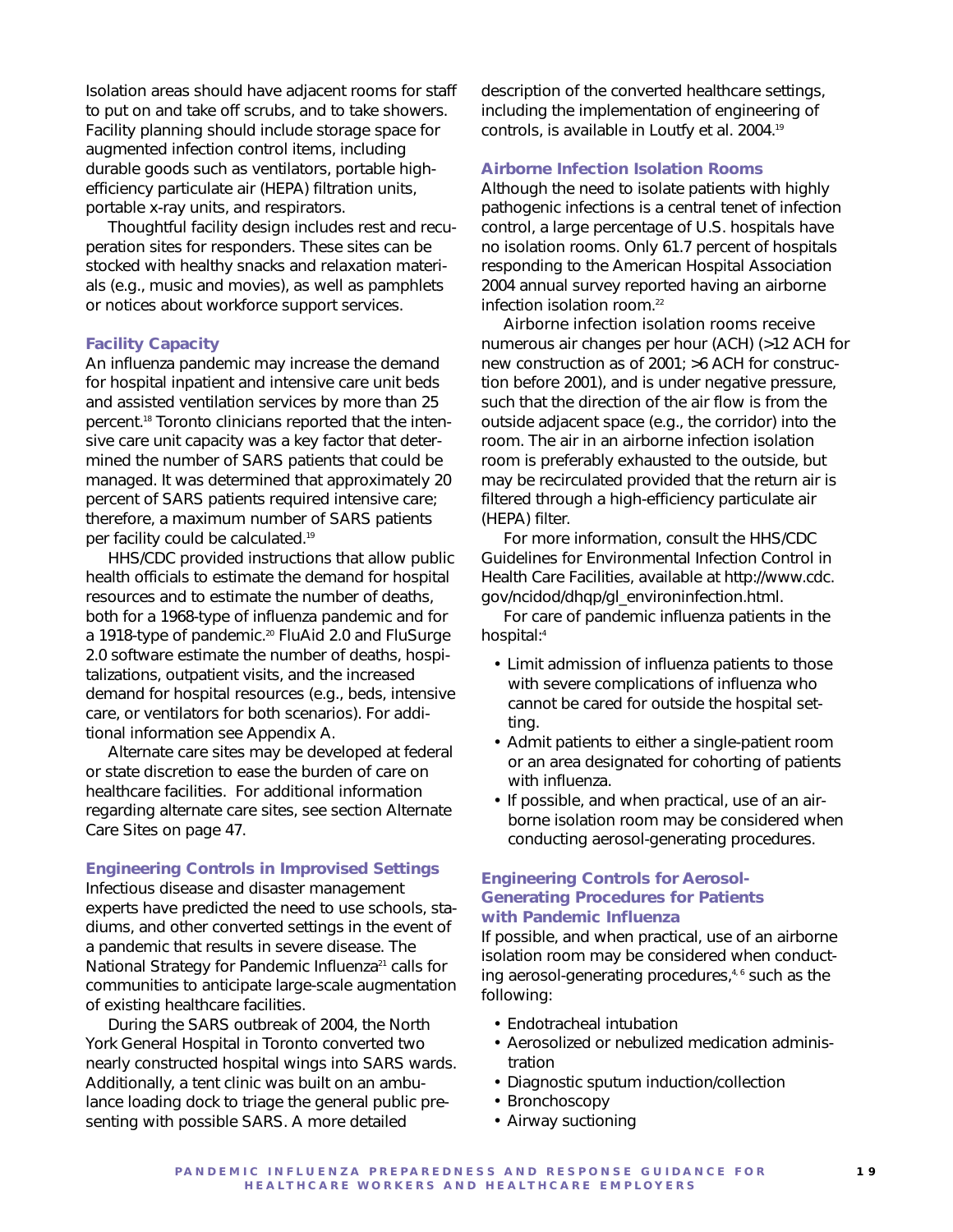- Positive pressure ventilation *via* face mask (e.g., BiPAP and CPAP)
- High-frequency oscillatory ventilation

If a negative pressure room is not available, the following strategies may be considered. However, there is only limited scientific evidence to support these strategies:<sup>6, 23, 24</sup>

- Perform the procedure in a private room, separated from other patients.
- If possible, increase air changes, increase negative pressure relative to the hallway, and avoid recirculation of the room air.
- If recirculation of the air is unavoidable, pass the air through a HEPA filter before recirculation.
- Keep doors closed except when entering or leaving the room, and minimize entry to and exit from the room.

### **Cohorting**

If single rooms are not available, patients infected with the same organisms can be cohorted (share rooms). These rooms should be in a well-defined area that is clearly separated from other patient care areas used for uninfected patients.

During a pandemic, other respiratory viruses (e.g., non-pandemic influenza, respiratory syncytial virus, parainfluenza virus) may be circulating concurrently in a community. Therefore, to prevent cross-transmission of respiratory viruses, whenever possible assign only patients with confirmed pandemic influenza to the same room. Management of cohort areas should incorporate the following:<sup>4</sup>

- Designated areas should be used for cohorting pandemic influenza-infected patients. At the height of a pandemic, laboratory testing to confirm pandemic influenza is likely to be limited, in which case cohorting should be based on having symptoms consistent with pandemic influenza. Suspected cases of pandemic influenza should be housed separately from confirmed cases of pandemic influenza.
- Whenever possible, healthcare workers assigned to cohorted patient care units should be experienced healthcare workers and should not "float" or be assigned to other patient care areas.
- The number of persons entering the cohorted area should be limited to the minimum number necessary for patient care and support.
- Limit patient transport by having portable x-ray equipment available in cohort areas, if possible.

• Healthcare workers assigned to cohorted patient care units should be aware that pandemic influenza-infected patients may be concurrently infected or colonized with other pathogenic organisms (e.g., *Staphylococcus aureus and Clostridium difficile*) and should use standard and applicable transmission-based infection control precautions to prevent transmission of healthcare-associated infections.

## **Engineering Controls in Diagnostic and Research Laboratories**

During the Pandemic Alert Period, specimens from suspected cases of human infection with novel influenza viruses should be sent for testing to public health laboratories with proper biocontainment facilities. For example, reverse transcriptase polymerase chain reaction (RT-PCR) can be done in a Biosafety Level 2 laboratory but highly pathogenic avian influenza and highly pathogenic pandemic influenza virus isolation should be conducted in a Biosafety Level 3 laboratory with enhancements or higher as dictated by an appropriate risk assessment.

Additional information on laboratory biocontainment is provided in the HHS publication *Biosafety in Microbiological and Biomedical Laboratories*. 25 Pneumatic tube systems are not advisable to transport specimens that may contain a highly pathogenic, live virus. Guidelines on when to send specimens or isolates of suspected novel avian or human strains to HHS/CDC for reference testing are available in Appendix 3 of the HHS *Pandemic Influenza Plan* at http://www.hhs.gov/pandemicflu/ plan/sup2.html#app3.26 The American Society for Microbiology maintains a list of emergency contacts in state public health laboratories.<sup>27</sup>

#### **Autopsy Rooms for Cases of Pandemic Influenza**

Safety procedures for pandemic influenza-infected human bodies should be consistent with those used for any autopsy procedure with potentially infected remains. In general, the hazards of working in the autopsy room seem to depend more on contact with infected material, particularly with splashes on body surfaces, than to inhalation of infectious material. However, if the pandemic influenza-infected patient died during the infectious period, the lungs may still contain virus and additional respiratory protection is needed during procedures performed on the lungs or during procedures that generate small-particle aerosols (e.g., use of power saws and washing intestines).

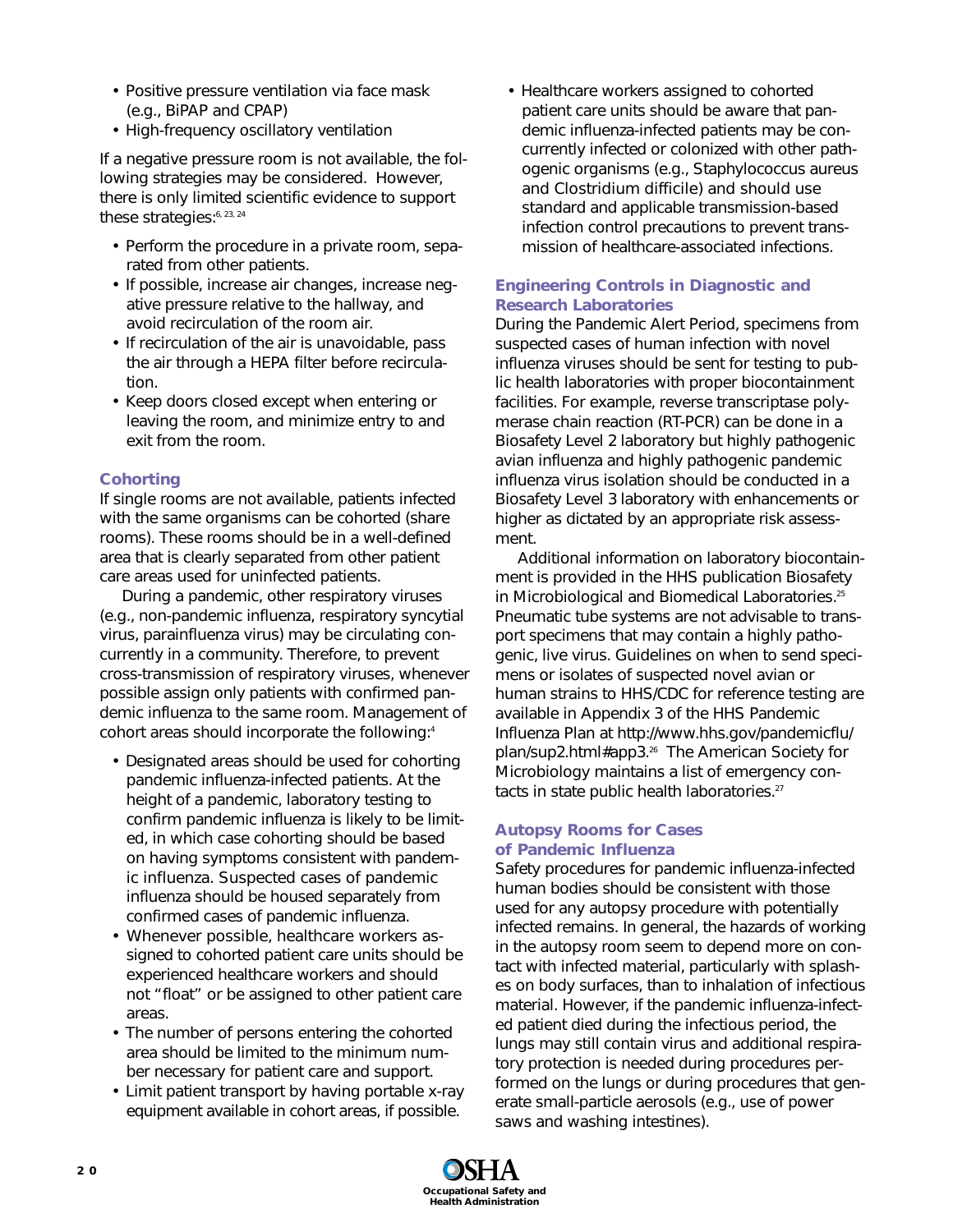Protective autopsy settings for pandemic influenza-infected humans include the use of an airborne infection isolation room (see the section Airborne Infection Isolation Rooms on page 19). Exhaust systems around the autopsy table should direct air (and aerosols) away from healthcare workers performing the procedure (e.g., exhaust downward). It is important to use containment devices whenever possible (e.g., biosafety cabinets for the handling of smaller specimens). Therefore, an examiner conducting postmortem exams of pandemic influenza-infected patients will use airborne precautions, including a particulate respirator, as is recommended for postmortem exams of avian influenza-infected patients and SARS-infected patients.28

# **Administrative Controls**

#### **Respiratory Hygiene/Cough Etiquette**

Respiratory hygiene/cough etiquette, procedures should be used for all patients with respiratory symptoms (e.g., coughing and sneezing). The impact of covering coughs and sneezes and placing a mask on a coughing/sneezing patient on the containment of respiratory droplets and secretions or on the transmission of respiratory infections has not been quantified. However, any measure that limits the dispersion of respiratory droplets should reduce the opportunity for transmission. Masking some patients may be difficult, in which case the emphasis should be on cough etiquette. The elements of cough etiquette are listed below.

For additional information, see *Respiratory Hygiene/Cough Etiquette in Healthcare Settings* at http://www.cdc.gov/flu/professionals/infection control/resphygiene.htm.

### **Pandemic Influenza Specimen Collection and Transport**

All human specimens of secretions and excretions should be regarded as potentially infectious. Healthcare workers who collect or transport clinical specimens should consistently adhere to recommended infection control precautions to minimize their exposure. Potentially infectious specimens should be placed in leakproof specimen bags for transport, labeled or color coded for transport and handled by personnel who are familiar with safe handling practices and spill clean-up procedures. Healthcare workers who collect specimens from pandemic-infected patients should also wear PPE as described for employees performing direct patient care.

### **Respiratory Hygiene/Cough Etiquette Educate persons with respiratory illness and**

**coughing or sneezing to:**

- Cover their mouths and noses with a tissue and dispose of used tissues in no-touch waste containers.
- Use a mask when tolerated, especially during periods of increased respiratory infection activity in the community.
- Perform hand hygiene after contact with respiratory secretions and contaminated objects or materials (e.g., handwashing with soap and water, alcohol-based hand rub, or antiseptic handwash).
- Stand or sit at least 3 feet from other persons, if possible.

#### **Healthcare facilities should promote respiratory hygiene by:**

- Posting signs requesting that patients and family members immediately report symptoms of respiratory illness on arrival to the facility and use cough etiquette.
- Posting signs requesting that persons with respiratory illness refrain from visiting the healthcare facility if they are not seeking medical treatment.
- Providing conveniently located masks, tissues, and alcohol-based hand rubs for waiting areas and patient evaluation areas to facilitate source control.
- Providing no-touch receptacles for used tissue disposal.
- Ensuring that supplies for handwashing (i.e., soap, disposable towels) are consistently available where sinks are located.
- Educating healthcare workers, patients, family members, and visitors on the importance of containing respiratory droplets and secretions to help prevent transmission of influenza and other infections.

Specimens should be hand delivered where possible. Pneumatic tube systems are not advisable to transport specimens that may contain a highly pathogenic, live virus. For additional information about specimen collection, visit WHO's website at http://www.who.int/csr/disease/avian\_influenza/ guidelines/humanspecimens/en/index.html.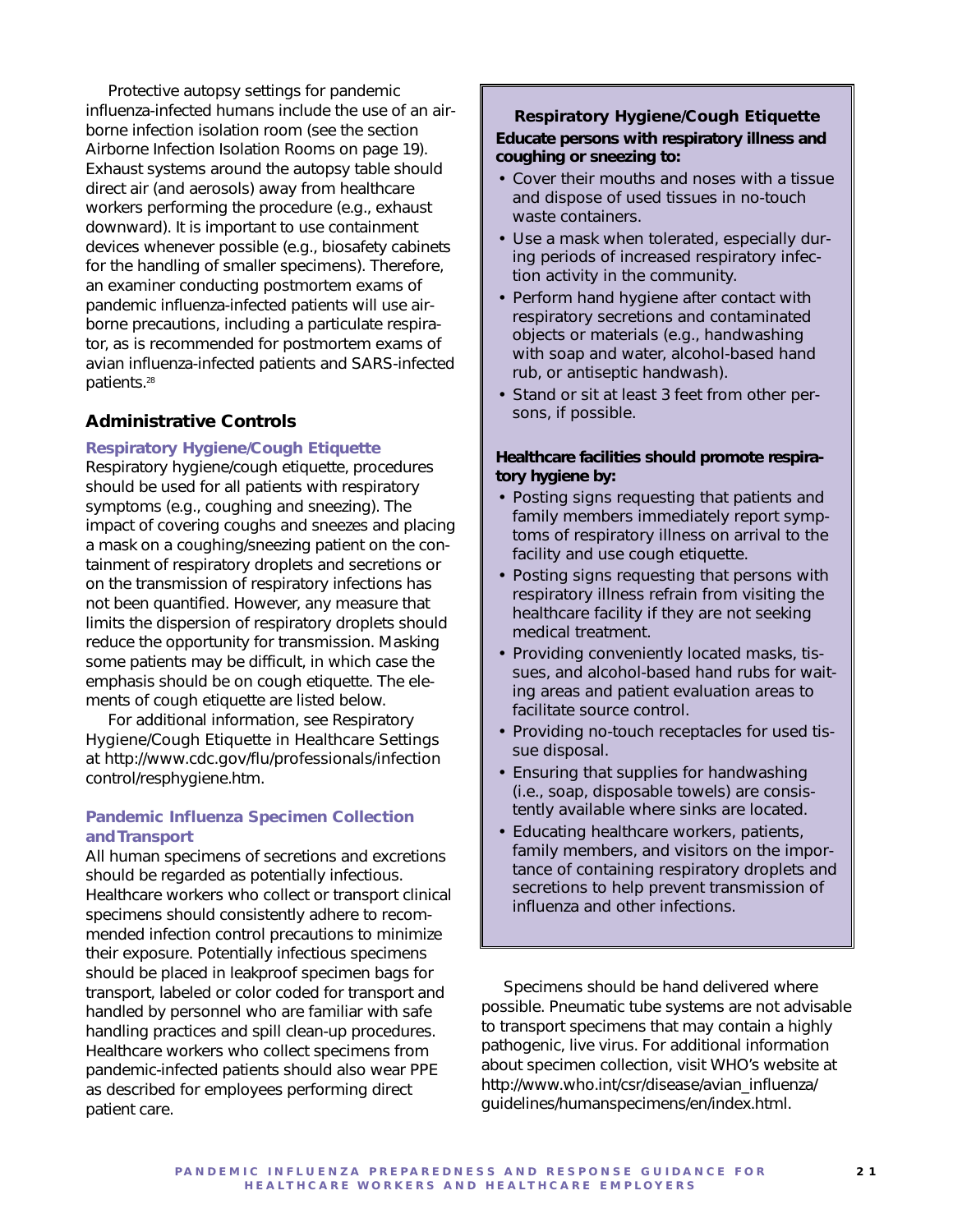#### **Patient Transport within Healthcare Facilities**

Influenza-infected patients' respiratory secretions are the principle source of infectious material in healthcare settings. Maintaining source control of patient secretions will limit the opportunities for nosocomial (in hospital) transmission. The following methods of source control are consistent with those recommended for other serious respiratory infections (e.g., SARS, avian influenza, and tuberculosis).4, 28,29

- Surgical and procedure masks are appropriate for use by pandemic influenza-infected patients to contain respiratory droplets and should be worn by suspected or confirmed pandemic influenza-infected patients during transport or when care is necessary outside of the isolation room/area.
- Limit the movement and transport of patients from the isolation room/area for essential purposes only. Inform the receiving area/facility as soon as possible, prior to the patient's arrival, of the patient's diagnosis and of the precautions that are indicated. Use mobile diagnostic services (e.g., mobile X-ray and CT scan) when available.
- If transport outside the isolation room/area is required, the patient should wear a surgical mask and perform hand hygiene after contact with respiratory secretions.
- If the patient cannot tolerate a mask (e.g., due to the patient's age or deteriorating respiratory status), instruct the patient (or parent of pediatric patient) to cover the nose and mouth with a tissue during coughing and sneezing, or use the most practical alternative to contain respiratory secretions. If possible, instruct the patient to perform hand hygiene after respiratory hygiene.
- Identify appropriate paths, separated from main traffic routes as much as possible, for entry and movement of pandemic influenza patients in the facility, and determine how these pathways will be controlled (e.g., dedicated pandemic influenza corridors and elevators).
- If there is patient contact with surfaces, these surfaces should be cleaned and disinfected.
- Healthcare workers transporting unmasked patients with suspected or confirmed pandemic influenza-infected patients should wear an N95 or higher NIOSH-certified respirator.

# **Pre-Hospital Care and Patient Transport Outside Healthcare Facilities**

During an influenza pandemic, patients will still require emergency transport to a healthcare facility. The recommendations in the table on page 23 are designed to protect healthcare workers, including emergency medical services personnel, during prehospital care and transport. These recommendations can be instituted when patients are identified as having symptoms consistent with an influenzalike illness or routinely, regardless of symptoms, when pandemic influenza is in the community.

### **Staff Education and Training**

It is incumbent upon healthcare employers to educate employees about the hazards to which they are exposed and to provide reasonable means by which to abate those hazards. The independent SARS Commission established by the government of Ontario noted that many healthcare staff were not adequately trained in protecting themselves against infectious agents. The Commission noted deficiencies in safety training and the proper use of personal protective equipment.<sup>30</sup>

Effective staff training is consistent with facility policies and reinforces infection control strategies. Support from the healthcare institution at the top management and supervisory levels is essential for a successful program. Examples of educational goals and objectives for pandemic infection control strategies include:

- Educate healthcare workers about recommended infection control precautions for suspected or confirmed pandemic influenza-infected patients. At a minimum, healthcare workers should follow contact and droplet precautions for all patients with acute respiratory illness.
- Ensure that clinicians know where and how to promptly report a pandemic influenza case to hospital and public health officials.
- Communicate planning strategies that address when confirmed pandemic influenza-infected patients have been admitted to the facility, nosocomial surveillance should be heightened for evidence of transmission to other patients and staff.
- Educate healthcare workers and visitors on the correct use of PPE and hand hygiene.
	- Recommended steps for placement and removal of PPE and performance of hand hygiene.
	- Appropriate procedures to select a particulate respirator that fits well.

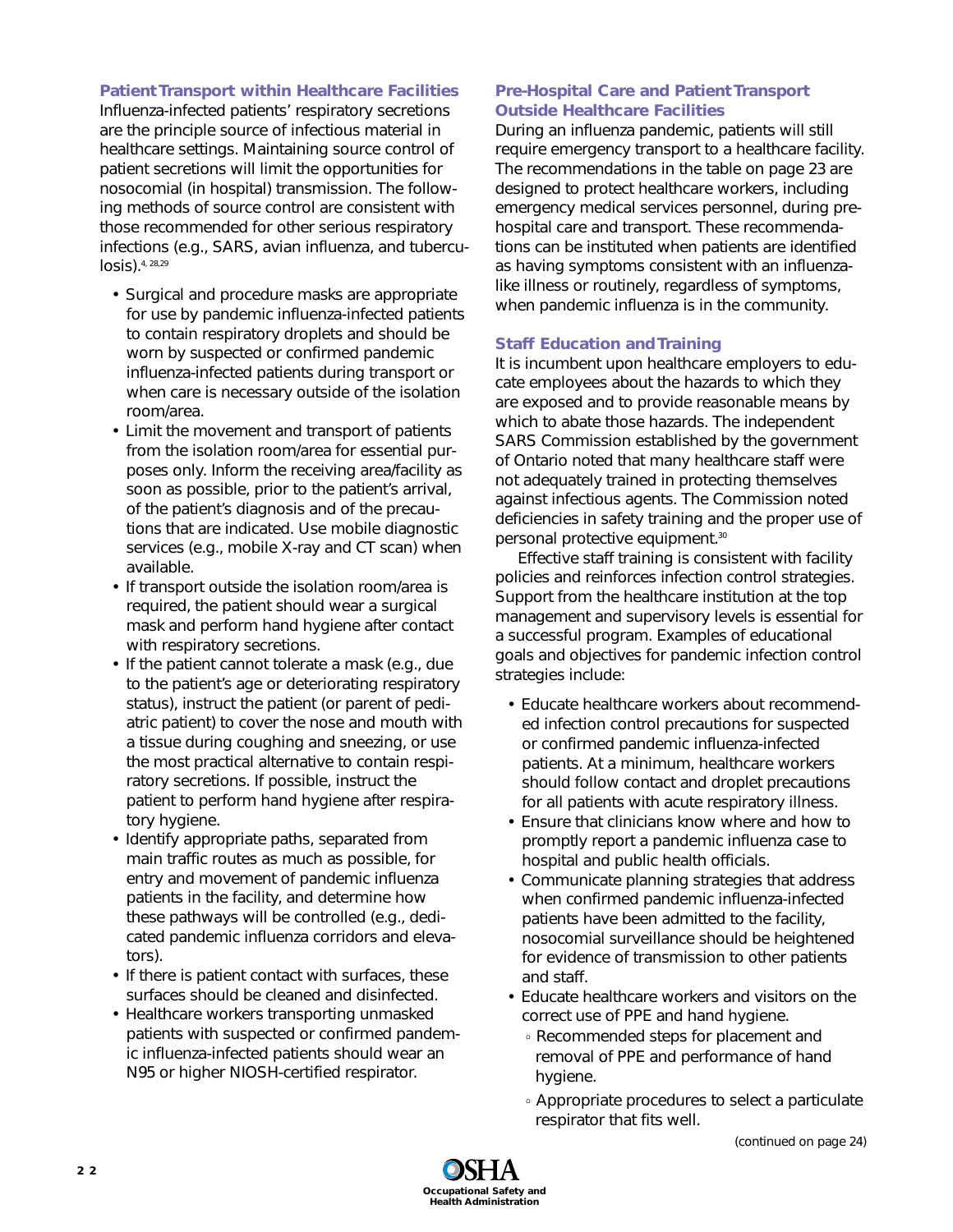|                               | Screen all patients for influenza-like<br>illness.*<br>If influenza is suspected, implement the<br>following strategies:                                                                                                                                                                                                                                                                                                                                                                                                                                                                                                                                                                                                                                                                            | Without relying on patient screening,<br>routinely implement the following strategies:                                                                                                                                                                                                                                                                                                                                                                                                                                                                                                                                                                                                                                                                                                   |
|-------------------------------|-----------------------------------------------------------------------------------------------------------------------------------------------------------------------------------------------------------------------------------------------------------------------------------------------------------------------------------------------------------------------------------------------------------------------------------------------------------------------------------------------------------------------------------------------------------------------------------------------------------------------------------------------------------------------------------------------------------------------------------------------------------------------------------------------------|------------------------------------------------------------------------------------------------------------------------------------------------------------------------------------------------------------------------------------------------------------------------------------------------------------------------------------------------------------------------------------------------------------------------------------------------------------------------------------------------------------------------------------------------------------------------------------------------------------------------------------------------------------------------------------------------------------------------------------------------------------------------------------------|
| Engineering Controls          | • Optimize the vehicle's ventilation to<br>increase the volume of air exchange dur-<br>ing transport. The vehicle's ventilation sys-<br>tem should be operated in the non-recir-<br>culating mode and should bring in as<br>much outdoor air as possible.<br>• When possible, use vehicles that have<br>separate driver and patient compartments<br>that can provide separate ventilation to<br>each area. In this situation, drivers do not<br>require particulate respirators.                                                                                                                                                                                                                                                                                                                    | • Optimize the vehicle's ventilation to<br>increase the volume of air exchange dur-<br>ing transport. The vehicle's ventilation sys-<br>tem should be operated in the non-recir-<br>culating mode and should bring in as<br>much outdoor air as possible.<br>• When possible, use vehicles that have<br>separate driver and patient compartments<br>that can provide separate ventilation to<br>each area. In this situation, drivers do not<br>require particulate respirators.                                                                                                                                                                                                                                                                                                         |
| Administrative Controls       | · Educate healthcare workers engaged in<br>medical transport about the risks of<br>aerosol-generating procedures.<br>Notify the receiving facility as soon as<br>$\bullet$<br>possible, prior to arrival, that a patient<br>with suspected pandemic influenza infec-<br>tion is being transported to the facility and<br>of the precautions that are indicated.<br>• Minimize the opportunity for contamina-<br>tion of supplies and equipment inside the<br>vehicle (e.g., ensure that all cabinetry<br>remains closed during transport).<br>• Continue to follow standard infection con-<br>trol procedures, such as standard precau-<br>tions, recommended procedures for waste<br>disposal and standard practices for disin-<br>fection of the emergency vehicle and<br>patient care equipment. | • Educate healthcare workers engaged in<br>medical transport about the risks of<br>aerosol-generating procedures.<br>• Notify the receiving facility as soon as<br>possible, prior to arrival, that a patient<br>with suspected pandemic influenza infec-<br>tion is being transported to the facility and<br>of the precautions that are indicated.<br>• Minimize the opportunity for contamina-<br>tion of supplies and equipment inside the<br>vehicle (e.g., ensure that all cabinetry<br>remains closed during transport).<br>• Continue to follow standard infection con-<br>trol procedures, such as standard precau-<br>tions, recommended procedures for waste<br>disposal and standard practices for disin-<br>fection of the emergency vehicle and<br>patient care equipment. |
| Personal Protective Equipment | • If tolerated by the patients, place a surgical<br>mask on all patients with respiratory ill-<br>ness to contain droplets expelled during<br>coughing. If this is not possible (i.e.,<br>would further compromise respiratory sta-<br>tus, or is difficult for the patient to wear),<br>have the patient cover the mouth and<br>nose with a tissue when coughing, or use<br>the most practical alternative to contain<br>respiratory secretions.<br>• Healthcare workers transporting patients<br>with influenza-like illness should use a res-<br>pirator (N95 or higher). If respirators are<br>not available, healthcare workers should<br>wear a surgical mask.                                                                                                                                | · Consider routine use of surgical or proce-<br>dure masks for all patients during trans-<br>port when pandemic influenza is in the<br>community.<br>• Healthcare workers transporting patients<br>should use a respirator (N95 or higher). If<br>respirators are not available, healthcare<br>workers should wear a surgical mask.                                                                                                                                                                                                                                                                                                                                                                                                                                                      |

\*The Sentinel Provider Network definition of influenza-like illness is fever (>100°F or 37.8°C) and sore throat and/or cough in the absence of a known cause other than influenza.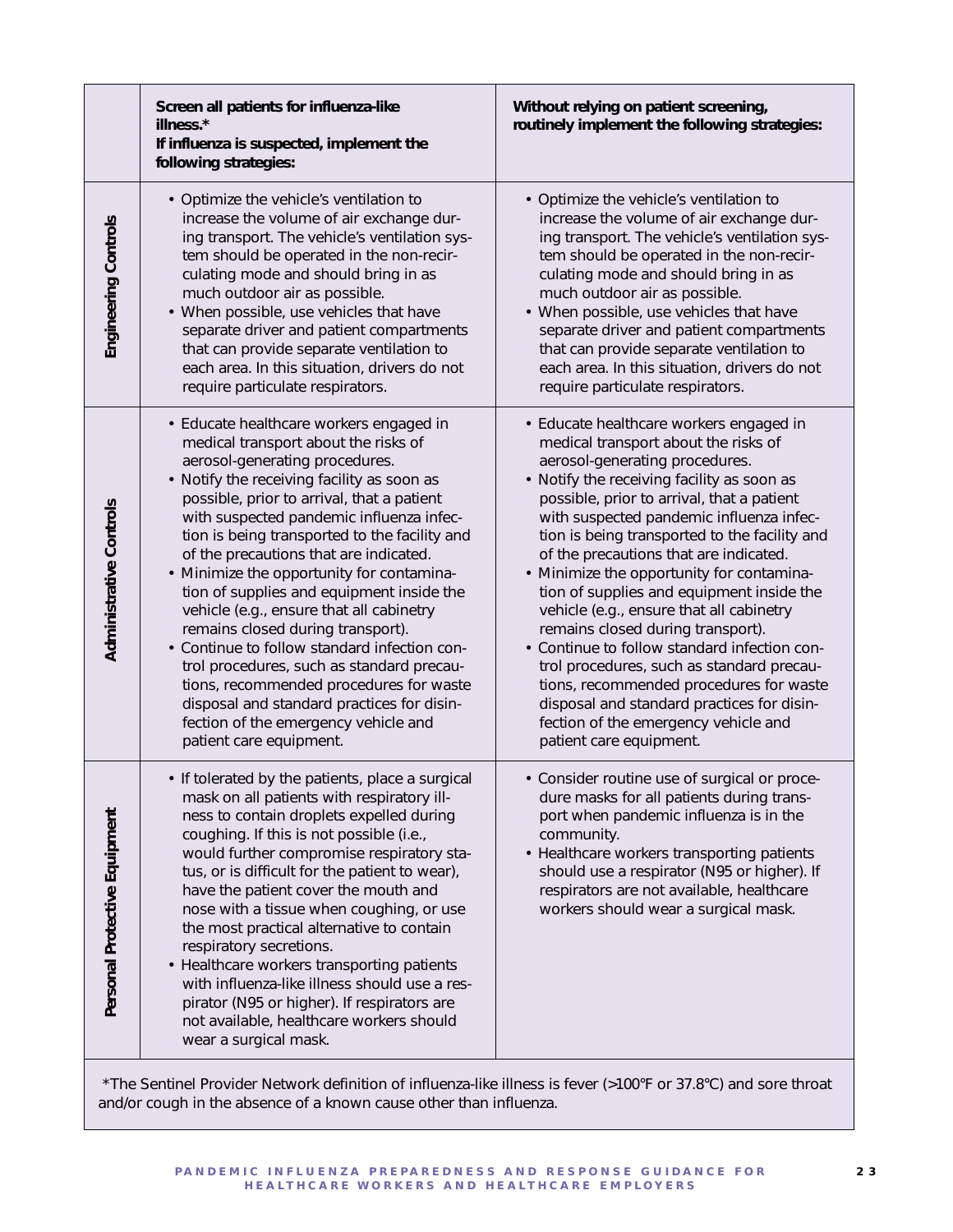- Train persons who will be likely to use particulate respirators on how to put them on and how to perform user seal checks.
- Provide respiratory etiquette educational materials and supplies to coughing individuals.
- Train infection control monitors to observe and correct deficiencies in healthcare worker and visitor adherence to proper hygiene and PPE use.
- Use simulations (i.e., "table top" or other exercises) to test the facility's response capacities. The exercise should be realistic and should continue until limiting factors and deficiencies are identified.
- Develop risk communication materials for healthcare workers, patients, and patient families/visitors.

Staff education and training should be available in formats accessible to individuals with disabilities and/or limited English proficiency; and should also target the educational level of the intended audience.

# **Care of the Deceased**

Follow standard facility practices for care of the deceased. Practices should include standard precautions for contact with blood and body fluids. For more information regarding care of deceased, see *Avian Influenza, Including Influenza A (H5N1), in Humans: WHO Interim Infection Control Guideline For Health Care Facilities*, April 24, 2006, available at: http://www.who.int/csr/disease/avian\_influenza/ guidelines/infectioncontrol1/en/.

### **Patient Discharge**

If the patient is discharged while possibly still infectious, family members should be educated on hand hygiene, cough etiquette, the use of a surgical or procedure mask by a patient who is still coughing and any additional infection control measures identified in forthcoming guidance or recommendations. Updated guidance and recommendations will be posted on www.pandemicflu.gov whenever they become available.

### **Visitor Policies**

Visitors should be strictly limited to those necessary for the patient's well-being and care, and should be advised about the possible risk of acquiring infection. Care of patients in isolation becomes a challenge when there are inadequate resources, or when the patient has poor hygienic habits, deliberately contaminates the environment, or cannot be expected to assist in maintaining infection control

precautions to limit transmission of microorganisms (e.g., children, patients with an altered mental state, or elderly persons). Such patients should be managed on a case-by-case basis, balancing the rights of the patient with the risk they may present to others.

- Visitors should be provided PPE to comply with recommended precautions and should be instructed on how to properly put on, take off, and dispose of PPE. They should also be instructed on proper hand hygiene practices prior to entry to the patient isolation room/ area.
- Communication of policies and procedures to visitors should be available in formats accessible to individuals with disabilities and/or limited English proficiency; and should also target the educational level of the intended audience.
- Legal guardians of pediatric patients should be allowed, when possible, to accompany the patient throughout the hospitalization.
- Parents/relatives/legal guardians may assist in providing care to pandemic influenza-infected patients in special situations (e.g., lack of resources, pediatric patients, etc.) if adequate training and supervision of PPE use and hand hygiene is ensured.
- Because family members may have been exposed to pandemic influenza via the patient or similar environmental exposures, all family members and visitors should be screened for symptoms of respiratory illness upon entry to the facility.
- Symptomatic family members or visitors should be considered possible pandemic influenza cases and should be evaluated for pandemic influenza infection.

# **Healthcare Worker Vaccination**

An influenza pandemic occurs when a new version of an influenza virus develops the capability to infect humans and to spread easily and rapidly between people. Sometimes such new virus versions come from influenza viruses that previously affected only birds or animals, but which have mutated and thus have developed the capabilities to infect humans and spread easily among humans.

It is believed that humans will initially have little, if any, immunity to a pandemic influenza virus and, therefore, that everyone will be susceptible to infection. The HHS *Pandemic Influenza Plan* assumes that one in five working adults will experience clinical disease in a pandemic influenza outbreak.18 It

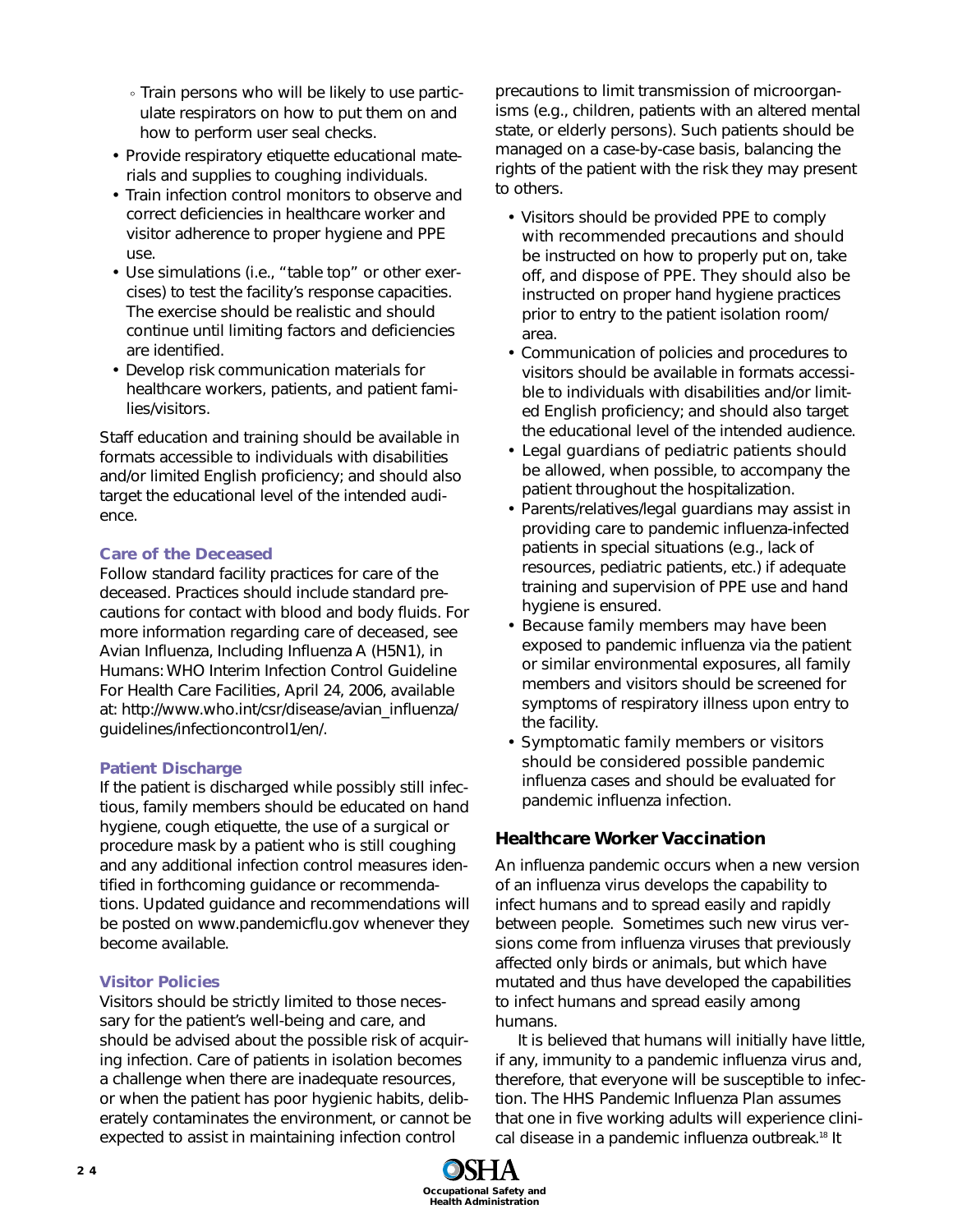also presumes that, in an affected community, a pandemic outbreak will last about 6 to 8 weeks with at least two pandemic disease waves likely to occur.

Influenza vaccination is the most effective method currently available to prevent people from getting infected. During outbreaks of seasonal influenza, vaccination against that season's influenza subtypes usually prevents infection. If infection is not fully prevented, a vaccination may lessen the severity of the resulting illness.

Once a new type of influenza virus emerges, it usually takes four to six months to produce a vaccine for that virus, using currently available vaccine production methods. There may be limited or no pandemic influenza vaccine available for administration to individuals in the first six months or longer during a pandemic. However, HHS plans to work with the pharmaceutical industry to produce and stockpile up to 20 million courses of vaccine against each circulating influenza virus with pandemic potential during the pre-pandemic period.31 Stockpiled vaccine will be designated for personnel who perform critical and essential functions. Medical and public health employees who are involved in direct patient contact and other support services essential for direct patient care are likely to be given high priority for receipt of stockpiled vaccine.32

Annual seasonal influenza immunization rates among healthcare workers in the United States remain low; coverage among healthcare workers in 2003 was 40.1 percent.<sup>33</sup> Therefore, to diminish absence due to illness, it is advisable for healthcare facilities to encourage and/or provide seasonal influenza vaccination for their staff, including volunteers, yearly, during the months of October and November.

Vaccination strategy recommendations for healthcare facilities in preparation for or in response to a pandemic influenza outbreak include:34

- Promote annual seasonal influenza vaccination among staff and volunteers.
- Communicate with state and local health departments as to the availability of stockpiles of vaccine for the specific pandemic influenza subtype and follow federal and local recommendations for administering the vaccine to healthcare workers.
- Plan for rapid vaccination of healthcare workers as recommended by federal agencies and state health departments, if vaccine for the pandemic influenza virus becomes available.

vaccination of healthcare workers, since vaccination for pandemic influenza may require two doses.

#### **Antiviral Medication for Prophylaxis and Treatment in Healthcare Workers**

The HHS *Pandemic Influenza Plan* assumes that oseltamivir will be the antiviral medication of choice in the event of an outbreak of pandemic influenza.<sup>31</sup> It assumes that supplies will be limited<sup>31</sup> and that the primary source of oseltamivir will be from federal stockpiles. Oseltamivir can be used to treat persons who are diagnosed with influenza; however, for optimal effectiveness, the treatment should be initiated within 48 hours of the onset of flu-like symptoms.

Oseltamivir may also be used prophylactically to decrease the chance of infection in persons, such as healthcare workers, who have had exposure to pandemic influenza patients. Information on the advisability of using other antiviral medications during an influenza pandemic will be determined and communicated after the susceptibility of the causative viral subtype has been studied.

Healthcare facilities should maintain contact with federal and local health departments concerning the availability of antiviral medications and the recommendations to administer antiviral medications as treatment or as prophylaxis to healthcare workers and emergency medical personnel who have direct patient contact.<sup>34</sup> Regardless of the availability of antiviral medication, it should not be used in lieu of a full infection control program.

- When considering antiviral prophylaxis, be sure to evaluate appropriate candidates for contraindications, answer their questions, review adverse effects, and explain the risks and benefits.
- Maintain a log of persons on antiviral medications, persons evaluated and not receiving prophylaxis, doses dispensed, and adverse effects.
- Periodically evaluate and update antiviral prophylaxis policies and procedures.

#### **Occupational Medicine Services**

#### **Employee Protection**

Transmission in healthcare facilities was a major factor in the spread of SARS during the 2003 global epidemic. Factors that likely contributed to the disproportionate rate of transmission in healthcare settings included (1) exposure to infectious droplets and aerosols via use of ventilators, nebulizers, endotracheal intubation, and other procedures and

• Have a system for documentation of influenza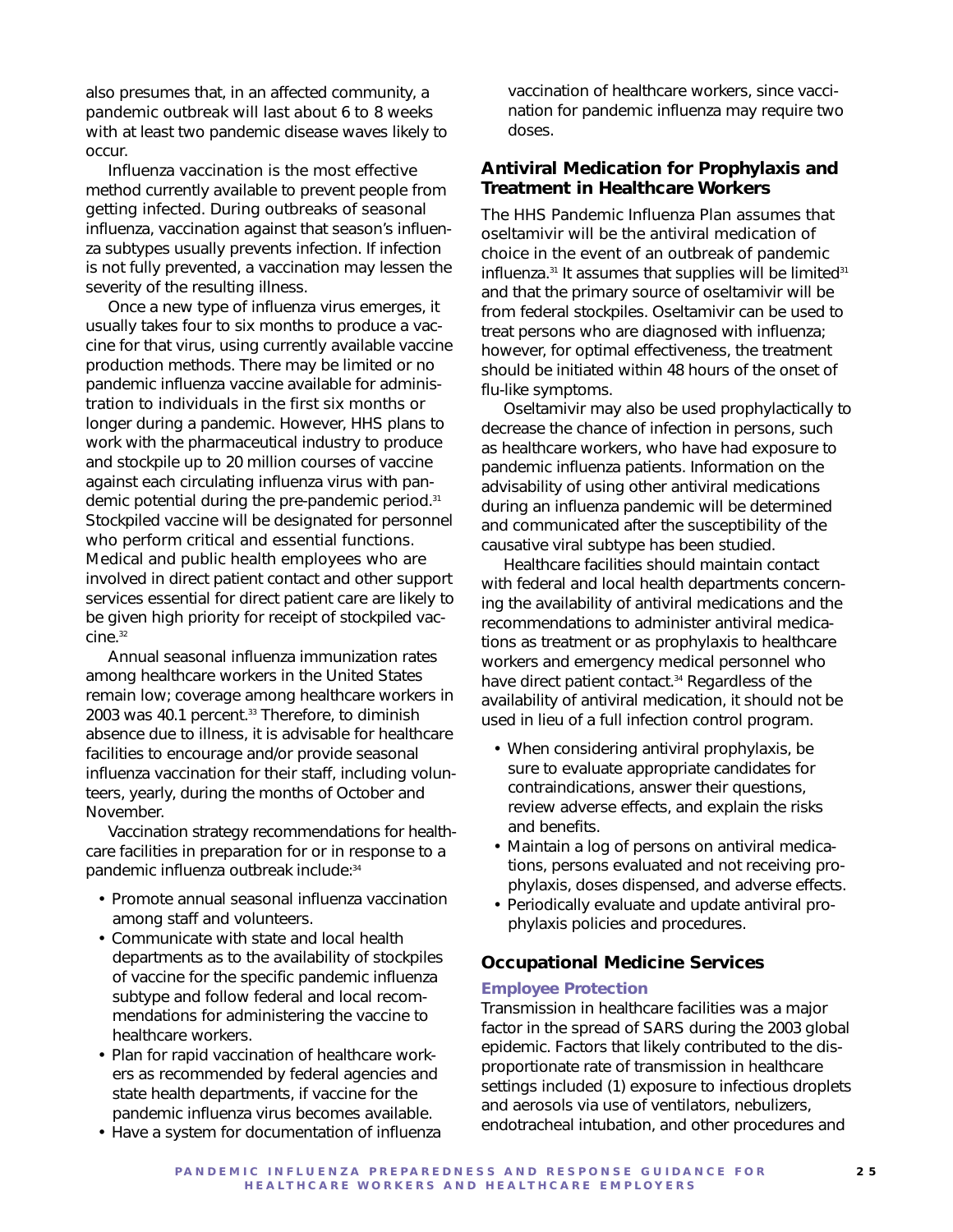(2) frequent and prolonged close contact of employees to patients, their secretions, and potentially contaminated environments.<sup>35</sup> Case recognition and implementation of appropriate precautions greatly reduced the risks of SARS transmission. However, even with appropriate precautions, there were isolated reports of transmission to healthcare workers in the settings of aerosol-producing procedures and lapses in infection control techniques.<sup>29</sup>

Healthcare workers are also members of the community, and during seasonal influenza outbreaks their infectious illnesses may or may not be related to workplace infectious exposures. Seasonal vaccines will not protect against pandemic influenza, but will help prevent concurrent infection with seasonal influenza and pandemic influenza, which will minimize the possibility of reassortment of the virus. Protective levels of antibodies are usually detectable 2 to 4 weeks after vaccination with seasonal influenza vaccine. In addition, healthcare workers who provide direct patient care may be exposed to pandemic influenza viruses. These employees should be monitored for illness and supported as needed.

### **Recommendations for Occupational Health Administrators**

Protecting healthcare workers benefits both the community and the individual employee. Comprehensive occupational health programs can limit transmission from infected employees and allow them to continue working while their services are in extreme demand.

### **Surveillance Activities**

- Keep a register of healthcare workers who have provided care for pandemic influenzainfected patients (confirmed or probable cases).
- Keep a register of healthcare workers who have recovered from pandemic influenza (confirmed or probable cases).
- Have a healthcare worker influenza-like illness surveillance system in the healthcare facility, including encouragement for self-reporting by symptomatic healthcare workers.
- Have a system to monitor work absenteeism for health reasons, especially in healthcare workers providing direct patient care.
- Screen all healthcare workers providing care to pandemic influenza-infected patients for influenza-like symptoms before each daily shift. Symptomatic healthcare workers should be evaluated and excluded from duty.

• Clinical employees believed to have had significant clinical exposure to a highly pathogenic influenza strain should be evaluated; counseled about the risk of transmission to others; and monitored for fever, respiratory symptoms, sore throat, rhinorrhea (runny nose), chills, rigors, myalgia, headache, and diarrhea.

#### **Vaccination and Antivirals**

- Vaccinate healthcare workers against seasonal influenza and monitor compliance.
- Coordinate with public health officials for local policy on antiviral prophylaxis of healthcare workers and assistance for obtaining adequate supplies of neuraminidase inhibitors for prophylaxis of healthcare workers providing care for pandemic influenza-infected patients.28 Develop a system to provide neuraminidase inhibitors to healthcare workers exposed to pandemic influenza-infected patients according to local and national policies.

## **Occupational Medical Surveillance and Staffing Decisions**

Occupational health played a major role in determining which healthcare workers should return to work during the SARS outbreaks.<sup>19</sup> In future outbreaks, individual risk assessment and fitness for duty determinations should be accomplished more efficiently with the support of updated staff medical records and with serologic testing results, if available.

- If possible, perform serologic and other testing for pandemic influenza on healthcare workers with influenza-like illness and who have had likely exposures to pandemic influenza-infected patients.
- Healthcare workers with serological evidence of pandemic influenza infection should have protective antibodies against this strain and can be prioritized for the care of pandemic influenza patients. These employees could also be prioritized to provide care for patients who are at risk for serious complications from influenza (e.g., transplant patients and neonates). However, be aware that subsequent "waves" of influenza infection may be caused by a different influenza strain.
- Some healthcare workers have an increased risk of complications due to pandemic influenza (e.g., pregnant women, immunocompromised persons and persons with respiratory diseases). Care should be taken to provide appropriate education, training and policies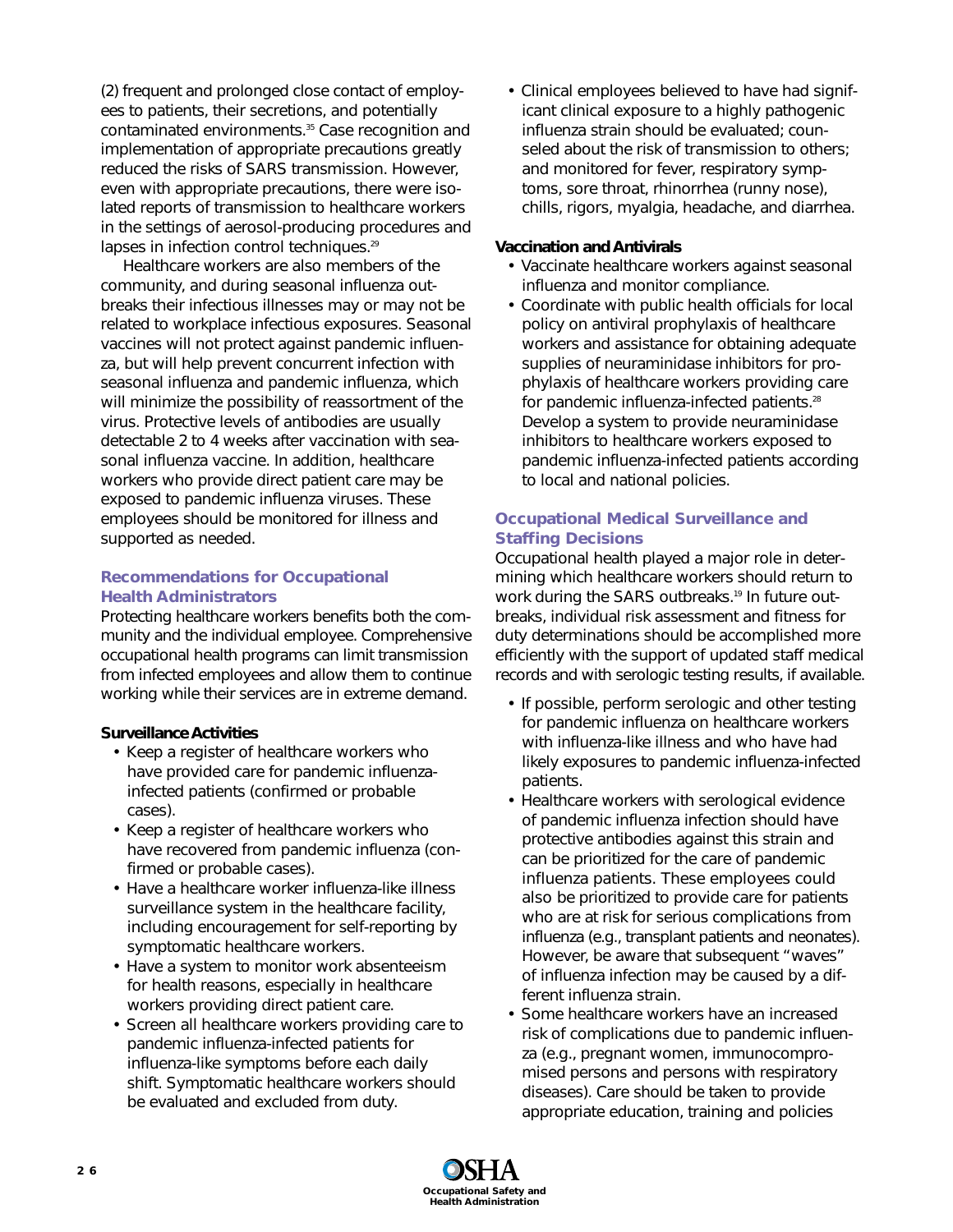that comply with federal, state and local laws to adequately protect these employees.

• Healthcare workers who are ill should not be involved in direct patient care since they may be more vulnerable to other infections and may be more likely to develop severe illness if infected with pandemic influenza. In addition, ill healthcare workers can transmit their illness to vulnerable patients.

## **Personal Protective Equipment**

#### **Gloves**

HHS recommends the use of gloves made of latex, vinyl, nitrile, or other synthetic materials as appropriate, when there is contact with blood and other bodily fluids, including respiratory secretions.

- There is no need to double-glove.
- Gloves should be removed and discarded after patient care.
- Gloves should not be washed or reused.
- Hand hygiene should be done after glove removal.

Because glove supplies may be limited in the event of pandemic influenza, other barriers such as disposable paper towels should be used when there is limited contact with respiratory secretions, such as handling used facial tissues. Hand hygiene should be practiced consistently in this situation.<sup>4</sup>

#### **Gowns**<sup>4</sup>

- Healthcare workers should wear an isolation gown when it is anticipated that soiling of clothes or uniform with blood or other bodily fluids, including respiratory secretions, may occur. HHS states that most routine pandemic influenza patient encounters do not necessitate the use of gowns. Examples of when a gown may be needed include procedures such as intubation or when closely holding a pediatric patient.
- Isolation gowns can be disposable and made of synthetic material or reusable and made of washable cloth.
- Gowns should be the appropriate size to fully cover the areas requiring protection.
- After patient care is performed, the gown should be removed and placed in a laundry receptacle or waste container, as appropriate. Hand hygiene should follow.

#### **Goggles/Face Shields**

The HHS Pandemic Influenza Plan does not recommend the use of goggles or face shields for routine contact with patients with pandemic influenza; however, if sprays or splatters of infectious material are likely, it states that goggles or a face shield should be worn as recommended for standard precautions.4 For additional information about eye protection for infection control, visit NIOSH's website at http://www.cdc.gov/niosh/topics/eye/eyeinfectious.html.

If a pandemic influenza patient is coughing, any healthcare worker who needs to be within 3 feet of the infected patient is likely to encounter sprays of infectious material. Eye and face protection should be used in this situation, as well as during the performance of aerosol-generating procedures.

#### **Respiratory Protection for Pandemic Influenza**

While droplet transmission is likely to be the major route of exposure for pandemic influenza, as is the case with seasonal influenza, it may not be the only route. Given the potential severity of health consequences (illness and death) associated with pandemic influenza, a comprehensive pandemic influenza preparedness plan should also address airborne transmission to ensure that healthcare workers are protected against all potential routes of exposure. Establishment of a comprehensive respiratory protection program with all of the elements specified in OSHA's Respiratory Protection standard (29 CFR 1910.134) is needed to achieve the highest levels of protection. Additional information on the Respiratory Protection standard is included in Appendix C in this document. More information on the elements of a comprehensive respiratory protection program and the use of respirators can be found at http://www.osha.gov/SLTC/respiratoryprotection/index.html.

Healthcare workers are at risk of exposure to airborne infectious agents, including influenza. For some types of airborne infectious agents (such as SARS), healthcare workers are not only at risk for illness but may become a potential source of infection to patients and others. Selection of appropriate respiratory PPE requires an understanding of the airborne infectious agents, their infectious and aerodynamic properties, the operating characteristics of the PPE, and the behaviors and characteristics of the healthcare workers using the PPE. Many different types of respiratory PPE are available to protect healthcare workers, each with a different set of advantages and disadvantages.

There will continue to be uncertainty about the modes of transmission until the actual pandemic influenza strain emerges. It is expected that there will be a worldwide shortage of respirators if and when a pandemic occurs. Employers and employ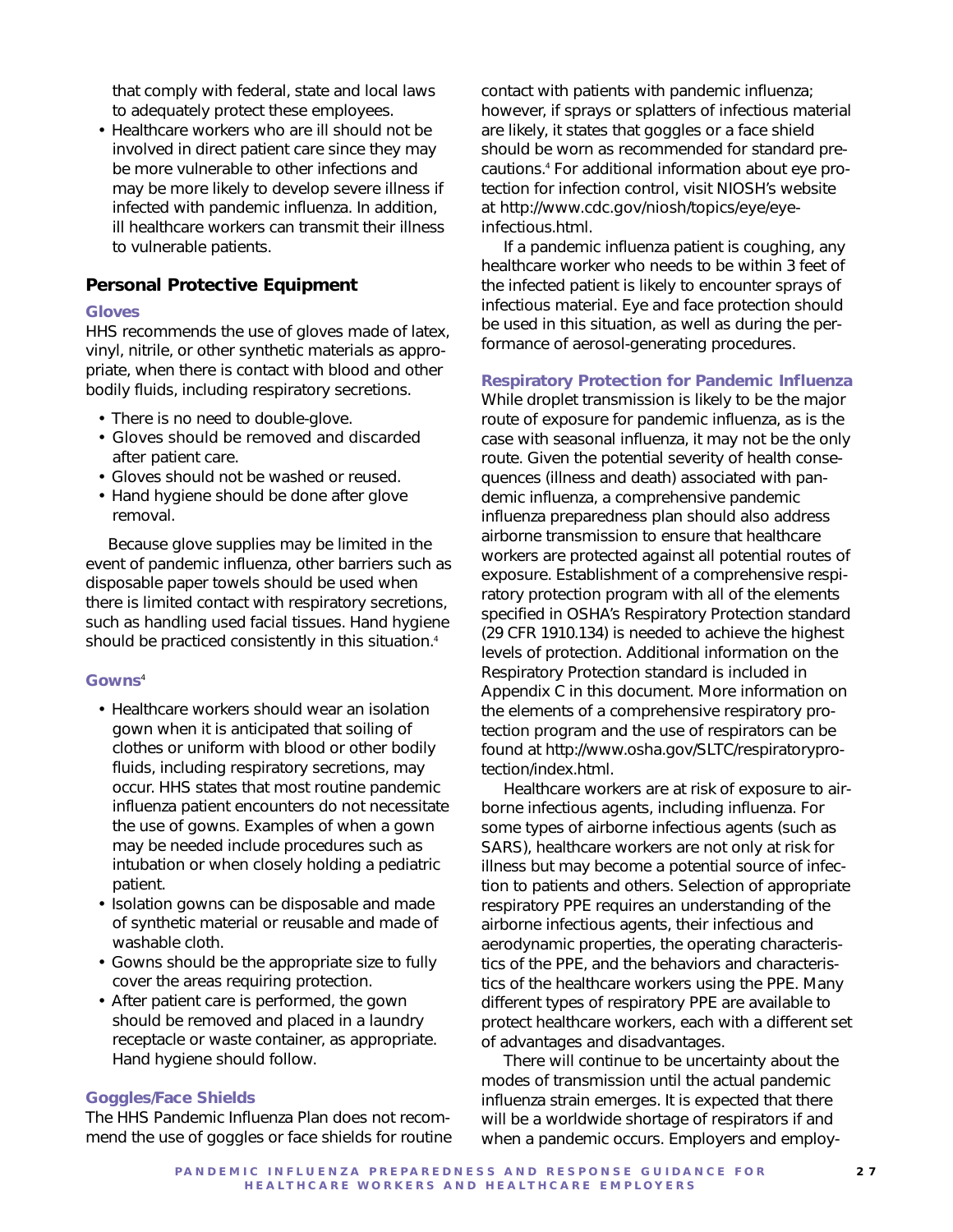ees should not count on obtaining any additional protective equipment not already purchased and stockpiled. Therefore, it is important for healthcare facilities to consider respiratory protection for essential personnel to assure that employees are ready, willing, and able to care for the general population.

### *Surgical Masks and Respirators*

Although some disposable respirators look similar to surgical masks, it is important that healthcare workers understand the significant functional difference between disposable respirators and surgical masks.

- Respirators are designed to reduce an individual's exposure to airborne contaminants, such as particles, gases, or vapors. An air-purifying respirator accomplishes this by filtering the contaminant out of the air before it can be inhaled by the person wearing the respirator. A type of respirator commonly found in healthcare workplaces is the filtering facepiece particulate respirator (often referred to as an "N95"). It is designed to protect against particulate hazards. Since airborne biological agents such as bacteria or viruses are particles, they can be filtered by particulate respirators. To assure a consistent level of performance, the respirator's filtering efficiency is tested and certified by NIOSH.
- In comparison, surgical masks are not designed to prevent inhalation of airborne contaminants. Their ability to filter small particles varies greatly and cannot be assured to protect healthcare workers against airborne infectious agents. Instead, their underlying purpose is to prevent contamination of a sterile field or work environment by trapping bacteria and respiratory secretions that are expelled by the wearer (i.e., protecting the patient against infection from the healthcare worker). Surgical masks are also used as a physical barrier to protect the healthcare worker from hazards such as splashes of blood or bodily fluids. When both fluid protection (e.g., blood splashes) and respiratory protection are needed, a "surgical N95" respirator can be used. This respirator is approved by FDA and certified by NIOSH.

Another important difference in protecting healthcare workers from airborne infectious agents is the way respirators and surgical masks fit the user's face. Respirators are designed to provide a tight seal between the sealing surface of the respirator

and the person's face. A proper seal between the user's face and the respirator forces inhaled air to be pulled through the respirator's filter material and not through gaps between the face and respirator. Surgical masks, however, are not designed to seal tightly against the user's face. During inhalation, potentially contaminated air can pass through gaps between the face and the surgical mask, thus avoiding being pulled through the material of the mask and losing any filtration that it may provide.

When personal protective equipment is necessary to protect against droplet transmission of infectious agents, employees must place a barrier between the source of the droplet (e.g., a sneeze) and their mucosal surfaces. Such protection could include a surgical mask to cover the mouth and nose and safety glasses to cover the eyes. Recent studies show that aerosol penetration through a surgical mask is highly dependent on particle size, mask construction, and breathing flow rate. One study showed that penetration rates for submicron particles could be as high as 80 percent for surgical masks.<sup>36</sup> Even relatively unconventional uses (e.g., the wearing of multiple surgical masks) have been shown to be less protective than NIOSH-certified respirators. For example, research has shown that the use of up to five surgical masks worn by volunteers results in particle reduction of only 63 percent for one mask, 74 percent for two masks, 78 percent for three masks, and 82 percent for five masks, compared with a recommended reduction of at least 95 percent for properly fitted N95 respirators.<sup>37</sup>

To help employers and employees better understand respirators, the following paragraphs discuss their construction, classification, and use.

### *Respirators*

A respirator is a personal protective device that is worn on the face, covers at least the nose and mouth, and is used to reduce the wearer's risk of inhaling hazardous gases, vapors, or airborne particles (e.g., dust or droplet nuclei containing infectious agents). The many types of respirators available include:

- Particulate respirators that filter out airborne particles.
- "Gas masks" that filter out chemical gases and vapors.
- Airline respirators that use a hose/pipe to provide a flow of clean air from a remote source.
- Self-contained breathing apparatus that provide clean air from a compressed air tank worn by the user.

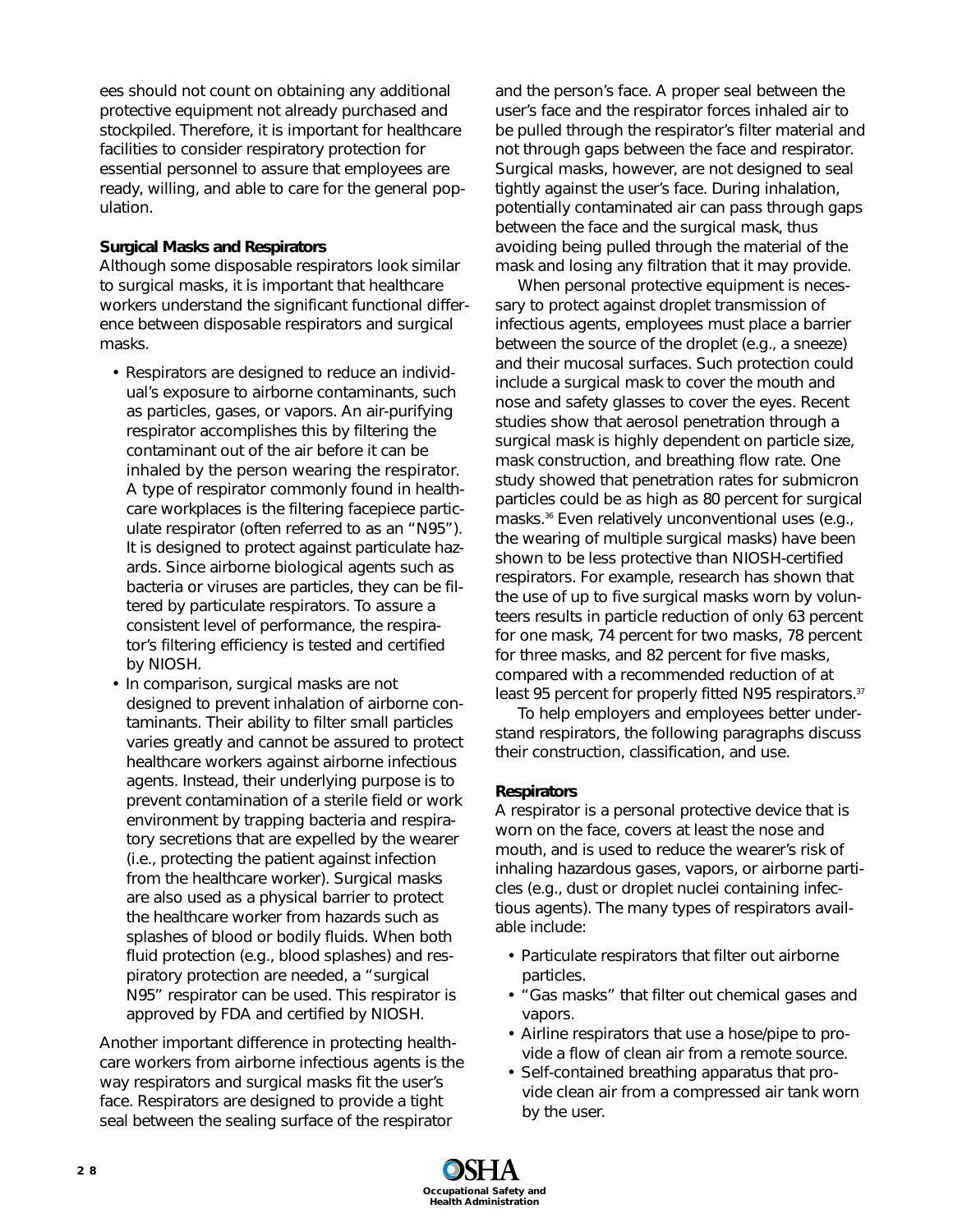Particulate respirators can be divided into several types:

- Disposable or filtering facepiece respirators, where the entire respirator facepiece is comprised of filter material. It is discarded when it becomes unsuitable for further use due to excessive breathing resistance (e.g., particulate clogging the filter), unacceptable contamination/soiling, or physical damage.
- Reusable or elastomeric respirators, where the facepiece is cleaned, repaired, and reused, but the filter cartridges are discarded and replaced when they become unsuitable for further use.
- Powered air-purifying respirators, where a battery-powered blower pulls contaminated air through filters, then moves the filtered air to the wearer.

All respirators used by employees are required to be tested and certified by NIOSH. NIOSH uses very high standards to test and approve respirators for occupational uses. NIOSH-certified particulate respirators are marked with the manufacturer's name, the part number, the protection provided by the filter (e.g., N95), and "NIOSH." This information is printed on the facepiece, exhalation valve cover, or head straps. If a respirator does not have these markings and does not appear on one of the following lists, it has not been certified by NIOSH.

A list of all NIOSH-certified disposable respirators is available at http://www.cdc.gov/niosh/npptl/ respirators/disp\_part/particlist.html. NIOSH also maintains a database of all NIOSH-certified respirators regardless of respirator type (the Certified Equipment List), which can be accessed at http:// www.cdc.gov/niosh/celintro.html.

#### *Classifying Particulate Respirators and Particulate Filters*

An N95 respirator is one of nine types of particulate respirators. Particulate respirators are also known as "air-purifying respirators" because they protect by filtering particles out of the air as you breathe. Particulate respirators protect only against particles—not gases or vapors. Since airborne biological agents such as bacteria or viruses are particles, they can be filtered by particulate respirators.

Respirator filters that remove at least 95 percent of airborne particles, during "worst case" testing using the "most-penetrating" size of particle, are given a 95 rating. Those that filter out at least 99 percent of the particles under the same conditions receive a 99 rating, and those that filter at least 99.97 percent (essentially 100 percent) receive a 100 rating.

In addition, filters in this family are given a designation of N, R, or P to convey their ability to function in the presence of oils.

- "N" if they are Not resistant to oil.
- "R" if they are somewhat Resistant to oil.
- "P" if they are strongly resistant (i.e., oilProof).

This rating is important in work settings where oils may be present because some industrial oils can degrade the filter performance to the point that it does not filter adequately. (Note: This is generally not an issue in healthcare facilities.) Thus, the three filter efficiencies combined with the three oil designations leads to nine types of particulate respirator filter materials:

| <b>Particulate</b><br>Respirator<br><b>Filter Type</b> | Percentage<br>$(\%)$ of<br>$0.3 \mu m$<br>airborne<br>particles<br>filtered<br>out | <b>Not</b><br>resistant<br>to oil | Somewhat<br>resistant<br>to oil | <b>Strongly</b><br>resistant<br>to oil<br>(oil-<br>proof) |
|--------------------------------------------------------|------------------------------------------------------------------------------------|-----------------------------------|---------------------------------|-----------------------------------------------------------|
| N95                                                    | 95                                                                                 | X                                 |                                 |                                                           |
| N99                                                    | 99                                                                                 | X                                 |                                 |                                                           |
| N <sub>100</sub>                                       | 99.97                                                                              | X                                 |                                 |                                                           |
| R95                                                    | 95                                                                                 |                                   | X                               |                                                           |
| R99                                                    | 99                                                                                 |                                   | X                               |                                                           |
| R <sub>100</sub>                                       | 99.97                                                                              |                                   | X                               |                                                           |
| P95                                                    | 95                                                                                 |                                   |                                 | X                                                         |
| P99                                                    | 99                                                                                 |                                   |                                 | X                                                         |
| P <sub>100</sub>                                       | 99.97                                                                              |                                   |                                 | X                                                         |

Recent HHS/CDC infection control guidance documents provide recommendations that healthcare workers protect themselves from diseases potentially spread through the air by wearing a fit tested respirator at least as protective as a NIOSH-certified N95 respirator. Employees can wear any of the particulate respirators for protection against diseases spread through the air, if they are NIOSH-certified and if they have been properly fit tested and maintained. As noted above, NIOSH-certified respirators are marked with the manufacturer's name, the part number, the protection provided by the filter, and "NIOSH."

Employees who will be exposed to respiratory hazards other than airborne infectious agents (e.g., gases) should consult the *NIOSH Respirator Selection Logic* for more detailed guidance on appropriate respiratory protection at http://www. cdc.gov/niosh/docs/2005-100/default.html.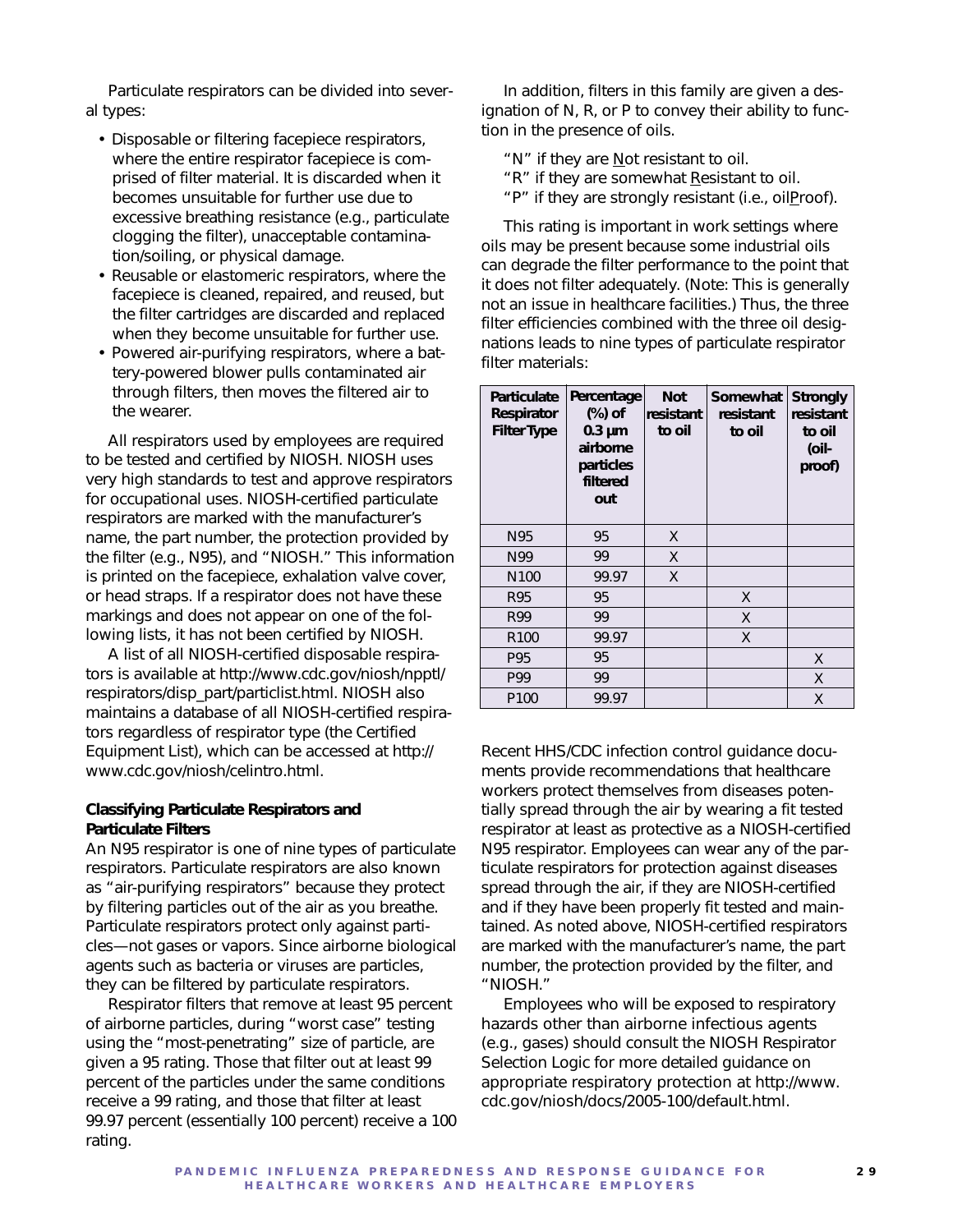#### *Replacing Disposable Respirators*

Once worn in the presence of an infectious patient, the respirator should be considered potentially contaminated with infectious material, and touching the outside of the device should be avoided. Upon leaving the patient's room, the disposable respirator should be removed and discarded, followed by proper hand hygiene.

If a sufficient supply of respirators is not available during a pandemic, healthcare facilities may consider reuse as long as the device has not been obviously soiled or damaged (e.g., creased or torn), and it retains its ability to function properly. Data on reuse of respirators for infectious diseases are not available. Reuse may increase the potential for contamination; however, this risk must be balanced against the need to provide respiratory protection for healthcare workers.

Reuse of a disposable respirator should be limited to a single wearer (i.e., another wearer should not use the respirator). Consider labeling respirators with a user's name before use to prevent reuse by another individual.

If disposable respirators need to be reused by an individual user after caring for infectious patients, employers should implement a procedure for safe reuse to prevent contamination through contact with infectious materials on the outside of the respirator.

One way to address contamination of the respirator's exterior surface is to consider wearing a faceshield that does not interfere with the fit or seal over the respirator. Wearers should remove the barrier upon leaving the patient's room and perform hand hygiene. Face shields should be cleaned and disinfected. After removing the respirator, either hang it in a designated area or place it in a bag. Store the respirator in a manner that prevents its physical and functional integrity from being compromised.

In addition, use care when placing a used respirator on the face to ensure proper fit for respiratory protection and to avoid unnecessary contact with infectious material that may be present on the outside of the mask. Perform hand hygiene after replacing the respirator on the face.

### *Exhalation Valves*

Some filtering facepiece (and all elastomeric) respirators come equipped with an exhalation valve, which can reduce the physiologic burden on the user by reducing the resistance during exhalation. An exhalation valve may also increase the user's comfort by reducing excessive dampness and

warmth in the mask from exhaled breath. The valve opens to release exhaled breath and closes during inhalation so that inhaled air comes through the filter. Healthcare workers may wear respirators with exhalation valves unless the patient has a medical condition (such as an open wound) for which a healthcare worker would normally wear a surgical mask to protect the patient. Similarly, respirators with exhalation valves should not be placed on a patient to contain droplets and prevent spread of infectious particles; surgical masks can be used for this purpose.

#### *Powered Air-Purifying Respirators*

Powered air-purifying respirators use HEPA filters, which are as efficient as P100 filters and will protect against airborne infectious agents. Powered airpurifying respirators provide a higher level of protection than disposable respirators. Healthcare facilities have used higher levels of respiratory protection, including powered air-purifying respirators, for persons present during aerosol-generating medical procedures, such as bronchoscopy, on patients with infectious pulmonary diseases. When powered air-purifying respirators are used, their reusable elements should be cleaned and disinfected after use and the filters replaced in accordance with the manufacturer's recommendations. All used filters should be considered potentially contaminated with infectious material and must be safely discarded. Powered air-purifying respirators may also increase the comfort for some users by reducing the physiologic burden associated with negative pressure respirators and providing a constant flow of air on the face. In addition, there is no need for fit testing of loose-fitting hood or helmet models.

#### *Special Considerations for Pandemic Preparedness*

If employers prepare appropriately, respiratory protection against pandemic influenza will be more effective. Establishment of a comprehensive respiratory protection program with all of the elements specified in OSHA's Respiratory Protection standard (29 CFR 1910.134) is needed to achieve the highest levels of protection. (See the section OSHA Standards of Special Importance on page 50 and Appendix C-1 of this document) Acquiring adequate supplies of appropriate respirators, ensuring that they fit key personnel, conducting appropriate training, and performing other aspects of respiratory protection can be accomplished in advance of a pandemic influenza outbreak. These measures should be repeated annually, prior to a pandemic being declared, to assure continued preparedness.

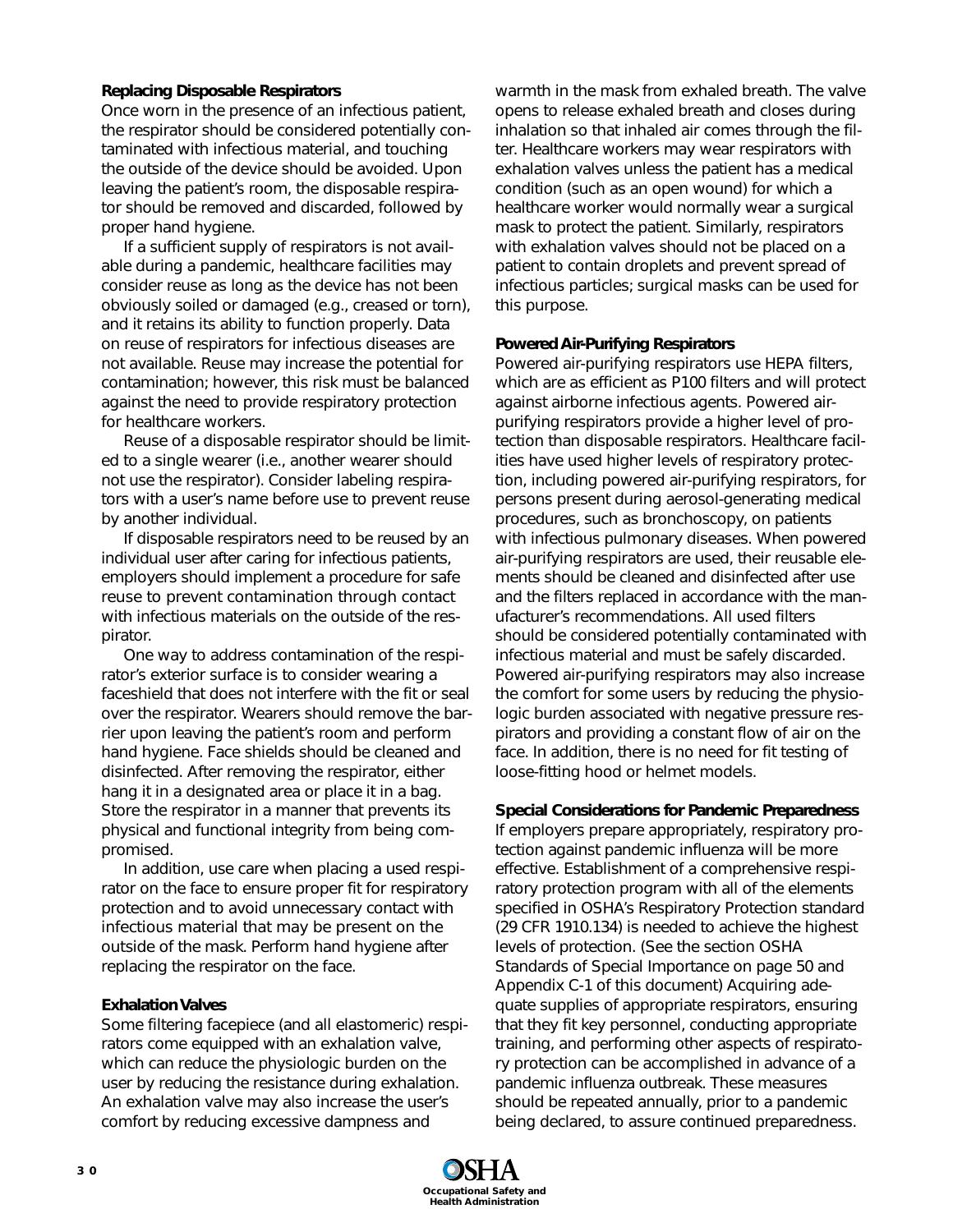If this is done, and the virus has an element of airborne transmission, the likelihood that employees will be effectively protected will be increased.

- Protection against pandemic influenza requires a comprehensive approach that includes both hygienic practices (e.g., handwashing and cough etiquette) and respiratory protection.
- Surgical masks are not considered adequate respiratory protection for airborne transmission of pandemic influenza. However, FDAcleared surgical masks are fluid resistant and may be used for barrier protection against splashes and large droplets.
- Respiratory protection requires the use of a NIOSH-certified respirator and implementation of a comprehensive respiratory protection program that considers the following:
	- Use NIOSH-certified respirators that are N95 or higher. When both fluid protection (e.g., blood splashes) and respiratory protection are needed, use a "surgical N95" respirator that has been certified by NIOSH and cleared by the FDA.
	- Consider elastomeric respirators for essential employees who may have to decontaminate and reuse respirators in the event that there is a shortage of disposable respirators.
	- Consider powered air-purifying respirators for essential employees who may have to decontaminate and reuse respirators, wear respirators for prolonged periods of time, be exposed to high-risk procedures (e.g., bronchoscopy), or work in high-risk environments. Loose-fitting hooded powered air-purifying respirators have the additional advantage of not requiring fit testing.
- Employers, especially those whose employees are likely to be highly exposed to the flu virus (e.g., healthcare workers), should develop and implement a plan, train employees, and purchase/stockpile respiratory protection in advance for use during a pandemic since there will likely be shortages of necessary equipment during a real pandemic.

For more information regarding the use of respirators and surgical masks during a pandemic see, *Interim Guidance on Planning for the Use of Surgical Masks and Respirators in Health Care Settings during an Influenza Pandemic* at http:// www.pandemicflu.gov/plan/healthcare/ maskguidancehc.html.

#### **PPE for Aerosol-Generating Procedures**

During procedures that may generate increased small-particle aerosols of respiratory secretions, healthcare personnel should wear gloves, gowns, face/eye protection, and N95 respirators, surgical N95 respirators or other appropriate particulate respirators. Respirators must be used within the context of a respiratory protection program that includes a written program, fit testing, medical clearance, and training (see the section OSHA Standards of Special Importance and Appendix C-1 for more information). Consider the use of an airborne isolation room when conducting aerosolgenerating procedures, whenever possible.4

Examples of procedures that generate aerosols include:6

- Endotracheal intubation
- Aerosolized or nebulized medication administration
- Diagnostic sputum induction
- Bronchoscopy
- Airway suctioning
- Positive pressure ventilation via face mask (e.g., BiPAP and CPAP)
- High-frequency oscillatory ventilation

Additional procedures that may result in aerosolization of respiratory secretions are listed in the World Health Organization (WHO) document, *Avian Influenza, including Influenza A (H5N1), in Humans: WHO Interim Infection Control Guideline for Health Care Facilities* Annex 4 at http://www.who.int/csr/ disease/avian\_influenza/guidelines/infection control1/en/.

#### **Order for Putting on and Removing PPE**

Based on the risk assessment, several items of PPE may be needed by healthcare workers when entering the room of a patient infected with known or suspected pandemic influenza.

When PPE is necessary for the specific situation, HHS/CDC recommends that personal protective equipment be put on in the following order:<sup>38</sup>

- Gown
- Respirator (or mask, when appropriate)
- Face shield or goggles
- Gloves

Upon leaving the room, HHS/CDC recommends that PPE be removed in a way to avoid self-contamination, as follows:<sup>38</sup>

- Gloves
- Faceshield or goggles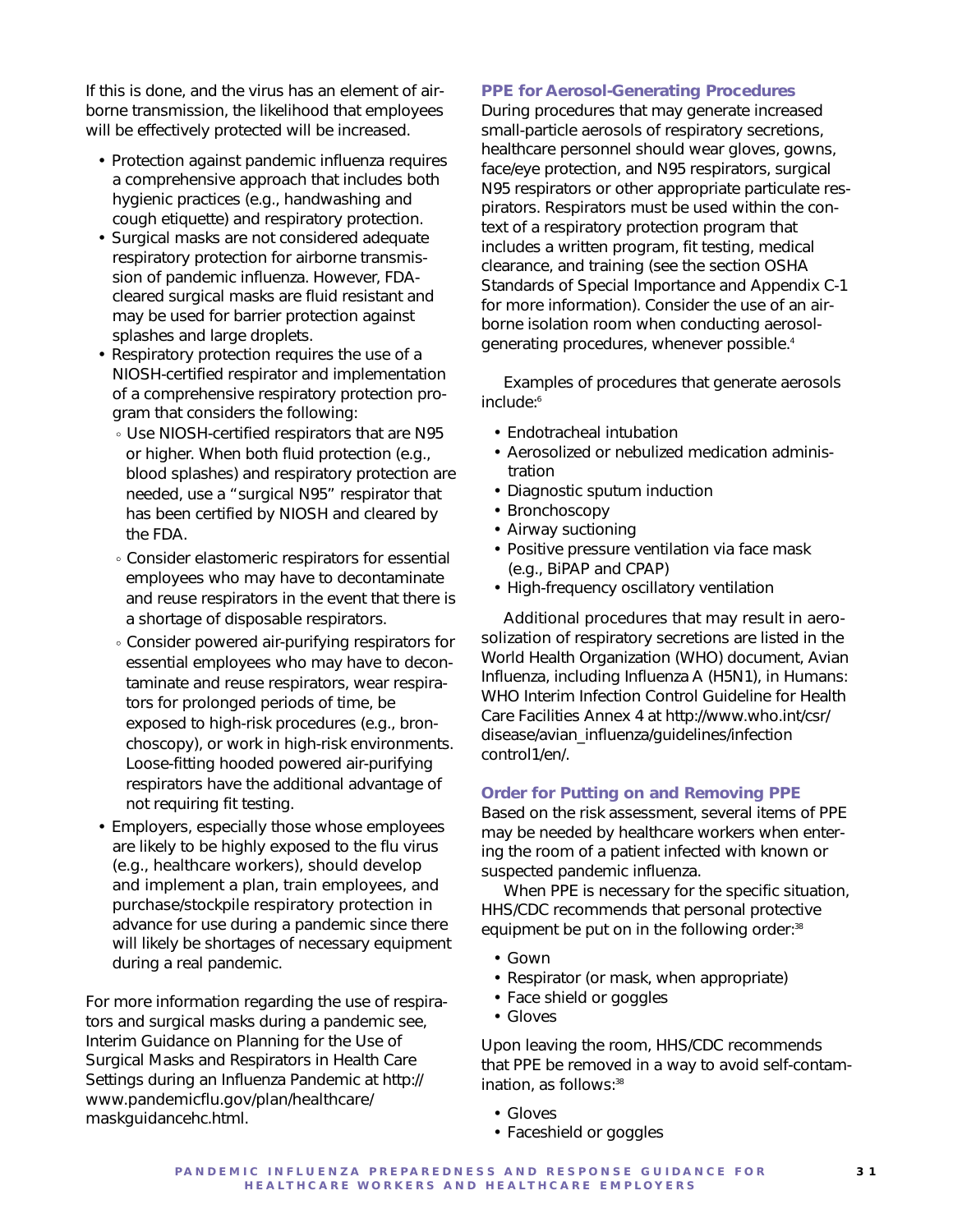- Gown
- Respirator or mask

Remember to always use hand hygiene after removing PPE. A printable poster on the sequences for putting on and taking off PPE, which can be used for employee training and can be posted outside respiratory isolation rooms, is available at http://www.cdc.gov/ncidod/sars/ic.htm.

# **Work Practices**

### **Hand Hygiene**

To reduce the risk of becoming infected with influenza, healthcare workers working with influenza patients should follow rigorous hand hygiene measures. The HHS/CDC *Guideline for Hand Hygiene in Healthcare Settings* provides the recommendations for hand hygiene and the scientific support for the recommendations at http://www. cdc.gov/handhygiene.

Basic hand hygiene recommendations that help protect healthcare workers working with influenza patients are:3, 4

- Healthcare facilities should ensure that sinks with warm and cold running water, plain or antimicrobial soap, disposable paper towels, and alcohol-based hand disinfectants are readily accessible in areas where patient care is provided.
- When hands are visibly dirty or contaminated with respiratory secretions, wash hands with soap (either non-antimicrobial or antimicrobial) and water.
- When washing hands with soap and water, wet hands first with water, apply the amount of product recommended by the manufacturer to hands, and rub hands together vigorously for at least 15 seconds, covering all surfaces of the hands and fingers. Rinse hands with water and dry thoroughly with a disposable towel. Use a disposable towel to turn off the faucet.
- If hands are not visibly soiled, use an alcoholbased hand rub for routinely decontaminating hands in all clinical situations including contact, whether gloved or ungloved, with an influenza patient.
- When decontaminating hands with an alcoholbased hand rub, apply product to the palm of one hand and rub hands together, covering all surfaces of hands and fingers, until hands are dry. Follow the manufacturer's recommendations regarding the amount of product to use.
- Always use hand hygiene after removing

gloves and other PPE.

• Healthcare facility leaders should make adherence to hand hygiene an institutional priority.

#### **Other Hygienic Measures**

Healthcare workers working with pandemic influenza patients should also take care to:<sup>4</sup>

- Avoid touching their eyes, nose, or mouth with contaminated hands (gloved or ungloved) to avoid self-inoculation with the pandemic influenza virus.
- Avoid contaminating environmental surfaces that are not directly related to patient care such as light switches and doorknobs.

### **Facility Hygiene—Practices and Polices**

When handling supplies and equipment contaminated with blood and other potentially infectious materials, employees must comply with OSHA's Bloodborne Pathogens standard.

#### *Dishes and Eating Utensils*

Standard precautions are recommended for handling dishes and eating utensils used by a patient with known or suspected pandemic influenza.<sup>4</sup>

- Healthcare workers, including housekeeping staff, should wear gloves when handling pandemic influenza patients' trays, dishes, and utensils.
- The healthcare facility should wash reusable dishes and utensils in a dishwasher at the recommended water temperature.
- If disposable dishes and utensils are used, these may be discarded with other general waste.

For information regarding recommended water temperatures, consult the *Guidelines for Environmental Infection Control in Health-Care Facilities* at http://www.cdc.gov/ncidod/dhqp/ gl\_environinfection.html.

### *Linens and Laundry*

The following precautions are recommended for handling linens and laundry that might be contaminated with respiratory secretions from patients with pandemic influenza:4

• Healthcare workers should place soiled linen directly into a laundry bag in the patient's room. The linen should be contained in a manner that prevents the bag from opening during transport and while in the soiled linen holding area.

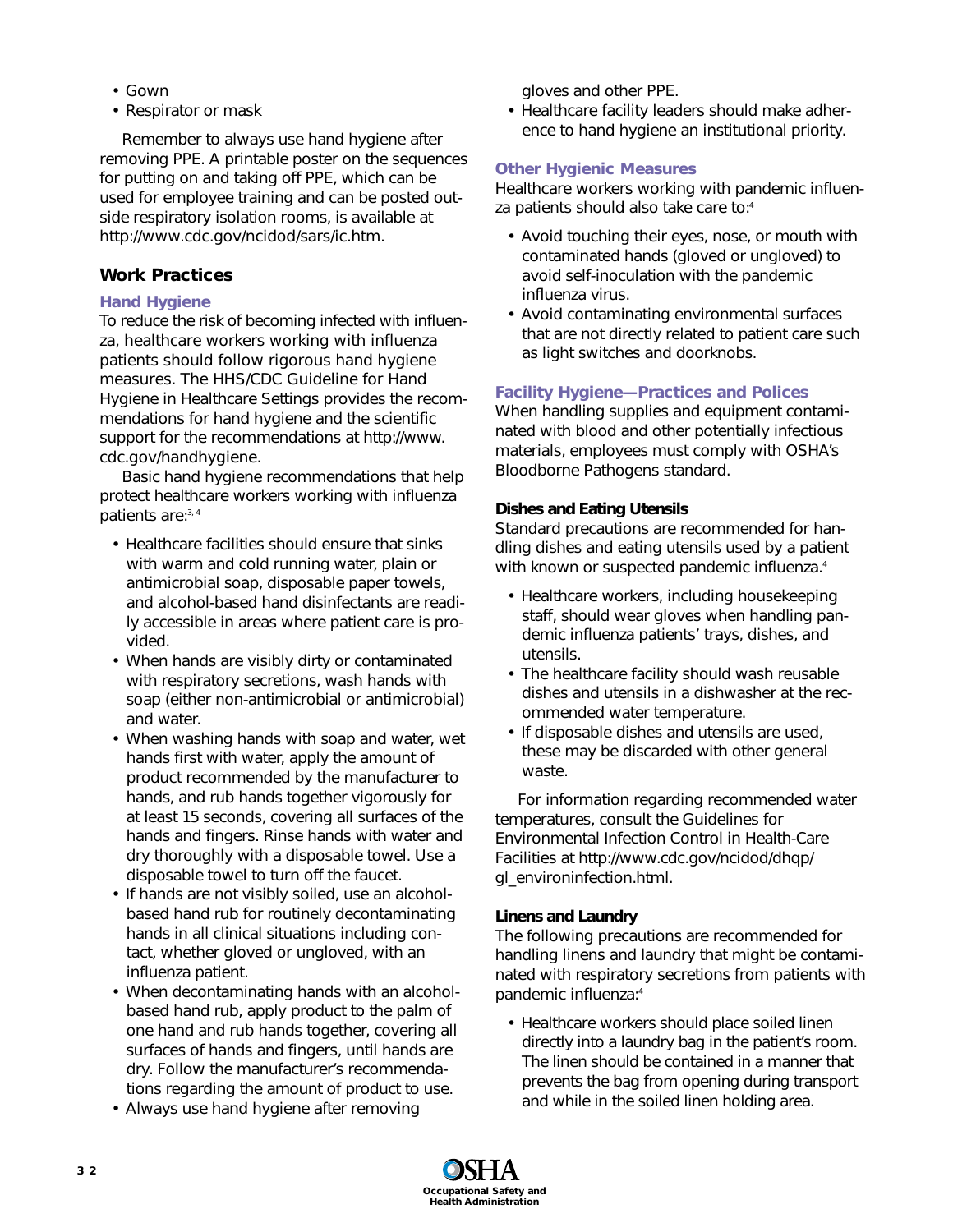- Healthcare workers should wear gloves and gowns when directly handling soiled linen and laundry (e.g., bedding, towels, and personal clothing), as per standard precautions. There should be no shaking or handling of soiled linen and laundry in a manner that might create an opportunity for disease transmission or contamination of the environment.
- Healthcare workers should wear gloves when transporting bagged linen and laundry.
- Healthcare workers should perform hand hygiene after removing gloves that have been in contact with soiled linen and laundry.
- The healthcare facility should ensure that linens and laundry are washed and dried in accordance with infection control standards and procedures.

For additional information, see the section Laundry and Bedding, in *Guidelines for Environmental Control in Health-Care Facilities* at http://www.cdc. gov/ncidod/dhqp/gl\_environinfection.html.

### *Patient Care Equipment*

To protect healthcare workers, standard practices for handling and reprocessing used patient care equipment, including medical devices, should be followed.4

- Healthcare workers should wear gloves when handling and transporting used patient care equipment.
- Healthcare workers should wipe heavily soiled equipment with a U.S. Environmental Protection Agency (EPA)-approved hospital disinfectant before removing it from the patient's room and follow current recommendations for cleaning and disinfection or sterilization of reusable patient care equipment.
- Healthcare workers should wipe external surfaces of portable equipment (e.g., for performing x-rays and other procedures) in the patient's room with an EPA-approved hospital disinfectant upon removal from the patient's room.

For additional information, see the section Environmental Services, in *Guidelines for Environmental Control in Health-Care Facilities* at http://www.cdc.gov/ncidod/dhqp/gl\_environinfection.html.

## *Environmental Cleaning and Disinfection*

Healthcare workers should use precautions when cleaning the rooms of pandemic influenza patients or of influenza patients who have been discharged or transferred.4

#### *Cleaning and Disinfection of Patient-Occupied Rooms*

- Wear gloves in accordance with facility policies for environmental cleaning.4
- Wear a surgical mask in accordance with droplet precautions.4 Use a respirator when airborne precautions are warranted by the circumstances.
- Gowns are usually not necessary for routine cleaning of an influenza patient's room.<sup>4</sup> However, a gown must be worn when cleaning a patient's room if soiling of the employee's clothes or uniform with blood or other potentially infectious materials may occur.
- Wear face and eye protection if cleaning within 3 feet of a coughing patient.
- Keep areas within 3 feet of the patient free of unnecessary supplies and equipment to facilitate daily cleaning.<sup>4</sup>
- Use any EPA-registered hospital detergent-disinfectant.4
- Give special attention to frequently touched surfaces (e.g., bedrails, bedside and over-bed tables, TV controls, call buttons, telephones, lavatory surfaces including safety/pull-up bars, doorknobs, commodes, and ventilator surfaces) in addition to floors and other horizontal surfaces.<sup>4</sup>

### *Cleaning and Disinfection after Patient Discharge or Transfer* <sup>4</sup>

- Follow standard facility procedures for postdischarge cleaning of an isolation room.
- Clean and disinfect all surfaces that were in contact with the patient or might have become contaminated during patient care.

#### *Disposal of Solid Waste* <sup>4</sup>

Standard precautions are recommended by HHS for disposal of solid waste (medical and non-medical) that might be contaminated with a pandemic influenza virus.

- Contain and dispose of contaminated medical waste in accordance with facility procedures and/or local or state regulations for handling and disposal of medical waste, including used needles and other sharps, and non-medical waste.
- Discard used patient care supplies that are not likely to be contaminated (e.g., paper wrappers) as routine waste.
- Healthcare workers should wear disposable gloves when handling waste and should practice hand hygiene after removal of gloves.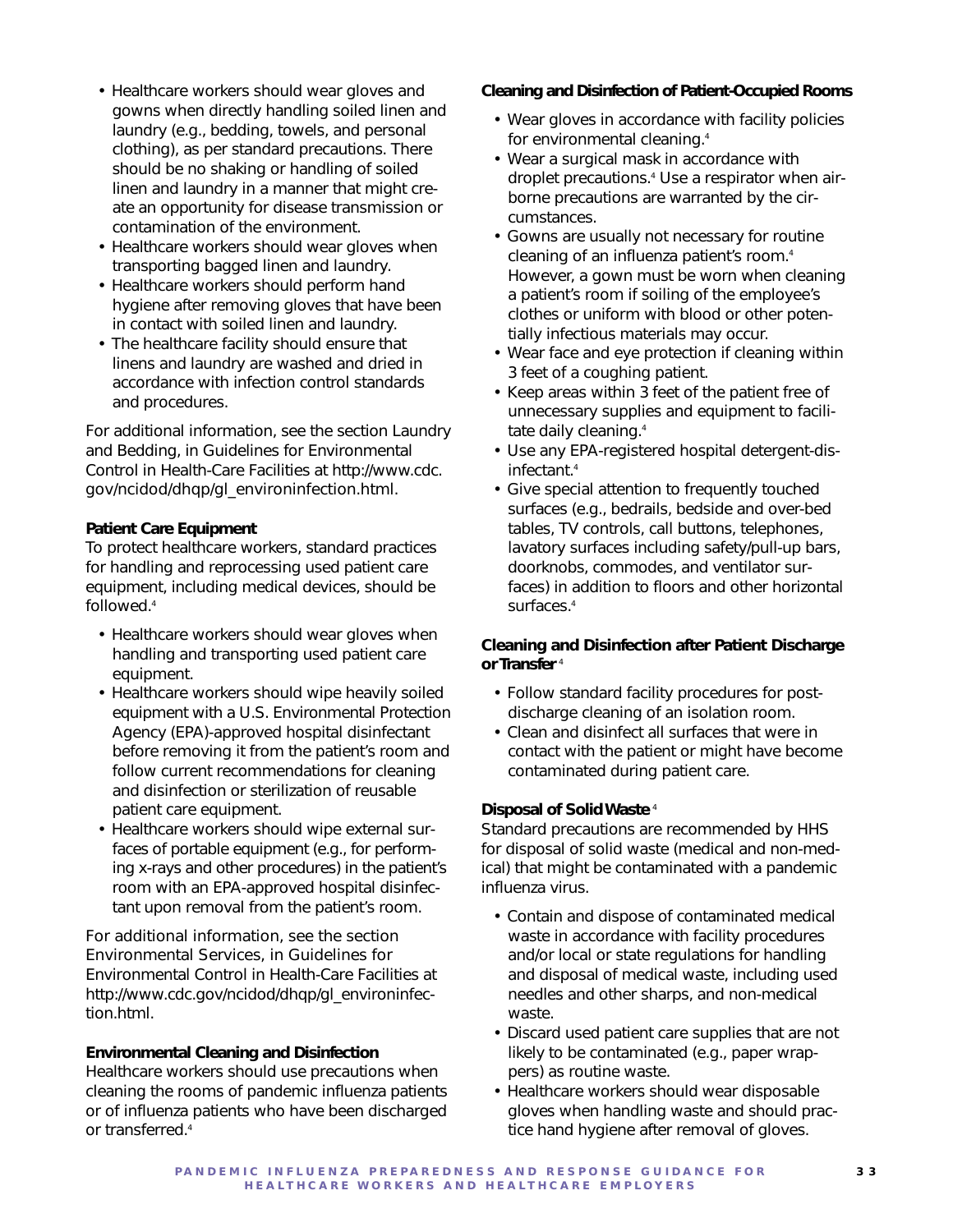#### **Laboratory Practices**

Follow standard facility and laboratory practices for the collection, handling, and processing of laboratory specimens.<sup>4</sup> Follow airborne precautions when engaging in aerosol-generating procedures for specimen collection, such as diagnostic sputum induction.

### **References**

<sup>1</sup> HHS. Centers for Disease Control and Prevention, Atlanta, Georgia. Garner JS, Hospital Infection Control Practices Advisory Committee. Guideline for isolation precautions in hospitals. Infect Control Hosp Epidemiol 1996; 17:53-80.

2 Garner JS, Guideline for isolation precautions in hospitals. Part I. Evolution of isolation practices, Hospital Infection Control Practices Advisory Committee. Am J Infect Control 1996; 24:24-52.

<sup>3</sup> HHS. Centers for Disease Control and Prevention (CDC) Guideline for Hand Hygiene in Health-Care Settings. MMWR. October 25, 2002/51 (RR16); 1-44.

4 HHS. 2005. Pandemic Influenza Plan, Supplement 4. U.S. Department of Health and Human Services. Last accessed February 20, 2005: www.hhs.gov/pandemicflu/plan/sup4.html.

<sup>5</sup> CDC, Interim Recommendations for Infection Control in Healthcare Facilities Caring for Patients with Known or Suspected Avian Influenza, May 21, 2004, http://www.cdc.gov/flu/avian/professional/ infect-control.htm.

6 HHS. CDC, Public Health Guidance for Community-Level Preparedness and Response to Severe Acute Respiratory Syndrome (SARS) Version 2 Supplement I: Infection Control in Healthcare, Home, and Community Settings, III. Infection Control in Healthcare Facilities May 3, 2005 accessed 4/11/2006 at http://www.cdc.gov/ ncidod/sars/guidance/I/healthcare.htm.

7 HHS. Centers for Disease Control and Prevention (CDC) Guidelines for the Prevention of Health-Care-Associated Pneumonia. MMWR, March 26, 2004 / 53(RR-03);1-36.

<sup>8</sup> HHS. Interim Guidance on Planning for the Use of Surgical Masks and Respirators in Health Care Settings during an Influenza Pandemic. October 2006. Accessed 3/7/07 at www.pandemicflu.gov/ plan/healthcare/maskguidancehc.html.

9 Kellerman SE, Saiman L, San Gabriel P, Besser R, Jarvis WR. Observational study of the use of infection control interventions for Mycobacterium tuberculosis in pediatric facilities. Pediatr Infect Dis J. 2001 Jun;20(6):566-70.

<sup>10</sup> Ofner-Agostini, et al., Cluster of Cases of Severe Acute Respiratory Syndrome Among Toronto Healthcare Workers After Implementation of Infection Control Precautions: A Case Series Infect Control Hosp Epidemiol 2006; 27: 473-478.

11 HHS. Public Health Service, Centers for Disease Control and Prevention, National Institute for Occupational Safety and Health, TB Respiratory Protection Program in Health Care Facilities Administrator's Guide, September 1999.

12 Imai, et al., SARS risk perceptions in healthcare workers, Japan. Emerg Infect Disease 2005; 11: 404- 410.

<sup>13</sup> Gershon RRM, et al. Compliance with universal precautions among health care workers at three regional hospitals. Am J Infect Control 1995;23:225- 36.

<sup>14</sup> DeJoy DM, et al. The influence of employee, job/task, and organizational factors on adherence to universal precautions among nurses. Int J Ind Ergon 1995;16:43-55.

15 DeJoy DM, et al. Behavioral-diagnostic analysis of compliance with universal precautions among nurses. J Occup Health Psychol 2000;5:127-41.

<sup>16</sup> Gershon RR, et al. Hospital safety climate and its relationship with safe work practices and workplace exposure incidents. Am J Infect Control 2000;28: 211-21.

17 SARS Key Learnings from the Perspective of University Health Network, Notes for the Campbell Commission, Available at:

http://www.uhn.ca/uhn/corporate/community/docs/ campbell\_presentation\_100103.pdf.

<sup>18</sup> HHS. Pandemic Influenza Plan, Part 1, Strategic Plan, November 2005 Available at http://www.hhs. gov/pandemicflu/plan/part1.html.

19 Loutfy, et al., Hospital Preparedness and SARS, Emerg Inf Dis, Vol. 10, No. 5, May 2004. p 771-776.

<sup>20</sup> Centers for Disease Control and Prevention, Instructions to Estimate the Potential Impact of the Next Influenza Pandemic Upon Locale Y, Available at http://www.cdc.gov/flu/pandemic/impactestimate.htm; accessed 6/19/06.

<sup>21</sup> National Strategy for Pandemic Influenza: Implementation Plan, November 2005, Available at http://www.whitehouse.gov/homeland/pandemicinfluenza-implementation.html.

<sup>22</sup> AHA Hospital Statistics 2006 edition, Health Forum LLC.

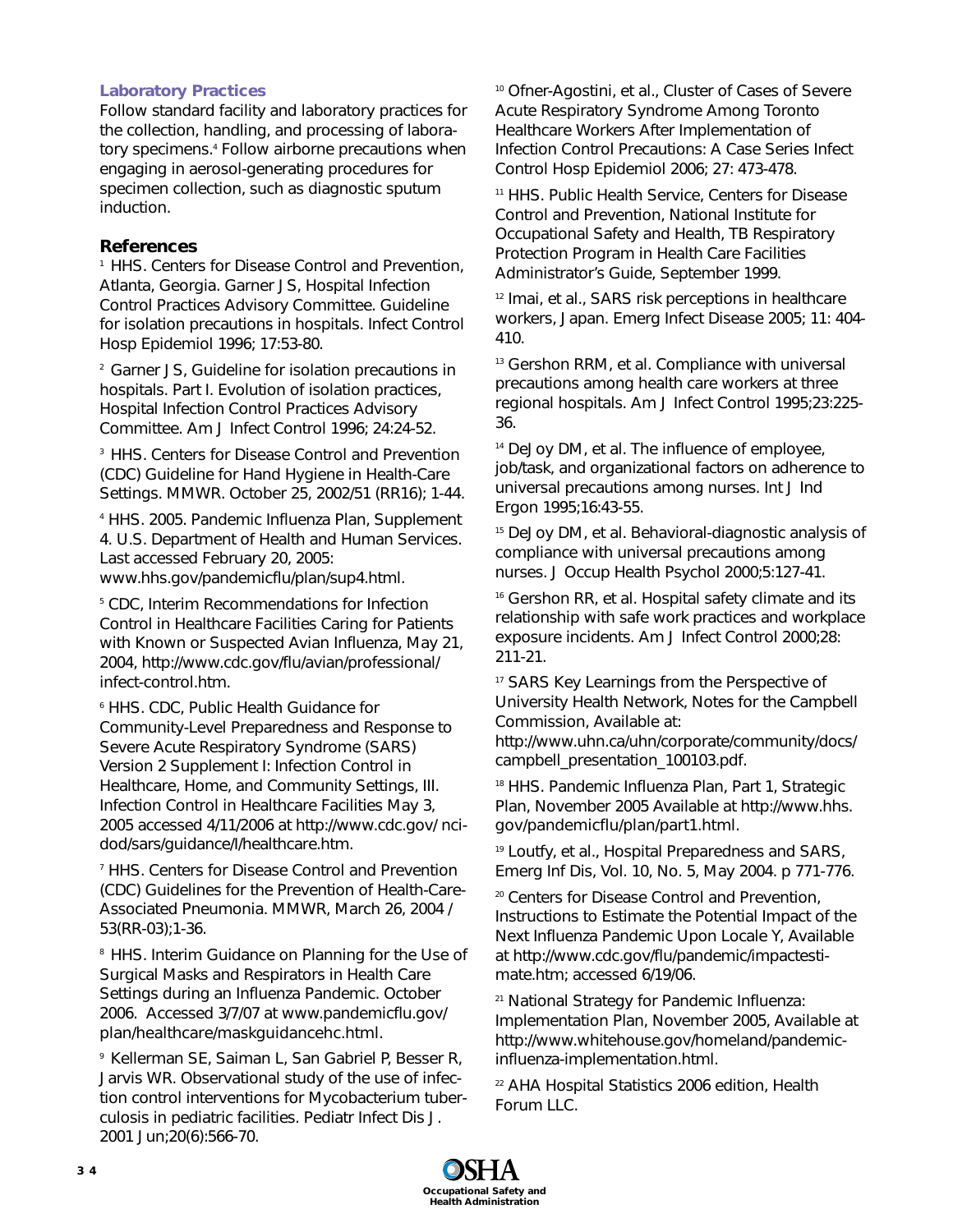23 Mead K, Johnson D. An evaluation of portable high-efficiency particulate air filtration for expedient patient isolation in epidemic and emergency response. Ann Emerg Med 2004; 44: 635-645.

<sup>24</sup> Rosenbaum R, et al., Use of a portable forced air system to convert existing hospital space into a mass casualty isolation area. Ann Emerg Med 2004; 44: 628-634.

<sup>25</sup> Biosafety in Microbiological and Biomedical Laboratories (BMBL), 4th edition, May, 1999, http://bmbl.od.nih.gov/, accessed 6/23/06.

<sup>26</sup> HHS. Pandemic Influenza Plan Supplement 2 Laboratory Diagnostics. Available at http://www.hhs.gov/pandemicflu/plan/sup2.html.

27 State Public Health Laboratories Emergency Contact List November 2005. Available at http://www.asm.org/ASM/files/LeftMarginHeaderList /DOWNLOADFILENAME/000000000527/LabState Contacts.pdf.

28 World Health Organization. Avian Influenza, including Influenza A (H5N1), in Humans: WHO Interim Infection Control Guideline for Health Care Facilities. Revised April 24, 2006. Accessed on August 23, 2006 at http://www.who.int/csr/disease/ avian\_influenza/guidelines/infectioncontrol1/en/.

29 CDC. Public Health Guidance for Community Level Preparedness and Response to Severe Acute Respiratory Syndrome (SARS) January 8, 2004, Supplement C: Preparedness and Response in Healthcare Facilities, pp. 1-34., Available at: http:// www.cdc.gov/NCIDOD/SARS/guidance/C/index.htm.

<sup>30</sup> SARS Commission Interim Report SARA and Public Health in Ontario, April 15, 2004, http://www. sarscommission.ca/report/Interim\_Report.pdf.

31 HHS. 2005. Pandemic Influenza Plan. Part II. Sup 7. November.

<sup>32</sup> HHS. 2005. Pandemic Influenza Plan, Appendix D. U.S. Department of Health and Human Services. Last accessed March 21, 2006: www.hhs.gov/pandemicflu/plan/appendixd.html.

<sup>33</sup> Centers for Disease Control and Prevention (CDC). Interventions to increase influenza vaccination of healthcare workers—California and Minnesota. MMWR Morb Mortal Wkly Rep. 4;54(8):196-9, Mar 2005. www.cdc.gov/mmwr/preview/mmwrhtml/ mm5408a2.htm.

34 HHS. 2005. Pandemic Influenza Plan. Part II. Sup 6. November.

35 Varia, M, et al. Investigation of a nosocomial outbreak of severe acute respiratory syndrome (SARS) in Toronto, Canada. CMAJ 2003; 169(4):285-292.

<sup>36</sup> Chen CC, Willeke K. Aerosol penetration through surgical masks. Am J Infect Control 1992; 20(4):177- 184.

<sup>37</sup> Derrick JL, Gomersall CD. Protecting healthcare staff from severe acute respiratory syndrome: filtration capacity of multiple surgical masks. J Hosp Infect 2005; 59(4):365-368.

38 HHS. CDC Poster: Sequence for Donning and Removing Personal Protective Equipment (PPE) (May 7, 2004) accessed 4/11/2006 at http://www.cdc.gov/ncidod/sars/ic.htm.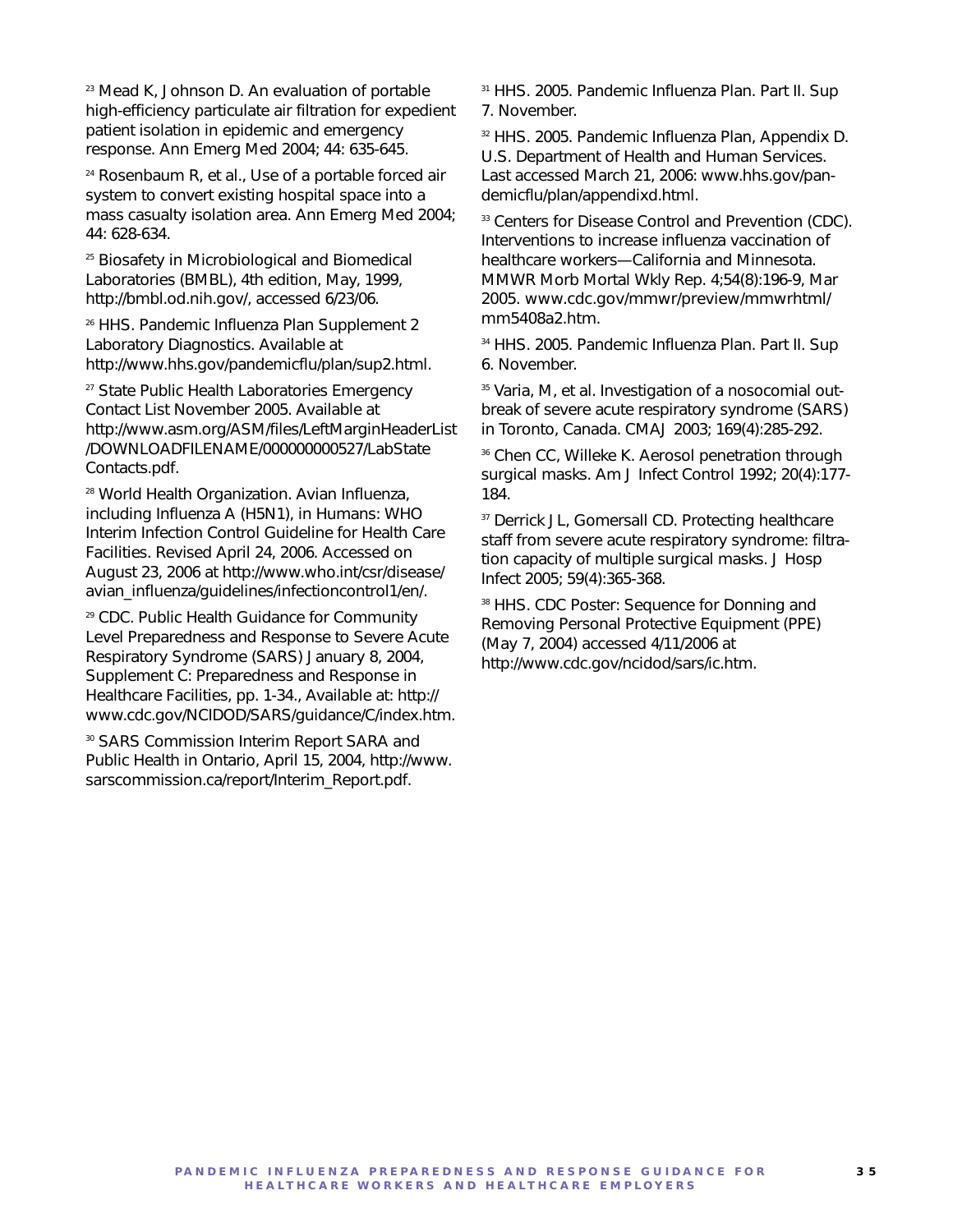# **Pandemic Influenza Preparedness**

An influenza pandemic is projected to have a worldwide impact on morbidity and mortality, thus requiring a sustained, large-scale response that has the potential to quickly overwhelm hospitals and the healthcare system regionally and nationally. Because an influenza pandemic may quickly overwhelm the healthcare community (hospitals, outpatient clinics, the pre-hospital environment, nursing homes, assisted living centers, and private home healthcare) planning should address: (1) internal continuation of care and (2) coordination of services with local, state, and federal healthcare agencies. Healthcare resources are not easily shared or redistributed; a pandemic will magnify and strain resources on a much larger scale. Collaboration with state and federal partners is vital to ensure that healthcare facilities have assistance with consumables, medication, and vaccines during the pandemic.1, 2, 3

This section addresses pandemic planning issues affecting healthcare personnel, the most valuable resource in a pandemic crisis.<sup>1, 2, 3</sup> It is beyond the scope of this document to give specific details on resource management for individual healthcare settings. Instead, comprehensive planning for these issues, such as surge capacity, facility space management, and consumable and durable equipment utilization should be developed in coordination with local, state, and federal agencies. There are several checklists, toolkits, and guidelines that will assist healthcare providers and service organizations in planning for a pandemic outbreak available at http://www.pandemicflu.gov/ plan/healthcare/index.html. For additional influenza pandemic planning resources, see the Appendix section of this document.

# **Healthcare Facility Responsibilities During Pandemic Alert Periods**

In the event of a pandemic, HHS/CDC will coordinate support and intelligence with U.S. public health departments regarding the pandemic situation in the U.S. and in foreign countries. The Homeland Security Council (HSC) National Strategy for Pandemic Influenza Implementation Plan has identified stages for federal government actions during a pandemic. The stages are based on spread of the virus in other countries and in the United States. These stages can be incorporated into healthcare pandemic planning to identify triggers for implementation of different aspects of the

facility plan. Below is a broad outline of pandemic planning for healthcare facilities based on stages of the Homeland Security Council National Strategy for Pandemic Influenza Implementation Plan and the HHS *Pandemic Influenza Plan* recommendations.<sup>1,4</sup>

# **Healthcare Facility Responsibilities Before a Pandemic (HSC Stages 0, 1)**

- Develop planning and decision making strategies for responding to pandemic influenza.
	- Define roles for disaster response, including responsibility for coordination of a pandemic plan. For example, identify the individuals within your organization who will be responsible for coordinating communications, integrating public health recommendations, establishing security, and developing a written plan.
	- Note that individual circumstances may affect specific facilities (e.g., rural vs. urban medical facilities, hospital vs. pre-hospital and general practices vs. specialized medical facilities).
- Understand how to access state and federal information and supplies, and to ensure communication with local, state, and federal health and security agencies. Identify supply chain issues and develop alternatives as needed (e.g., overseas sources).
- Develop written plans that address disease surveillance, isolation and quarantine practices, hospital capacity criteria, hospital communication, staff education and training, triage, clinical evaluation and diagnosis, security, facility access, facility infrastructure (e.g., isolation rooms), occupational health for employees, use and administration of vaccines and antiviral drugs, facility surge capacity (e.g., durable and consumable supplies), supply chains (purchase, distribution and transportation of supplies), access to critical inventory supplies, and mortuary issues (e.g., storage capacity). This is not a comprehensive list. Planning should be tailored to the specific facility and community.
- Work with local, state and national emergency planning committees to integrate with community, state and national pandemic plans and training.
- Participate in pandemic influenza response exercises and drills on local and, if possible, state and federal levels. Incorporate lessons learned into the pandemic disaster response plans.

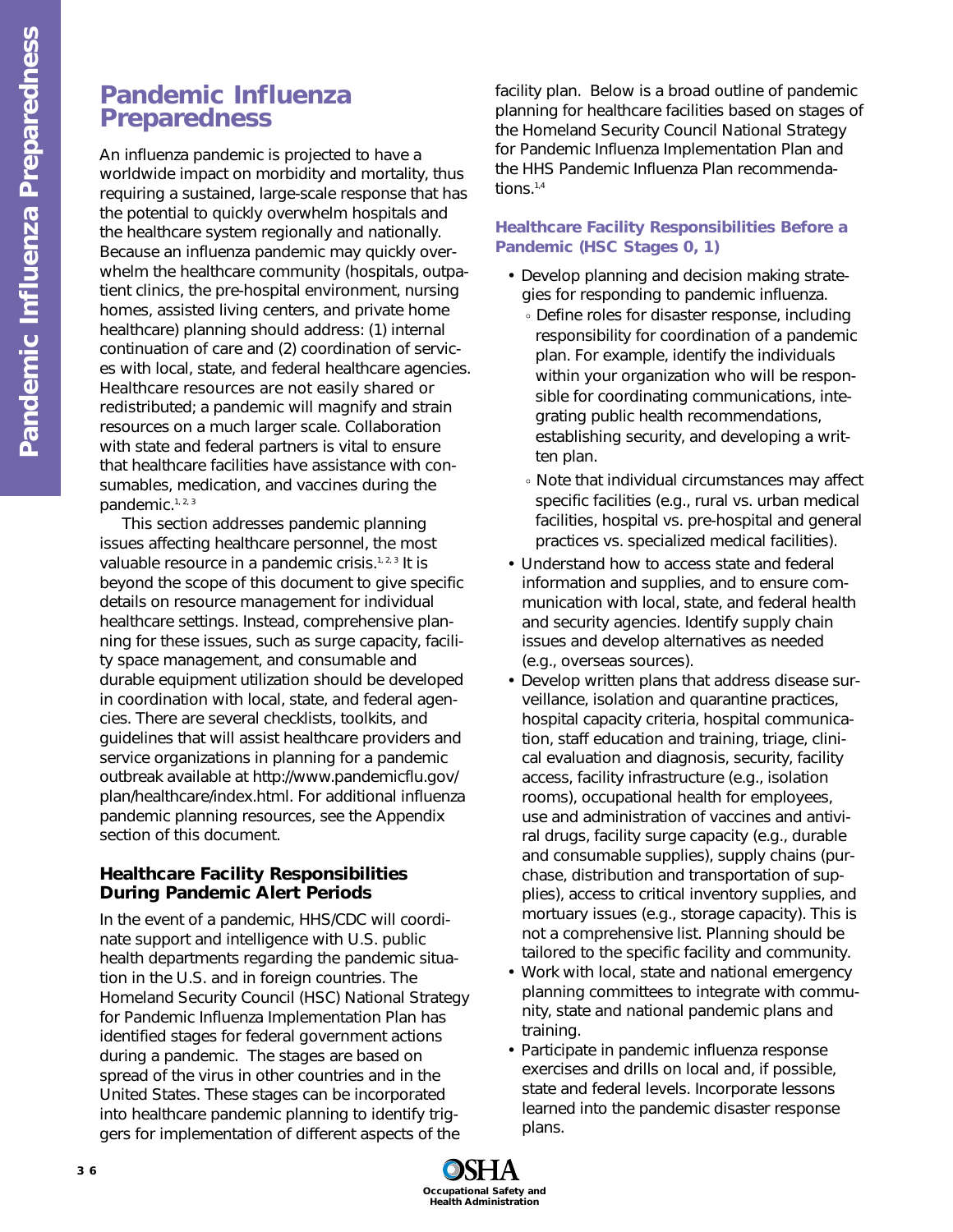## **Healthcare Facility Responsibilities During the Pandemic (HSC Stages 2 – 5)**

If there are confirmed human outbreaks overseas  $(Staces 2 - 3):$ 

- Heighten institutional surveillance of patients and facility/clinic staff for influenza-like illness.
- Prepare to activate institutional pandemic influenza plans, as necessary.
- Establish communications with local, state, and federal agencies regarding surveillance issues and recommendations.

If pandemic influenza begins in or enters the United States (Stages  $4 - 5$ ):<sup>4</sup>

- Activate institutional pandemic influenza plans to protect staff and patients.
- Heighten institutional surveillance of patients and facility/clinic staff for influenza-like illness.
- Implement surge capacity plans to sustain healthcare delivery.
- Identify and isolate potential pandemic influenza patients.
- Implement infection control practices to prevent influenza transmission and monitor staff and patients for nosocomial transmission.
- Ensure rapid and frequent communication within healthcare facilities and between healthcare facilities, state health departments, and the federal government.
- Ensure that there is a process for reporting influenza cases and fatalities.

## **Healthcare Facility Recovery and Preparation for Subsequent Pandemic Waves (HSC Stage 6)**

- Continue institutional surveillance of patients and facility/clinic staff for influenza-like illness.
- Return to normal facility operations as soon as possible.
- Review pandemic influenza plan based on experience during the first pandemic wave. Incorporate lessons learned into preparation for subsequent pandemic waves.
- Identify and anticipate resource and supply chain issues.
- Continue to emphasize communication within healthcare facilities and between healthcare facilities, state health departments, and the federal government to identify subsequent pandemic waves.

# **Incorporating Pandemic Plans into Disaster Plans**

Hospitals already address emergency management plans as part of the Joint Commission on Accreditation of Healthcare Organizations (JCAHO) standards. Standards EC.4.10 and EC4.20 address emergency management and require hospitals to conduct a hazard vulnerability analysis as a first step in disaster planning. A hazard vulnerability analysis allows hospitals to assess the type, probability, impact, and severity of specific hazards and disasters. This information allows hospitals to anticipate the effects of these events and facilitates customized planning and resource stockpiling. Specific information on conducting a hazard vulnerability analysis can be obtained though the Joint Commission Resources, an affiliate of JCAHO.<sup>5,6</sup>

In 2003, the National Hospital Ambulatory Medical Care Survey reported that about 97 percent of surveyed hospitals had plans for responding to natural disasters and 85 percent had plans to respond to bioterrorism events. Although 75.9 percent reported cooperative planning with other facilities, only 46.1 percent had written Memoranda of Understanding regarding acceptance of patients during a disaster. The survey revealed that hospitals drilled for natural disasters more than for terrorism events and drilled even less for severe epidemics.7 Despite recommendations and requirements for disaster planning, some institutions may be unprepared for a pandemic event. To address this concern, healthcare institutions should consider incorporating pandemic influenza planning into disaster planning by developing an algorithm that would group biologic agents with similar characteristics (i.e., smallpox, plague, influenza, severe acute respiratory syndrome (SARS)).<sup>3</sup> Plans should address some key differences in biological disaster plans and influenza pandemic plans.

## **Pandemic Planning for Support of Healthcare Worker Staff**

Although a pandemic will be a nationwide event, it will be experienced on a local level. An important difference between pandemic planning and mass casualty planning is the understanding that during an influenza pandemic, hospital staff will be a limited resource, without an opportunity for replenishment from other communities. Plans must address protection of this vital and critical resource. Planning assumptions in the *National Strategy for Pandemic Influenza Implementation Plan* include a 30 percent attack rate in the U.S. population, 50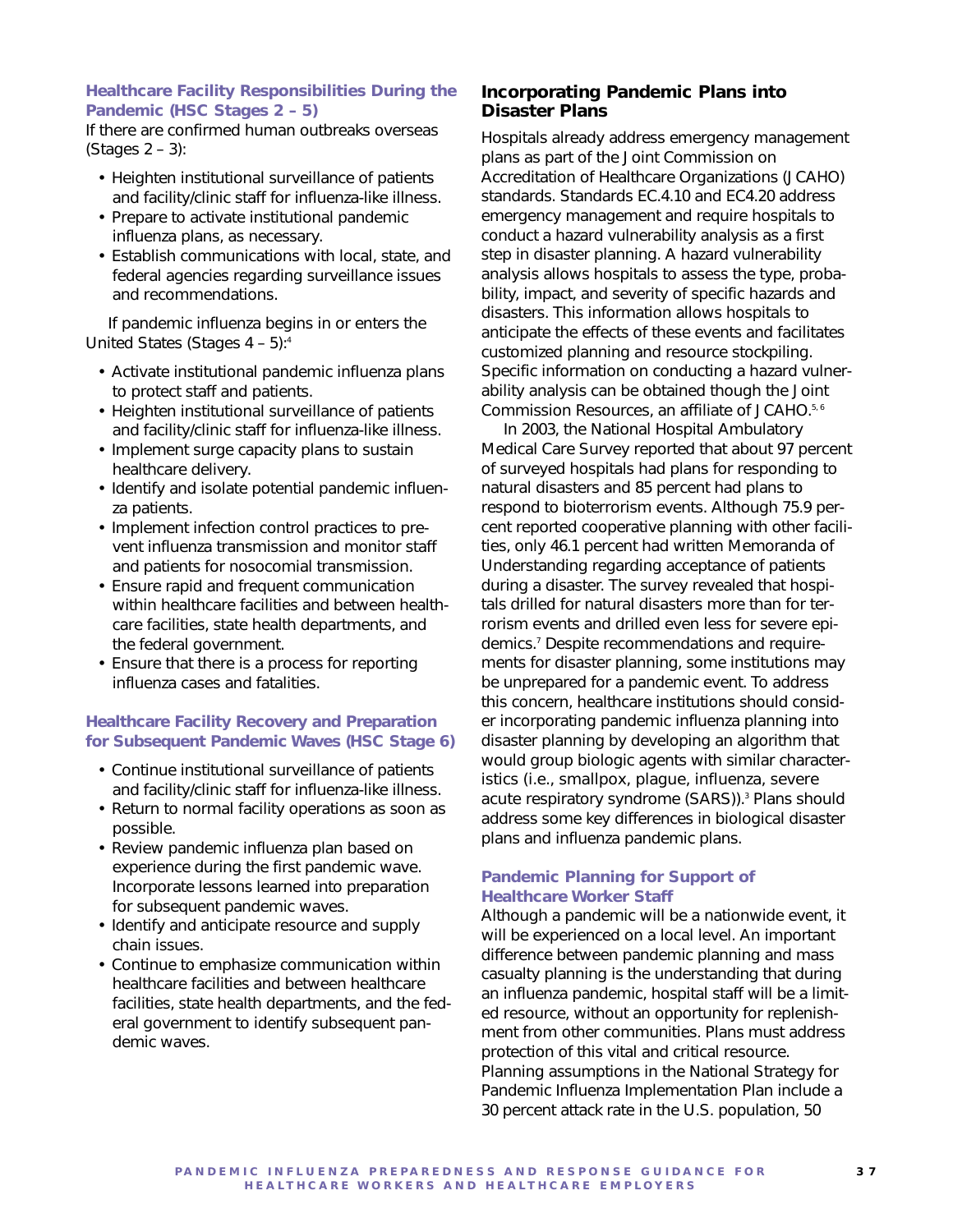#### **Influenza Pandemic Planning Issues**

- Healthcare facilities may have more warning time and response time for pandemic influenza, especially if the initial outbreak develops in another country. Mass casualty and weapons of mass destruction events are typically a surprise.
- Influenza pandemic is not a contained or local event. Since it is widespread, less federal, state and local support is available at the individual facility level.
- Unlike a mass casualty or weapons of mass destruction event, emphasis on cohorting practices, isolation practices, and sterilization procedures is more important for pandemic infection control than decontamination.
- An influenza pandemic is a sustained crisis. Expect the response to have a longer duration (12 to 24 months).
- Unlike an isolated mass casualty scenario, a pandemic may come and go in waves, each of which can last for six to eight weeks.
- Prevention options (vaccine) and treatment options (medications) are fewer and more uncertain for pandemic influenza. A vaccine will likely not be available early in the pandemic. Antiviral medication is in short supply, is highly susceptible to resistance, and may not be effective.
- Due to the uncertainty of the nature of pandemic, pandemic plans must be flexible with integrated processes for reviewing current recommendations and updating the plan accordingly.

percent of those ill will seek medical attention, and an absenteeism rate of up to 40 percent. For information regarding planning assumptions, see http://www.pandemicflu.gov/plan/pandplan.html. These assumptions could also be adapted for local pandemic planning purposes to address hospital staffing shortages and surge requirements.<sup>1</sup>

#### **Define Essential Staff and Hospital Services**

Defining essential staff and services is typically one of the first and most vital steps in pandemic planning. During a pandemic, non-pandemic hospital services such as trauma care, obstetrics, cardiac care, and psychiatry will still need to be provided or a referral service made available. Hospitals need to

identify crucial administrative staff, food services staff, housekeeping, security, and facilities staff. Once these essential personnel and positions are identified, consider implementing cross-training to ensure that these processes will continue. Also, identify and develop methods and policies in compliance with federal, state and local requirements for keeping nonessential staff out of the facility such as through reassignment, administrative leave or furlough policies. However, even if an individual's position is considered nonessential, these personnel may be cross-trained and utilized as a contingency workforce.<sup>3, 4, 8, 9, 10</sup>

Physicians and nurses with crucial knowledge of infectious disease, pulmonary medicine and critical care medicine will need to be identified. Nurses are currently an understaffed profession; in a pandemic situation, this shortage will be even more pronounced. Consider how to maximize nursing care by estimating the number of staff needed to care for a single patient or multiple patients, and then plan how to meet those needs when there is an increase in patients or a decrease in staff. Medical and nursing students may be a potential resource to meet staffing shortages and to extend care. The HHS *Pandemic Influenza Plan* advises that patients' family members could be used in an ancillary healthcare capacity. Identify other critical care personnel such as respiratory therapists, pharmacists, laboratory employees, blood bank and morgue staff. To prepare for staffing shortages, consider cross-training staff for essential areas such as the emergency department or intensive care units.<sup>4, 8, 9, 10</sup>

#### **Essential Personnel and Processes**

- Designate a multidisciplinary planning committee responsible for pandemic preparedness and response.
- Empower managers and planners with the authority and resources to formulate policies, implement training and enforce work practices to protect employees and patients.
- Identify essential facility staffing and functions.
- Recognize deficiencies such as potential staffing shortages, lack of written guidelines and develop targets for improvement.
- Prepare contingency plans to address critical services.
- Cross-train individuals for leadership roles and to identify a contingency workforce.

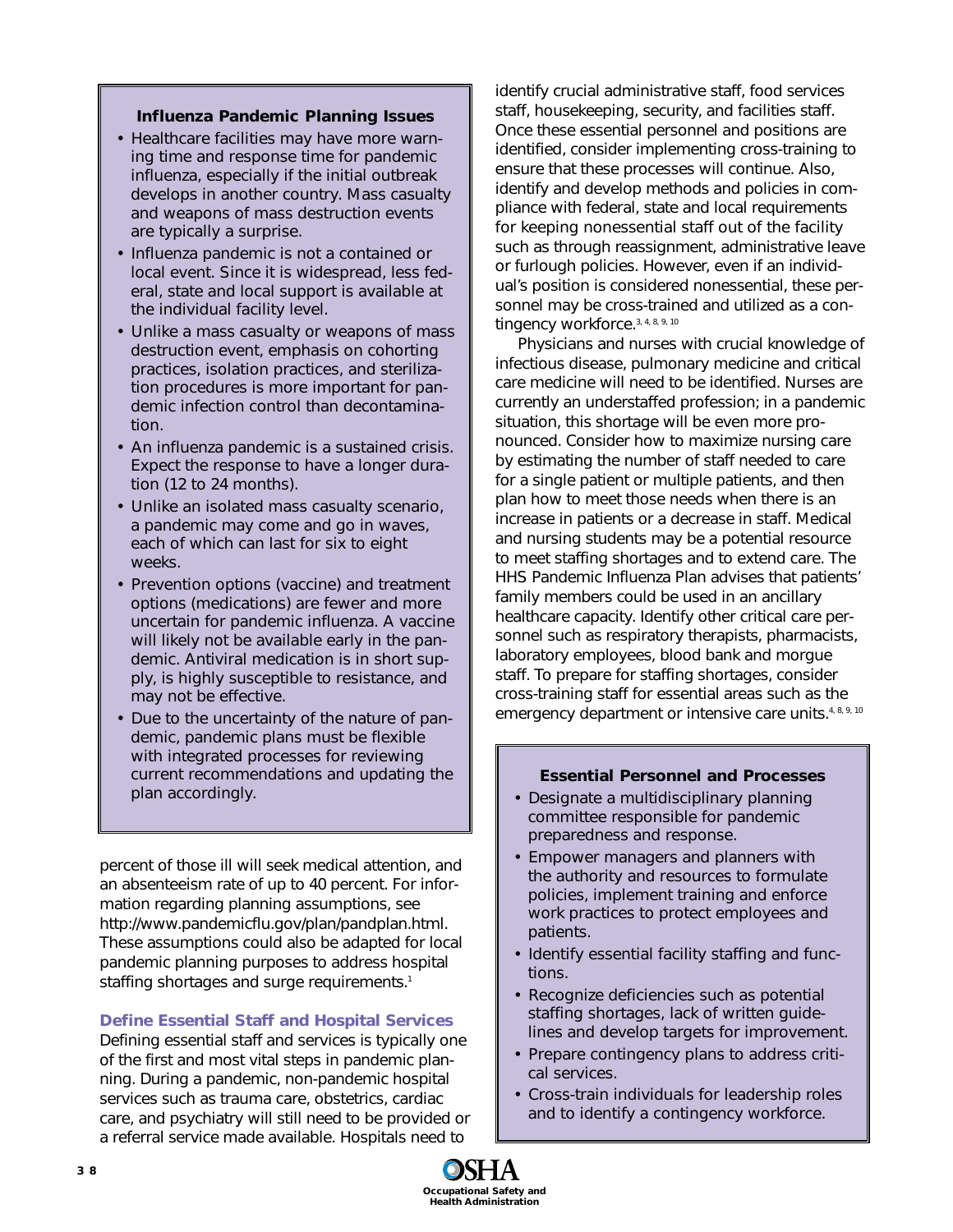#### **Human Resources**

Hospital staff and healthcare workers will be a limited resource during a pandemic influenza outbreak due to illness and/or absenteeism. There will be a need for people with healthcare training, of any level, to meet the increased demands on the local healthcare community. Begin working with other facilities and clinics to develop Memorandums of Understanding for staffing support. Work with these medical clinics to ensure that healthcare workers in the community are aware of institution planning, protocols and training. Provide communication infrastructure to ensure that practitioners in the community have the resources to integrate with larger facilities.<sup>1, 4, 8</sup>

Healthcare employers should be prepared to support existing employees and to accommodate an influx of new providers, both volunteers and recruited individuals. Healthcare facilities should work with JCAHO and state medical boards to ensure an expedited but legal credentialing process. A potential resource for personnel augmentation is state Emergency Systems for Advance Registration of Health Professions Volunteers (ESAR-VHP). These state systems are being developed in partnership with HHS to register, classify and verify credentials of potential health professional volunteers in each state (http://www. hrsa.gov/esarvhp/) Local Medical Reserve Corps units may also be sources of volunteer health professional personnel in the immediate vicinity of a facility (http://www.medicalreservecorps.gov/ HomePage).<sup>1,4</sup>

Pandemic influenza planners should also address workers' compensation issues in advance, including workplace injuries and illness to volunteers and new recruits working in response to a pandemic. Experience during the SARS outbreak showed that wages and salary issues may also arise as healthcare workers are requested to work with infectious cases.<sup>8, 9</sup> Workplace issues arising in the context of a pandemic (e.g., reassignment, payment of wages or salaries, voluntary or involuntary sick leave, delegation of work duties) should be resolved in compliance with federal, state, and local laws, including equal employment opportunity laws.

Human resources should be involved in planning for other employee support concerns such as the possible need for housing, meals, places to rest, and child care services. Prepare and plan how the healthcare facility will provide these services in planning stages so that during a crisis, employees will already have this information.<sup>11</sup>

#### **Human Resources**

- Identify community volunteer and available medical support professionals.
- Develop processes for training, credentialing, and communicating with community professionals.
- Plan for health and compensation concerns of healthcare workers.

#### **Information Technology**

During a pandemic situation, communication capabilities to provide risk communications internal and external to facilities are essential. Adequate communication infrastructure (computers, Internet, and radios) will ensure that providers, patients and community resources can exchange accurate, timely information about the situation. Equipment should be tested to ensure compatibility with emergency services, law enforcement, security and public health. Inability to communicate effectively because of technology incompatibility could result in further strain on the healthcare system and healthcare workers.<sup>12, 13, 14</sup>

It is anticipated that during an influenza pandemic the members of the healthcare community will increase their reliance on information technologies. Quarantine requirements during the SARS outbreak made it difficult for hospital staff to receive current information about the outbreak situation, particularly changing treatment strategies, and recommendations for personal protective measures. The cancellation of medical rounds and business meetings further exacerbated the lack of personal communications. E-mail, telephone conferences, and Internet access enabled healthcare providers to access treatment specialists external to the facility, and obtain the information required to maintain the most current standards of care from public health experts. Once these processes were in place, healthcare providers were able to address effective patient treatment and personal protective measures. Pandemic planning should address the anticipated increased reliance on information technologies and ensure that the communication infrastructure enables healthcare workers to access the most current recommendations.4, 8, 9, 10, 12, 13, 14, 15

#### **Public Health Communications**

Healthcare facilities need to develop strong risk communications resources as part of pandemic planning for both the community that they serve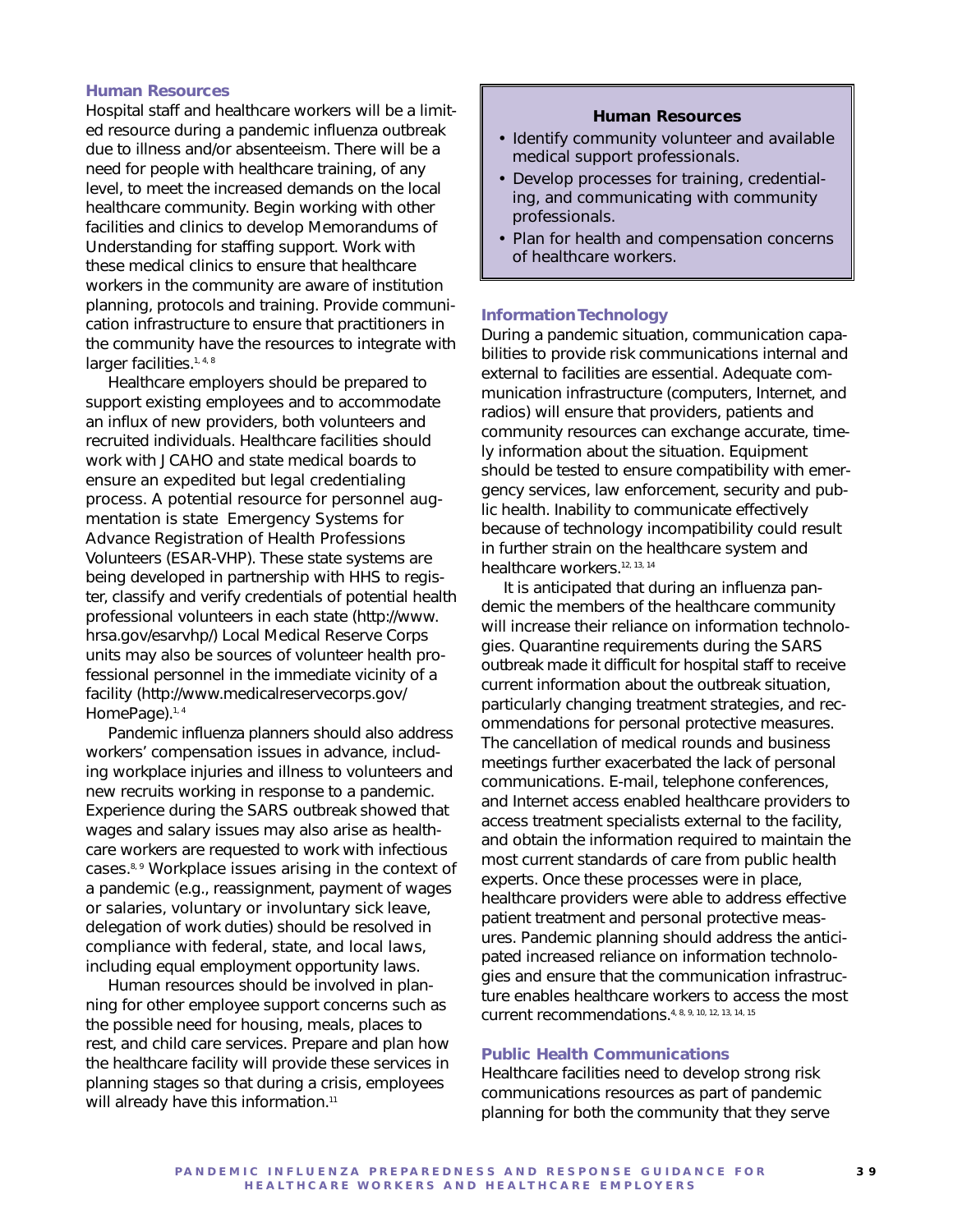and their employees. Risk communications should be available in formats accessible to individuals with disabilities and/or limited English proficiency, and should also target the educational level of the intended audience.

Communication with the community, including public relations and risk communications, will be required to ensure that the general public is educated in self-care techniques, social distancing and access to the appropriate level of care.15 Healthcare facilities and outpatient clinics should consider telephone hotlines and websites to provide health advice to the public. Hotlines and websites can educate the public in self-care or direct ill individuals to the appropriate level of care and decrease the burden on healthcare facilities. Healthcare facilities and clinics can also institute follow-up phone or e-mail communication to ensure that discharged or homecare patients are adequately managed.<sup>1, 4, 15</sup>

HHS has developed resources for avian influenza and pandemic influenza communications using the communication science-based message mapping development process. "Message maps" are risk communications tools used to help organize complex information and make it easier to express current knowledge. The development process distills information into easily understood messages written at a sixth grade reading level. These pandemic influenza and avian influenza message maps may be copied and redistributed on paper or electronically (http://www.pandemicflu.gov/ rcommunication/pre\_event\_maps.pdf).

During a pandemic there will be rumors and misinformation that can impact healthcare staff and the community. Fraudulent information about counterfeit vaccines and antiviral medications may be circulated via multiple communication sources.<sup>1, 16</sup> Malicious misinformation may also be launched against local, state and federal agencies.<sup>16</sup> Without a reliable means to communicate accurate information, misinformation may adversely impact healthcare facilities and the public health infrastructure.

For additional information regarding public health communications see:

- Department of Health and Human Services *Pandemic Influenza Plan, Supplement 10*, available at http://www.hhs.gov/pandemicflu/plan/ sup10.html#I.
- Pandemicflu.gov "Risk Communication" website, available at http://www.pandemicflu. gov/news/rcommunication.html.

# **Information Technology and Public Health Communications**

- Develop information technology and communication infrastructure.
- Provide effective risk communication to staff and community.
- Consider implementing hotlines/websites to communicate with the public and employees.
- Identify misinformation and counter with timely, accurate information.
- Make communications available in formats accessible to individuals with disabilities and/or limited English proficiency, and also target the educational level of the intended audience.

## **Surveillance and Protocols**

Surveillance is a cornerstone of disaster preparedness. Healthcare facilities and outpatient clinics both need to address and implement the capacity to identify and track influenza-like illness. This capability includes identifying appropriate laboratory capacity, the ability to conduct epidemiology on influenza-like illness and to report collected data to the appropriate state and federal agencies. Once a surveillance program is established, healthcare facilities will be able to identify the onset of a severe influenza season, identify biologic weapons (anthrax, plague, etc.) and monitor for pandemic influenza and/or other emerging respiratory infections (i.e., SARS, Hantavirus pulmonary syndrome). Healthcare facilities should conduct internal surveillance to monitor for nosocomial transmission of influenza to staff and other patients. Internal surveillance for nosocomial transmission could be used to identify inadequate infection control practices/procedures.<sup>1, 12, 17, 18, 19</sup>

Effective disease surveillance depends on cooperation with local, state, and federal health agencies to ensure that healthcare facilities have access to influenza diagnostic criteria, confirmatory laboratory tests, and an understanding of the reporting process in the event of an influenza pandemic. Health departments in all fifty states and Chicago, New York City and Washington, D.C. have dedicated influenza surveillance coordinators who promote year-round influenza surveillance. These are important resources for both hospitals and clinics. In the outpatient setting, the Sentinel Provider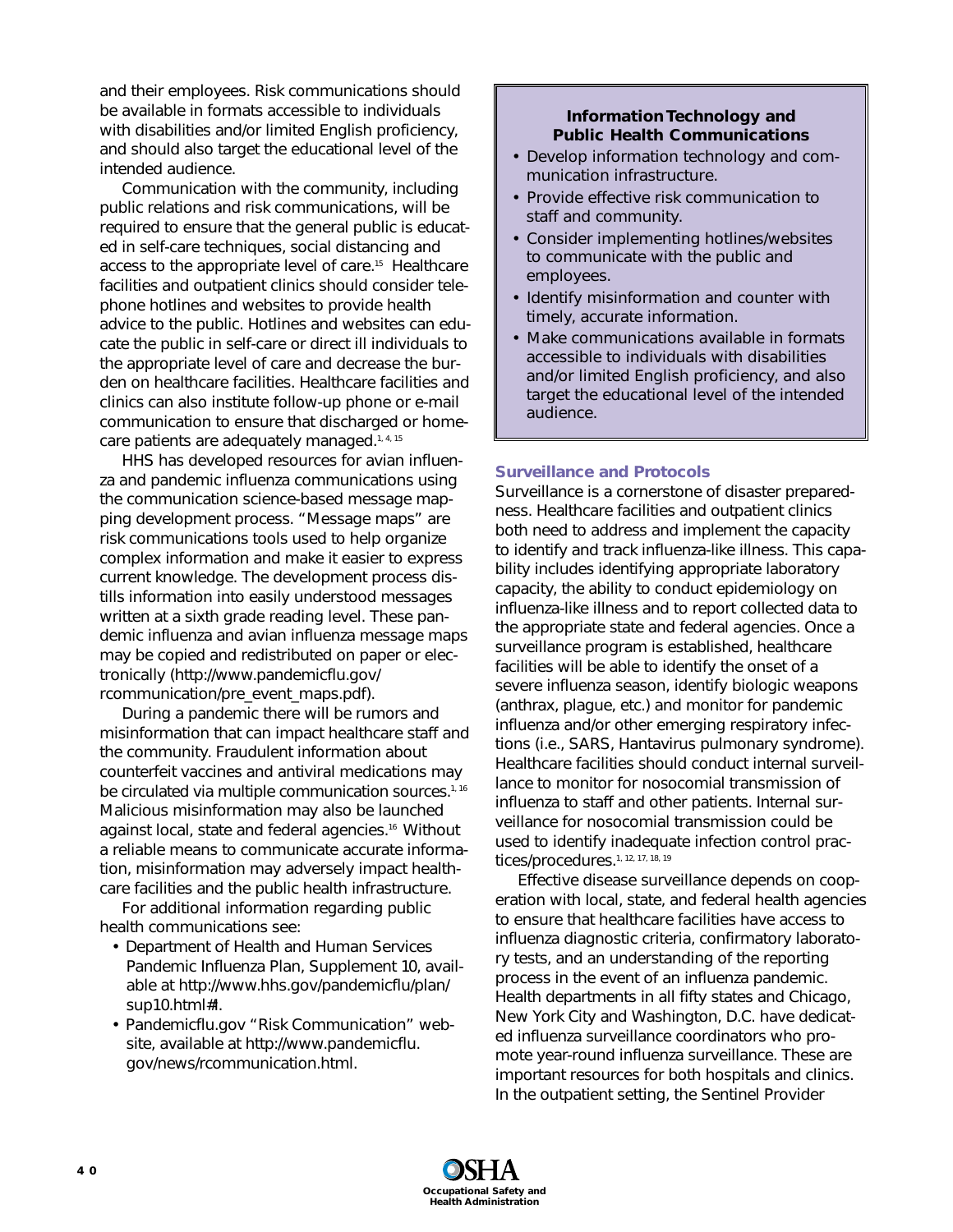Network (SPN) is a network of healthcare providers who report the number of weekly influenza-like illness visits and submit samples for testing. State public health departments can assist outpatient providers who wish to participate in the surveillance program. Healthcare facilities can participate in the Emerging Infections Program (EIP) and New Vaccine Surveillance Network (NVSN). Like the SPN, the EIP and NVSN are administered through state health departments and coordinated with federal agencies such as HHS/CDC. Information about participation in these surveillance activities is coordinated through state health departments.<sup>1, 17</sup> Healthcare organizations, hospitals and outpatient clinics at least should develop a process to monitor the following federal and global sources to obtain the latest information on seasonal influenza, avian influenza, pandemic influenza, and other novel respiratory illnesses:

- Department of Health and Human Services http://www.pandemicflu.gov/outbreaks/#ussurv.
- Centers for Disease Control and Prevention http://www.cdc.gov/flu/weekly/fluactivity.htm.
- World Health Organization http://www.who.int/csr/disease/influenza/ influenzanetwork/en/index.html.

Another important aspect of pandemic planning is establishment of protocols for patient screening, treatment, and flow. Patients with influenza-like symptoms should be identified as quickly as possible. Planning should include contingencies to isolate patients with influenza-like illness from other patients and staff. Criteria should be developed for triage, admission, care, and discharge of patients. Additional protocols should be developed to address points of entry into a facility, screening of healthcare workers, pharmacy access, emergency medical services transport priority, altered standards of care, and procedures for handling the deceased. During the SARS epidemic, triage criteria and changing protocols were a source of confusion and stress for healthcare workers. Staff that are trained and comfortable with triage, admission, treatment and discharge criteria, experience reduced stress and provide quality patient care during a crisis.<sup>4, 8, 11, 20</sup>

Facilities should also develop visitor screening and access policies for a pandemic. If these policies are not developed in advance, visitor access becomes a security issue and a source of stress for staff, patients, and families. Visitor policies should address access to ill family members, particularly pediatric patients, and policies for visitation of deceased patients.21 Visitation policies will be easier for the public to accept if the justification and rationale are explained before a crisis.4, 21

#### **Surveillance and Protocols**

- Develop surveillance capabilities for influenza-like illness.
- Ensure infrastructure for reporting influenza cases to state and federal agencies.
- Develop protocols for transport, triage, admission, treatment, discharge and other patient services.
- Develop visitation policies for ill and deceased patients.

#### **Psychological Support**

Psychological and behavioral health support for hospital staff is a recommended part of pandemic planning.11, 20, 22, 23, 24 Personnel will be exposed to public education and outreach with the potential for conflicting messages, public health surveillance efforts, and community containment strategies in addition to work-related efforts involving mass prophylaxis strategies, ethical dilemmas due to shortages of critical supplies and surges in demand for healthcare service, and possible work-related stigma or maladaptive responses of coworkers due to changes in work practices or loads. Pandemic planning should address numerous areas of potential distress, health risk behaviors, and psychiatric disease amongst healthcare system personnel.

The importance of psychological support for healthcare staff was illustrated during the SARS outbreak in Canada. During the initial outbreak in Toronto, there was a high perception of risk due to lack of information about infection control, morbidity and mortality.<sup>8, 13, 14, 20, 25</sup> Healthcare workers, particularly those working directly with SARS patients, reported feeling afraid, helpless, angry, guilty, and frustrated. One of study of nurses who treated SARS patients in Taiwan demonstrated an 11 percent rate of traumatic stress reactions, including depression, anxiety, hostility, and somatization symptoms.<sup>26</sup> However, despite the risk, healthcare workers in Toronto and Asia continued to report to work.8, 13, 20

The psychological impact of SARS was not only felt among personnel directly involved in caring for SARS patients, but also among hospital employees who were restricted from work either because they were not in essential positions or quarantined due to exposure or illness. Supervisors and employees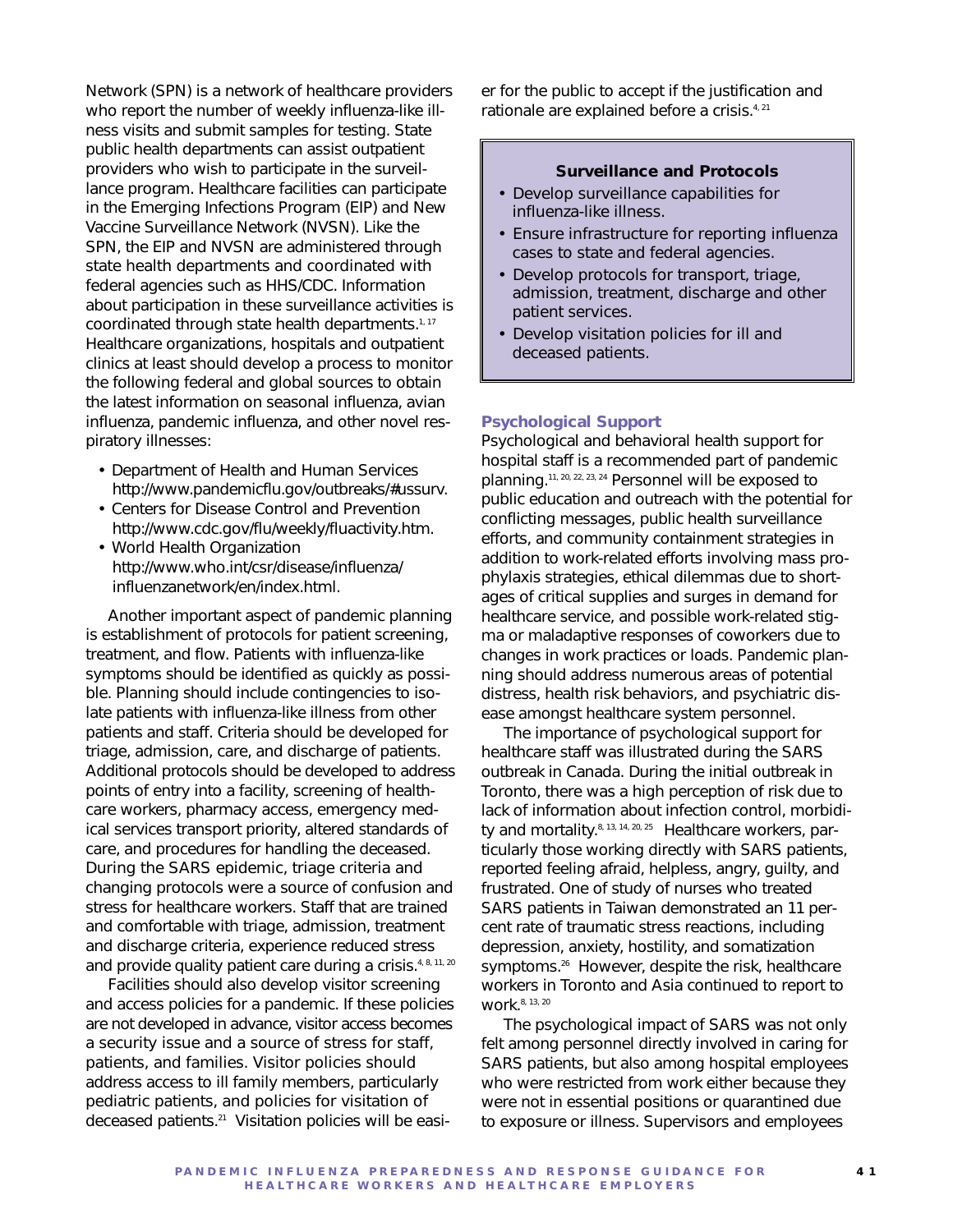reported feeling isolated and ineffective, and expressed relief when reassigned to duties in the facility. Reintegrating employees back into work was also difficult. Employees reported feeling disorganized and disconnected and reported some resentment between employees who had been required to work and those who had been removed.11, 20

The impact of treating SARS cases was not isolated to the workplace. In order to protect their families, healthcare workers often isolated themselves at home. Healthcare workers and their families reported experiencing ostracism outside the workplace and stated that people in the community were afraid to associate with them and their fami $lies. <sup>8, 11</sup>$ 

Healthcare facilities should plan and implement psychological resources for hospital staff during and after a pandemic. If there are adequate resources, facilities should consider extending services to employee family members.<sup>11</sup> The following resources provide detailed recommendations for incorporating psychological support for healthcare workers and their families into pandemic planning:

- Supplement 11 of the HHS *Pandemic Influenza Plan* at www.hhs.gov/pandemicflu/plan/ sup11.htm/.
- Center for the Study of Traumatic Stress. Mental Health and Behavioral Guidelines for Response to Pandemic Influenza. http://www. usuhs.mil/psy/CSTSPandemicAvianInfluenza. pdf

#### **Psychological Support**

- Incorporate psychological support of healthcare workers into pandemic planning.
- Reinforce to healthcare workers their value and importance to the community.
- Consider extending resources to cover families of healthcare workers.
- Psychological resources should be offered to healthcare workers for an extended time period after the pandemic crises has resolved.

#### **Occupational Health Services**

Identifying and collaborating with institutional occupational health services is vital to effective pandemic influenza planning. Occupational health services can coordinate and participate in a variety of pandemic influenza preparedness and response activities.

#### **Developing and Providing Employee Screening for Influenza-Like Illness**

Occupational health services can monitor employee absentee rates in both the pre-pandemic planning stages and during a pandemic in order to gauge the impact and progression of the pandemic on the facility and the community. In the event of an influenza pandemic, all staff should be screened for illness before contact with patients or other healthcare workers. Planning should include processes to screen employees, track ill healthcare staff and reintegrate staff back into the workplace after recovery.4, 9, 27

A sample screening form is available from the WHO document Influenza A (H5N1): WHO Interim Infection Control Guidelines for Healthcare Facilities, Annex 10 at http://www.who.int/csr/ disease/avian\_influenza/guidelinestopics/en/index3. html. The form screens employees for signs and symptoms of infection over multiple days, providing a mechanism to ensure that exposed individuals are symptom-free before contact with patients and staff.

## **Developing and Providing Immunization and Treatment Strategies**

Occupational health services should be prepared to work with state and federal agencies in order to facilitate pandemic influenza vaccination for employees and the public. Healthcare facilities and organizations need be aware of and coordinate with state pandemic planners to assure access to available vaccine. $1,4$  The pandemic vaccine may require multiple doses, so occupational health services should develop a system to identify and record vaccination status for pandemic vaccine recipients.

In addition to a pandemic influenza vaccine planning strategy, a current, aggressive vaccination program against seasonal influenza is integral to institutional preparedness. An effective seasonal influenza program can be adapted for a pandemic vaccination campaign.4

Antiviral medication may be a treatment option for ill healthcare staff. To maximize effectiveness, these medications should be given as soon as pos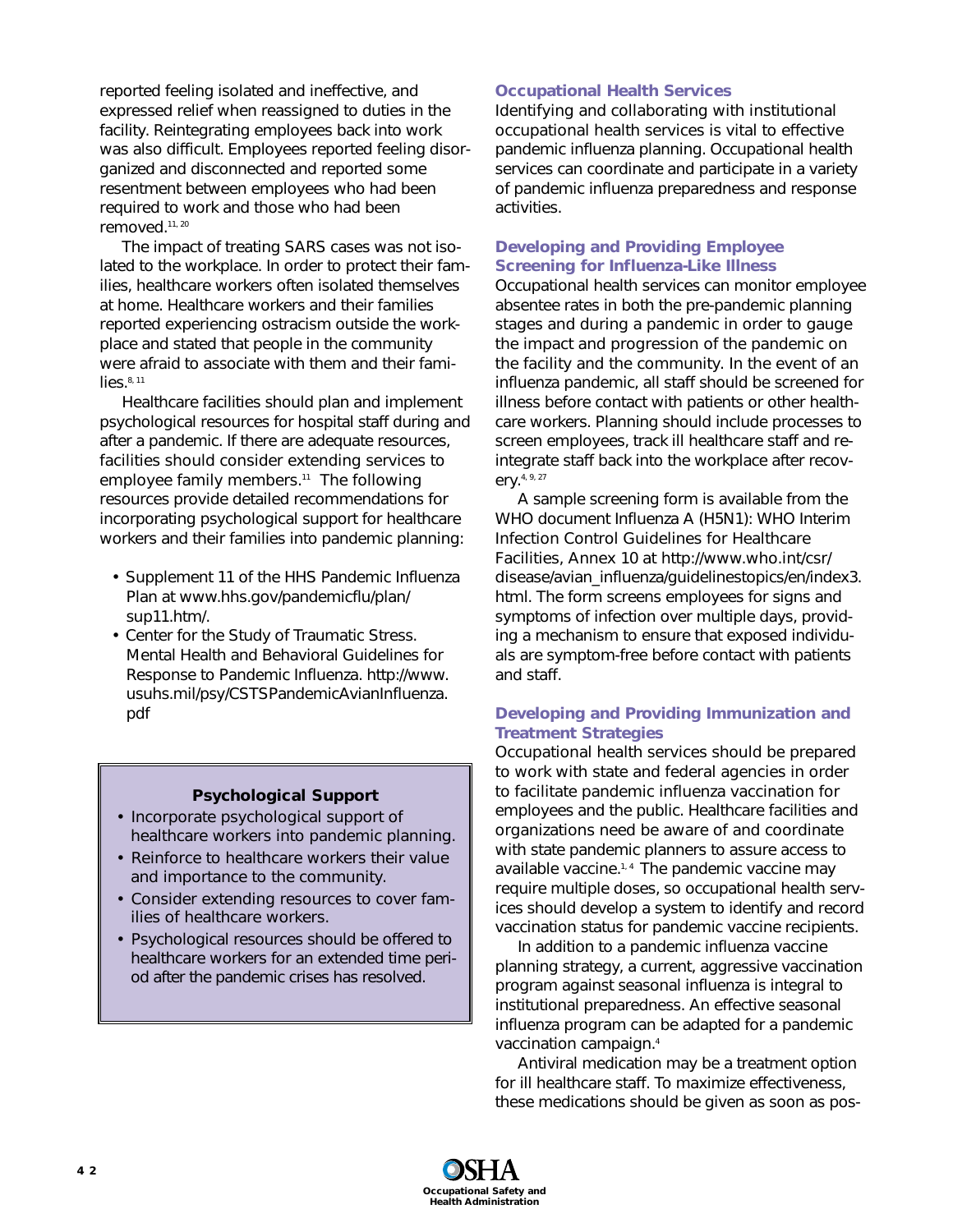sible within 48 hours of the onset of symptoms. Screening for appropriate, early treatment of influenza cases among healthcare workers and essential staff could decrease the duration and severity of staffing illness and absence. Occupational health services should also be prepared to treat secondary bacterial infections in healthcare workers. Treatment and prophylaxis recommendations will be determined by HHS, but planning for employee screening and treatment should be implemented during the pandemic process.<sup>4, 27</sup>

## **Continuing Baseline Occupational Health Services**

During an influenza pandemic, protection against existing occupational hazards (e.g., bloodborne pathogens and tuberculosis) will need to continue. Pandemic influenza planning should include a process to quickly integrate volunteers and recruited staff into healthcare facilities to ensure that healthcare workers are adequately protected. Despite the demands of a pandemic, infection control practices will still need to be maintained. Bloodborne pathogens exposure control plans, respiratory protection programs, and tuberculosis screening must be continued during an influenza pandemic. New staff and volunteers should be included in these programs to ensure facility and employee safety and health.

#### **Occupational Health Services**

- Incorporate institutional occupational health services into pandemic preparedness.
- Develop surveillance, screening and treatment protocols.
- Coordinate with local, state and federal agencies for access and recommendations for administration of antiviral medications and pandemic influenza vaccination.
- Ensure that all employees and volunteers are safely integrated into the healthcare facility.

#### **Training**

Training for a pandemic is essential to ensure continued effective operation of the facility. Cross-training and volunteer training for essential functions should be initiated early in pandemic preparedness planning. If advance training is not an option, then

ensure that protocols and resources for just-intime training are in place. If possible, identify pools of back-up staff or volunteer staff and began training these individuals in infection control practices and respiratory protection (including fit testing) to ensure smooth integration in the healthcare facility in the event of a pandemic.

It is important to remember that patient care providers are not the only personnel that need pandemic preparedness training. For example, food services, housekeeping, information technologists, facility managers and human resources are critical functions and may require pandemic-specific training (i.e., hygiene practices).<sup>4, 9</sup>

Healthcare facilities should also consider developing training for families of employees. Ensuring that families of healthcare workers are educated about hygiene and disease can protect healthcare systems and reduce employee absence.<sup>11</sup>

JCAHO requirements include training and drills as part of disaster planning. Drilling for a pandemic situation ensures that facilities are prepared for surge capacity, supply chains, communication infrastructure, and adequate occupational safety and health protocols. Disaster drills allow planners to identify hidden complications that may arise in the event of a pandemic.<sup>5, 6</sup>

#### **Training**

- Advance training is essential for facility pandemic preparedness.
- Identify critical functions and identify individuals for training in these functions.
- Infection control and use of PPE are appropriate training topics in pandemic preparedness planning.
- Disaster drills are an optimal approach to testing pandemic preparedness.
- Training should be available in formats accessible to individuals with disabilities and/or limited English proficiency, and should also target the educational level of the intended audience.

#### **Security**

A pandemic crisis will intensify the need for facility security. Security will be an essential function and additional personnel may be needed during a pandemic.1, 2, 4 A pandemic will require facilities to limit access and implement isolation measures to sepa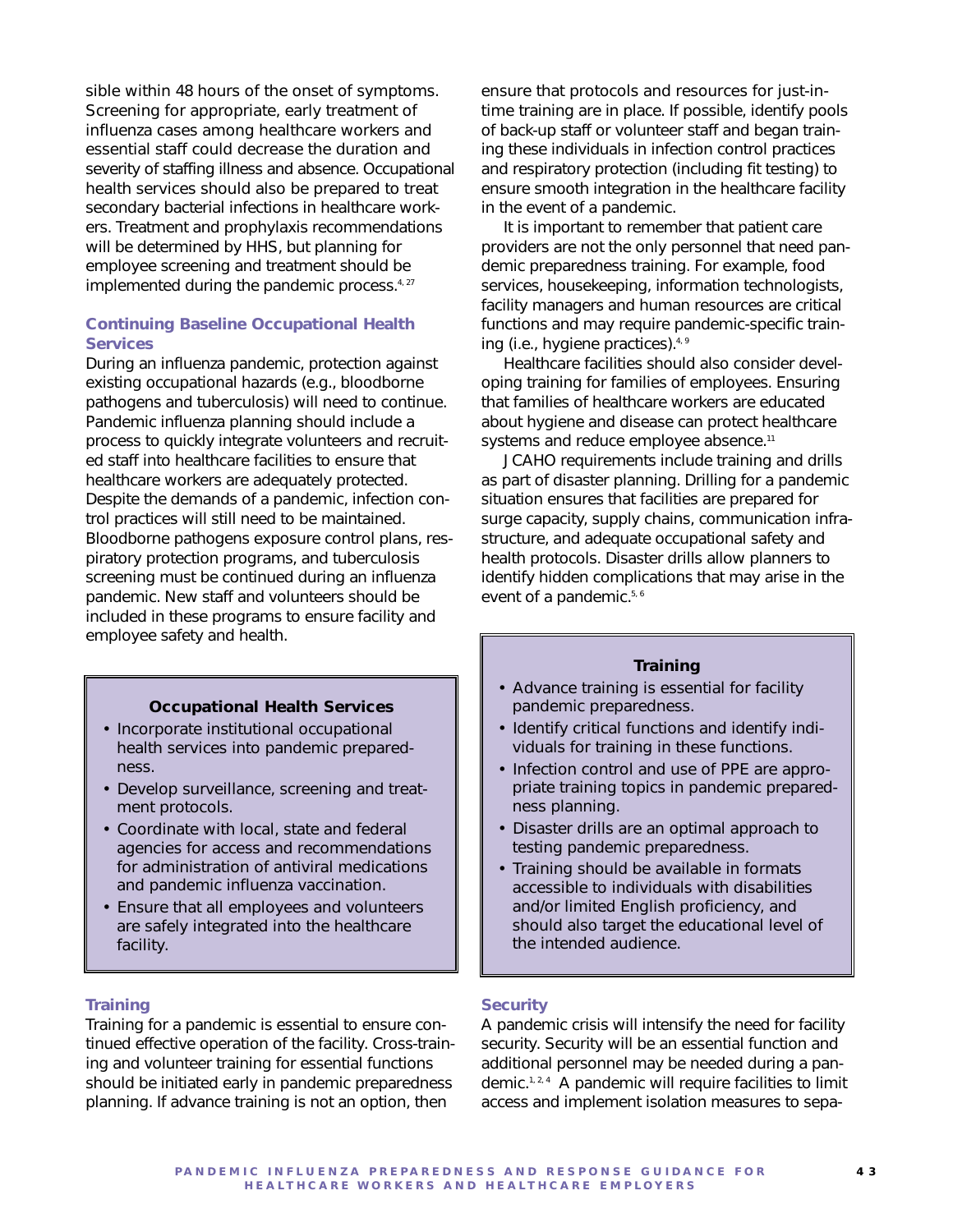rate potential cases from staff, visitors, and other patients. In a pandemic, healthcare facility security may need to be ready to address crowd control and physical protection of the facility and hospital staff.<sup>4</sup>

Security staff will be interfacing with a scared and potentially dangerous public. Not only will security personnel be at risk for infection, but they may have to confront violent individuals demanding resources and healthcare. Training and providing personal protective equipment (PPE) is essential for these hospital personnel. Facilities should incorporate training and support for security personnel in the pandemic planning process.

Healthcare facilities should also work with local and federal law enforcement agencies to address facility security. Consider preparing security plans with local and state law enforcement. This will allow law enforcement agencies to develop procedures for entrance to and egress of from the facility, public access issues, and protection of critical supplies. Ensure that law enforcement understands facility structure and layout in advance of a crisis. Identify key individuals to liaison with law enforcement agencies and coordinate planning and communications (i.e., radios). Without adequate security and the cooperation of law enforcement agencies, healthcare facilities may not be able to function during a crisis.

#### **Security**

- Security will be an essential requirement during a pandemic.
- Train security personnel on specific roles and pandemic scenarios.
- Ensure that security personnel have adequate infection control resources.
- Integrate facility security with local and state law enforcement agencies to ensure adequate protection and support of the healthcare facility and employees.
- Inform and train employees about expected security measures during a pandemic.

## **Stockpiles of Essential Resources**

An issue that all healthcare facilities must address as part of pandemic planning is stockpiling resources. Due to logistic and economic concerns, this element of disaster planning is often neglected. In 2004, the state of Kentucky conducted a survey of mass casualty planning in healthcare facilities.

Thirty-eight percent of respondents had emergency plans that addressed stockpiling antibiotics and supplies and only 25 percent of hospitals actually had a separate cache of antibiotics for staff in the event of a bioterrorist event.<sup>28</sup>

Influenza pandemic planning adds additional challenges for disaster stockpiling. An influenza pandemic will be sustained and widespread, and pharmaceutical interventions are currently in short supply or nonexistent. These factors limit the ability of facilities to stockpile pandemic resources. For this reason, healthcare facilities should ensure that pandemic plans address the ability to access local, state and federal stockpiles. Integration with these resources is vital to ensure distribution and rotation of essential supplies during a crisis.<sup>1, 3, 4, 29</sup>

HHS has recommended that healthcare facilities consider developing institutional stockpiles of resources to counter supply shortages and transportation issues that may impact the ability to access federal and state supplies.4 JCAHO disaster guidance recommends that hospitals have a 48-to-72 hour stand-alone capability; $30$  however, an influenza pandemic may surge through a community for 6 to 8 weeks. Consequently, stockpile planning will have to balance economic and logistical demands with the duration of pandemic waves and healthcare supplies. Because of resource shortages and economic concerns, healthcare facilities could further optimize assets by developing coordinated stockpiles with other local facilities.<sup>1</sup>

HHS/CDC has medical supplies and medications stored in the Strategic National Stockpile (SNS) (http://www.bt.cdc.gov/stockpile). Pandemic and disaster planning should include working with state and federal resources to address access to this supply.

#### **Pandemic Influenza Vaccine**

In the event of a pandemic, it is currently estimated that production of initial doses of a vaccine against a novel strain of influenza would take approximately 4 to 6 months. Influenza vaccines are typically grown in fertilized chicken eggs, a process that takes several months. Federal funding has been made available for the development of cell-based vaccine technologies that have the potential to expedite the production of a novel influenza vaccine. In May 2006, HHS awarded contracts totaling more than \$1 billion for development of cell-based vaccine technologies.<sup>1, 31, 32</sup>

Pandemic planning should include protocol development and the stockpiling of supplies for administering pandemic influenza vaccine.

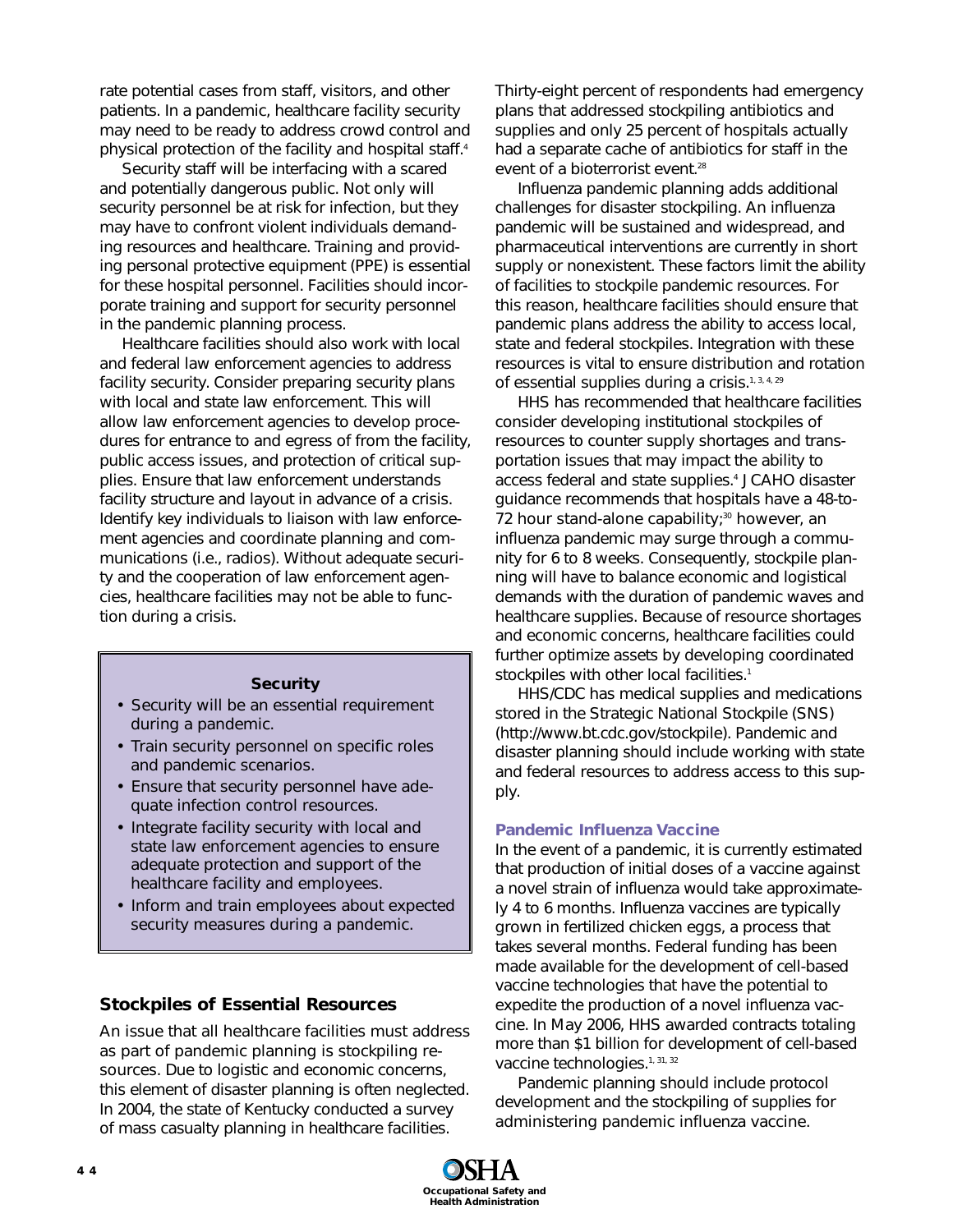Distribution and vaccination recommendations will be coordinated through state and local public health departments. It is critical that healthcare services coordinate with these agencies in order to obtain and administer pandemic vaccine.<sup>1, 32</sup> HHS will determine pandemic vaccine recommendations and prioritization groups (e.g., number of doses recommended, indications, contraindications and ranking of various groups for priority for immunization). Current recommendations regarding pandemic influenza vaccine are available in Part I. Appendix D and in Part II. Supplement 6 of the HHS *Pandemic Influenza Plan* at http://www.hhs.gov/ pandemicflu/plan/appendixd.html and http://www. hhs.gov/pandemicflu/plan/sup6.html. Prioritization, based on HHS recommendations, may change. Planning activities should include a process for obtaining and integrating up-to-date pandemic vaccination recommendations.

A vaccine against a pandemic influenza strain may require two doses to provide adequate immunity, therefore, pandemic planning should include developing a procedure to register, track and contact individuals who have received immunizations.18, 32, 33 Research is currently being conducted into the development of more immunogenic vaccines. Vaccines which contain chemical additives called adjuvants can increase the immune response and require the use of less viral protein which could extend the vaccine supply. Research into other methods of developing vaccines or vaccine delivery systems is ongoing, but as of October 2006, none have received an FDA license.<sup>18, 32, 33</sup>

An important part of pandemic planning is institution of an effective, seasonal influenza campaign which includes encouraging healthcare workers to get vaccinated for seasonal influenza. Unfortunately, current rates of healthcare worker influenza vaccination are not encouraging; only about 40 percent of healthcare workers were vaccinated in 2003.34

#### **Antiviral Medication**

In contrast to the vaccine, antiviral medications for the treatment of influenza do not need to be specific to the circulating pandemic strain and, thus, are more amenable to stockpiling. There are two classes of antiviral drugs that are U.S. Food and Drug Administration-approved for the treatment of influenza: the neuraminidase inhibitors (oseltamivir and zanamivir) and the M2 inhibitors (adamantine and rimantadine). Unfortunately, influenza A viruses can develop resistance to either class of antiviral drug, and especially rapid emergence of transmissible resistant virus has been reported after treatment with adamantanes.<sup>33, 35, 36</sup> Although hospitals are encouraged to stockpile these drugs, it is impossible to predict which medication will appropriately treat the pandemic virus or if the pandemic virus will develop resistance to one or both classes of medications. Resistance to amantadine and rimantadine has already occurred in the H3N2 seasonal influenza A viruses. As of July 2006, the HHS recommendation for treatment of H5N1 avian and seasonal influenza is to use the medication oseltamivir.35, 36 Because of worldwide demand, healthcare facilities may have difficulty stockpiling this medication.

The federal government is building a national stockpile with a long-term plan to acquire enough antiviral medications to treat approximately 25 percent of the U.S. population. As of March 2006, there were approximately 5.5 million treatment regimens of antiviral medication in the SNS and approximately 14 million more were on order. The SNS contains both classes of antiviral drugs, but the largest stockpiled medication will be the neuraminidase inhibitor oseltamivir. The targeted SNS level is 50 million courses by 2008. The federal government also plans to subsidize the states' purchase of an additional 31 million courses.<sup>29</sup> State allocations from the national stockpile can be found at http://www.pandemicflu.gov/plan/states/ antivirals.html.

The decision to deploy federal assets from the SNS will be made by HHS officials. Each state and federal agency will need a designated representative to make emergency requests and coordinate with HHS to access SNS resources. These representatives will provide logistic guidance on receipt and distribution of the requested assets. Healthcare facilities should integrate and communicate with state planners or there could be difficulty accessing critical medications.<sup>1, 37</sup>

Healthcare plans should be developed for the allocation of antiviral medication with the assumption of limited supplies. Strategies for treatment will be outlined by HHS. Recommendations for use of antivirals may be updated throughout the course of an influenza pandemic based on epidemiologic and laboratory data. Pandemic influenza plans should incorporate the ability to update and adapt to the latest HHS guidance. Planning must include methods to screen patients and employees and to ensure that these medications are administered in a fair manner consistent with HHS recommendations.37, 38, 39

A local plan for distribution, point-of-care loca-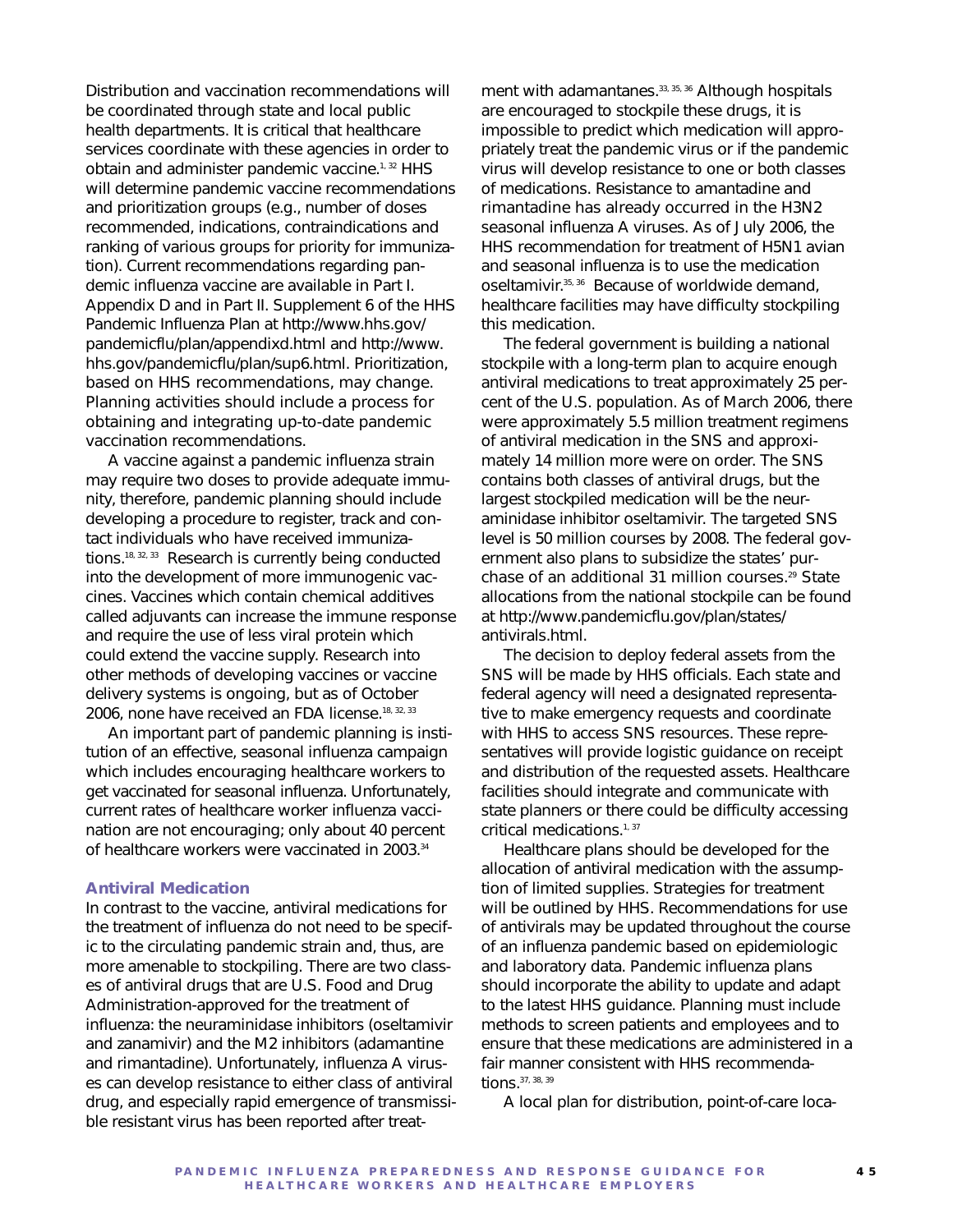tions and establishment of priority groups is crucial. Because of the resource limitations and time constraints for efficacy of the medication, developing plans and infrastructure to access, deliver, and prioritize use of this medication must be done in advance. As with vaccinations, this process should be transparent and healthcare facilities should develop a risk communication plan that will keep both healthcare workers and the community updated on current treatment recommendations. 37, 38, 39

Stockpiles of antiviral medication may be a security issue if there is large pandemic. Consider not only working with hospital security, but also with local and state law enforcement officials to ensure adequate security during a crisis.

Healthcare facilities should also consider stockpiling additional medications to treat secondary infections and pneumonia. Antibiotics and pulmonary medications such as inhalers and nebulizers are stockpile options for treatment and care. Hospitals should arrange for occupational or employee health clinics to develop distribution plans that address employee illness and exposure. These plans need to be flexible to accommodate HHS guidance for distribution and prioritization when a pandemic virus emerges. Once developed, the policy for using stockpiled supplies and administration of antiviral medications should be transparent to employees and the community, including the rationale and justification for the policies.

2005 HHS recommendations for antiviral medical priority groups can be located in Appendix D of the HHS *Pandemic Influenza Plan* at http://www. hhs.gov/pandemicflu/plan/sup7.html.

#### **Personal Protective Equipment**

Given that pandemic influenza vaccine will likely not be available until 4 to 6 months into the pandemic and that shortages of antiviral medications are anticipated, PPE will be especially important for protecting healthcare workers. However, logistic and economic considerations may impact the ability for healthcare facilities to stockpile PPE. For example, the SARS outbreak in Toronto lasted approximately 6-7 months. One large hospital reported that at the height of the epidemic the daily consumption of PPE equipment included 3,000 disposable gowns, 14,000 pairs of gloves, 18,000 N95 respirators, 9,500 ear loop masks, and 500 pairs of goggles. In the first week of the SARS outbreak, the hospital purchased \$1 million worth of supplies, although their annual hospital budget was only \$50 million per year.<sup>9, 40</sup> There were 438 confirmed or suspected SARS cases in Canada.<sup>8</sup> In total, it is estimated that the cost to Ontario province's healthcare system for the SARS outbreak in Toronto was approximately \$763 million.40, 41

The impact of pandemic influenza would be much greater than the impact of SARS. HHS/CDC modeled a pandemic influenza crisis in the metro Atlanta area with a 25 percent gross attack rate. The model estimated that there would be 412 hospital admissions a day, with a total of 2,013 cases hospitalized in one week during the peak of the outbreak.42 This is about 4.5 times the number of patients hospitalized during the Toronto SARS outbreak. Although only a model, this example illustrates how complicated the issue of stockpiles and resources will be during a pandemic. Storage of a large supply of PPE may be difficult and costly. Some hospitals are working with distributors to have a stockpile maintained at distributor sites. If there is careful planning for access, transport and delivery of the required PPE, this could be an acceptable option.4

HHS suggests stockpiling the following PPE resources:4

- Disposable N95 respirators, surgical masks
- Face shields (disposable or reusable)
- Gowns
- Gloves

*Influenza A (H5N1): WHO Interim Infection Control Guidelines for Healthcare Facilities, Annex 10* (http://www.who.int/csr/disease/avian\_influenza/ guidelinestopics/en/index3.html) contains additional consumable resource recommendations.

#### **Outpatient Services and Clinics**

HHS/CDC estimates that in a pandemic, approximately 45 million people with pandemic influenza will seek outpatient medical care in the United States (http://www.pandemicflu.gov/plan/pandplan. html). Outpatient clinics should prepare for a surge in utilization of services for pandemic-related illness while continuing to provide medical services for treatment of other acute and chronic medical conditions. Clinics and urgent care centers must identify which services can be curtailed in a pandemic and which services will need to expand. Optimally, clinics should coordinate planning efforts with local hospitals, healthcare organizations and public health agencies. Outpatient clinics could serve as resources to augment healthcare facilities or alternatively, be utilized to reduce the impact on hospitals by treating and addressing care for pandemic patients not requiring hospitalization. Clinics should identify essential personnel and services, identify

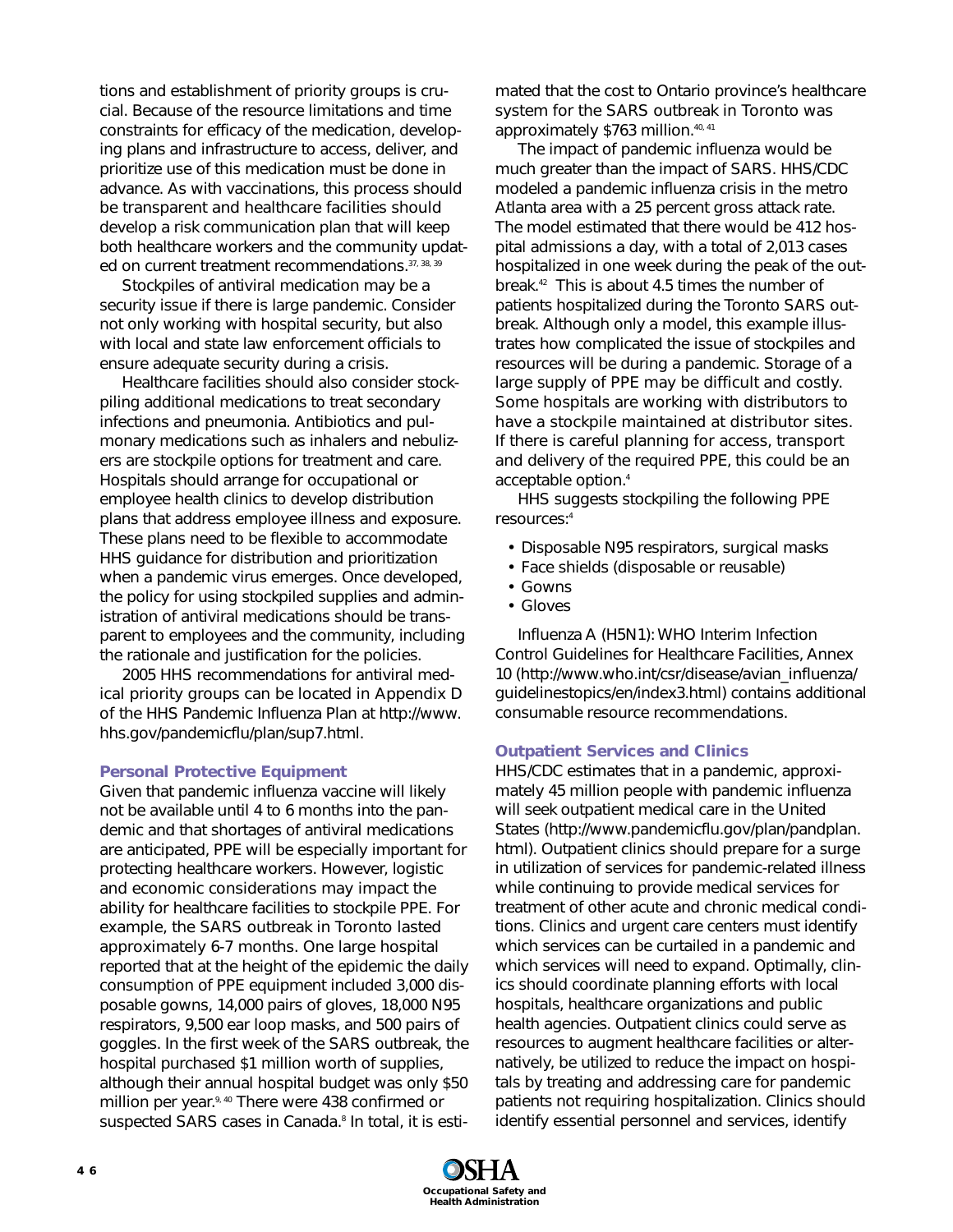critical supplies and prepare for expanded services.4 Further guidance and information can be found at http://www.pandemicflu.gov/plan/medical.html.

Outpatient service providers should prepare for staffing shortages and develop contingency operations plans. Additionally, protocols for triage and education of patients should be developed. In preparing for an influenza pandemic, HHS recommends that clinics stockpile at least one week of consumable supplies, including PPE, when there is evidence that a pandemic has begun in the United States. Performing triage, ensuring social distancing and isolation of potentially infectious patients will be a challenge in the outpatient care community. Pandemic phone hotlines and websites can be an option to provide education and self-care for clinic patients in order to avoid unnecessary clinic visits. Isolation of potentially ill patients could be difficult; clinics will need protocols and procedures to maintain appropriate distancing and provide education to patients on infection control.<sup>43</sup>

In addition to providing care for patients, clinics have the responsibility for ensuring that employees and healthcare workers are adequately protected during an influenza pandemic. Many of these recommendations in this document can be tailored to the outpatient setting, including these use of appropriate PPE. Clinics may need to develop respiratory protection programs and develop appropriate infection control training for employees. Integration with other clinics and healthcare facilities and public health agencies may assist clinics in this process.

#### **Alternate Care Sites**

Alternate care sites may be developed at federal or state discretion to ease the burden of care on healthcare facilities. Some alternate care sites may support the community by providing triage and teaching self-care to individuals who are not critically ill. Vaccination and medication distribution centers may also be opened depending on the availability of these resources.<sup>1,4</sup> The use and deployment of these facilities will vary, but the requirement to provide a safe workplace does not diminish.

It is important that local and state plans address these alternate sites and determine adequate training and PPE for employees assigned to these facilities. Respiratory protection programs and infection control programs will need to be developed and implemented before the facilities are opened to the public. Healthcare facilities should consider how they can facilitate the provision of training and safety resources to the community before a pandemic

situation arises. Primary care providers who have clinics in the community will need to be trained in the use of PPE and infection control practices. HHS has developed a checklist to help clinics develop pandemic disaster plans (http://www.pandemicflu. gov/plan/medical.html).4 Local and state pandemic planning should include outreach programs to provide necessary training to these healthcare workers. JCAHO has guidance for the development of surge hospitals at http://www.jointcommission.org/ PublicPolicy/surge\_hospitals.htm.

#### **References**

<sup>1</sup> HSC. 2006. National Strategy for Pandemic Influenza Implementation Plan, Homeland Security Council Chapter 6, May.

2 Zinkovich L., D. Malvey, et al. 2005. Bioterror events: preemptive strategies for healthcare executives. Hosp Top, 83(3):9-15.

3 Gensheimer, K., M. Meltzer, et al. 2003. Influenza pandemic preparedness. Emerg Infect Dis 9(12): 1645-1648. December.

4 HHS. 2005. Pandemic Influenza Plan, Supplement 3, Healthcare Planning. U.S. Department of Health and Human Services. 2005.

<sup>5</sup> OSHA. Best practices for hospital-based first receivers of victims from mass casualty incidents involving the release of hazardous substances. OSHA January 2005.

6 JCAHO. 2006. Joint Commission on Accreditation of Healthcare Organizations, 2006 Hospital Accreditation Standards for Emergency Management Planning, Emergency Management Drills, Infection Control, Disaster Privileges. Last accessed January 18, 2007: http://www.jointcommission.org/NR/rdonlyres/F42AF828-7248-48C0- B4E6-BA18E719A87C/0/06 hap accred stds.pdf? HTTP\_\_\_JCSEARCH.JCAHO.ORG\_CGI\_BIN\_MSMFI ND.EXE?RESMASK=MssResEN%2Emskhttp%3A%2 F%2Fjcsearch%2Ejcaho%2Eorg%2Fcgi%2Dbin%2F MsmFind%2Eexe%3Fhttp%3A%2F%2Fjcsearch%2Ej caho%2Eorg%2Fcgi%2Dbin%2FMsmFind%2Eexe% 3FRESMASK%3DMssResEN%2Emsk.

7 Niska R., C. Burt. 2005. Bioterrorism and mass casualty preparedness in hospitals: United States, 2003. National Center for Health Statistics, Hyattsville, MD. Adv Data, no. 364.

<sup>8</sup> Naylor D., S. Basrur, et al. 2003 Learning from SARS: A Report of the National Advisory Committee on SARS and public health: 154-154. October.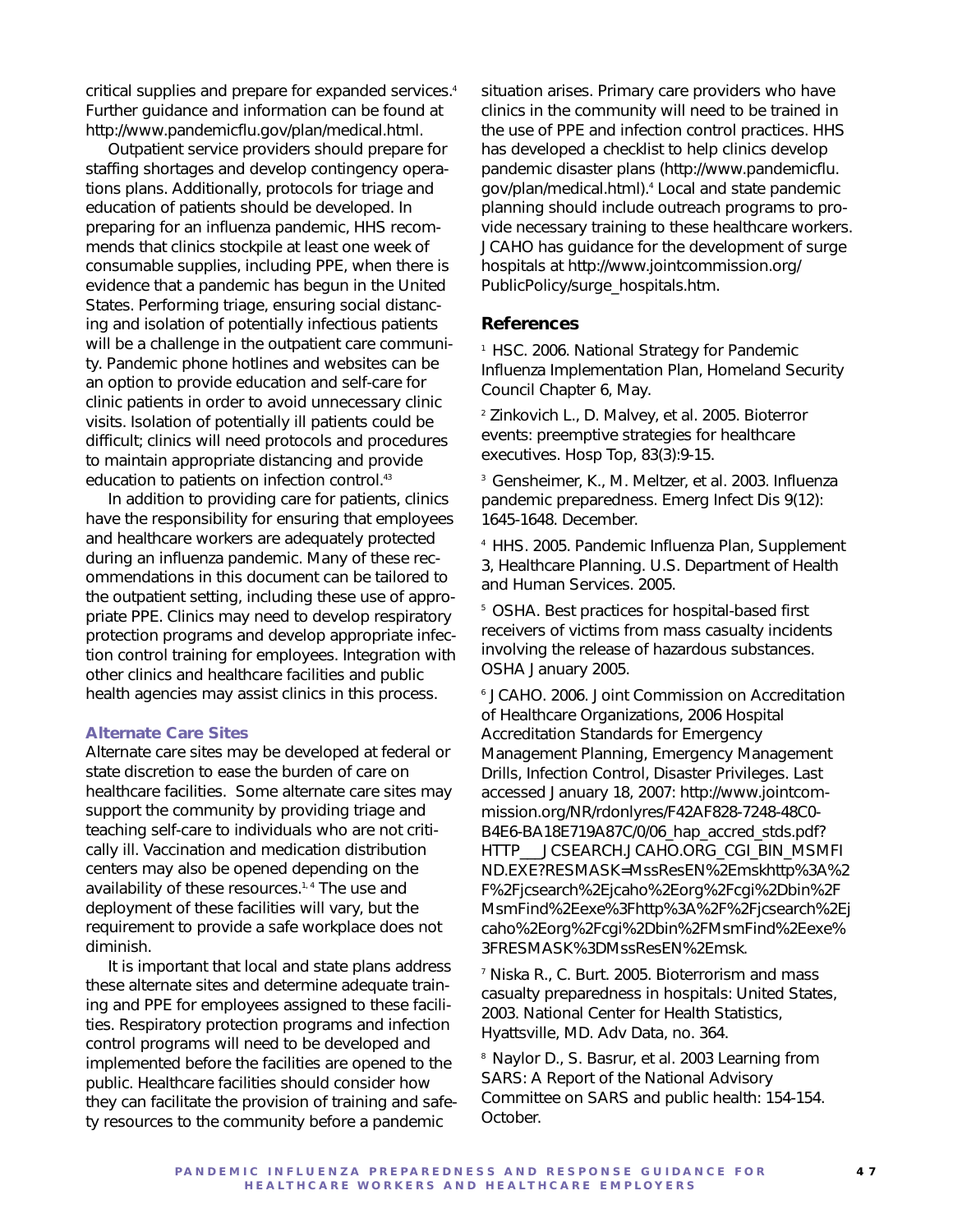9 Loutfy M., T. Wallington, et al. 2004. Hospital preparedness and SARS. Emerg Infect Dis 10(5): 771- 781. May.

10 Hawryluck L., S. Lapindky, T. Steward. 2005. Clinical review: SARS – lessons in disaster management. Crit Care 9(4): 384-389. August.

11 HHS. 2005. Pandemic Influenza Plan, Supplement 11, Workforce Support: Psychological Considerations and Information Needs. U.S. Department of Health and Human Services. November.

<sup>12</sup> Johnson M., E. Bone, G. Predy. 2005. Taking care of the sick and scared. Can J Public Health 96(6): 412-414. November-December.

13 Booth C., T. Stewart. 2005. Severe acute respiratory syndrome and critical care medicine: The Toronto experience. Crit Care Med 33(1) (suppl.): S53-S60.

14 Booth C., T. Stewart. 2003. Communication in the Toronto critical care community: important lessons learned during SARS. Crit Care 7(6): 405-406. December.

<sup>15</sup> HHS. 2005. Pandemic Influenza Plan, Supplement 8, Disease Control and Prevention. U.S. Department of Health and Human Services. November.

16 U.S. Department of State. United States Pursues Criminal Charges in Bird Flu Drug Fraud. http:// usinfo.state.gov/gi/Archive/2006/Jan/23-183730.html 23 January 2006. Last accessed January 18, 2007.

17 HHS. 2005. Pandemic Influenza Plan, Supplement 1, Pandemic Influenza Surveillance. U.S. Department of Health and Human Services. November.

<sup>18</sup> Gibbs W., C. Soares. 2005. Preparing for a pandemic. Sci Am. 45-54. November.

19 McDonald L.C., Simor A.E., et al. 2004 SARS in Healthcare Facilities, Toronto and Tiwan. Emerg Infect Dis. 10(5): 777-781. May.

20 Maunder R., J. Hunter, et al. 2003. The Immediate psychological and occupational impact of the 2003 SARS outbreak in a teaching hospital. Can Med Assoc J. 168(10): 1245-1251. May.

21 Ovadia K., I. Gazit, et al. 2005. Better late than never: a re-examination of ethical dilemmas in coping with severe acute respiratory syndrome. J Hosp Infect 61: 75-79.

<sup>22</sup> Reissman D., P. Watson, et al. 2006. Pandemic influenza preparedness: adaptive responses to an evolving challenge. Journal of Homeland Security and Emergency Management, 3(2):1-26.

23 CSTS. Mental Health and Behavioral Guidelines for Response to Pandemic Influenza. http://www. usuhs.mil/psy/CSTSPandemicAvianInfluenza.pdf. Last accessed January 18, 2007.

<sup>24</sup> U.S. Department of Veterans Affairs. Psychological First Aid Manual. http://www.ncptsd. va.gov/pfa/PFA.html. Last accessed January 18, 2007.

25 Rambaldini G., W. Kumanan, et al. 2005. The impact of Severe Acute Respiratory Syndrome on medical house staff. J. Gen Intern Med 20:318-385.

<sup>26</sup> Chen C.S., H.Y. Wu., et al. 2005. Psychological distress of nurses in Taiwan who worked during the outbreak of SARS. Psychiatr Serv 56(1): 76-9.

27 HHS. 2005. Pandemic Influenza Plan, Supplement 4, Infection Control. U.S. Department of Health and Human Services. November.

28 Higgins W., C. Wainright, et al. 2004. Assessing hospital preparedness using an instrument based on the Mass Casualty Disaster Plan Checklist: Results of a statewide survey. Am J Infect Control 32(6): 327-332.

29 HHS. 2006. Pandemic Planning Update A Report from Secretary Michael O. Leavitt. Department of Health and Human Services. March 13.

30 JCAHO. 2003. Health Care at the Crossroads: strategies for creating and sustaining communitywide emergency preparedness systems. Joint Commission on Accreditation of Healthcare Organizations.

<sup>31</sup> News Release. May 4, 2006 HHS Awards Contracts Totaling More than \$1 Billion to Develop Cell-Based Influenza Vaccine.

http://www.hhs.gov/news/press/2006pres/20060504. html. Last accessed January 18, 2007.

<sup>32</sup> HHS. 2005. Pandemic Influenza Plan, Supplement 6, Vaccine Distribution and Use. U.S. Department of Health and Human Services. November.

<sup>33</sup> Monto A., Vaccine and Antiviral Drugs in Pandemic Preparedness. Emerg Infect Dis. 12(1); 55-60. January.

34 MMWR. 2005. Interventions to increase influenza vaccination of health-care workers – California and Minnesota. Morbidity and Mortality Weekly. 54(08): 196-199. March 4.

35 CDC. 2006. CDC Recommends against the use of amantadine and rimantadine for the treatment or prophylaxis of influenza in the United States during the 2005-06 influenza season. CDC Health Alert, Centers for Disease Control and Prevention. Last

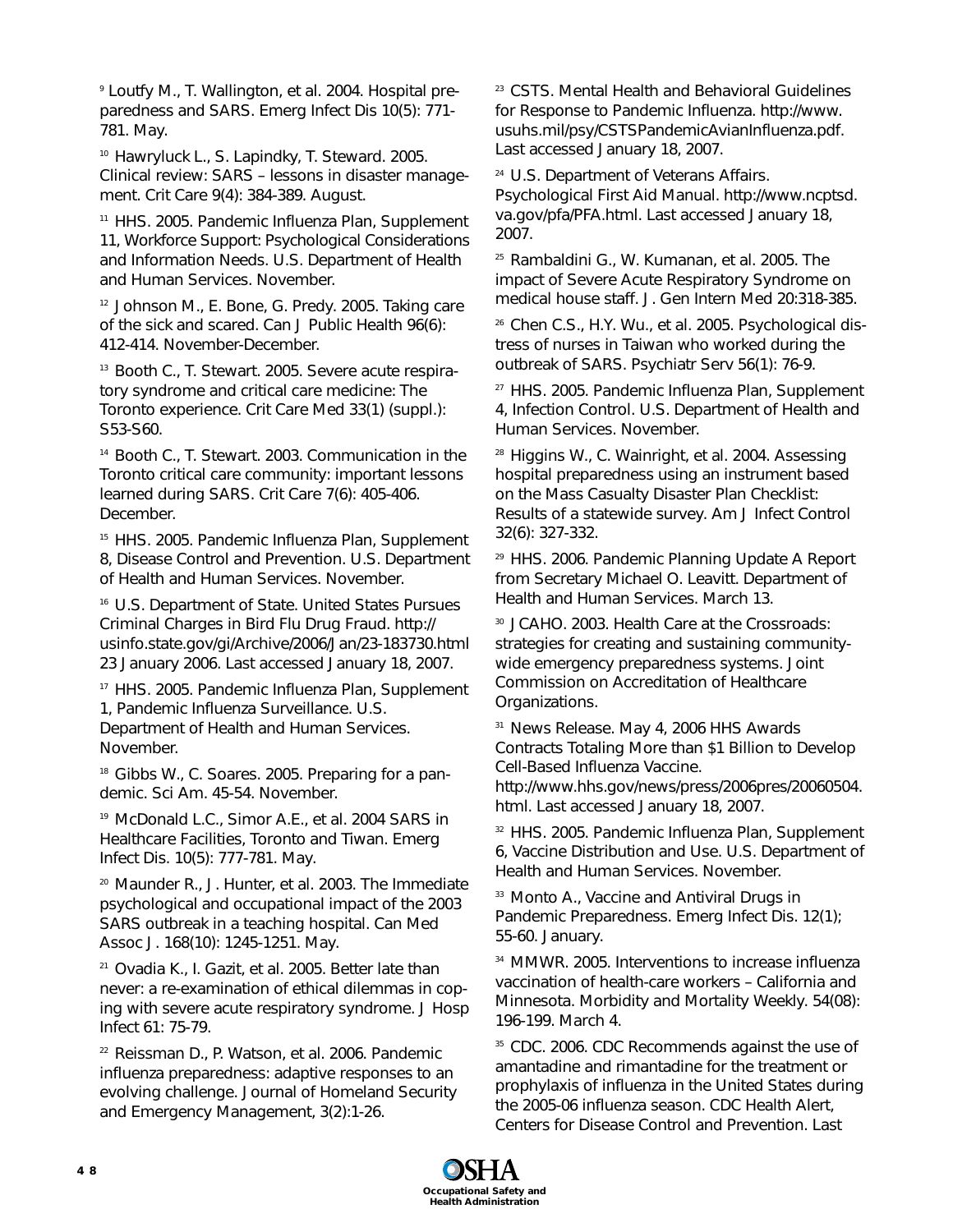accessed January 18, 2007: http://www.cdc.gov/flu/ han011406.htm.

36 WHO. 2006. Avian Influenza, including Influenza A (H5N1), in Humans: WHO Interim Infection Control Guideline for Health Care Facilities. World Health Organization. February 9. Last accessed on January 18, 2007 at http://www.who.int/csr/disease/ avian\_influenza/guidelines/infectioncontrol1/en/.

<sup>37</sup> HHS. 2005. Pandemic Influenza Plan, Supplement 7, Antiviral Drug Distribution and Use. U.S. Department of Health and Human Services. November.

38 Cinti S. 2005. Pandemic influenza: are we ready? Disaster Manag Response 3:61067.

39 Cinti S., C. Chenoweth, A. Monto. 2005. Preparing for Pandemic Influenza: should hospitals stockpile oseltamivir? Infect Control Hosp Epidemiol 26(11); 852-854. November.

40 Friesen S. 2003. The impact of SARS on healthcare supply chains. Logistics Quarterly 9(2). Last accessed March 28, 2006:

www.lq.ca/issues/fall2003/articles/article01.html.

41 Osterholm M. 2005. Preparing for the next pandemic. Foreign Aff. July/August. Last accessed June 30, 2006: http://www.foreignaffairs.org/ 20050701faessay84402/michael-t-osterholm/ preparing-for-the-next-pandemic.html.

42 FluSurge 2.0 Manual. Last accessed June 30, 2006:

http://www.cdc.gov/flu/pdf/FluSurge2.0\_Manual\_060 705.pdf.

43 Medical offices and clinics pandemic influenza preparedness checklist. Last accessed August 3, 2006 http://www.pandemicflu.gov/plan/ medical.html.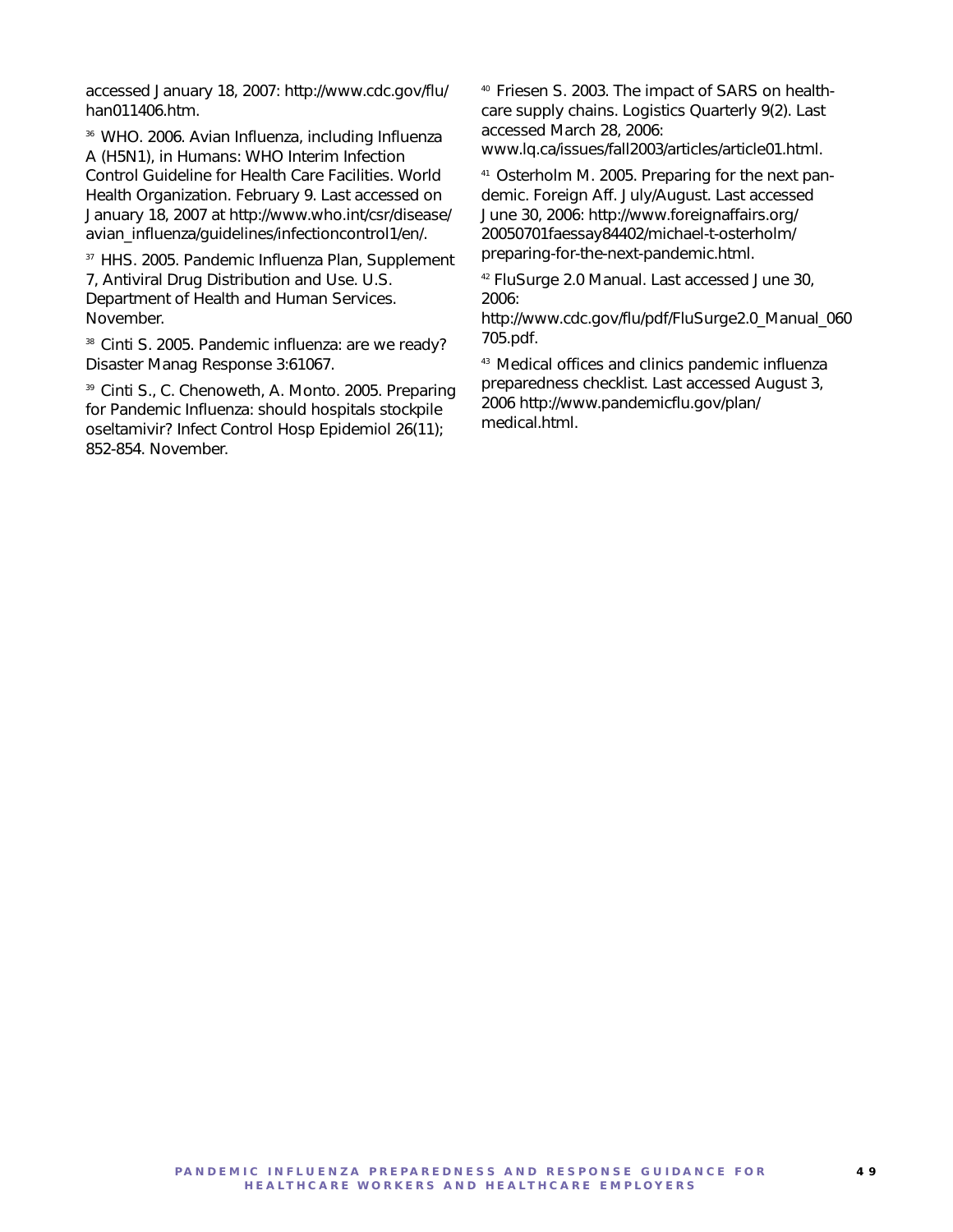# **OSHA Standards of Special Importance**

The role of OSHA is "to assure safe and healthful working conditions for working men and women."1 Employers have a responsibility to furnish employees "a place of employment which is free from recognized hazards that are causing or are likely to cause death or serious physical harm."1 In addition, employers must comply with occupational safety and health standards promulgated by OSHA or by a state with an OSHA-approved state plan. (More information about state occupational safety and health programs can be found at http://www.osha. gov/fso/osp/index.html.) OSHA standards applicable to healthcare facilities are addressed in the standards for General Industry. In addition, the Respiratory Protection standard, the Personal Protective Equipment standard, and the Bloodborne Pathogens standard have special importance to pandemic preparedness and response.

# **Respiratory Protection Standard - 29 CFR 1910.134**

The primary objective of OSHA's Respiratory Protection standard is to protect employees against inhalation of harmful airborne substances or oxygen-deficient air. This standard applies to all occupational airborne exposures where employees are exposed to a hazardous level of an airborne contaminant. The inhalation of pathogenic organisms known to cause human disease is covered by this standard.

Employers are required to use feasible engineering controls as the primary means of controlling air contaminants. Respirators should be used for protection only when engineering controls have been shown to be technologically or economically infeasible or while they are being instituted for the control of the hazard.

Healthcare facilities requiring the use of respirators must implement a comprehensive respiratory protection program. These programs are to be overseen by a qualified program administrator and have key elements that include respirator selection, training, medical certification, fit testing, maintenance and cleaning, and program review.

Additional information on the Respiratory Protection standard is included in Appendix C in this document. Information describing all of the elements of a comprehensive respiratory protection program and the use of respirators can be found at http://www.osha.gov/SLTC/respiratoryprotection/ index.html.

# **Personal Protective Equipment Standard - 29 CFR 1910.132**

When engineering controls, work practices, and administrative controls are infeasible or do not provide sufficient protection, employers must provide appropriate personal protective equipment (PPE) and ensure its proper use. PPE is worn to minimize exposure to a variety of workplace hazards. PPE can include protection for eyes, face, head, and extremities. Gowns, face shields, gloves, and respirators are examples of commonly used PPE within healthcare facilities.

Employers must conduct a workplace hazard assessment to determine if hazards are present that necessitate the use of PPE. The employer must verify that the required workplace hazard assessment has been performed through a written certification that identifies the workplace evaluated; the person certifying that the evaluation has been performed; the date(s) of the hazard assessment; and, which identifies the document as a certification of hazard assessment. Based on the hazard assessment, employers are to select PPE that will protect employees from the identified hazards. Employees are to receive training to ensure that they understand the hazards present, the necessity of the PPE, and its limitations. In addition, they must learn how to properly put on, take off, adjust, and wear PPE. Finally, employees must understand the proper care, maintenance, and disposal of PPE.

Healthcare employers can receive more information about the Personal Protective Equipment standard at http://www.osha.gov/SLTC/personal protectiveequipment/index.html.

# **Bloodborne Pathogens Standard - 29 CFR 1910.1030**

OSHA's Bloodborne Pathogens standard is a regulation that protects employees against health hazards related to the occupational exposure to bloodborne pathogens. The standard applies to any employee who is occupationally exposed to human blood or certain other potentially infectious materials (e.g., pleural fluid, any body fluids visibly contaminated with blood, any unfixed human tissue or organ). The Bloodborne Pathogens standard has provisions requiring exposure control plans, engineering and work practice controls, PPE, hepatitis B vaccination, hazard communication, training, and recordkeeping.

Additional information on the Bloodborne Pathogens standard is available at http://www.osha. gov/SLTC/bloodbornepathogen/index.html.

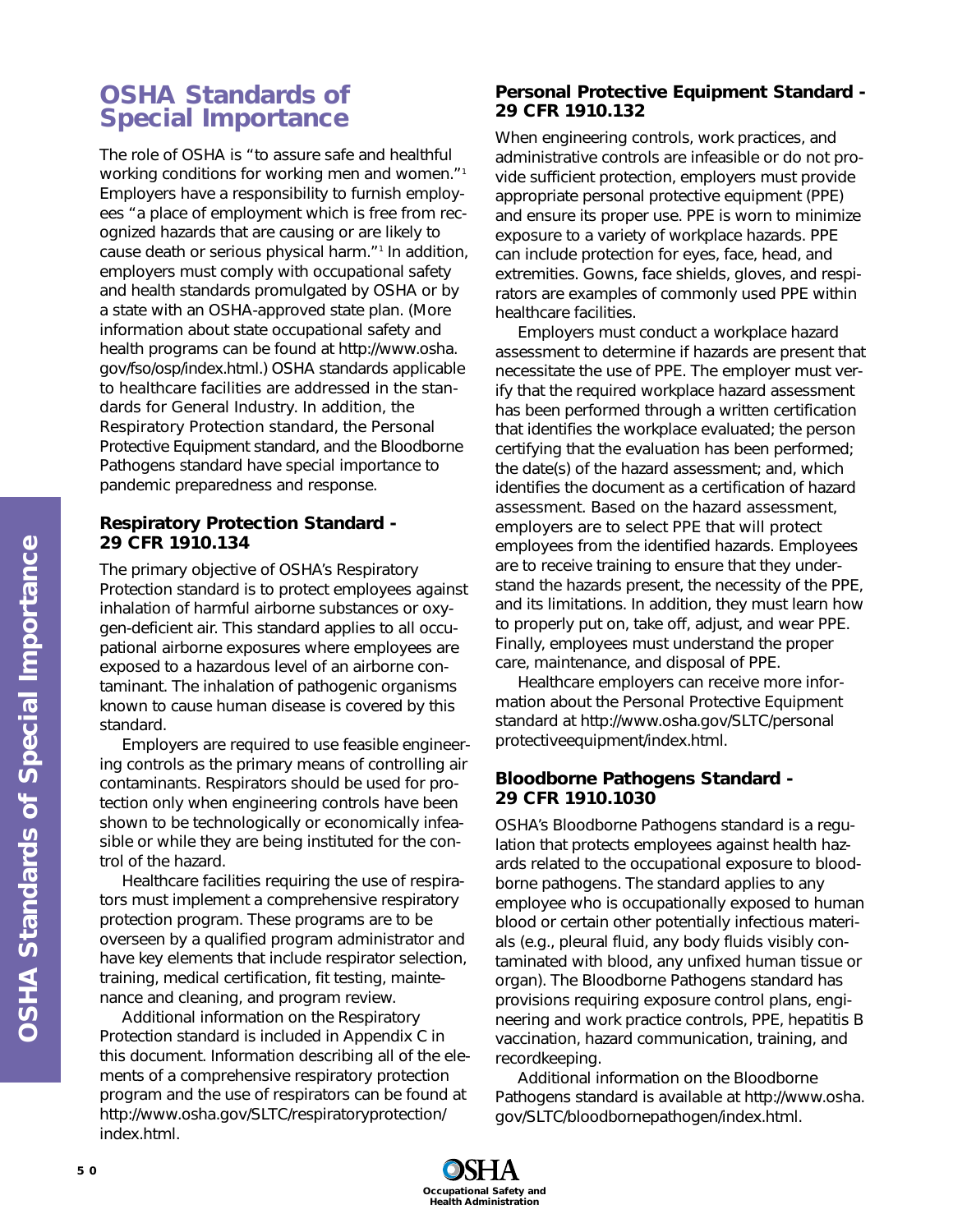# **General Duty Clause**

In addition to compliance with the hazard-specific safety and health standards, employers must provide their employees with a workplace free from recognized hazards likely to cause death or serious physical harm. Employers can be cited for violating the General Duty Clause of the OSH Act if they do not take reasonable steps to abate or address such recognized hazards.2

#### **References**

<sup>1</sup> OSHA. Occupational Safety and Health Act of 1970 (OSH Act).

2 29 U.S.C. 654(a)(1).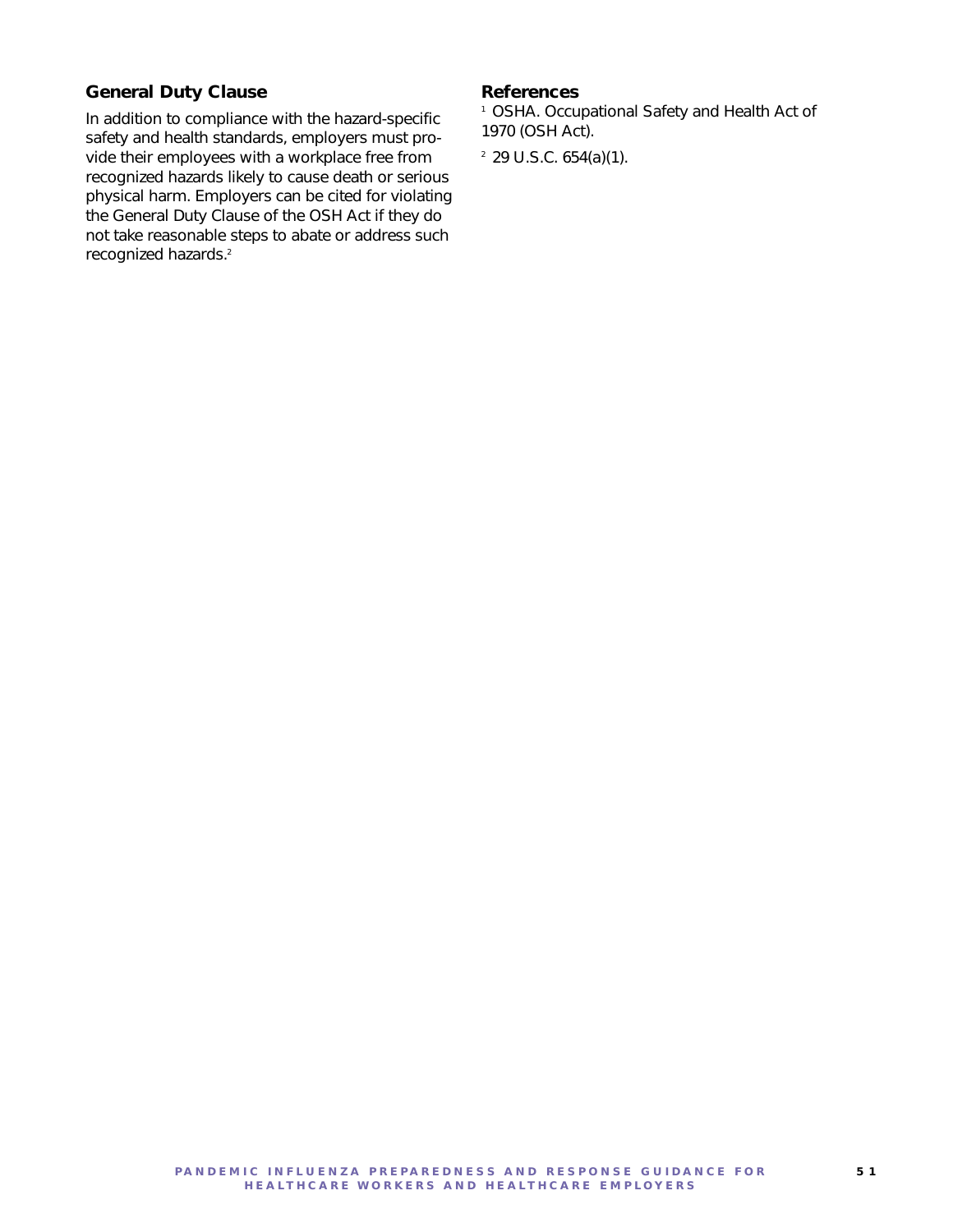# **Appendix A Pandemic Influenza Internet Resources**

| <b>General Pandemic Planning Resources</b>                  |                                                                                                                          |                                                                                                                                                                      |  |  |
|-------------------------------------------------------------|--------------------------------------------------------------------------------------------------------------------------|----------------------------------------------------------------------------------------------------------------------------------------------------------------------|--|--|
| Department of Health<br>and Human Services                  | http://www.pandemicflu.gov                                                                                               | Federal/State pandemic disaster plan-<br>ning resources; updated as new infor-<br>mation becomes available.                                                          |  |  |
| Department of Health<br>and Human Services                  | http://www.pandemicflu.gov/plan/tab6.html                                                                                | Checklists for specific healthcare serv-<br>ices, hospitals, clinics, home health,<br>long-term care, EMS.                                                           |  |  |
| <b>Centers for Disease</b><br><b>Control and Prevention</b> | http://www2a.cdc.gov/od/fluaid                                                                                           | The FluAid program is a resource for<br>state and local planners to estimate<br>range of deaths, hospitalizations, and<br>outpatient visits for a community.         |  |  |
|                                                             | http://www.cdc.gov/flu/flusurge.htm                                                                                      | The FluSurge program estimates<br>the impact of a pandemic on the<br>surge capacity of individual healthcare<br>facilities, (i.e., hospital beds, ventila-<br>tors). |  |  |
| <b>Agency for Healthcare</b><br><b>Research and Quality</b> | Multiple resources on disaster planning<br>including surge capacity, stockpiles, and<br>developing alternate care sites: |                                                                                                                                                                      |  |  |
|                                                             | http://www.ahrq.gov/browse/bioterbr.htm                                                                                  | AHRQ disaster planning website                                                                                                                                       |  |  |
|                                                             | http://www.ahrq.gov/research/havbed/                                                                                     | Issues addressing bed capacity                                                                                                                                       |  |  |
|                                                             | http://www.ahrq.gov/research/shuttered/<br>shuttools.pdf                                                                 | Opening shuttered hospitals to<br>address surge capacity                                                                                                             |  |  |
|                                                             | http://www.ahrq.gov/news/ulp/btbriefs/<br>btbrief3.htm                                                                   | Conferences to optimize surge<br>capacity                                                                                                                            |  |  |
|                                                             | http://www.ahrq.gov/research/devmodels/                                                                                  | Development of models for<br>emergency preparedness                                                                                                                  |  |  |
|                                                             | http://www.ahrq.gov/research/epri/                                                                                       | Emergency preparedness resource<br>inventory                                                                                                                         |  |  |
|                                                             | http://www.ahrq.gov/research/altstand/                                                                                   | Altered standards of care in mass<br>casualty event                                                                                                                  |  |  |
|                                                             | http://www.ahrq.gov/research/altsites.htm                                                                                | Alternate site use during an emer-<br>gency                                                                                                                          |  |  |
|                                                             | http://www.ahrq.gov/research/biomodel.htm                                                                                | Computer staffing model                                                                                                                                              |  |  |
|                                                             | http://www.ahrq.gov/research/health/                                                                                     | Integrating with public health agencies                                                                                                                              |  |  |
|                                                             | http://www.ahrq.gov/research/biomodel3/toc.a<br>sp#top                                                                   | Bioterrorism and Epidemic Response<br>Model                                                                                                                          |  |  |

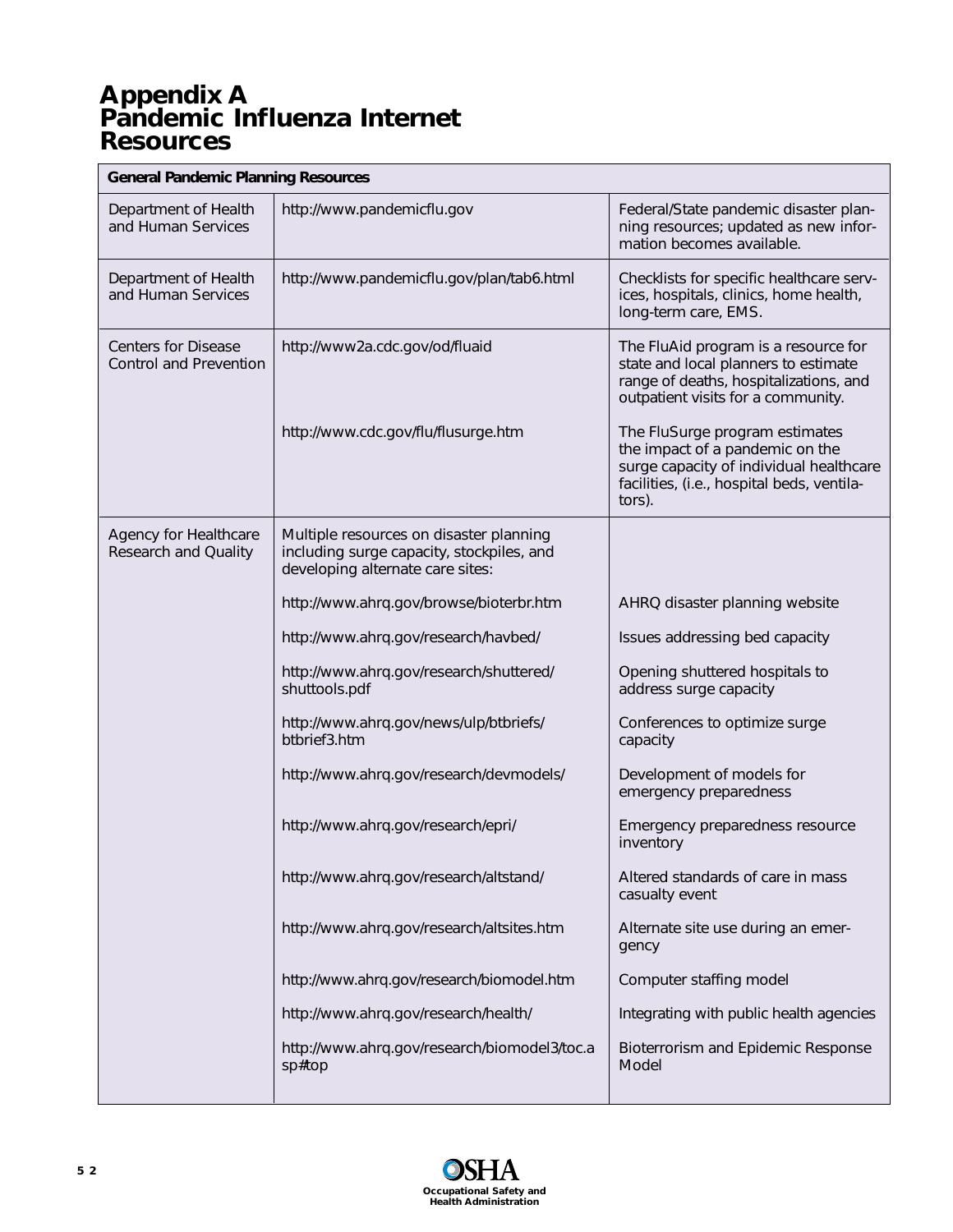| Department of<br><b>Veterans Affairs</b>                                               | http://www.publichealth.va.gov/flu/pan-<br>demicflu.htm                                                                             | The VA has information on infection<br>control and other pandemic<br>resources.                                                            |  |  |
|----------------------------------------------------------------------------------------|-------------------------------------------------------------------------------------------------------------------------------------|--------------------------------------------------------------------------------------------------------------------------------------------|--|--|
| <b>World Health</b><br>Organization                                                    | http://www.who.int/csr/resources/publications/i<br>nfluenza/WHO_CDS_CSR_GIP_2005_5/en/index.<br>html                                | International planning strategies and<br>global pandemic information                                                                       |  |  |
|                                                                                        | http://www.who.int/csr/en/                                                                                                          |                                                                                                                                            |  |  |
| http://www.fda.gov/oc/opacom/hottopics/<br>Food and Drug<br>Administration<br>flu.html |                                                                                                                                     | Information on vaccine, antiviral<br>medication, fraud investigations.                                                                     |  |  |
|                                                                                        | Resources for Coordination with State and Local Agencies                                                                            |                                                                                                                                            |  |  |
| <b>Association of State</b><br>and Territorial<br><b>Health Officials</b>              | http://www.astho.org/                                                                                                               | Resources for pandemic planning,<br>including state health department<br>listings and state pandemic plans.                                |  |  |
| California                                                                             | http://www.heics.com/                                                                                                               | Hospital Emergency Incident<br>Command System (HEICS), an<br>example of an emergency manage-<br>ment plan for healthcare facilities.       |  |  |
| Joint Commission<br>on Accreditation<br>of Healthcare<br>Organizations                 | http://www.jointcommission.org/PublicPolicy/<br>ep_guide.htm<br>http://www.jointcommission.org/PublicPolicy/<br>surge_hospitals.htm | Resources for integrations with<br>community disaster planning. Surge<br>hospital planning and implementation.                             |  |  |
| Resources for Medications and Vaccination Information and Planning                     |                                                                                                                                     |                                                                                                                                            |  |  |
| Agency for Healthcare<br><b>Research and Quality</b>                                   | http://www.ahrq.gov/research/biomodel3/                                                                                             | Part of the Weil/Cornell Bioterrorism<br>and Epidemic Response Module<br>(BERM), specifically addressing<br>planning for mass prophylaxis. |  |  |
| Department of Health<br>and Human Services                                             | http://www.pandemicflu.gov/vaccine                                                                                                  | Up-to-date information on vaccines,<br>medication and tests for pandemic<br>influenza.                                                     |  |  |
| Disaster and Pandemic Influenza Tabletop Exercises and Drills                          |                                                                                                                                     |                                                                                                                                            |  |  |
| Department of Health<br>and Human Services                                             | http://www.hhs.gov/nvpo/pandemics/tabletop<br>ex.html                                                                               | Tools to assist planning and conduct-<br>ing tabletop exercises for pandemic<br>influenza planning.                                        |  |  |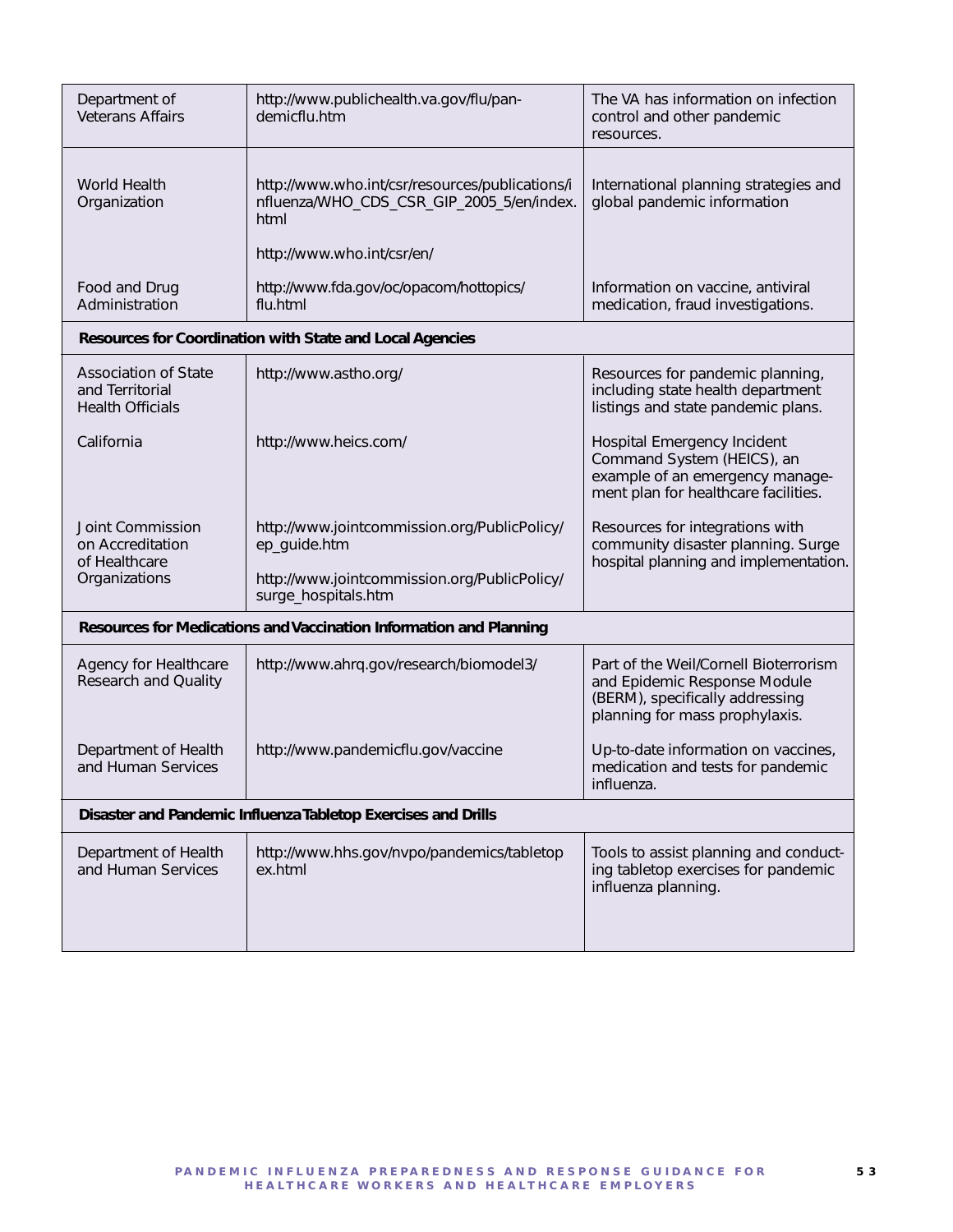# **Appendix B Infection Control Communication Tools for Healthcare Workers**

| 1. Hand Hygiene, Centers for Disease Control and Prevention:<br>MMWR Recommendations and Reports October 25, 2002/51(RR16); 1-44.<br>Guideline for Hand Hygiene in Healthcare Settings<br>http://www.cdc.gov/mmwr/preview/mmwrhtml/rr5116a1.htm<br>Posters:<br>http://www.cdc.gov/mmwr/PDF/rr/rr5116.pdf<br>http://www.cdc.gov/od/oc/media/pressrel/fs021025.htm<br>http://www.cdc.gov/handhygiene/materials.htm |
|------------------------------------------------------------------------------------------------------------------------------------------------------------------------------------------------------------------------------------------------------------------------------------------------------------------------------------------------------------------------------------------------------------------|
| 2. PPE Donning and Doffing Procedures, Centers for Disease Control and Prevention<br>Posters:<br>http://www.cdc.gov/ncidod/sars/pdf/ppeposter1322.pdf<br>http://www.cdc.gov/ncidod/sars/pdf/ppeposter148.pdf                                                                                                                                                                                                     |
| 3. Department of Veterans Affairs<br>Posters:<br>http://www.publichealth.va.gov/InfectionDontPassItOn/index_hand.htm<br>http://www.publichealth.va.gov/InfectionDontPassItOn/index_hand_resp.htm<br>http://www.publichealth.va.gov/InfectionDontPassItOn/Index_ppe.htm                                                                                                                                           |
| 4. Occupational Safety and Health Administration, guidance on the proper use of PPE:<br>http://www.osha.gov/dts/osta/bestpractices/html/hospital_firstreceivers.html                                                                                                                                                                                                                                             |

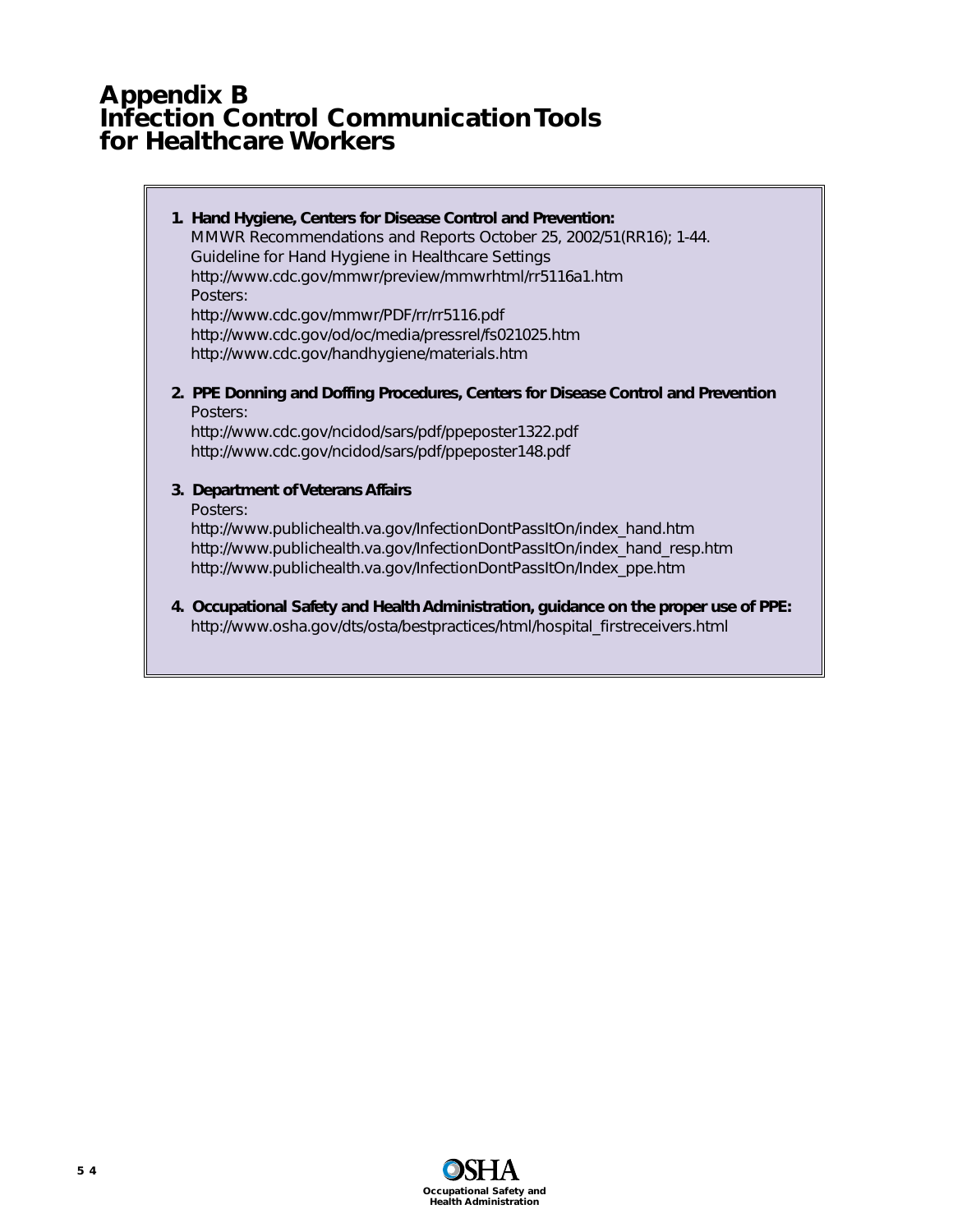## **Appendix B-1 Factors Influencing Adherence to Hand Hygiene Practices**

*Reproduced from MMWR Recommendations and Reports October 25, 2002/51(RR16); 1-44. Guideline for Hand Hygiene in Healthcare Settings, Box 1.*

#### **Observed risk factors for poor adherence to recommended hand hygiene practices**

- Physician status (rather than a nurse)
- Nursing assistant status (rather than a nurse)
- Male sex
- Working in an intensive care unit
- Working during the week (versus the weekend)
- Wearing gowns/gloves
- Automated sink
- Activities with high risk of cross-transmission
- High number of opportunities for hand hygiene per hour of patient care

#### **Self-reported factors for poor adherence with hand hygiene**

- Handwashing agents cause irritation and dryness
- Sinks are inconveniently located/shortage of sinks
- Lack of soap and paper towels
- Often too busy/insufficient time
- Understaffing/overcrowding
- Patient needs take priority
- Hand hygiene interferes with healthcare worker relationships with patients
- Low risk of acquiring infection from patients
- Wearing of gloves/beliefs that glove use obviates the need for hand hygiene
- Lack of knowledge of guidelines/protocols
- Not thinking about it/forgetfulness
- No role model from colleagues or superiors
- Skepticism regarding the value of hand hygiene
- Disagreement with the recommendations
- Lack of scientific information of definitive impact of improved hand hygiene on healthcare–associated infection rates

#### **Additional perceived barriers to appropriate hand hygiene**

- Lack of active participation in hand hygiene promotion at individual or institutional level
- Lack of role model for hand hygiene
- Lack of institutional priority for hand hygiene
- Lack of administrative sanction of noncompliers/rewarding compliers
- Lack of institutional safety climate

Source: Adapted from Pittet D. Improving compliance with hand hygiene in hospitals. Infect Control Hosp Epidemiol 2000;21:381–6.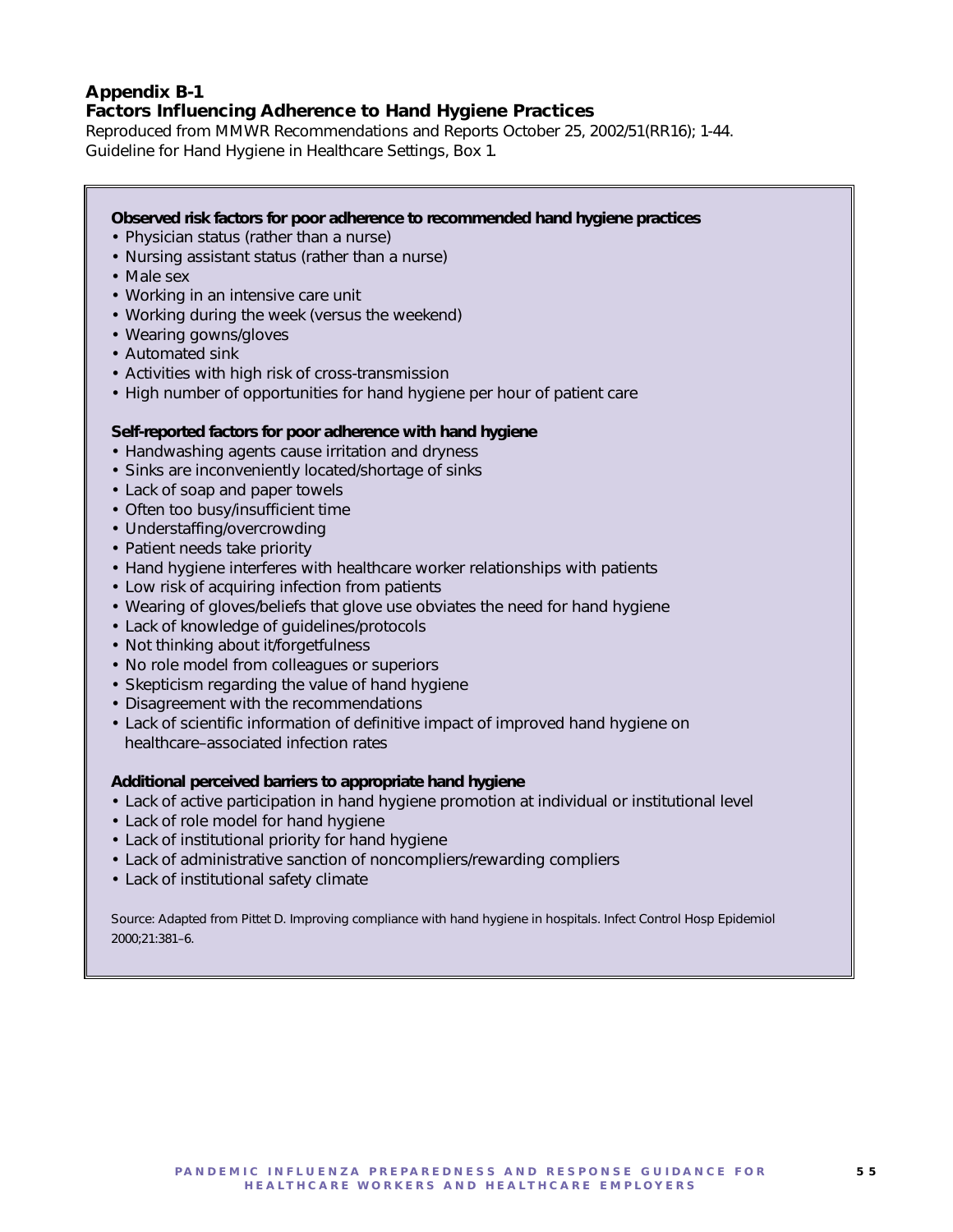#### **Appendix B-2 Elements of Healthcare Worker Educational and Motivational Programs**

*Reproduced from MMWR Recommendations and Reports October 25, 2002/51(RR16); 1-44. Guideline for Hand Hygiene in Healthcare Settings, Box 2.*

## **Rationale for hand hygiene**

- Potential risks of transmission of microorganisms to patients
- Potential risks of healthcare worker colonization or infection caused by organisms acquired from the patient
- Morbidity, mortality, and costs associated with healthcare–associated infections

## **Indications for hand hygiene**

- Contact with a patient's intact skin (e.g., taking a pulse or blood pressure, performing physical exami nations, lifting the patient in bed)  $(25, 26, 45, 48, 51, 53)^*$
- Contact with environmental surfaces in the immediate vicinity of patients  $(46.51.53.54)^*$
- After glove removal  $(50, 58, 71)^*$

## Techniques for hand hygiene

- Amount of hand hygiene solution
- Duration of hand hygiene procedure
- Selection of hand hygiene agents
	- Alcohol-based hand rubs are the most efficacious agents for reducing the number of bacteria on the hands of personnel. Antiseptic soaps and detergents are the next most effective, and nonantimi-crobial soaps are the least effective (1,398).
	- Soap and water are recommended for visibly soiled hands.
	- Alcohol-based hand rubs are recommended for routine decontamination of hands for all clinical indications (except when hands are visibly soiled) and as one of the options for surgical hand hygiene.

## **Methods to maintain hand skin health**

- Lotions and creams can prevent or minimize skin dryness and irritation caused by irritant contact dermatitis
- Acceptable lotions or creams to use
- Recommended schedule for applying lotions or creams

## **Expectations of patient care managers/administrators**

- Written statements regarding the value of, and support for, adherence to recommended hand hygiene practices
- Role models demonstrating adherence to recommended hand hygiene practices  $(399)^*$

## **Indications for, and limitations of, glove use**

- Hand contamination may occur as a result of small, undetected holes in examination gloves  $(321, 361)^*$
- Contamination may occur during glove removal (50)\*
- Wearing gloves does not replace the need for hand hygiene  $(58)^*$
- Failure to remove gloves after caring for a patient may lead to transmission of microorganizations from one patient to another  $(373)^*$

\*The numbers in parentheses after some of the elements refer to references in the original MMWR document.

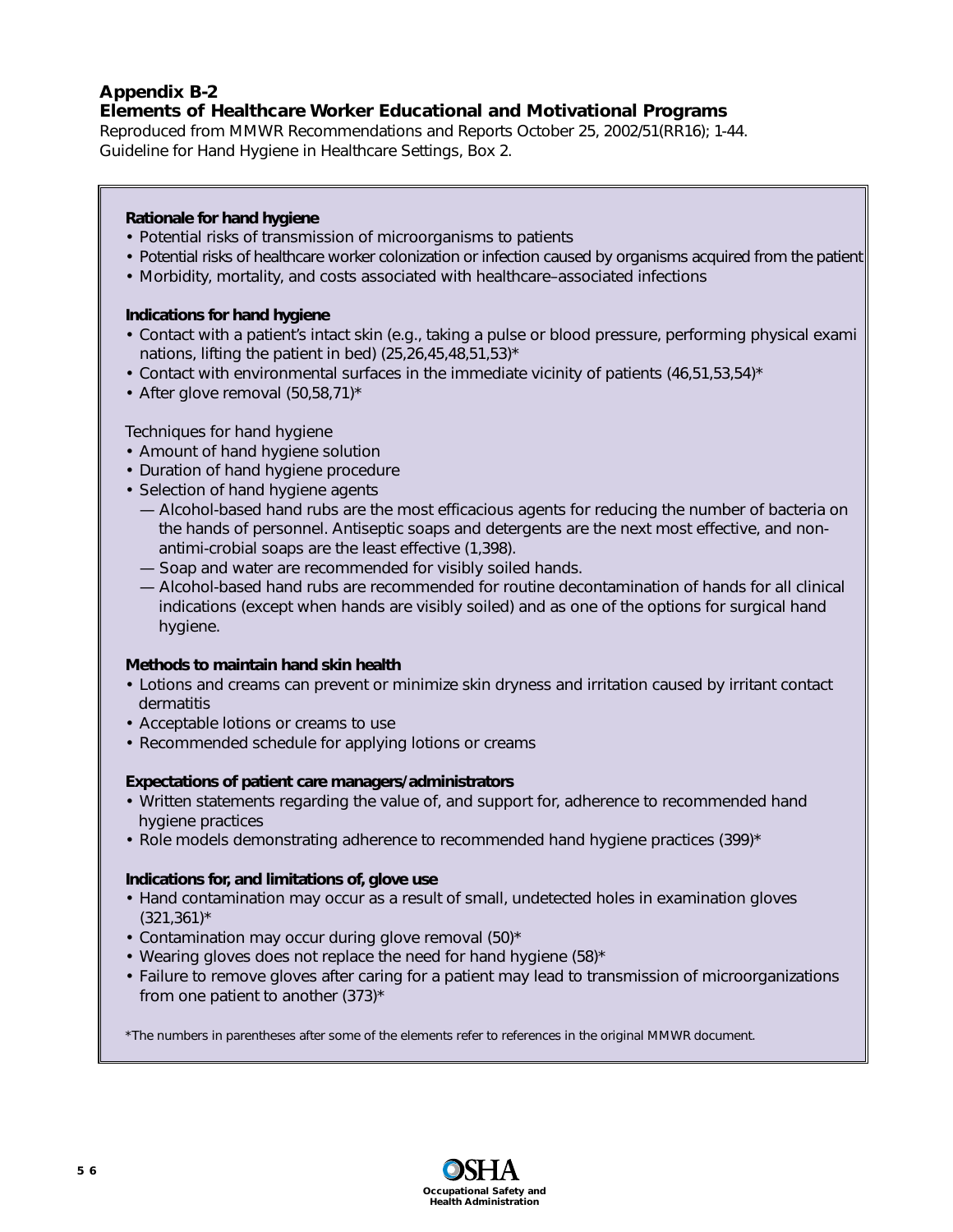# **Appendix B-3 Strategies for Successful Promotion of Hand Hygiene in Hospitals**

*Adapted from MMWR Recommendations and Reports October 25, 2002/51(RR16); 1-44. Guideline for Hand Hygiene in Healthcare Settings, Table 9. Strategies for Successful Promotion of Hand Hygiene in Hospitals.*

## **Strategies for Successful Promotion of Hand Hygiene in Hospitals**

- Education
- Routine observation and feedback
- Engineering control
	- Make hand hygiene possible, easy, and convenient
	- Make alcohol-based hand rub available (at least in high demand situations)
- Patient education
- Reminders in the workplace
- Administrative sanction/rewarding
- Change in hand hygiene agent
- Promote/facilitate skin care for healthcare workers' hands
- Obtain active participation at individual and institutional level
- Improve institutional safety climate
- Enhance individual and institutional self-efficacy
- Avoid overcrowding, understaffing, and excessive workload
- Combine several of above strategies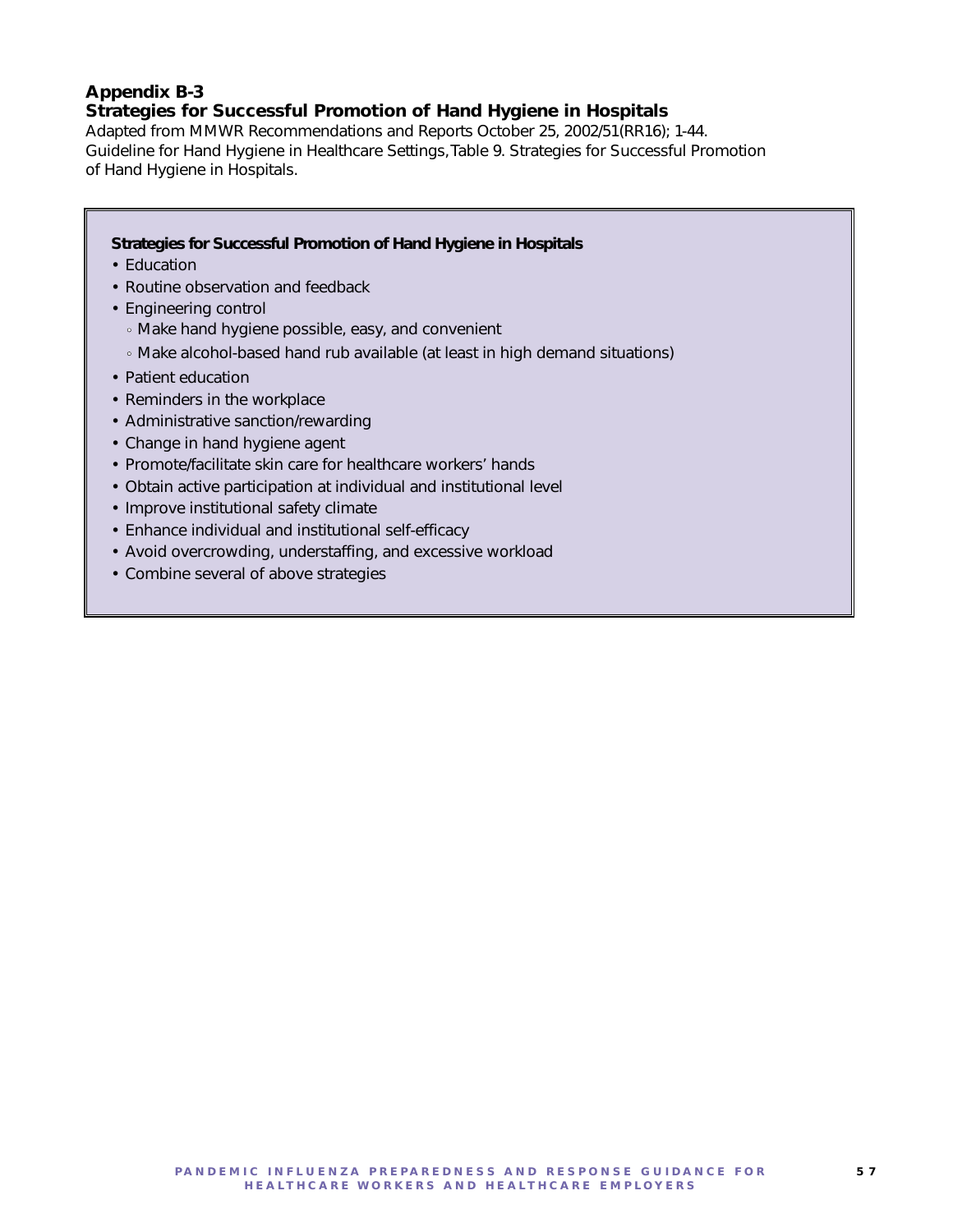# **Appendix B-4 Pandemic Influenza Precautions for Veterans Administration Healthcare Facility Staff**

*Reproduced with permission from the Department of Veterans Affairs Pandemic Plan, Appendix E-2: Chart of Pandemic Influenza Precautions for VA Healthcare Facility Staff.*

## *Airborne Infection Isolation and Contact Precautions, in addition to Standard Precautions*

This combination of precautions offers the best protection for health care facility staff, especially at the onset of a pandemic before transmission patterns are well understood.

|                                                                          | Hand cleaning                                                                                                                                                                                                                                      | <b>Gloves</b>                                                                                                             | Gowns                     | Eye protection                                                                       | <b>Respiratory</b><br>protection                                                                                                                                                                                                                                         | Room                                                                                                                                                                 |
|--------------------------------------------------------------------------|----------------------------------------------------------------------------------------------------------------------------------------------------------------------------------------------------------------------------------------------------|---------------------------------------------------------------------------------------------------------------------------|---------------------------|--------------------------------------------------------------------------------------|--------------------------------------------------------------------------------------------------------------------------------------------------------------------------------------------------------------------------------------------------------------------------|----------------------------------------------------------------------------------------------------------------------------------------------------------------------|
| Airborne<br><b>Infection</b><br><b>Isolation</b><br>$\ddot{}$<br>Contact | • Between<br>patients<br>· Immediately<br>after glove<br>removal<br>• Whenever<br>hands may be<br>contaminated<br>by secretions<br>or body fluids<br>• Use an alco-<br>hol-based<br>hand rub or<br>wash with<br>antimicrobial<br>soap and<br>water | • When caring<br>for patients<br>• When touch-<br>ing areas<br>or handling<br><i>items</i><br>contaminated<br>by patients | • With patient<br>contact | • When within<br>3 feet of<br>patient<br>• With aerosol-<br>generating<br>procedures | • Use fit-tested<br>N95 mask<br>OR positive<br>air purifying<br>respirator<br>(PAPR) or<br>fit-tested<br>elastomeric<br>respirator<br><b>Patients</b><br>• Wear masks<br>during trans-<br>port.<br>• Use masks<br>with elastic<br>straps; avoid<br>masks that tie<br>on. | · Negative air-<br>flow private<br>room when<br>possible<br>• Air exhausted<br>outdoors or<br>through high-<br>efficiency fil-<br>tration.<br>• Door kept<br>closed. |

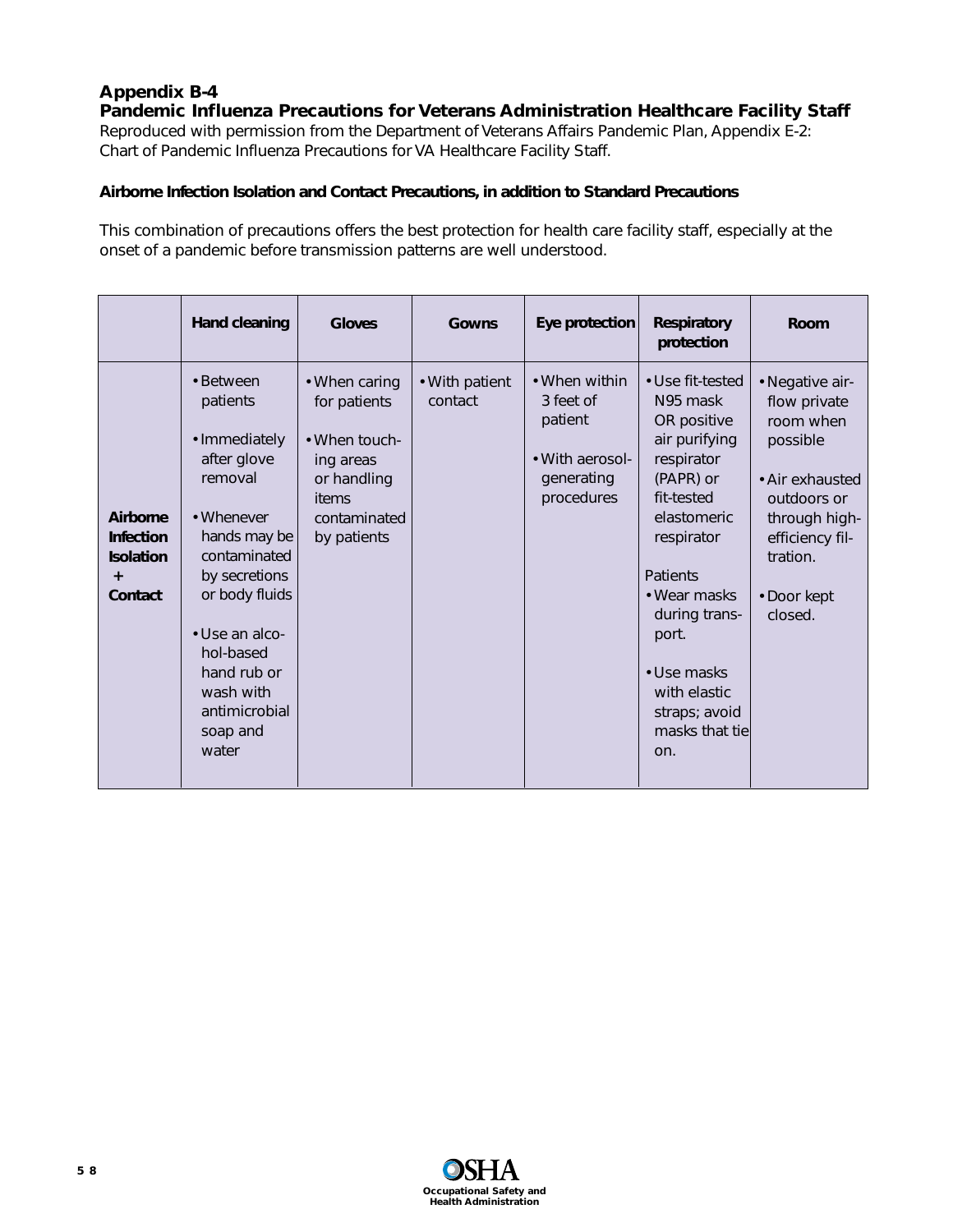#### *Droplet Precautions, in addition to Standard Precautions*

This combination of precautions should be used if droplet transmission appears to be the common mode of transmission or when incapable of using Airborne Infection Isolation and Contact Precautions.

|                | <b>Hand cleaning</b>                                                                                                                                                                                                                               | <b>Gloves</b>                                                                                                      | <b>Gowns</b>   | Eye protection                              | <b>Respiratory</b><br>protection                                                                                                                                                                                                                                                                                                                                                        | <b>Room</b>                                               |
|----------------|----------------------------------------------------------------------------------------------------------------------------------------------------------------------------------------------------------------------------------------------------|--------------------------------------------------------------------------------------------------------------------|----------------|---------------------------------------------|-----------------------------------------------------------------------------------------------------------------------------------------------------------------------------------------------------------------------------------------------------------------------------------------------------------------------------------------------------------------------------------------|-----------------------------------------------------------|
| <b>Droplet</b> | • Between<br>patients<br>· Immediately<br>after glove<br>removal<br>• Whenever<br>hands may be<br>contaminated<br>by secretions<br>or body fluids<br>· Use an alco-<br>hol-based<br>hand rub or<br>wash with<br>antimicrobial<br>soap and<br>water | • When caring<br>for patients<br>• When touch-<br>ing areas<br>or handling<br>items<br>contaminated<br>by patients | • Not required | • With aerosol-<br>generating<br>procedures | • Wear surgical<br>or procedure-<br>type masks<br>in patient<br>rooms or<br>when within<br>3 feet of<br>patients;<br>change when<br>moist<br>· Wear fit-<br>tested N95<br>respirator or<br>equivalent<br>with aerosol<br>generating<br>procedures<br><b>Patients</b><br>• Wear masks<br>during trans-<br>port.<br>• Use masks<br>with elastic<br>straps; avoid<br>masks that tie<br>on. | · Private room<br>when possible<br>• Door may be<br>open. |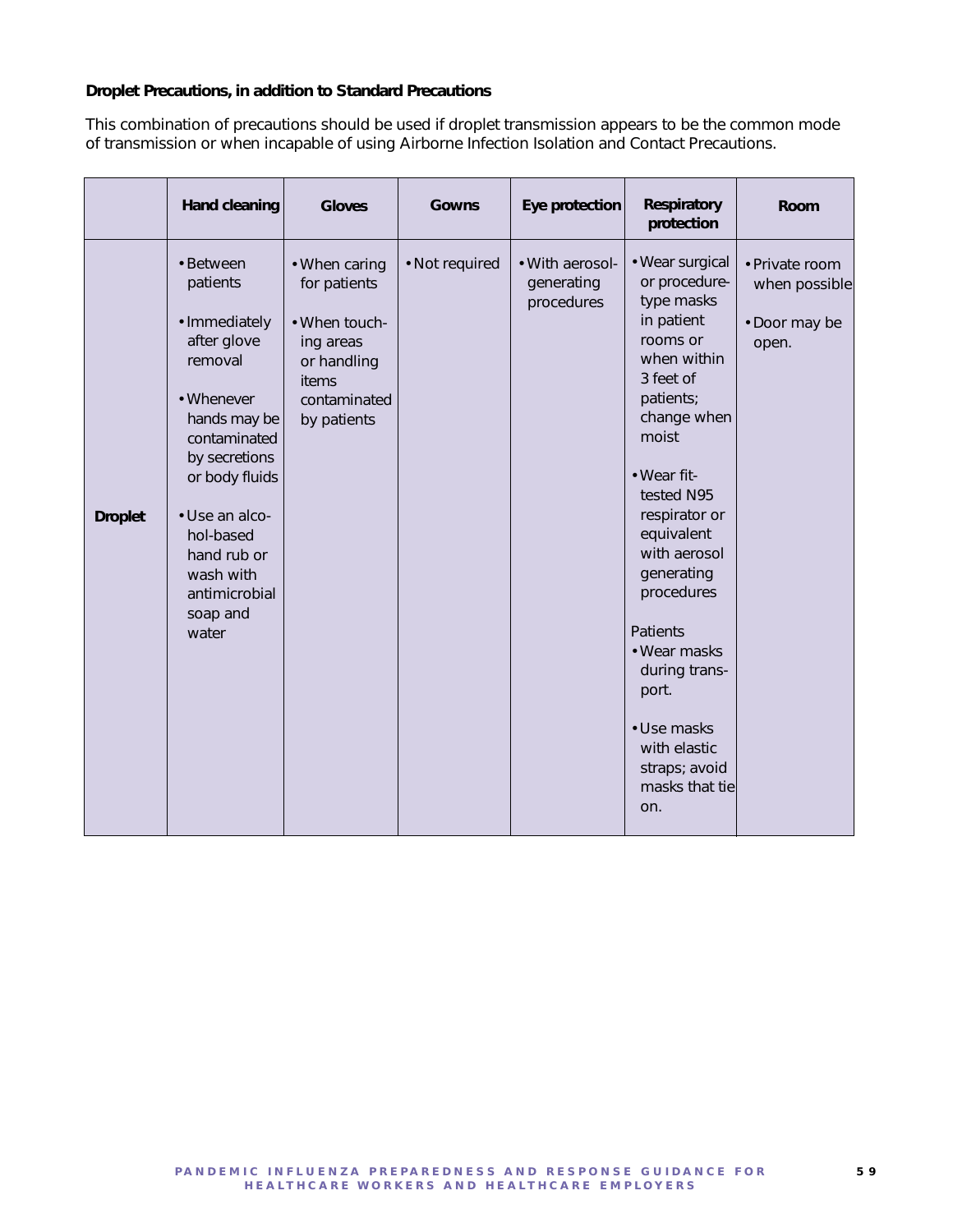## **Appendix B-5 Public Health Measures Against Pandemic Influenza for Individuals, Healthcare Providers, and Organizations**

*Reproduced with permission from Department of Veterans Affairs Pandemic Plan, Appendix E-3: Chart of Public Health Measures Against Pandemic Influenza Precautions for Individuals, Health Care Providers, and Organizations.*

The measures in the chart below may be important to reduce transmission of pandemic influenza in VA facilities and other settings.

| <b>What Public Health Measures?</b><br>Who Can Act? |                                                                                                                    | Why?                                                                                                                                                                                                                                                                                                                                                                                          |  |
|-----------------------------------------------------|--------------------------------------------------------------------------------------------------------------------|-----------------------------------------------------------------------------------------------------------------------------------------------------------------------------------------------------------------------------------------------------------------------------------------------------------------------------------------------------------------------------------------------|--|
| <b>Individuals</b>                                  | Cleaning hands regularly.                                                                                          | Reduces transfer of microorgan-<br>isms from the hands to the eyes,<br>nose, or mouth. Reduces transmis-<br>sion of microorganisms carried on<br>hands from person to person.                                                                                                                                                                                                                 |  |
|                                                     | Following respiratory hygiene<br>rules (covering the mouth and<br>nose with tissues when<br>coughing or sneezing). | Prevents dispersal of respiratory<br>viruses in the air.                                                                                                                                                                                                                                                                                                                                      |  |
|                                                     | Getting seasonal influenza<br>vaccinations.                                                                        | Prevents individuals from<br>getting/transmitting seasonal<br>influenza, which reduces burden on<br>health care system, and keeps the<br>individual well and able to conduct<br>daily business. Reduces likelihood<br>of genetic reassortment of influenza<br>strains when a person is infected<br>with more than one strain. Helps<br>people become accustomed to get-<br>ting vaccinations. |  |
|                                                     | Avoiding contact with sick<br>persons-staying at least three<br>to five feet away.                                 | Reduces likelihood of one's getting<br>and transmitting influenza.                                                                                                                                                                                                                                                                                                                            |  |
|                                                     | Staying home when sick-from<br>work, school, public places.                                                        | Reduces transmission of influenza<br>to other persons.                                                                                                                                                                                                                                                                                                                                        |  |
|                                                     | Wearing masks when sick with<br>influenza, if able to tolerate.                                                    | Reduces transmission to others.                                                                                                                                                                                                                                                                                                                                                               |  |

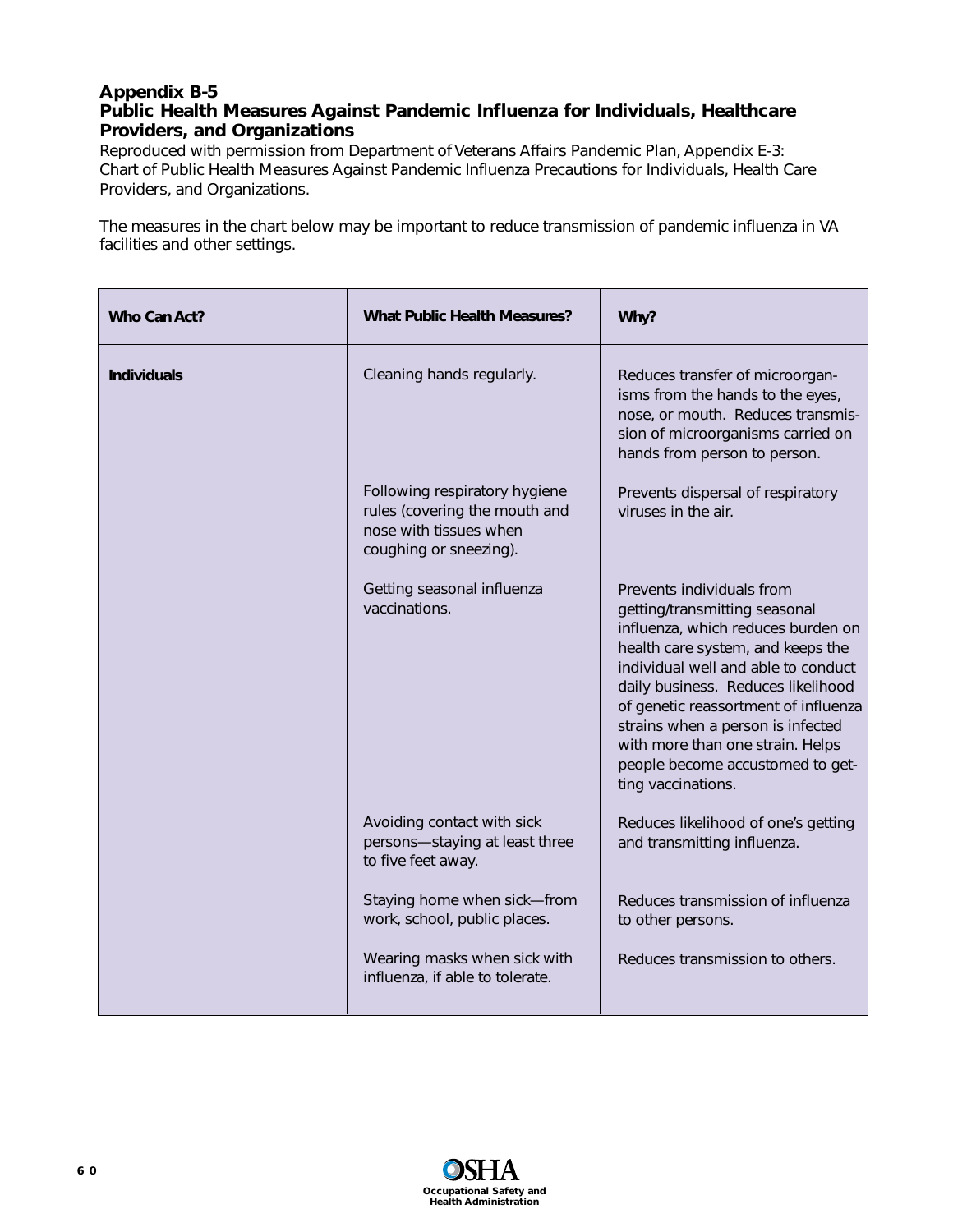| Who Can Act?                                                                | <b>What Public Health Measures?</b>                                                                    | Why?                                                                                                                                                                                                                                                              |  |
|-----------------------------------------------------------------------------|--------------------------------------------------------------------------------------------------------|-------------------------------------------------------------------------------------------------------------------------------------------------------------------------------------------------------------------------------------------------------------------|--|
| <b>Health care providers</b>                                                | Tracing contacts.                                                                                      | Locates and allows potentially<br>exposed persons to be informed<br>and able to take measures to avoid<br>exposing others.                                                                                                                                        |  |
|                                                                             | Isolating people with suspected<br>or confirmed influenza.                                             | Reduces transmission of influenza<br>to others.                                                                                                                                                                                                                   |  |
|                                                                             | Quarantining people exposed<br>to influenza.                                                           | Reduces transmission of influenza<br>to other persons. Because the<br>incubation period of influenza is<br>about 2 days, quarantine time<br>would also be short (actual time<br>will be determined by the<br>characteristics of the pandemic<br>influenza virus). |  |
|                                                                             | Wearing personal protective<br>equipment-masks or respirators,<br>gowns, gloves, goggles.              | Reduces risk of getting influenza<br>and potential of transmitting it to<br>others.                                                                                                                                                                               |  |
| Business, community, regional,<br>and national organizations and<br>leaders | Developing, manufacturing,<br>stockpiling, and distributing<br>antiviral medications.                  | Treats influenza or prevents its<br>spread.                                                                                                                                                                                                                       |  |
|                                                                             | Developing, manufacturing, stock-<br>piling, and distributing vaccine.                                 | Prevents influenza.                                                                                                                                                                                                                                               |  |
|                                                                             | Reducing non-essential travel.                                                                         | Reduces the number of persons<br>an individual has contact with and<br>slows the spread of influenza from<br>region to region.                                                                                                                                    |  |
|                                                                             | Closing schools.                                                                                       | Children usually have many<br>more close contacts than adults;<br>closing schools greatly reduces<br>transmission of influenza within<br>schools, within families, and<br>within communities.                                                                     |  |
|                                                                             | Declaring "snow days" (temporarily<br>closing businesses, offices), post-<br>poning public gatherings. | Reduces contacts among<br>persons; has potential to reduce<br>transmission.                                                                                                                                                                                       |  |
|                                                                             | Enabling employees to work<br>from home; making<br>teleworking/telecommuting<br>possible.              | Reduces contacts among<br>persons; has potential to reduce<br>transmission.                                                                                                                                                                                       |  |
|                                                                             | Partitioning space.                                                                                    | Limiting access to a building or<br>facility by screening those who<br>enter for fever, respiratory symp-<br>toms, and possible recent exposure.                                                                                                                  |  |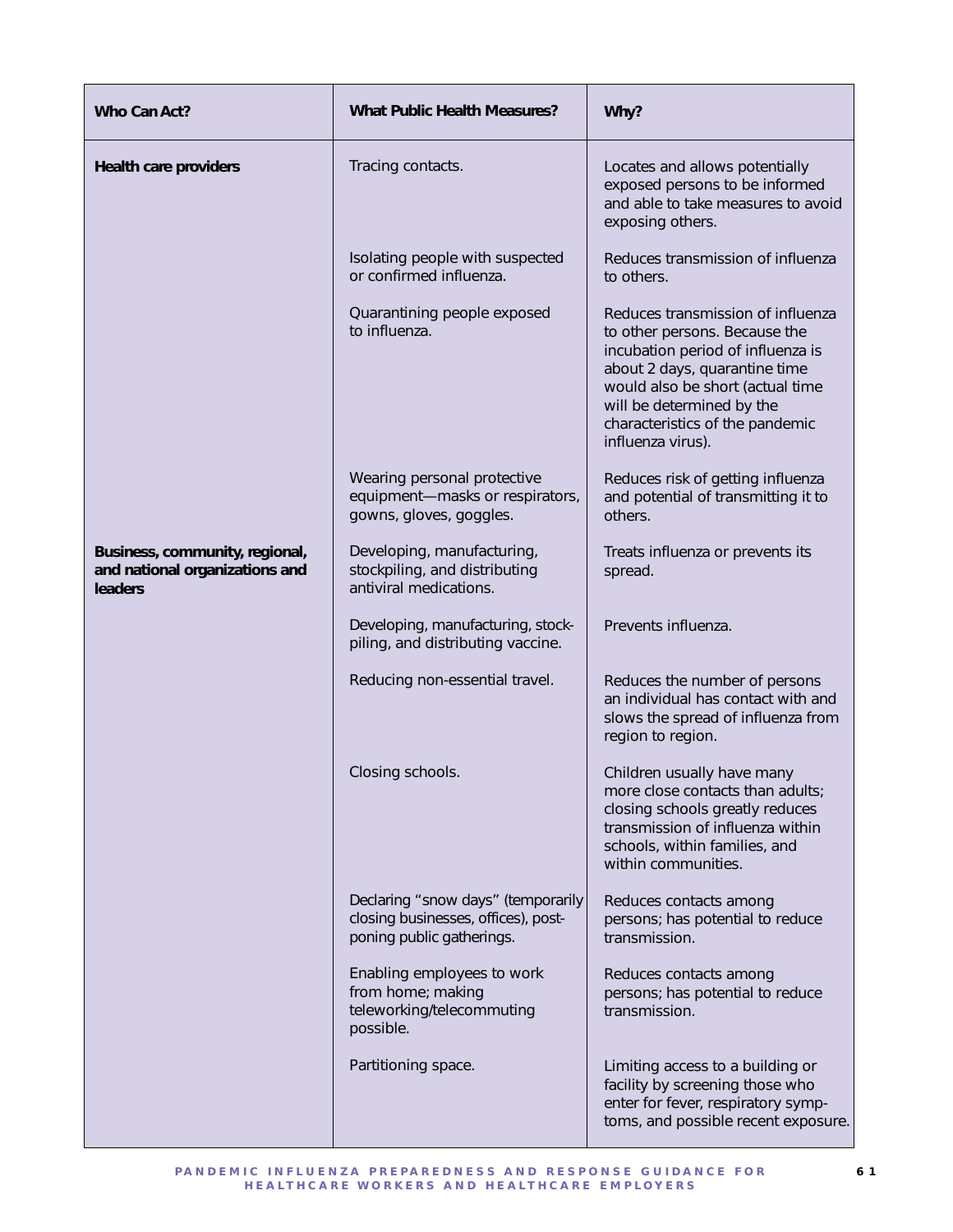# **Appendix C Implementation and Planning for Respiratory Protection Programs in Healthcare Settings**

# **Appendix C-1 Respiratory Protection Programs**

#### **OSHA Respiratory Protection Standard**

The OSHA Respiratory Protection standard (29 CFR 1910.134) requires employers to establish and maintain a respiratory protection program to protect their respirator-wearing employees. Employers must provide respirators when such equipment is necessary to protect the health of employees. The respirator provided must be suitable for its intended purpose. When an employer is required to provide respirators, the employer must establish and maintain a respiratory protection program.

## **Respiratory Protection Program**

A respiratory protection program is a cohesive collection of worksite-specific procedures and policies that addresses all respiratory protection elements required by the standard. For example, a respiratory protection program must contain specific procedures describing how respirators will be selected, fitted, used, maintained and inspected in a particular workplace. A written program is needed because health and safety programs can be more effectively implemented and evaluated if the procedures are available in a written form for study and review.

Also, a written respiratory protection program is the best way to ensure that the unique characteristics of the worksite are taken into account. Developing the written program encourages the employer to thoroughly assess and document information pertaining to the respiratory hazards to which their employees will potentially be exposed, both during normal operating conditions and during reasonably foreseeable emergencies.

A respiratory protection program is required to include the following elements (as applicable):

- Procedures for selecting appropriate respirators for use in the workplace.
- Fit testing tight-fitting respirators.
- Cleaning, disinfecting, storing, inspecting, repairing, removing from service or discarding, and otherwise maintaining respirators. Also, you must establish schedules for these elements.
- Ensuring adequate air supply, quantity, and flow of breathing air for atmosphere supplying respirators.
- Provisions for medical evaluation of employees who must use respirators.
- Training employees in the proper use of respirators (including putting them on and removing them), the limitations on their use, and their maintenance.
- Regularly evaluating the effectiveness of the program.

## **Respiratory Protection Program Administrator**

The employer must designate a program administrator to run the program and evaluate its effectiveness. An individual is qualified to be a program administrator if he or she has appropriate training or experience in accord with the program's level of complexity. This training or experience is appropriate if it enables the program administrator to fulfill the minimum standard requirements of recognizing, evaluating, and controlling the hazards in the workplace. For example, if the program requires air-supplying respirators for use in immediately dangerous to life or health environments, the program administrator must have training and experience pertaining to the use of this type of equipment. Similarly, if air-supplying respirators are not used and there are no significant respiratory hazards at the workplace, someone with less sophisticated experience or training might be able to effectively serve in this position.

Ultimately, the appropriate qualifications for the respiratory protection program administrator must be determined based on the particular respiratory hazards that exist, or that are reasonably anticipated, at the workplace.

## **Medical Evaluations**

Employers must medically evaluate their employees' ability to wear a respirator. Medical evaluations are required for both positive pressure and negative pressure respirators. Medical evaluation can be performed by using a medical questionnaire or by performing an initial medical examination that obtains the same information as the medical questionnaire. Employers must allow the employee to be evaluated during the employee's normal working hours or at a time that is convenient to the employee, and employers are responsible for paying for this service (even if the employee has coverage under an insurance plan).

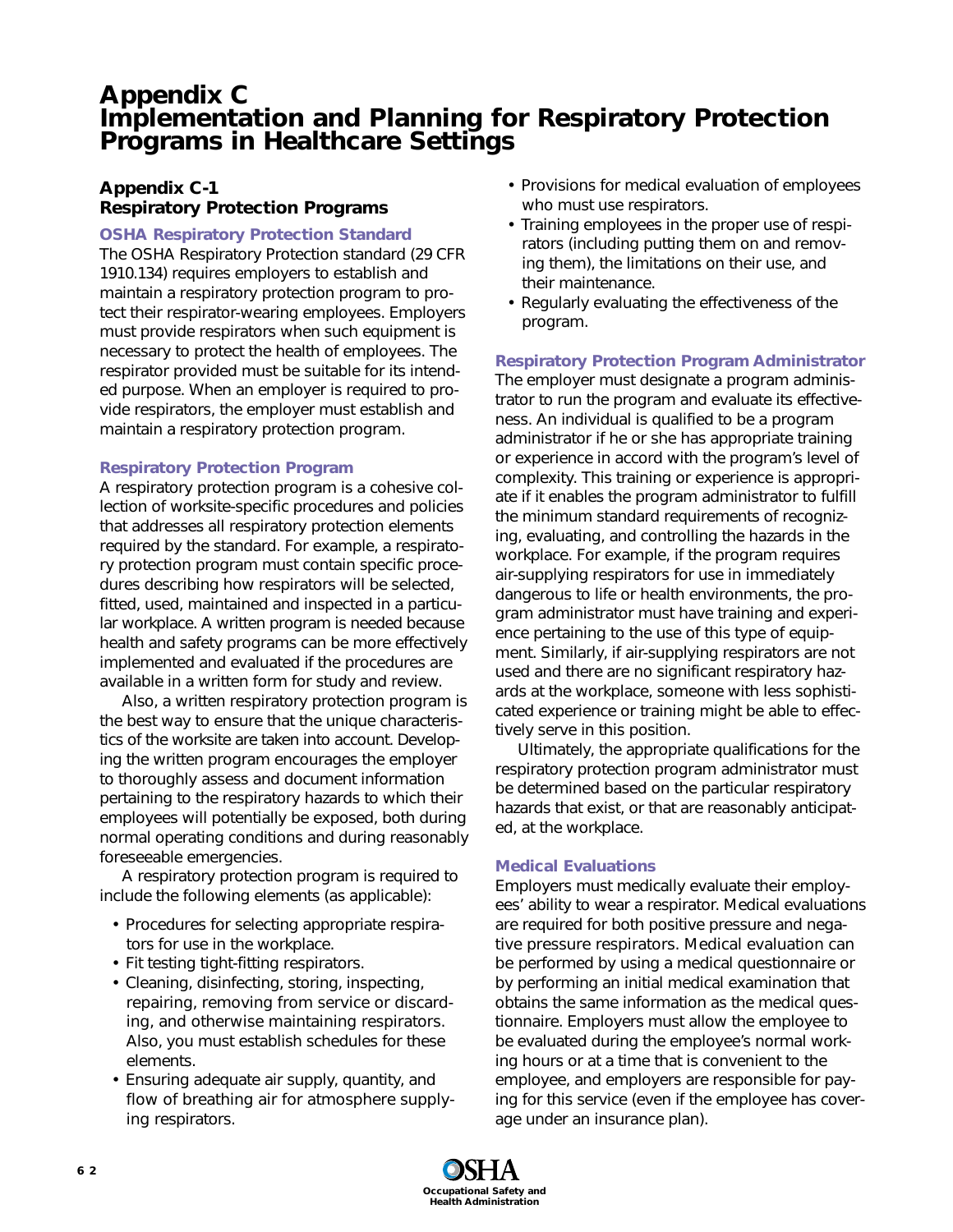Employers must identify a physician or another licensed healthcare professional (PLHCP) to perform the medical evaluations. Physicians are not the only healthcare professionals allowed to perform medical evaluations for respirator use. The Respiratory Protection standard allows any PLHCP to administer the medical questionnaire (described below) or to conduct the medical examination if doing so is within the scope of the PLHCP's license. Employers may check with PLHCPs in their local area to see if performing the medical evaluation is within the scope of their professional license, or employers may check with the state's licensing board.

#### **The Medical Questionnaire**

The medical questionnaire is designed to identify general medical conditions that place employees who use respirators at risk of serious medical consequences. If employers choose to use the medical questionnaire to conduct the medical evaluation, they must use the questionnaire contained in the Respiratory Protection standard (Appendix C of the standard, Part A., Sections 1 and 2). The PLHCP determines whether or not Part B of the questionnaire needs to be administered, and the PLHCP can alter the questions in Part B in any manner he or she thinks is appropriate. Employers may choose to use medical examinations in place of the questionnaire, but they are not required to do so. Medical examinations must be provided for an employee who gives a positive response to any question among questions 1-8 of Part A, Section 2 in Appendix C of the standard. Although the questionnaire does not have to be administered during the medical examination, the PLHCP must obtain the same information from the employee that is contained in the questionnaire.

#### **Fit Testing**

The Respiratory Protection standard requires employers to conduct fit testing on all employees who are required to wear a respirator that includes a tight-fitting facepiece. Fit testing is a procedure used to determine how well a respirator "fits" that is, whether the respirator forms an adequate seal on the user's face. If a good facepiece-to-face seal is not achieved, the respirator will provide a lower level of protection than it was designed to provide. For example, without a good seal, the respirator can allow contaminants to leak into the facepiece and be inhaled by the user.

There are two types of fit testing: quantitative and qualitative. Quantitative fit testing is a method

of measuring the amount of leakage into a respirator. It is a numeric assessment of how well a respirator fits a particular individual. To quantitatively fit test a respirator, sampling probes or other measuring devices must be placed to measure aerosol concentrations both outside and on the inside of the respirator facepiece. Qualitative fit testing is a non-numeric pass/fail test that relies on the respirator wearer's response to a substance ("test agent") used in the test to determine respirator fit. In qualitative fit testing, after performing user seal checks, the respirator wearer stands in an enclosure and a test agent is introduced, such as banana oil (isoamyl acetate), saccharin, Bitrex, or irritant smoke (without a test enclosure). If the individual can smell or taste the test agent (or is irritated by the smoke), this indicates that the agent leaked into the facepiece and that the respirator has failed the test because a good facepiece-to-face seal has not been achieved. If the employee cannot successfully complete the qualitative test with a particular respirator, the employee must then be tested with another make, size, or brand of respirator.

Fit testing must be conducted for all employees required to wear tight-fitting facepiece respirators as follows:

- Prior to initial use.
- Whenever an employee switches to a different tight-fitting facepiece respirator (for example, a different size, make, model, or style).
- At least annually.

Employers must ensure that an additional fit test is conducted if an employee experiences a change in physical condition that could affect the seal on the tight-fitting facepiece respirator. This requirement is triggered by a physical change:

- Reported by the respirator user.
- Observed by the employer, a physician or other licensed healthcare professional, the supervisor, or the program administrator.
- Physical changes in the employee that might affect the facepiece-to-face seal could include, for example, an obvious change in body weight, facial scarring, dental work, or cosmetic surgery.

If, after fit testing, an employee reports that his or her respirator does not fit properly, you must allow the employee a reasonable opportunity to select a different tight-fitting facepiece respirator. After another respirator is selected, you must conduct a new fit test on the employee's replacement equipment. An employee might determine that the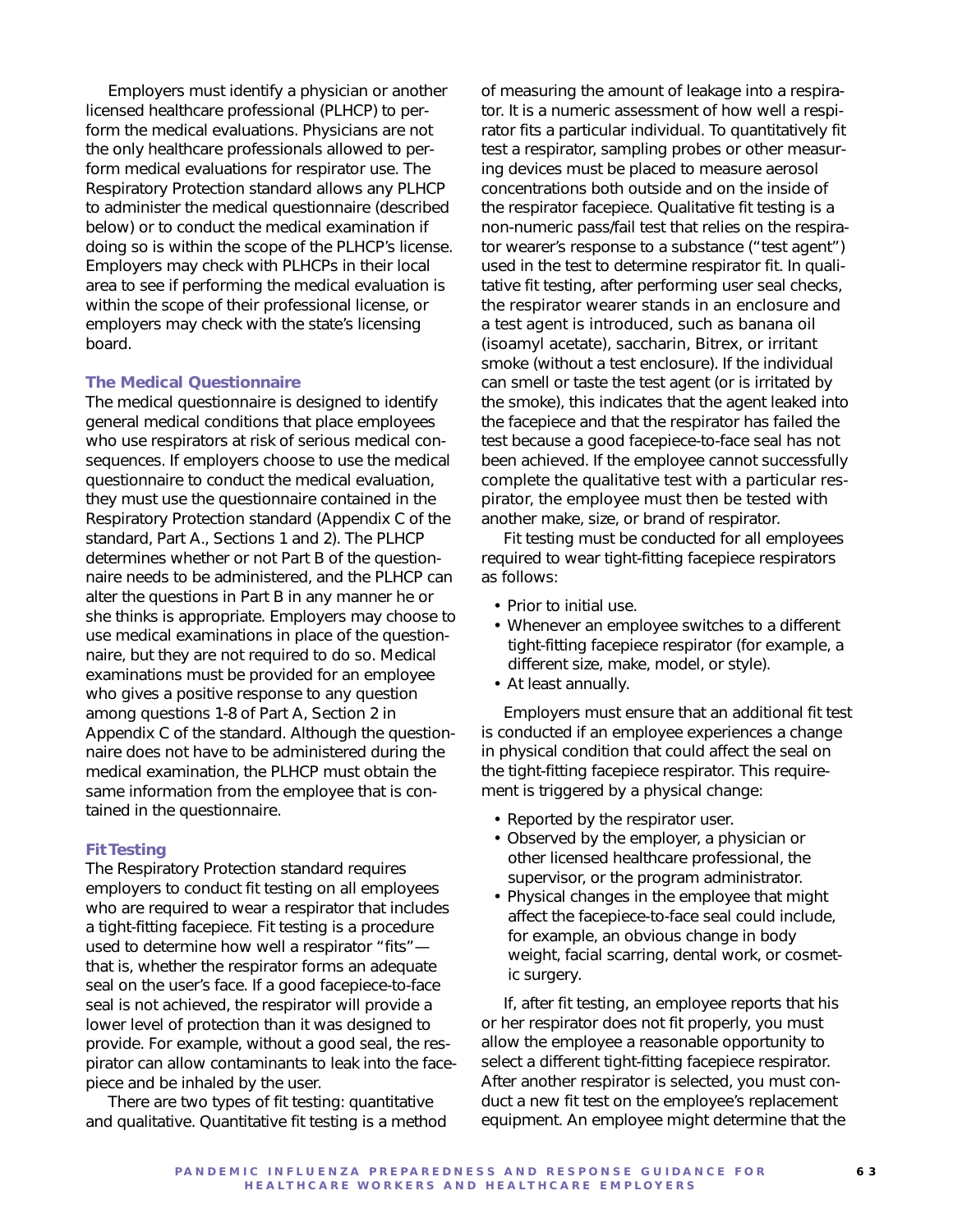facepiece does not establish an effective facepieceto-face seal, for example, upon smelling a worksite contaminant while wearing the respirator with new cartridges. Or an employee might hear or feel air leaking around the facepiece-to-face seal. The employee's determination also can be based on factors unrelated to the particular worksite. For example, the employee might find that he or she cannot wear the respirator for extended periods without experiencing irritation or pain.

Employers must ensure that all fit testing conducted for employees required to wear tight-fitting facepiece respirators follows the OSHA approved protocols. Detailed protocols for qualitative and quantitative fit testing are provided as part of the standard (see Appendices A and B of the standard). These protocols specify that you must have on hand during fit testing all types and sizes of respirators that are available for use at the worksite. This allows you to ensure that each employee is tested with the same type of respirator (make, model, style, and size) that he or she will wear at the worksite.

## **Tight-Fitting and Loose-fitting Respirator Facepieces**

A tight-fitting facepiece is intended to form a complete seal with the respirator wearer's face. This seal must be sufficiently tight to prevent any contaminants in the work environment from leaking around the edges of the facepiece into the user's breathing air.

In contrast, a loose-fitting facepiece is specifically designed to form a partial seal with the user's face. Such a facepiece typically covers at least the head and includes a system through which clean air is distributed into the breathing zone. For example, hoods and helmets are loose-fitting facepieces. Such equipment does not rely on a tight facepieceto-face seal to protect the wearer, and is useful for employees with facial hair or other physical characteristics that make it difficult to wear a tight-fitting facepiece.

#### **Preventing Leaks in the Facepiece Seal**

Facepiece seals and valves are important in tightfitting respirators. Tight-fitting respirators have a complete seal to the face. If there is a leak in the seal of a tight-fitting respirator or valve, then the respirator cannot reduce the wearer's exposures to respiratory hazards. You must be sure that nothing interferes with the seal of the respirator to the employee's face or with the valves. Conditions that can interfere with the seal or valve include:

• Facial hair

- Facial scars
- Jewelry or headgear
- Missing dentures
- Corrective glasses or goggles or other PPE such as:
	- Face shields
	- Protective clothing
	- Helmets
	- Eyeglass insert or spectacle kits

Employees may use the equipment in the above list with tight-fitting respirators if the employer ensures that the equipment is worn in a way that:

- Does not interfere with the face-to-facepiece seal.
- Does not distort the employee's vision.
- Does not cause physical harm to the employee (e.g., if the eyeglass insert did not fit properly so that the tight fit of the respirator caused the insert to press against his or her forehead, eyes, or temples).

If an employee wears corrective glasses or goggles or other personal protective equipment, the employer shall ensure that such equipment is worn in a manner that does not interfere with the seal of the facepiece to the face of the user.

#### **Conducting User Seal Checks**

To conduct a user seal check, the employee performs a negative or positive pressure fit check.

- For the negative pressure check, the employee:
- Covers the respirator inlets (cartridges, canisters, or seals)
- Gently inhales, and
- Holds breath for 10 seconds.

The facepiece should collapse on the employee's face and remain collapsed.

- For the positive pressure check, the employee:
- Covers the respirator exhalation valve(s); and
- Gently exhales.

The facepiece should hold the positive pressure for a few seconds. During this time, the employee should not hear or feel the air leaking out of the face-to-facepiece seal. Appendix B-1 of the OSHA Respiratory Protection standard provides detailed instructions on how to conduct the user seal check. The manufacturer's recommended procedures for checking the facepiece seal may be used if the employer demonstrates that the manufacturer's procedures are as effective as those described in Appendix B-1 of the OSHA Respiratory Protection standard.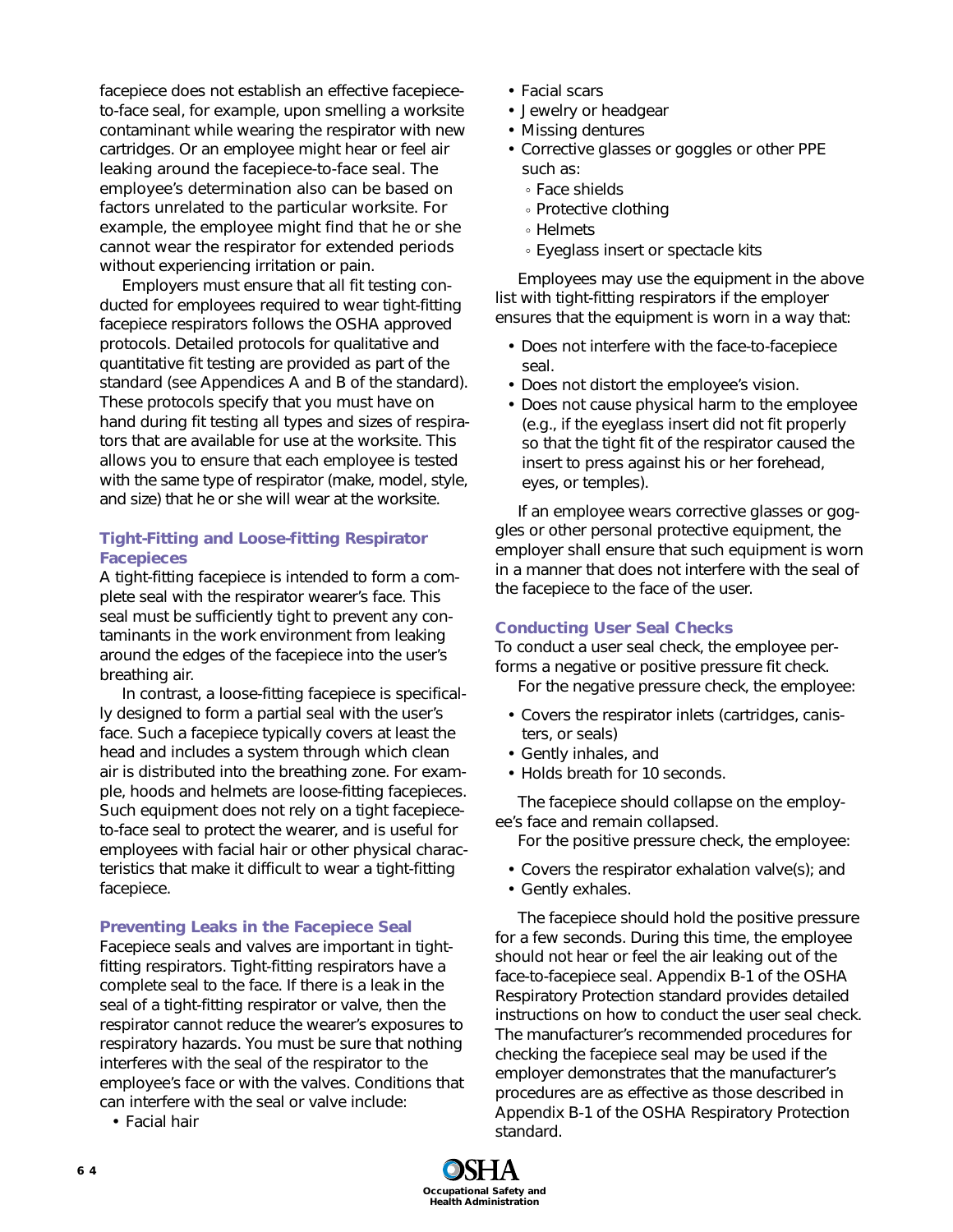#### **Maintenance and Care of Respirators**

Employers must provide respirator users with equipment that is clean, sanitary, and in good working order. To accomplish this, employers must have a system of respirator care and maintenance as a component of their respiratory protection program. Regular care and maintenance is important to ensure that the equipment functions as designed and protects the user from the threat of illness or death.

Your system of respirator care and maintenance must provide for:

- Cleaning and disinfection procedures
- Proper storage
- Regular inspections
- Repair methods

#### **Cleaning and Disinfection**

Respirator equipment must be regularly cleaned and disinfected according to specified procedures (see Appendix B-2 of the standard) or according to manufacturer specifications that are of equivalent effectiveness.

Cleaning and disinfection procedures are divided into the following:

- Disassembly of components
- Cleaning and disinfecting
- Rinsing, drying, and reassembly
- Inspection

The frequency of cleaning and disinfecting or sanitizing respirators will depend in part on whether your employees share the equipment or are issued respirators for their exclusive use. Worksite conditions also will dictate cleaning frequency, e.g., working in a dirty environment. In addition, if individual employees are required to clean their own respirators, you must allow time during work hours for users to perform this function.

#### **Proper Storage Procedures for Respirators** Employers must store respirators in a manner that:

- Protects them from contamination, dust, sunlight, extreme temperatures, excessive moisture, damaging chemicals, or other destructive conditions.
- Prevents the facepiece or valves from becoming deformed.
- Follows all storage precautions issued by the respirator manufacturer.

In addition, if a respirator is intended for emergency use, it must be:

- Kept accessible to the work area, but not in an area that may itself become involved in an emergency and become contaminated or inaccessible.
- Stored in a compartment or cover (e.g., on a fire truck) that is clearly identified as containing emergency equipment.

#### **Training and Information**

Employee training is a critical part of a successful respiratory protection program and is essential for correct respirator use. Employers must provide training to their employees who are required to wear respirators and must ensure that each employee can demonstrate knowledge of at least the following:

1. **Why the respirator is necessary and how improper fit, usage, and maintenance can make the respirator ineffective.**

Training must address the identification of hazards, the extent of employee exposure to those hazards, and the potential health effects of exposure. The training that is required under the Hazard Communication standard (29 CFR 1910.1200) can satisfy this requirement for chemical hazards. Employees must understand that proper fit, usage, and maintenance of respirators is critical to ensure that they can perform their protective function.

2. **The limitations and capabilities of the selected respirator.**

Training must cover how the respirator operates. Included must be an explanation of how the respirator provides protection by filtering the air, absorbing the gas or vapor, or by supplying a clean source of air. Limitations on the use of the equipment, such as prohibitions against using an air-purifying respirator in an immediately dangerous to life and health atmosphere, and why not, must also be explained.

#### 3. **How to inspect, put on and remove, and check the seals of the respirator.**

Employers must train employees how to recognize problems that may decrease the effectiveness of the respirator and what steps to follow if a problem is detected, such as the person to whom problems should be reported and where replacement equipment can be obtained if needed. If specialized personnel conduct inspections, individual respirator wearers only need to be taught about the portions of the inspection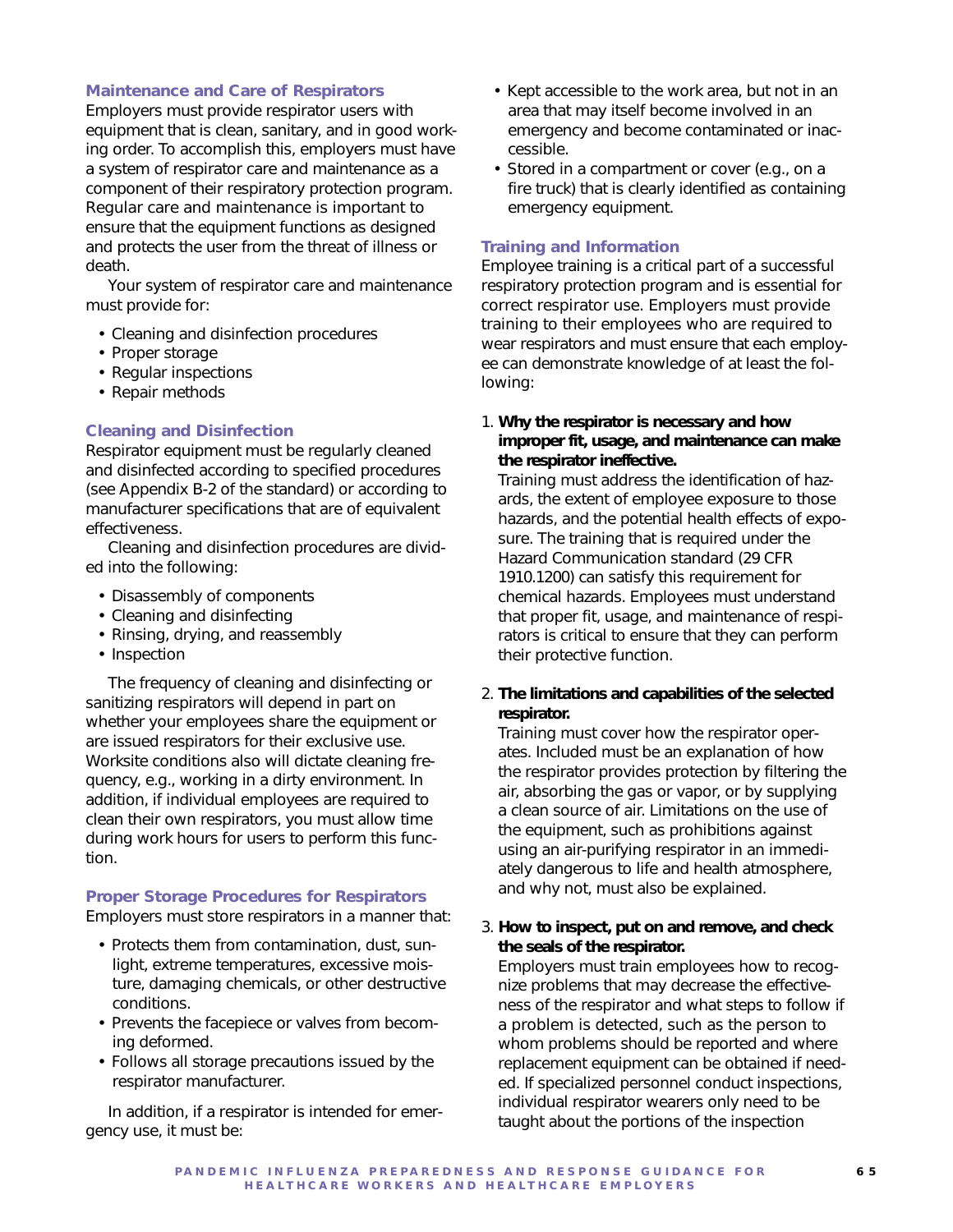process that are their responsibility. Training must also cover how to properly put on and remove the respirator to ensure that respirator fit in the workplace is as close as possible to the fit obtained during fit testing.

# 4. **The proper respirator maintenance and storage procedures.**

The extent of training required may vary according to workplace conditions. If employees are individually responsible for storing and maintaining respirators, detailed training may be necessary. If specialized personnel perform these functions, employees only need to be informed of the maintenance and storage procedures.

#### 5. **The general requirements of the Respiratory Protection standard.**

Employers must ensure that employees are aware, in general, of the employer's obligations under the standard. This discussion need not focus on the standard's provisions but could, for example, simply inform employees that employers are obligated to develop a written program, properly select respirators, evaluate respirator use, correct deficiencies in respirator use, conduct medical evaluations, provide for the maintenance, storage and cleaning of respirators, and retain and provide access to specific records.

Employers must ensure that, before an employee is required to use a respirator in the workplace, he or she understands the information provided and can use the respirator properly. This can be

done by reviewing the training with the employee either orally or in writing, and by reviewing the employee's hands-on use of respirators. Training must be conducted in a manner that is understandable to the employees. This means that your program should be tailored to your employees' education level and language background. Employers must provide the required training prior to requiring an employee to use a respirator in the workplace.

If employers can demonstrate that a new employee has received training within the last 12 months and that the new employee has the necessary knowledge, employers are not required to repeat this training. In cases where training in some elements is lacking or inadequate, employers are required to provide training in those elements. Previous training not repeated initially must be provided no later than 12 months from the date of the previous training.

## **Retraining**

Employers must retrain employees in the proper use of respirators annually. They must also retrain employees when:

- Changes in the workplace or the type of respirator make previous training obsolete.
- The knowledge and skill necessary to use the respirator properly has not been retained by the employee.
- Any other situation arises in which retraining appears necessary to ensure safe respirator use.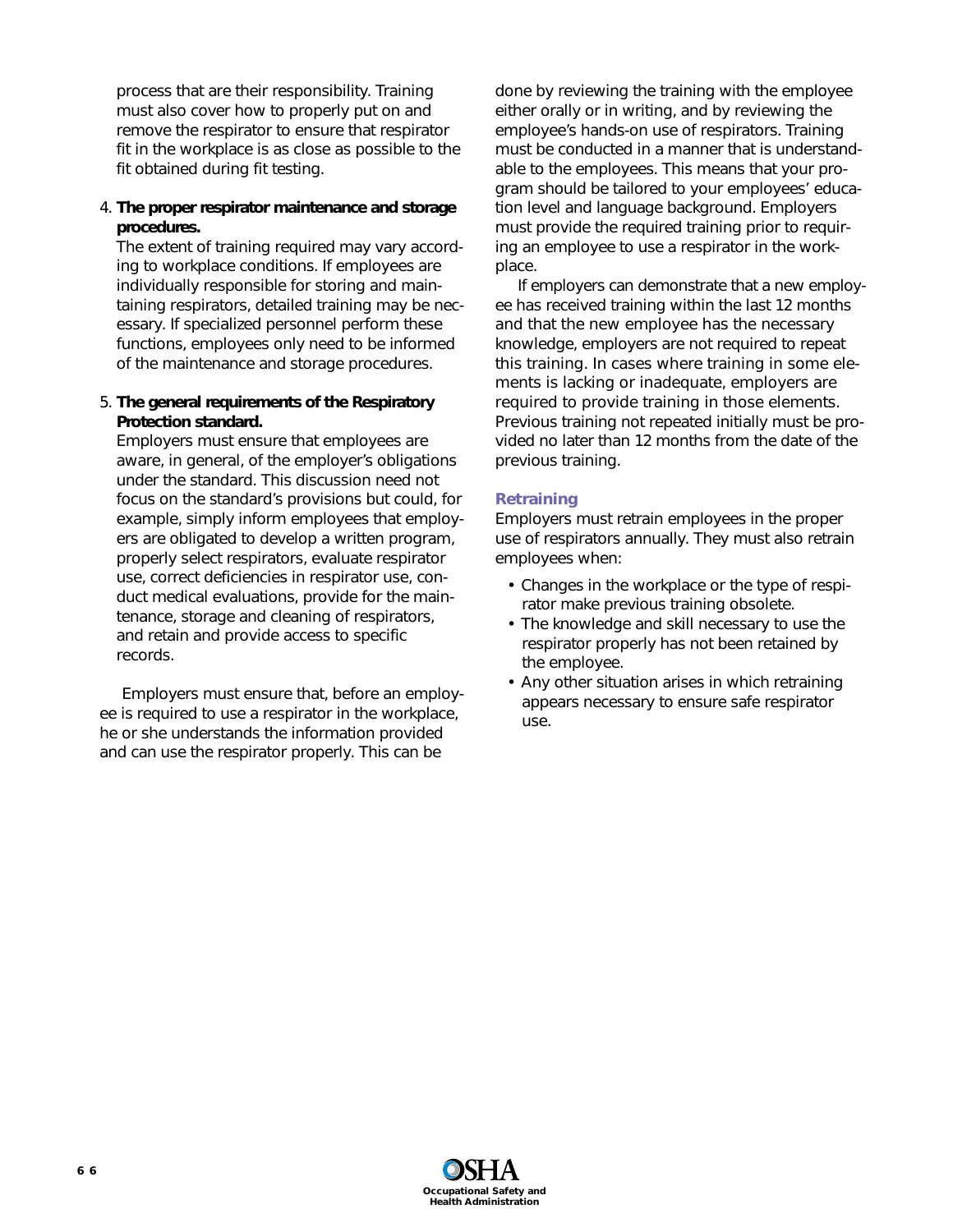**Appendix C-2 Readiness Plan for Epidemic Respiratory Infection: A Guideline for Operations for Use by the Dartmouth-Hitchcock Medical Center-Lebanon Campus and the Dartmouth College Health Service** *Reproduced with permission*

## **Readiness Plan for Epidemic Respiratory Infection: A Guideline for Operations for Use by the Dartmouth-Hitchcock Medical Center-Lebanon Campus and the Dartmouth College Health Service DHMC, 2005**

#### **Developed by Kathy Kirkland, MD, Hospital Epidemiologist, and the DHMC Readiness Committee**

**Background:** The Readiness Plan for Epidemic Respiratory Infection (ERI) evolved from our initial response and planning for the prevention and control of Severe Acute Respiratory Syndrome (SARS) which began in the spring of 2003. During those planning activities it became clear that DHMC needs to maintain a level of readiness at all times for a variety of contagious respiratory infections with epidemic potential. Potential threats include SARS or a new strain of influenza that becomes pandemic. Many elements of the plan will make us more prepared to identify and contain other contagious respiratory infections as well, including pertussis, mycoplasma, and parainfluenza, for example.

The DHMC plan builds on guidelines from state and federal health authorities which recommend aggressive implementation of respiratory hygiene practices and universal administration of influenza vaccine to healthcare workers and high-risk patients for all healthcare facilities regardless of the presence of an epidemic.

This document outlines a plan for responding to various levels of threat posed by ERIs, and an approach to stepping up prevention and control activities as the threat increases. It is based on the premises that we should be vigilant at all times for syndromes that may represent contagious respiratory infection, and that we should maintain a group of people prepared to actively respond to changing situations by implementing appropriate parts of this plan, when indicated.

The document is divided into:

- a matrix that defines parameters that will be the critical determinants of the level of risk at DHMC
- a summary of the elements of the baseline state of readiness that should be maintained at all times
- a summary of the ways in which our surveillance, prevention and control activities may need to change at each level of increasing risk to DHMC
- an appendix that includes standard operating procedures for the management of patients who have suspected ERI as outpatients, as inpatients, and for resuscitation of these patients.

This document is intended for use by the DHMC Readiness Committee or an Incident Command team to determine actions that should be taken to prevent the spread of ERI among our patients, staff, volunteers, students, and visitors. The intent is that this document will be used in the context of advisory documents and guidance provided by NH DHHS and the CDC. It may be used as a template by other New Hampshire healthcare facilities as they prepare themselves for the threat of epidemic respiratory infection.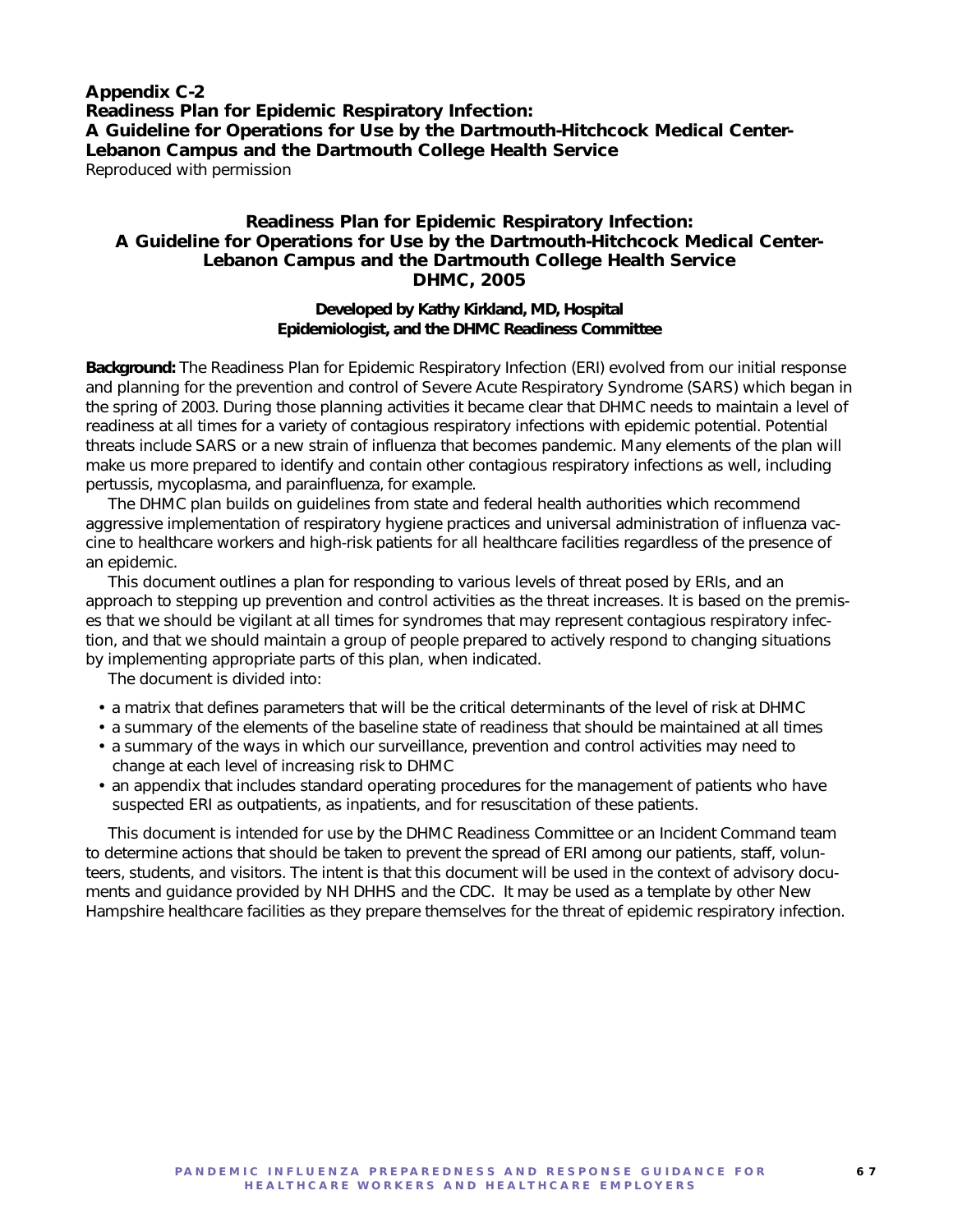# **Epidemic Respiratory Infection ALERT MATRIX**

Six levels of alert corresponding to the type of transmission, the location of the cases, and the presence and type of cases at DHMC or DC.

| What type of transmis-<br>sion is confirmed? | Where are the cases?                                                        | Are there cases at<br>DHMC?                                      | <b>Alert Level</b>  |
|----------------------------------------------|-----------------------------------------------------------------------------|------------------------------------------------------------------|---------------------|
| None or sporadic<br>cases only               | Anywhere in the world                                                       | <b>No</b>                                                        | Ready               |
| Person-to-person<br>transmission             | Anywhere outside the<br>U.S. and bordering<br>countries (Canada,<br>Mexico) | <b>No</b>                                                        | Green               |
| Person-to-person<br>transmission             | In the U.S., Canada<br>or Mexico                                            | <b>No</b>                                                        | Yellow              |
| Person-to-person<br>transmission             | In region: NH/VT or<br>close to borders                                     | Does not matter                                                  | Orange              |
| Does not matter                              | At DHMC or DC                                                               | Yes, but no nosocomial<br>transmission                           | "Controlled Orange" |
| Person-to-person<br>transmission             | At DHMC or DC                                                               | Yes, with nosocomial<br>transmission, from<br>known sources only | Orange              |
| Person-to-person<br>transmission             | At DHMC or DC                                                               | Yes, with nosocomial<br>transmission, sources<br>not clear       | Red                 |

The alert level will be determined by the Readiness Committee, using this matrix and data collected through surveillance activities. It can be upgraded (or downgraded) by the committee depending on the number of cases, or for other compelling circumstances.

At each level of alert, the Readiness Committee will consider implementing certain actions. As the level of alert becomes higher, additional actions are added to the actions initiated at the lower level.

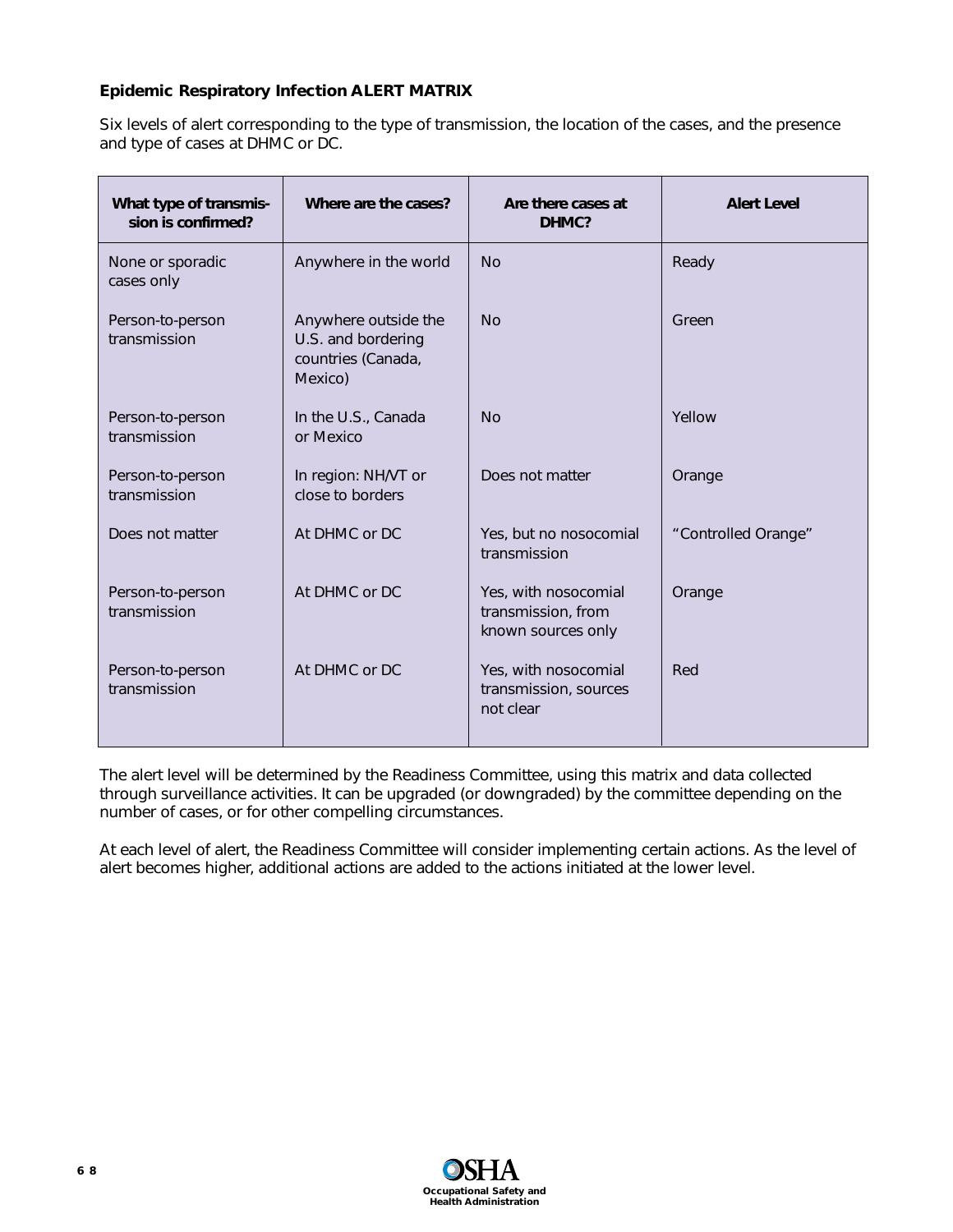# **Level: READY**

# **Baseline activities to ensure preparedness in the absence of known active epidemic of ERI in the world**

# **Goals**

- To prevent cases of vaccine-preventable contagious respiratory infection (e.g., influenza) at DHMC and in the community.
- To promote early detection of initial cases of contagious respiratory infection (including, but not limited to influenza, SARS).
- To prevent nosocomial spread of contagious respiratory infections.
- To create systems for real-time data collection flexible enough to be adapted for use in an epidemic setting.

## **Influenza Vaccination**

- For patients and the public
	- Nursing will carry out standing orders for all eligible patients to be offered and receive influenza vaccine in all clinics and prior to discharge from all inpatient units.
	- DHMC will continue to collaborate with other community health organizations to hold public clinics to provide influenza vaccine to all eligible community members of any age.
	- Public Affairs, with input from the Readiness Committee, will develop educational and promotional materials to promote availability and desirability of influenza vaccine for all.
	- The administering provider of flu vaccine in the inpatient and outpatient setting will document administration of influenza vaccine in CIS.
- For staff, volunteers, and students
	- Administrative, educational, and clinical leaders will promote maximum participation of staff, volunteers, and students in influenza vaccine program.
	- Occupational Medicine will provide multiple opportunities for staff, volunteers, and students to receive influenza vaccine conveniently and efficiently.
	- Occupational Medicine will present regular updates of physician compliance with flu vaccine by section for review by Board of Governors.
	- DHMC will report flu vaccine rates among

direct care providers on public reporting website.

## **Access Control**

• The Security Office will develop a plan and a timeline for implementing a policy that enables them to control access to the medical center through the use of mandatory ID badges for all staff, volunteers, students, vendors, and other people coming to DHMC to work, and a plan to lock down certain entrances and exits, and to monitor use of others, if necessary.

## **Surveillance, Screening and Triage**

- For patients
	- Receptionists will screen all outpatients at the time of registration at selected DHMC clinics, the ED, and the Dartmouth College Health Service with the following question: Do you have a new cough that has developed over the last 10 days?, and will:
		- ◆ Provide patients who have a new cough with a surgical mask and/or tissues.
		- ◆ Document data at time of screening and transmit clinic-specific data to Infection Control each week for review and analysis of trends.
	- Clinical staff at these clinics will:
	- ◆ Evaluate patients who have a new cough or fever.
	- ◆ Place all patients who have fever and a new cough on droplet precautions, pending further evaluation.
	- The admitting office staff will screen all patients at the time of admission for "fever and cough" and will:
		- ◆ Admit patients with fever and cough to a private room with droplet precautions.
		- ◆ Document data at time of screening and transmit inpatient admitting diagnoses to Infection Control daily for review of appropriate use of precautions for inpatients.
- For staff, volunteers, and students
	- Receptionists will screen all staff, volunteers, or students who present to Occupational Medicine clinic with the following question: Do you have a new cough that has developed over the last 10 days?, and will:
		- ◆ Provide patients who have a new cough with a surgical mask and/or tissues.
		- ◆ Document data at time of screening and transmit clinic-specific data to Infection Control each week for review and analysis of trends.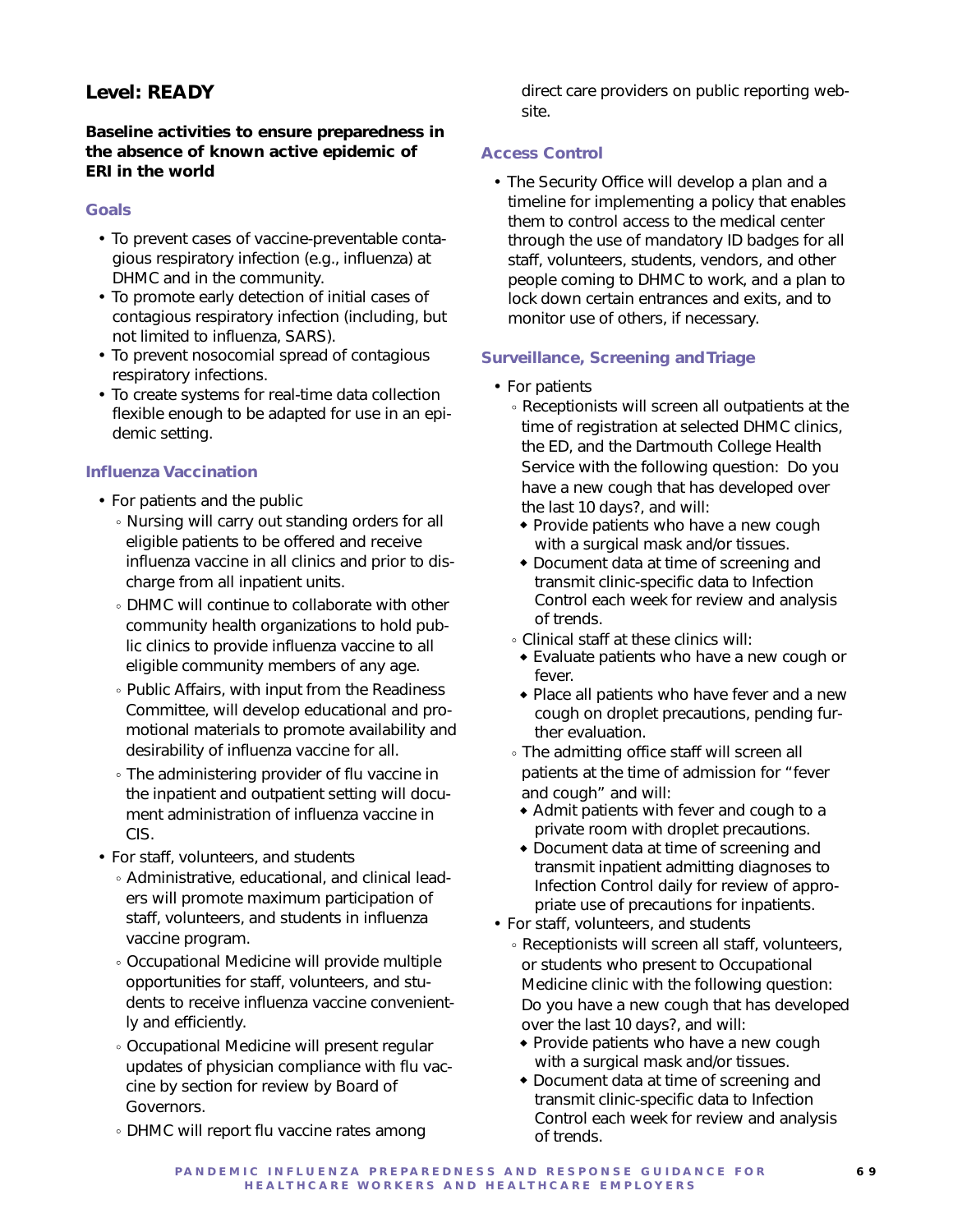- Clinical staff in Occupational Medicine clinic will:
- ◆ Evaluate patients who have a new cough or fever.
- ◆ Place all patients who have fever and a new cough on droplet precautions, pending further evaluation.
- Occupational Medicine staff, clinical and administrative leaders will advise staff, volunteers and students who have fever and a new cough not to come to work.
- Occupational Medicine will:
- ◆ Screen staff, volunteers, and students who report pneumonia or respiratory infection to identify possible clusters of pneumonia or respiratory infection in healthcare providers
- ◆ Report possible clusters to Infection Control.
- For visitors, vendors, registrants at conferences
	- Public Affairs will maintain "Ask for a Mask" signs at all entrances, and at all meeting rooms, to encourage all persons entering DHMC to self-screen (rotating the posters periodically to maintain impact).
	- Via posters, ask persons who have new cough to wear a surgical mask or use tissues to cover their mouth and nose when coughing, and to use good hand hygiene during the time they need to be at DHMC.
	- All staff will advise persons who have fever and cough to defer visiting DHMC until their illness has resolved.
- Monitoring surveillance data
	- The Infection Control Unit will monitor national, regional, and local data related to ERI and report changing trends to the Readiness Committee on a regular basis.

# **Infection Control/Precautions**

- All staff, volunteers, and students will use *Droplet Precautions (private room and surgical mask within 3 feet of patient)* for all contact with any outpatient who has a new cough and fever, until a diagnosis of a non-contagious respiratory illness, or an infection requiring a higher level of precautions, is made.
- All staff, volunteers, and students will use *Droplet Precautions (private room and surgical mask within 3 feet of patient)* for all contact with any patient being admitted to the hospital who has a new cough and fever until a diagnosis of a non-contagious respiratory illness, or an infection requiring a higher level of precautions, is made.
- Clinic and inpatient staff will use a visible doorway "precautions sign" system to allow persons entering the room to know what type of protective equipment is needed.
- Clinic Administrative services and Housekeeping will maintain adequate supplies at all times of surgical masks, waterless hand rub, and tissues throughout public areas, clinic waiting rooms, and meeting rooms. Clinic and inpatient unit staff will maintain these supplies in clinical areas.
- The Safety Office will identify key areas throughout the hospital which need to maintain core groups of N95 respirator fit-tested personnel.
	- Each director is responsible for maintaining the appropriate number of trained and fit-tested staff
- The Safety Office will ensure that an adequate number of PAPRs are maintained for use by personnel who cannot use N95 respirators.
- Engineering will maintain negative pressurecapable rooms on 3 West.
	- Nursing will develop plans for moving patients out of these rooms on 3 West if needed.

# **Communication/Education**

- Public Affairs will develop a sustainable and effective plan for communication and promotion of messages relating to ERI to internal and external audiences.
- Public Affairs and Communications will coordinate with the Emergency Preparedness Committee to develop an internal communication plan to allow immediate access to predefined groups of people, including "on call" staff, via e-mail, Intranet, paging system, telephone.
- The Center for Continuing Education in the Health Sciences will develop a sustainable plan to orient and educate staff regarding basic readiness activities at DHMC, and a strategy for "just-in-time" educational activities to provide timely information to providers in the event of ERI.

## **Additional Preparedness Activities**

- The Readiness Committee will meet approximately once a month.
- The Readiness Committee will designate an Incident Command core team including senior administration, infection control, ACOS, communications, nursing, safety, engineering, security, College Health Service with 7-day a

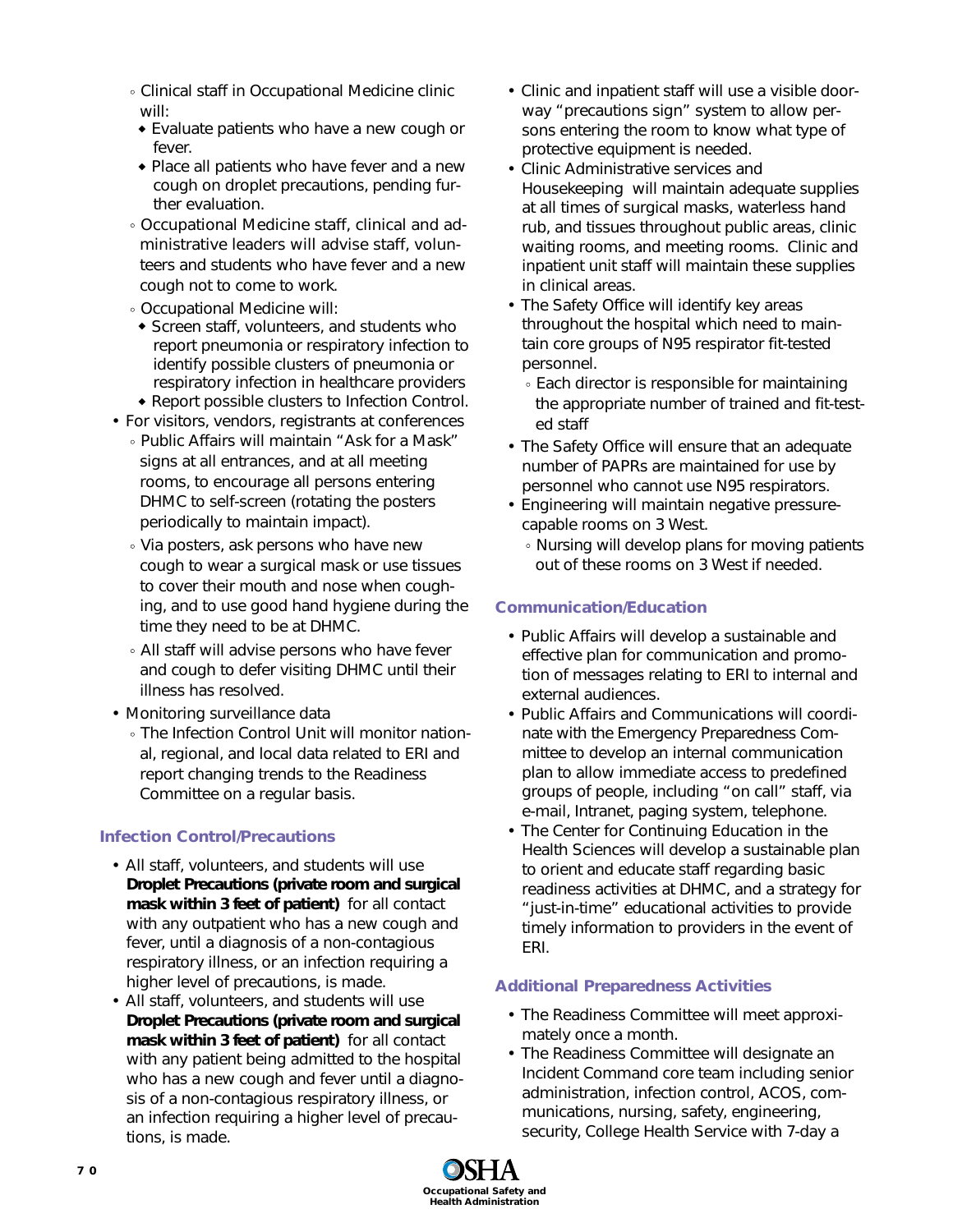week availability to respond to a potential outbreak of contagious respiratory infection.

• The Infection Control Unit will monitor the Health Alert Network and other communications from public health officials to review changes in recommendations from NH DHHS/CDC about screening criteria and will communicate changes to clinicians via some combination of e-mail, Intranet, or radiographic or laboratory reporting.

# **Level: GREEN**

## **Confirmed efficient human-to-human transmission of potentially epidemic contagious respiratory infection present outside the U.S. and bordering countries (Canada and Mexico)**

Summary: At the "GREEN" level, our basic activities remain similar to the "READY" level, except that there may be more focused surveillance and screening based on specific geographic and epidemiologic risk factors, and more aggressive forms of isolation may be required for suspected cases. Vigilance of all staff is required to identify potential cases of ERI remains critical. At the GREEN level, the following additional actions will be considered for implementation by the Readiness Committee.

### **Access Control**

• The Readiness Committee will consider the need to activate the policy on requiring staff, volunteers, students, and vendors to wear identification while in the medical center.

# **Surveillance, Screening and Triage**

- "Ask for a Mask" signs will be placed at all entrances, and in all meeting rooms, which may be modified to include specific risk factors for a specific ERI, to encourage all persons entering DHMC to self-screen.
	- Persons who self-identify as at risk for the designated infection are instructed to don a surgical mask and may be asked to go to a designated location for clinical evaluation.
- Receptionists in selected areas (which may expand) will continue to screen all patients at registration for new cough, and additional questions may be added if appropriate. Receptionists will:
	- Provide patients who have a new cough who have specific risk factors for the targeted

infection with a surgical mask and ask clinical staff to place them immediately in a private exam room.

- Provide patients who have a new cough but no specific risk factors for the targeted infection with a surgical mask and/or tissues.
- Clinical staff will evaluate:
	- Patients who answer "yes" to new cough and specific risk factors for fever and other symptoms, using N95 masks, gowns, gloves and eye protection.
	- Patients who answer yes to new cough but do not have specific risk factors, using droplet precautions.
- Clinicians who suspect, after initial clinical evaluation that a patient may have an ERI should immediately consult with the Infectious Disease Service and the Infection Control Unit, who will involve the state health department as appropriate. **(IF A PATIENT IS DETERMINED TO BE A SUSPECT CASE OF ERI, GO TO LEVEL: "CONTROLLED ORANGE")**
- No patient can be admitted or accepted in transfer to DHMC with a suspected diagnosis of the ERI in question, without the approval of the Infectious Disease Service.
- Staff, volunteers, and students traveling to designated high risk areas must register with Occupational Medicine upon return and report any symptoms of fever or cough that occur during a specified time period. Occupational Medicine will maintain a list of people under surveillance for this reason.

## **Infection Control/Precautions**

- Airborne, droplet, and contact precautions are required for all contact with any outpatient who has screened as a possible ERI case, until an alternate diagnosis is made.
- Droplet precautions are required for all contact with any outpatient who has a new cough and fever, but no risk factors for the ERI, until a diagnosis of a non-contagious respiratory illness, or an infection requiring a higher level of precautions, is made.
- Any patient who has screened as a possible ERI case and requires admission to DHMC, must be admitted to a negative pressure room on 3 West, where airborne and contact precautions are required for all contact. **(IF A PATIENT IS DETERMINED TO BE A SUSPECT CASE OF ERI, GO TO LEVEL: "CONTROLLED ORANGE").**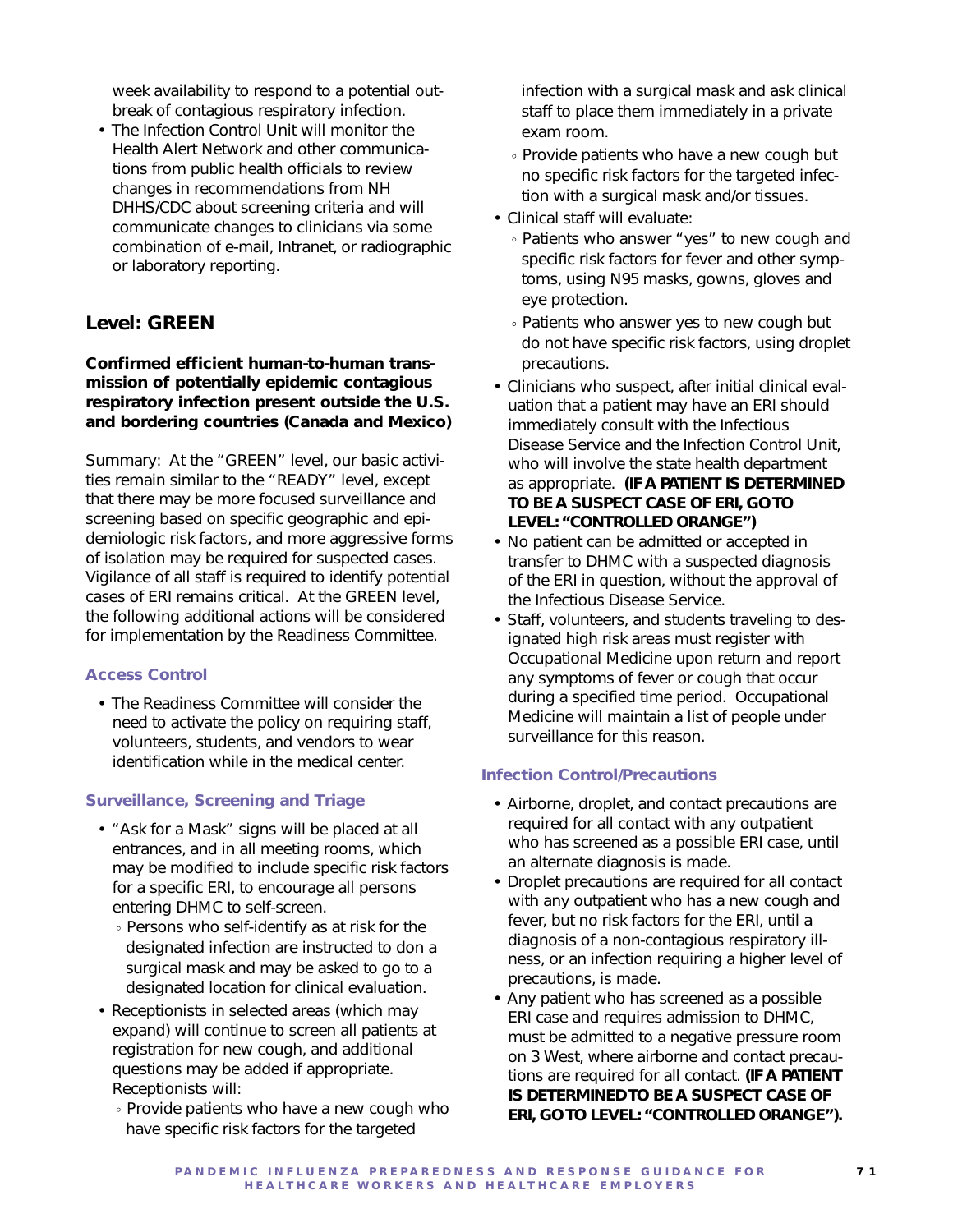### **Communication/Education**

• At each committee meeting, the Readiness Committee will review the need for communication with, or educational programs for staff, volunteers, and students, and the public.

### **Preparedness**

• The Readiness Committee meets once or twice a month, depending on the stability of the situation.

# **Level: YELLOW**

## **Confirmed human-to-human transmission of potentially epidemic contagious respiratory infection documented in the U.S. or bordering countries (Canada or Mexico)**

Summary: At the "YELLOW" level, the ERI is closer to home, and may pose a more real threat. Vigilance of all to identify potential cases of ERI remains critical. At the YELLOW alert level, rapid changes in the epidemiology of disease and the level of threat to DHMC may be expected. The major change is that the Readiness Committee becomes more active so that a rapid change to a higher level of alert is possible. The following additional activities will be considered.

## **Access Control**

• Review need to require staff, volunteers, students, and vendors to wear ID badges at all times.

## **Surveillance, Screening and Triage**

- Expand screening and triage of patients and employees to all clinics, with regular review of need to modify or add specific risk factors.
- Continued use of posters to promote screening visitors and vendors.

## **Infection Control/Precautions**

• No changes

## **Communication/Education**

• No changes

## **Preparedness**

• The Readiness Committee meets at least once a week to review surveillance data and new recommendations from DHHS/CDC.

• Evaluate the availability and appropriateness of disease-specific vaccine or preventive treatment.

# **Level: CONTROLLED ORANGE**

**A case of ERI has been diagnosed at DHMC or Dartmouth College or is an inpatient at DHMC but there has been no documented nosocomial or community spread from this person to others.**

Summary: When there is a patient with suspected ERI at DHMC, because of the potential for transmission in the hospital setting, the alert level immediately is raised to a form of ORANGE. (i.e., with a single imported case, we immediately would go from READY or GREEN to CONTROLLED ORANGE.) At the "CONTROLLED ORANGE" level, more caution is needed, and our activities shift from more passive to more active control measures. The goal is to prevent nosocomial spread to employees and patients within DHMC. At this level, activation of a number of new measures is considered, relating to access, screening, and clinical care, but there is an effort to maintain relatively normal operations at DHMC except in the area where a potentially infected patient is being cared for. The emphasis is on personal protection of staff and patients, and a readiness to raise the alert level quickly if there is any indication of spread.

## **Access Control**

- Limit visitors and admissions to 3 West.
- Review need to restrict vendors, visitors, conferences.
- Require staff, volunteers, students, vendors, and other people coming to DHMC to work to wear their badges/identification at all times.

# **Surveillance, Screening and Triage**

- Modified "Ask for a Mask" signs remain at all entrances, and at all meeting rooms, which include specific risk factors for the targeted infection, to encourage all persons entering DHMC to self-screen.
	- A knowledgeable staff member may need to be present at all entrances to assist people with self-screening, answer questions, and direct them to evaluation centers if needed.
- Screening questions for patients and employees at registration, admission will be reviewed and modified as needed at each Readiness Committee meeting.

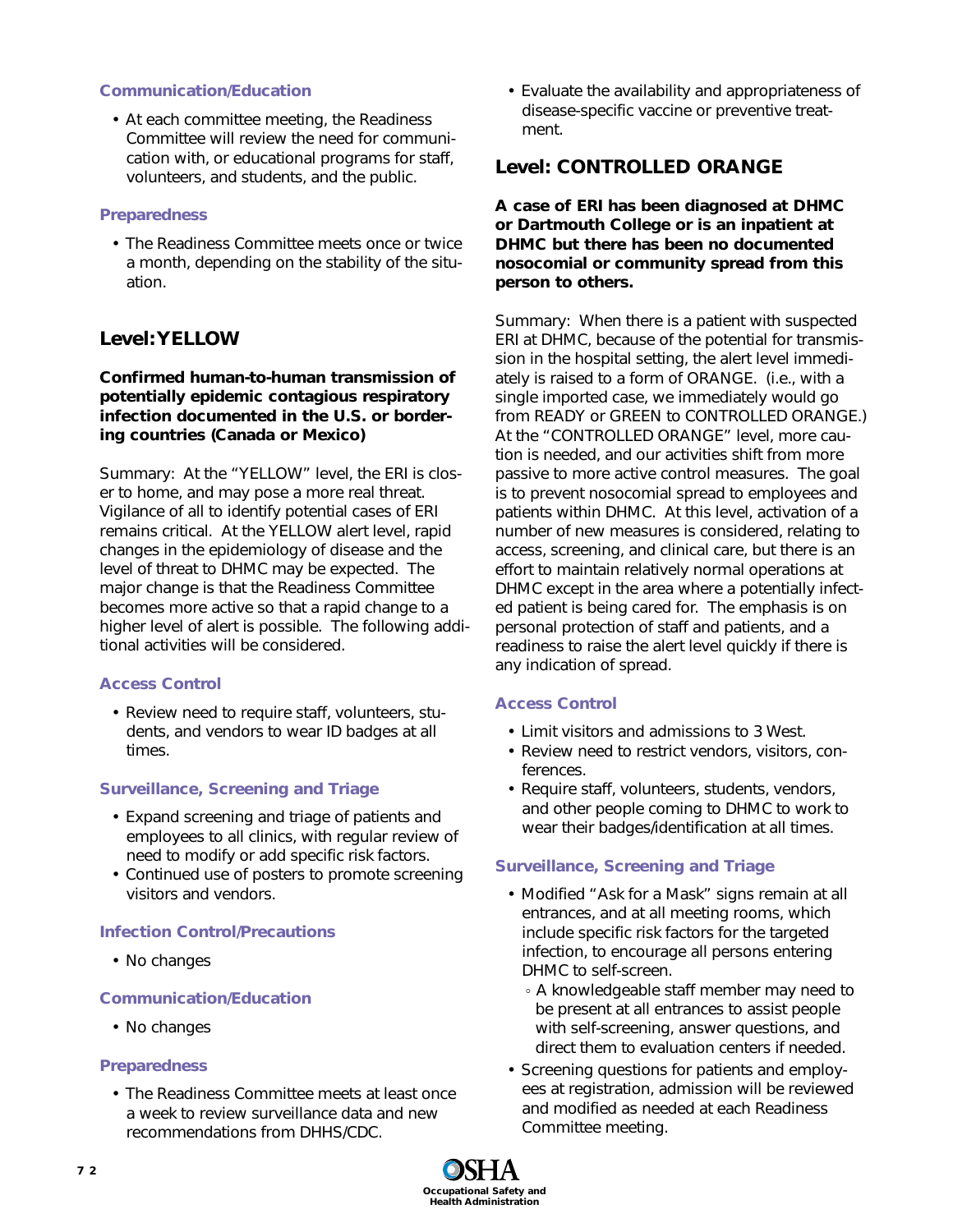- Staff, volunteers, and students who have had contact with suspected patients must register with Occupational Medicine and be screened daily for fever or respiratory symptoms.
- Surveillance data will be transmitted to Infection Control for review daily.

### **Infection Control/Precautions**

• No changes

### **Communication/Education**

• Regular updates to all staff via Intranet as determined by the Readiness Committee.

### **Preparedness**

- Readiness Committee will meet daily to review situation and strategies.
- Nursing and ACOS will review plans for moving non-epidemic patients out of negative pressure-capable rooms on 3 West; Engineering will review plan to add HEPA filters and negative pressure to additional rooms on 3 West and ensure that the plan could be operationalized within 4 hours if needed.
- Infection Control will notify microbiology laboratory director of relevant information.

# **Level: ORANGE**

**There is evidence of nosocomial transmission of ERI from known infected patients to other patients, employees, or visitors at DHMC, OR there is human-to-human transmission in the Upper Valley region, or nearby.**

Summary: "ORANGE" indicates a high level of alert, with restrictions on access to DHMC, much more active screening, and a shift away from normal operations throughout the institution. At the ORANGE level, the Readiness Committee will consider implementing each of the following additional actions.

## **Access Control**

- All entrances to medical center will be locked except the Main Entrance, the entrance from Parking Garage, and the Emergency Department entrance.
- Security guards will be stationed at open entrances.
- Entry into facility will be restricted to the following:
	- Staff, and students with valid ID
	- Patients with appointments
	- A single adult accompanying a patient
	- A single parent of hospitalized child
- Those allowed into the facility must be screened for fever or cough (**see Surveillance, screening and triage** below) and have their temperature taken and if cleared, given something to indicate that they have been cleared to enter the facility (e.g., a sticker, a card, a stamp on their hand).
- Activities of Food Court eateries and shops, hair salon, optical shop, etc. will be suspended.
- Activities of vendors, volunteer activities, continuing education programs, except those related to the epidemic disease will be suspended.
- There will be some degree of suspension of elective surgeries, elective admissions, elective outpatient appointments as determined by the Readiness Committee.
- There will be some level of suspension of medical student rotations, construction as determined by the Readiness Committee.

## **Surveillance, Screening and Triage**

- Patients calling for same day appointments will be screened for new cough developing over the last 10 days.
	- Patients who answer yes will be phone triaged to a clinician who can do further screening for epidemic infection risk factors and determine the need for the patient to be evaluated in person.
- Patients being called with appointment reminders will be screened for new cough and phone triaged to a clinician for further screening prior to coming to DHMC.
- All people entering DHMC will be actively screened by trained staff for cough or fever at open entrances
	- Patients and visitors who are identified to have fever and/or cough will be instructed to don a surgical mask, use waterless handrub, and go to a designated evaluation location (NB: risk factors at this alert level may be simply living in the Upper Valley, or having been at DHMC).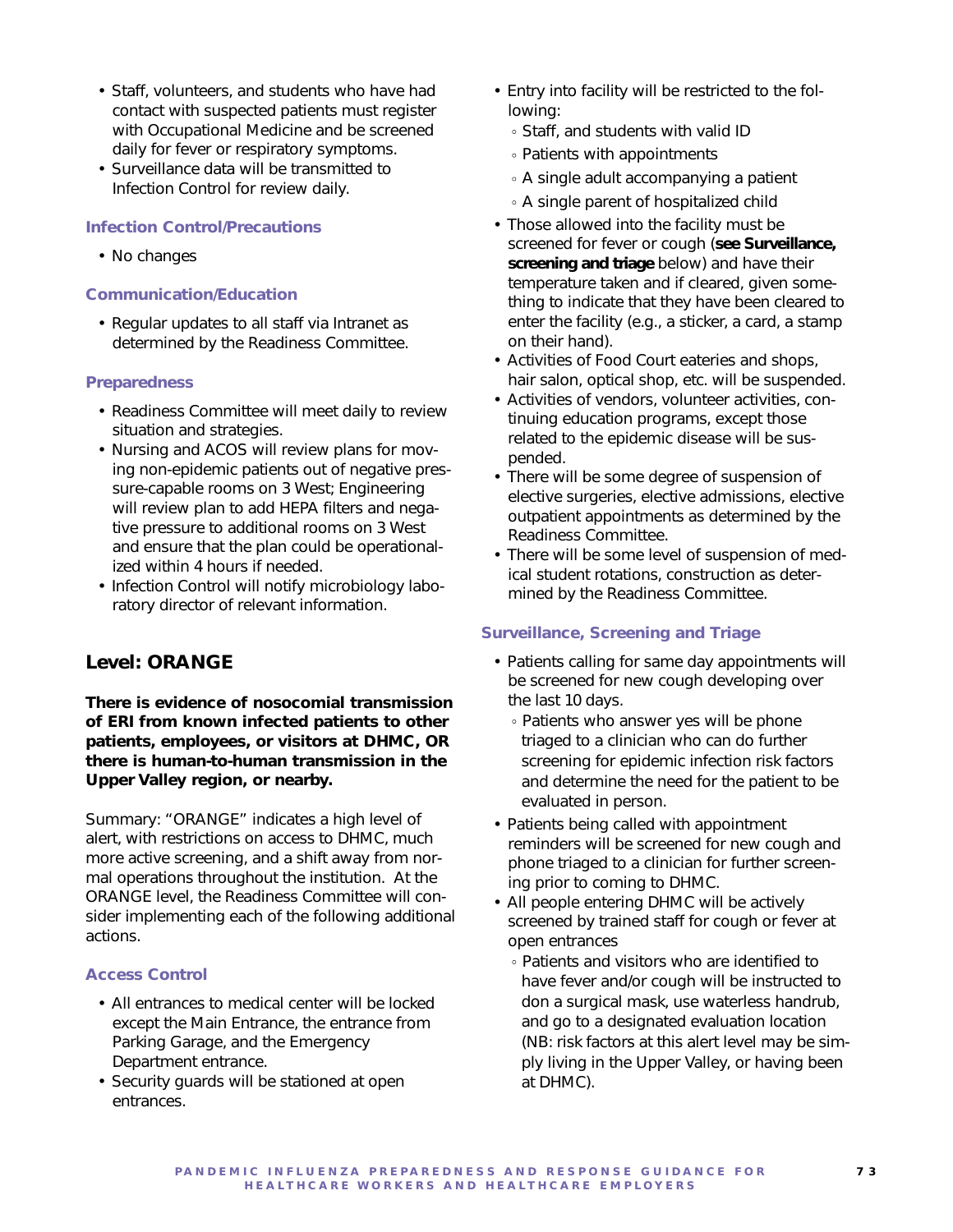- Employees who have fever and/or cough will be considered possible cases:
- ◆ If at home, they should call Occupational Medicine for evaluation prior to coming to work.
- ◆ If at work, they should call Occupational Medicine and be instructed regarding the need for evaluation.
- ◆ Occupational Medicine will develop a tool to screen employees regarding need for evaluation, need for home isolation, etc.
- After evaluation, no patient or employee who has fever or cough will be allowed to remain at DHMC unless the person requires hospitalization.
- ◆ The name and phone number/address of all patients or employees sent home with suspected epidemic infection should be recorded and reported to the NH DHHS.
- Occupational Medicine will continue to maintain a log of which employees have contact with epidemic patients, whether there are unprotected exposures, and the employee's health and work status daily.

# **Infection Control/Precautions**

- An N95 mask and contact precautions are required for all HCWs having contact with any outpatient who has fever and/or a new cough, until an alternate diagnosis is made. (This includes staff who conduct screening at DHMC entrances.)
- Adequate supplies of personal protective equipment, waterless hand rub, tissues will be maintained throughout the hospital by Housekeeping and Clinic Administrative Services, as well as clinical staff.
- Everyone providing patient care will be N95 respirator fit-tested.

# **Communication/Education**

• Daily or more frequent updates to staff and the public/press will be provided as determined by the Readiness Committee.

# **Preparedness**

- The Readiness Committee will meet twice daily to review infection control surveillance data, clinic operations (i.e., number of screening evaluations being done) and adequacy of new controls and revise alert level as needed.
- The Readiness Committee will reassess daily the need to create special epidemic inpatient

unit off site (e.g., Armory).

• Staff may be redeployed from areas where clinical activities have been suspended or limited to screening, infection control, Occupational Medicine, epidemic patient care and other areas of need, as determined by Readiness Committee in collaboration with hospital leaders.

# **Level: RED**

## **There is evidence of untraceable or uncontrolled nosocomial transmission of ERI OR there is widespread human-to-human transmission in the Upper Valley region, or nearby**

Summary: "RED" indicates the highest level of alert, with extreme restrictions on access to DHMC and a major shift away from normal operations throughout the institution. The following additional actions will be considered.

# **Access Control**

- All entrances to medical center will be locked except one entrance designated for employees and Emergency Dept entrance.
- Security guards will be stationed at open entrances.
- Entry into facility will be restricted to the following:
	- Employee with valid ID
	- Patient arriving by ambulance [a parent may remain with a hospitalized child but cannot come and go from the medical center]
	- Patients who must receive regular, life-sustaining treatments at DHMC (e.g., dialysis patients, transfusion-dependent patients)
- Those allowed into the facility must be screened for cough and other criteria (as outlined in ORANGE) and have their temperature taken and if cleared, given something to indicate that they have been cleared to enter the facility.
- Suspension of elective surgeries, elective admissions, elective outpatient appointments, non-emergency transfers as determined by the Readiness Committee.
- Suspension of on-site student rotations, construction activities.
	- Possible redeployment of clinical students to areas of need.

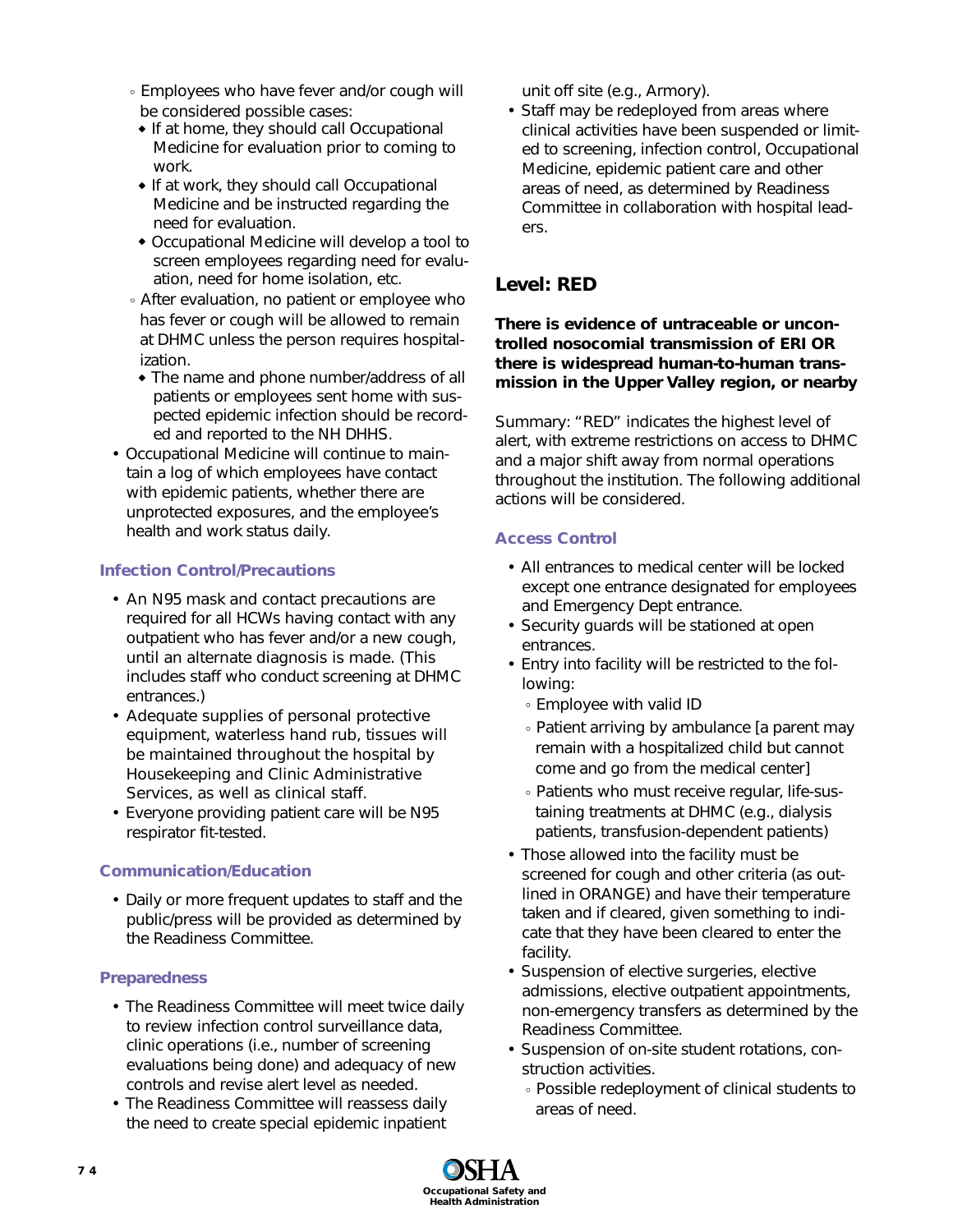### **Surveillance, Screening and Triage**

• Required daily for all persons entering facility (see ORANGE).

### **Infection Control/Precautions**

• All staff will wear surgical masks and use frequent hand hygiene at all times while in the facility.

### **Communication/Education**

• There will be daily or more frequent updates to staff and the public/press as determined by the Readiness Committee.

### **Preparedness**

- The Readiness Committee will meet twice daily to review situation.
- The Readiness Committee will reassess daily the need to create special epidemic inpatient unit off site (e.g., Armory).
- Staff may be redeployed from areas where clinical activities have been suspended or limited to screening, infection control, Occupational Medicine, epidemic patient care and other areas of need, as determined by Readiness Committee in collaboration with hospital leaders.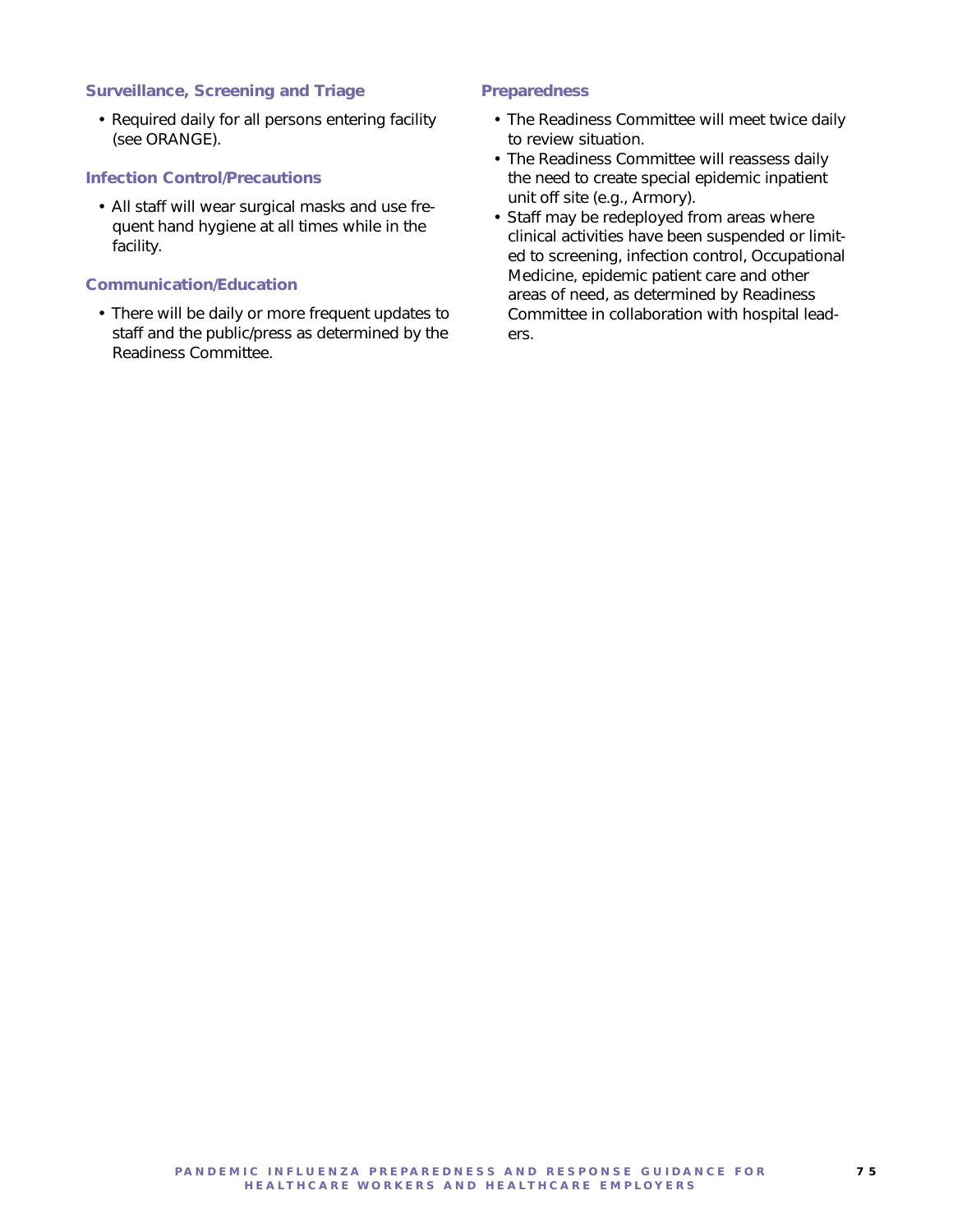**Appendix 1 Epidemic Respiratory Infections Patient Flow**

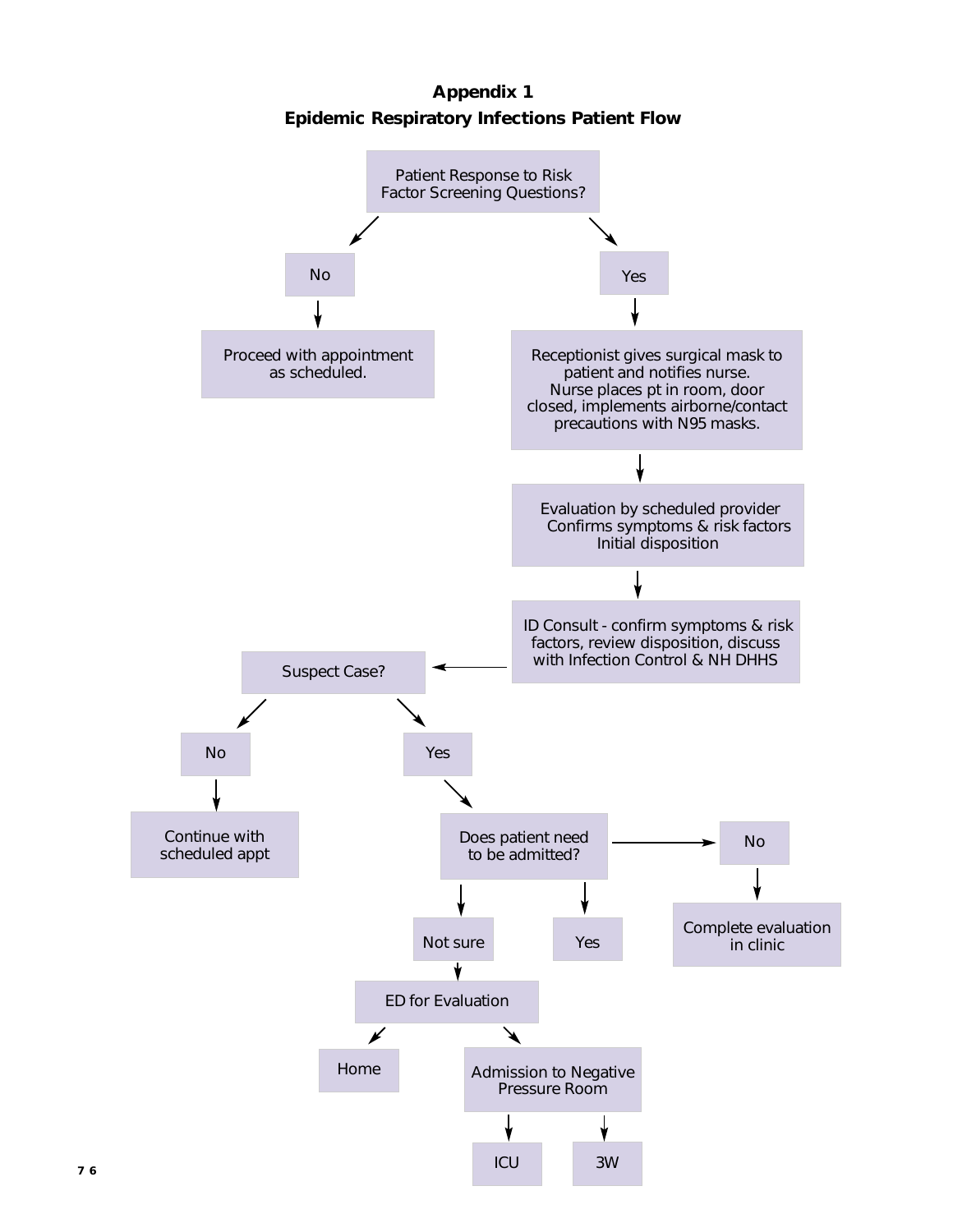# **Appendix 2**

# **Suspected or Confirmed Epidemic Respiratory Infection (ERI) Outpatient Management Protocol**

The following protocol will be followed when a patient has a new cough and risk factors associated with a specific epidemic respiratory infection (ERI).

### **Principles to follow in care of ERI patient.**

- Minimize Health Care Workers (HCW) contact with the patient.
- Protect HCWs during contact with patient.
- Minimize opportunities for exposure to other patients or visitors.

### **Key points**

1. The receptionist should give the patient a mask to put on covering their nose and mouth and immediately inform the nurse who will immediately place the patient in a private exam room, the door to the exam room must be kept closed. We want to minimize the amount of time that the patient is in the waiting area or other common areas.

2. Personnel Protective Equipment (PPE) is required for anyone going in the room to see the patient. This includes gown, gloves, goggles and N95 mask or PAPR hood. N95 masks and the PAPR hoods will be available from the Safety Office (ext. 57233) during the day or the ACOS after hours.

3. The health care provider who was scheduled to see the patient will evaluate them to confirm that they have a fever >38, respiratory symptoms and risk factors for ERI. If the provider confirms this information s/he should contact the Infectious Disease physician by calling the DHMC operator and asking for the ID physician on call.

4. The ID physician will consult with the patient's provider to confirm the suspect case and plan further evaluation. They will also notify the Infection Control Team and the NH Department of Health. If possible, a disposition decision should be made at this time.

5. If the patient is in a clinic without a negative pressure room and is considered to be a suspect case of ERI and needs further evaluation, including lab work and/or X-rays, to determine the need for hospital admission they will be moved as soon as possible to the negative air pressure room in the Emergency Department. The clinic nurse caring for the patient must call the ED (ext 57000) and notify them of this. When the patient is moved to the ED, they should be wearing a surgical mask. The patient should be taken to the ED via a route that avoids crowded public areas. The clinic nurse who has been caring for the patient will transport the patient to the ED and should continue to wear PPE.

If the patient is no longer considered to be a suspect case they may continue with their appointment as scheduled. People no longer need to follow contact and airborne isolation, only appropriate Standard Precautions.

6. The patient will remain in the negative pressure room in the ED until a decision regarding admission is made. The patient will only leave for urgent medically necessary tests that can not be done in the negative pressure room. If the patient needs to leave the ED, the charge nurse is responsible for notifying the department that they will be going to that the patient requires airborne and contact precautions. The PPE will go with the patient when they leave the ED. Employees who have contact with the patient should be kept to a minimum.

7. If the patient is stable and does not need admission the provider should coordinate appropriate medical follow-up and surveillance from the NH Department of Health prior to discharge from the clinic or ED.

8. If the patient requires admission to DHMC the Infectious Disease physician will activate the ERI plan and notify Admitting of the need to admit the patient to a negative pressure room. N95 masks and PAPR hoods will be sent with the patient. The patient will travel from the clinic or ED to the unit wearing a surgical mask via a route that avoids crowded public areas. The nurse who has been caring for the patient will transport the patient to the inpatient room and should continue to wear PPE during transport.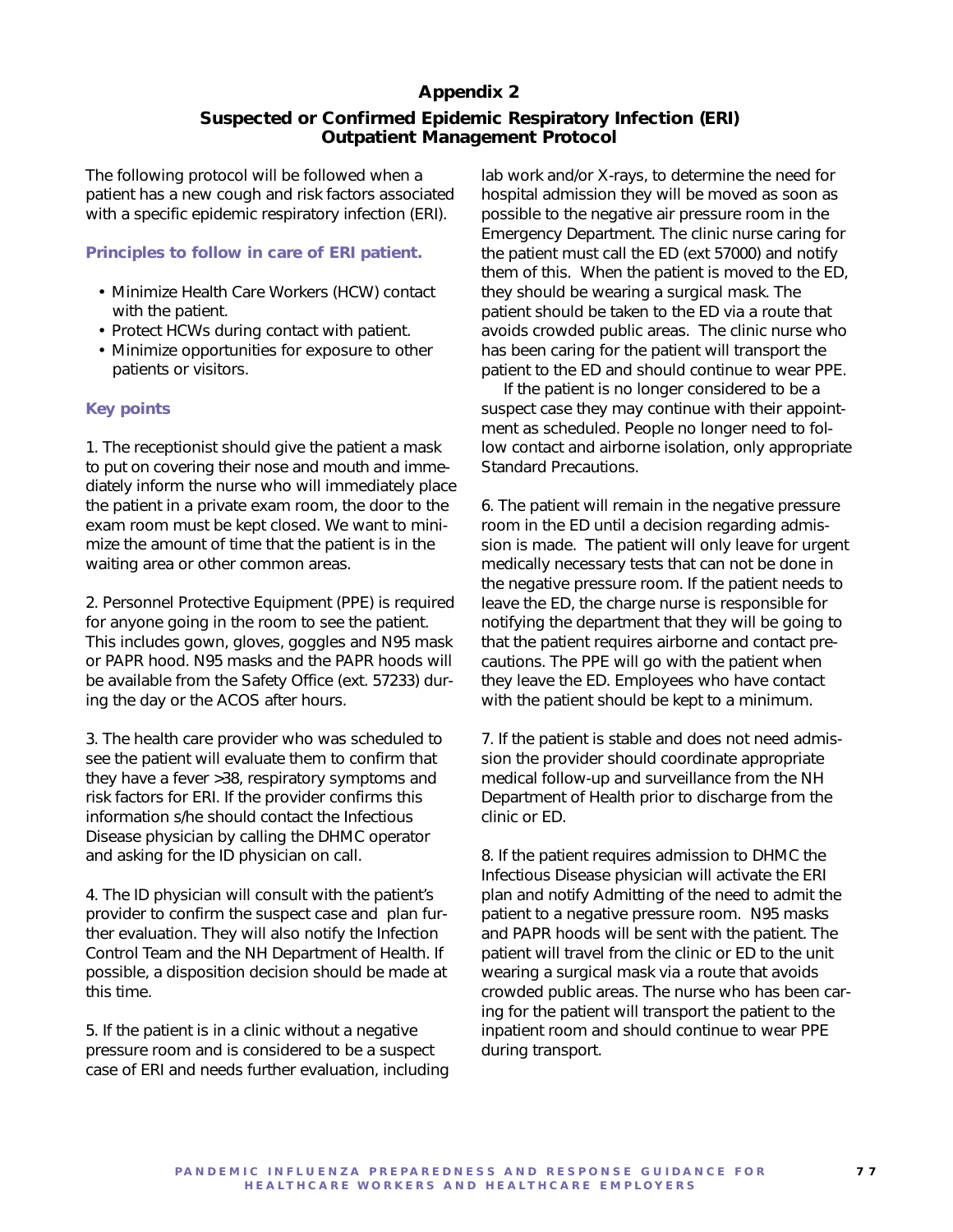# **Appendix 3**

# **Suspected or Confirmed Epidemic Respiratory Infections (ERI) Inpatient Management Protocol**

This plan will be put into effect when a patient is believed to meet the criteria for an epidemic respiratory infection by one of the Infectious Disease physicians and needs hospitalization.

## **Principles to follow in care of ERI patient**

- Minimize Health Care Workers (HCW) contact with the patient.
- Protect HCWs during contact with patient.
- Minimize opportunities for exposure to other patients or visitors.

# **Criteria for Admission**

- Patient will be admitted only when medically necessary.
- Patients will not be admitted solely for the purpose of isolation.
- The Infectious Disease service must approve all admissions for ERI and is responsible for activating the ERI plan in collaboration with Infection Control.

# **Admitting Service/Medical Responsibility**

The ERI patient will be admitted to the Hospitalist service, adult or pediatric, with mandatory consultation with Infectious Disease and Critical Care Service on admission. Transfer to the Critical Care Service should be made as soon as a patient shows signs of respiratory distress, i.e., increasing O2 requirement, FI02 > 50, respiratory therapy assessment.

## **Patient Placement**

All patients, adult and pediatric, will be admitted to 3W. The first case will be admitted to room 301. (If the first patient is critically ill, requiring immediate intensive care they should be admitted to a negative pressure room in the ICU for an adult or the PICU for a child.)

• Planning and activity will begin to prepare room 303 as a potential intensive care location. Engineering will install special ventilation unit to create negative pressure (Engineering Services Policy 6.207b; Temporary Negative Pressure Rooms).

Second case will be admitted to room 302.

• 3W- Pod 1 now restricted to only ERI patients. ACOS, Admitting, and nursing directors will

make arrangements to move the non-ERI patients on Pod 1 to another area of the hospital.

- Engineering will install special ventilation units to create negative pressure in rooms 327, 328, and 329. Contact State of NH to get more portable HEPA filter units.
- Plan for provision of adequate staff initiated. This may require cancellation of elective cases and re-allocation of nursing staff.

ERI patients 3, 4, & 5 will be admitted to rooms 327, 328, & 329.

- When these rooms are full, 3W will be closed to all other patient types.
- Non-ERI patients will be moved to other areas of the hospital.
- Plans initiated to open an alternate site for care of ERI patients outside of MHMH.
- ERI patients will continue to be admitted to 3West until alternate care site is opened. Other units of the hospital may need to accept patients (non ERI) from 3W. Other areas of the hospital may need to close some beds in order to provide extra staff to 3W.

Any patient requiring critical care support will be placed in Room 303. Nursing staff from ICU will provide critical care in this location.

Pediatric patients will be admitted to the rooms on 3West (not the Pedi/Adolescent unit). Nursing staff from the Pedi/Adolescent unit will provide care to the pediatric patient on 3West.

If the number of ERI patients exceeds the number of available private negative pressure rooms patients with known ERI can be cohorted together. The following patients will be given priority for the private negative pressure rooms; these decisions will be made in collaboration with the ACOS, Infectious Disease, Infection Control, and Admitting.

- ERI patients who are known to have transmitted ERI to others.
- Patients who are being assessed for ERI (do not want to put someone who does not ultimately have ERI in with known ERI patients).

As soon as the Admissions Department is aware of ERI patient admission they will notify the ACOS (ext 5-8245 or beeper # 9732) of the admission.

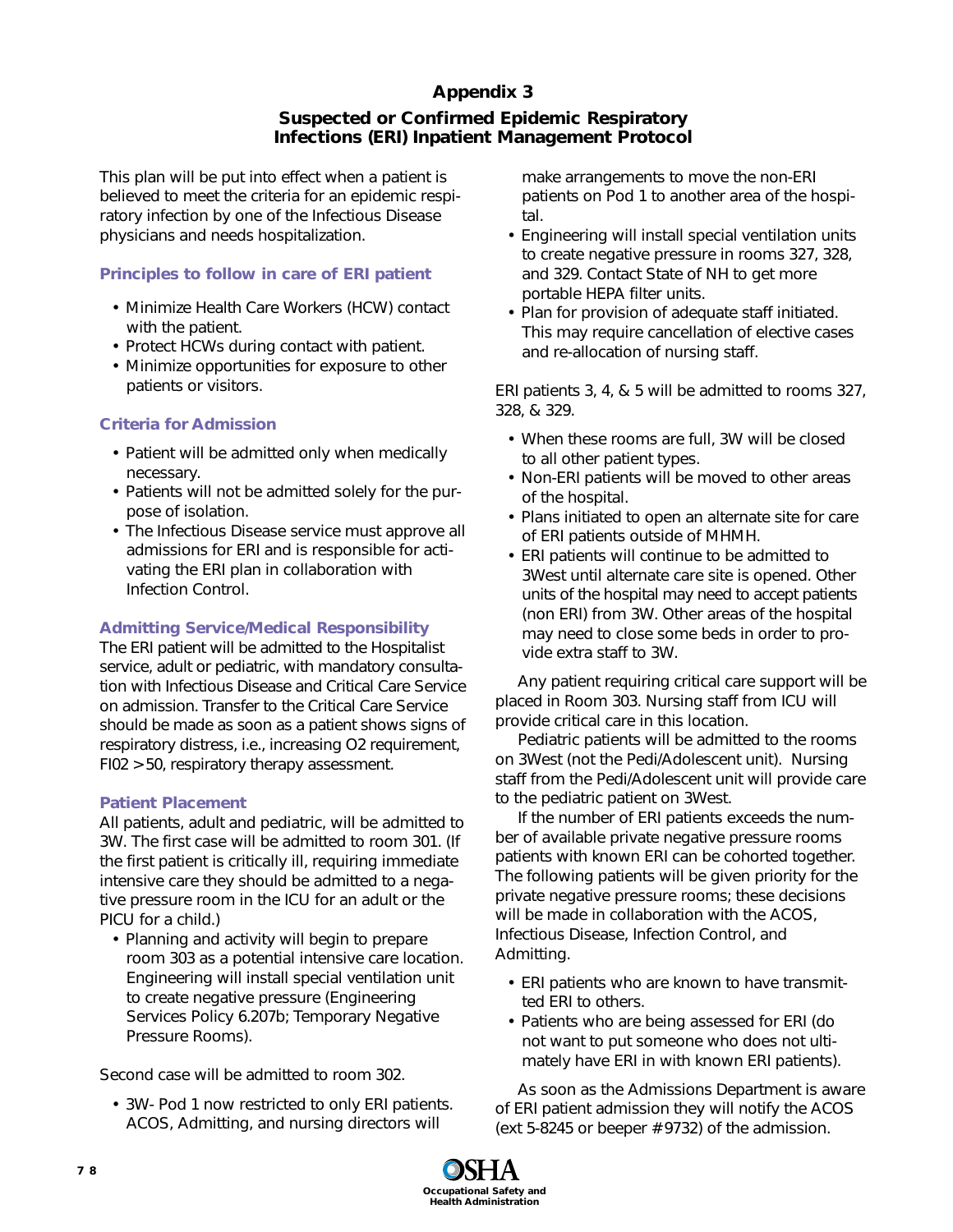The ACOS will work with Admitting and the 3W staff to expedite the admission. (The patient will remain where s/he has been evaluated until the inpatient room is ready.) The ACOS will:

- Expedite transferring current patient to another room
- Notify engineering of the admission, engineering will ensure negative pressure is functioning in the room (This can be done by holding a small strip of tissue paper at the closed door and observing to be sure that it is pulled toward the room, not blown out away from the room. Engineering can assist with this if needed.)
- Ensure the room's pressure monitor alarm has been turned on and is working. Use the key to turn the room pressure monitor to "Infectious Isolation - Negative Pressure". This only turns the room alarm on, the room is always on negative pressure and does not need to be turned on. The alarm should go on when the door is left open for more than 1 minute or the seal is not adequate to maintain negative pressure in the room. Before the patient arrives to the room, check the room pressure monitor to be sure it is working by opening door, the alarm should go off after 1 minute. If there are questions about the monitor or room call Engineering. Monday through Friday 0800-1600 Ext. 5- 7150. At other times use Engineering Pager #9234.
- Ensure unnecessary equipment (extra chairs, cot) is removed from the room
- Ensure that protective equipment is available in the anteroom (masks, gowns, goggles, gloves, PAPR units); Masks and goggles can be obtained from Stores, gowns from Linen Service ext. 57136, and PAPR units are in the Emergency Department. If rooms without an anteroom are used for a ERI patient the necessary equipment will need to be set up on a cart outside the room.

### **Patient Transport**

Guidelines for moving ERI patients in DHMC

- The nurse caring for the patient will transport the patient with the assistance of transportation personnel as needed.
- If an elevator is needed, use a service elevator and be sure there are no other people in it.
- The patient must wear a surgical mask over their nose and mouth during transport through the institution.
- Security (ext. 5-7896) can help with providing an empty elevator available and other logistics if needed.
- Employees who are transporting the patient should wear gloves, N95 mask (or PAPR hood and motor unit), goggles, and gown.

### **Protective Equipment**

Anyone entering the room must wear respiratory protection appropriate to the disease. If the disease is transmitted via the airborne route then the following is required.

- N95 mask (employee must have been fitted and trained by an administrator of the Respiratory Protection Program) and goggles (face shields are not felt to provide adequate protection).
- If the employee cannot be fitted for an N95 mask they must wear a PAPR unit when entering the room. (People wearing a PAPR hood do not need goggles; the hood provides protection for the eyes.)
- Everyone must wear gloves and a gown.

When leaving the room the PPE will be removed in the anteroom, if there is one, or just outside the door if the room does not have an anteroom. Remove PPE in the following order.

- Untie the gown's waist tie
- Remove gloves and dispose of them in trash
- Remove goggles handling them by the side pieces and place in sink
- Remove mask handling it by the head straps and dispose of in trash
- Untie neck ties of gown and carefully remove gown turning sleeves inside out as arms are pulled out, place gown in linen bag
- Put new gloves on and disinfect goggles with alcohol or Dimension III
- Remove gloves and dispose
- WASH HANDS before doing anything else.

People who have used a PAPR unit should remove PPE in the following order:

- Remove hood and motor unit and place on chux pad
- Remove gloves, dispose of them in trash and put new gloves on, clean hood, hose and motor with Dimension III, place unit in clean area and dispose of chux pad
- Untie the gown's waist tie
- Remove gloves and dispose of them in trash
- Untie neck ties of gown and carefully remove gown turning sleeves inside out as arms are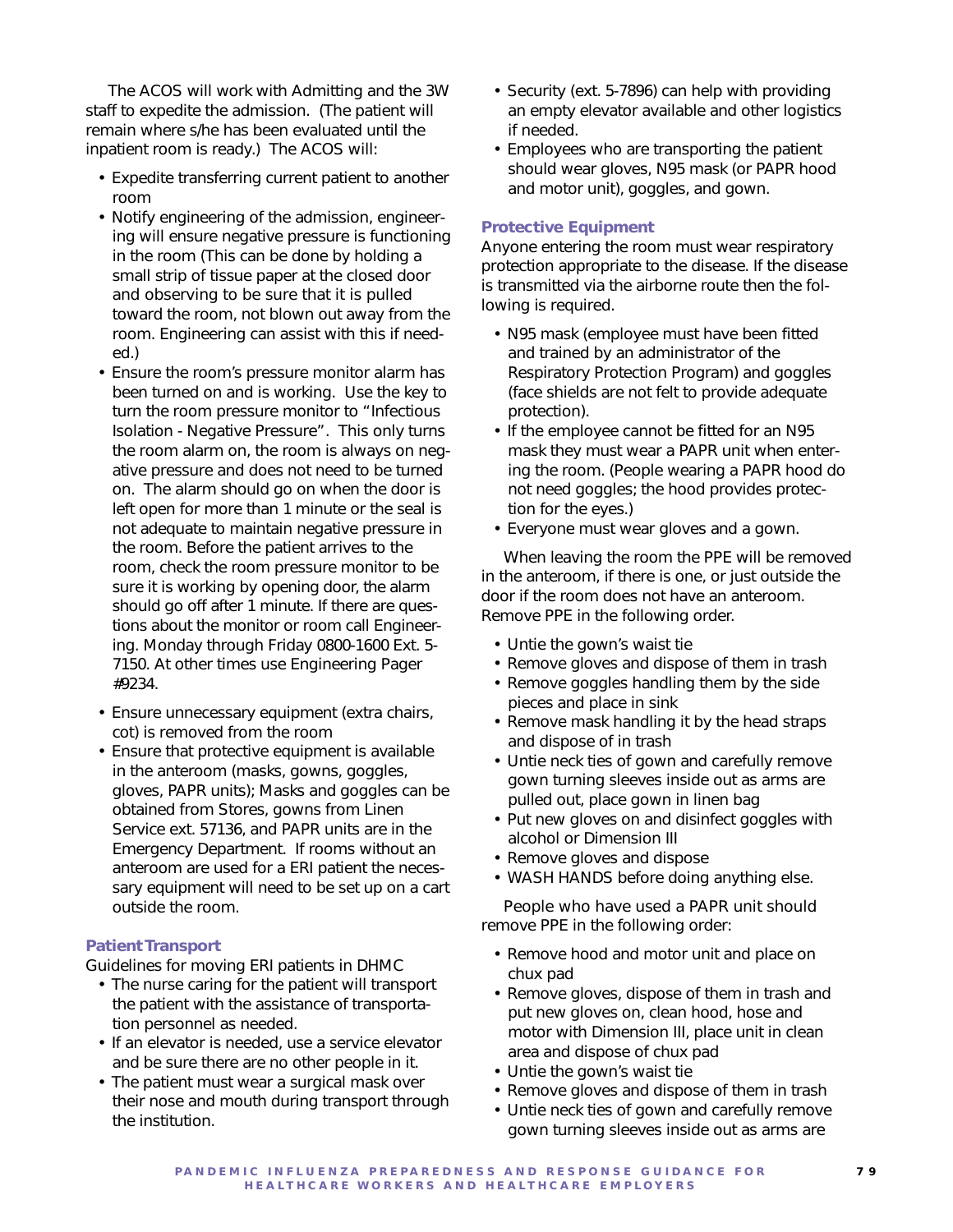pulled out, place gown in linen bag.

• WASH HANDS before doing anything else.

All of the PPE, except for the PAPR units, are either disposable or single use and should not be reused.

N95 masks will not be reused. They will be disposed in the trash of as soon as they are removed.

PAPR units must be disinfected as soon as they are removed. The person who used the equipment is responsible for cleaning it and plugging in the motor unit to recharge while it is not in use. The hood and hose must be wiped with a disinfectant before being handled and used again. The motor unit should be wiped with a disinfectant if it has been in contact with respiratory secretions.

### **Room Setup**

Both doors to rooms 301 and 302 must be kept closed. When other rooms are used, the single door to the room must be kept closed.

Only essential equipment should be in the room. Equipment brought into the room should be left in the room for use only by that patient. Thermometer, stethoscope glucometer, pulse oyx, should remain in the room. A thermometer can be obtained from CSR, a glucometer can be obtained from Point of Care Testing, ext 57198, in the lab, pulse oyx can be obtained from respiratory therapy. Equipment that cannot be left in the room must be disinfected before it is used for any other patient. Most equipment can be disinfected by cleaning thoroughly with Dimension III.

Linen requires no special precautions. Used linen should be handled as little as possible. It should be carefully rolled together in a manner that avoids shaking, and placed in the yellow linen bags.

Trash requires no special precautions. Routine waste should be placed in the regular trash bags. Any waste that is saturated with blood or body fluids should be disposed of in the tan bags.

Regular dishes will be used. The dietary aide will give the tray to the nurse who will bring it into the room. The nurse will also bring the tray out of the room when the meal is finished.

Blood and other specimens may be sent to the lab via normal mechanisms. Be sure the outside of the biohazard bag does not become contaminated.

The patient room should be cleaned daily and as needed by housekeeping. While the patient is in the room the housekeeping staff must wear N95 mask and goggles or a PAPR unit and gloves and gowns while in the room. Routine cleaning with a disinfectant is adequate. When the patient is discharged the room should be left closed for an hour, then people may enter without masks to clean.

### **Staffing**

Nursing staff from Pediatrics and the Critical Care units will provide care to pediatric or critical care patients on 3W.

The registered nurse taking care of a ERI patient will not care for any other patients. Other staff members such as LNAs who may be needed to assist with care may care for other patients.

The goal is to limit the number of employees who enter the room while providing appropriate safe care for the patient.

All employees will be expected to participate in the care of ERI patients as needed.

Pregnant employees will not be excused from caring for ERI patients.

Staff who are taking care of ERI patients may wear hospital supplied scrub uniforms. (There is a cabinet in Stores that has a few scrubs available for emergency use, a larger supply will need to be ordered from the linen department.)

Staff who have cared for a ERI patient may shower in their locker room before leaving work.

#### **Employee Surveillance**

A list of all employees who enter the room or have had close contact with the patient will be started by Infection Control as soon as the ERI plan is activated and maintained by the RN who is assigned to the patient. All employees entering the room or who have contact with the ERI patient must add their name and contact information to the list. The unit secretary will FAX the prior day's list to Occupational Medicine (FAX 650-0928) between 8:00 and 9:00 a.m. each day. These employees will be followed by Occupational Medicine for symptoms of the disease. Occupation Medicine will develop a disease-specific protocol for close monitoring of all employees who have had contact with the ERI patient.

#### **Visitors**

No visitors. People can talk to the patient via telephone.

For pediatric patients, one parent may be allowed in the room. They will need to use PPE and follow policies as above. They may not sleep in the room.

### **Special Situations**

Cough inducing or aerosol producing procedures (intubation, sputum induction, nebulizer treatment, CPAP, BiPAP, suctioning) should not be done unless

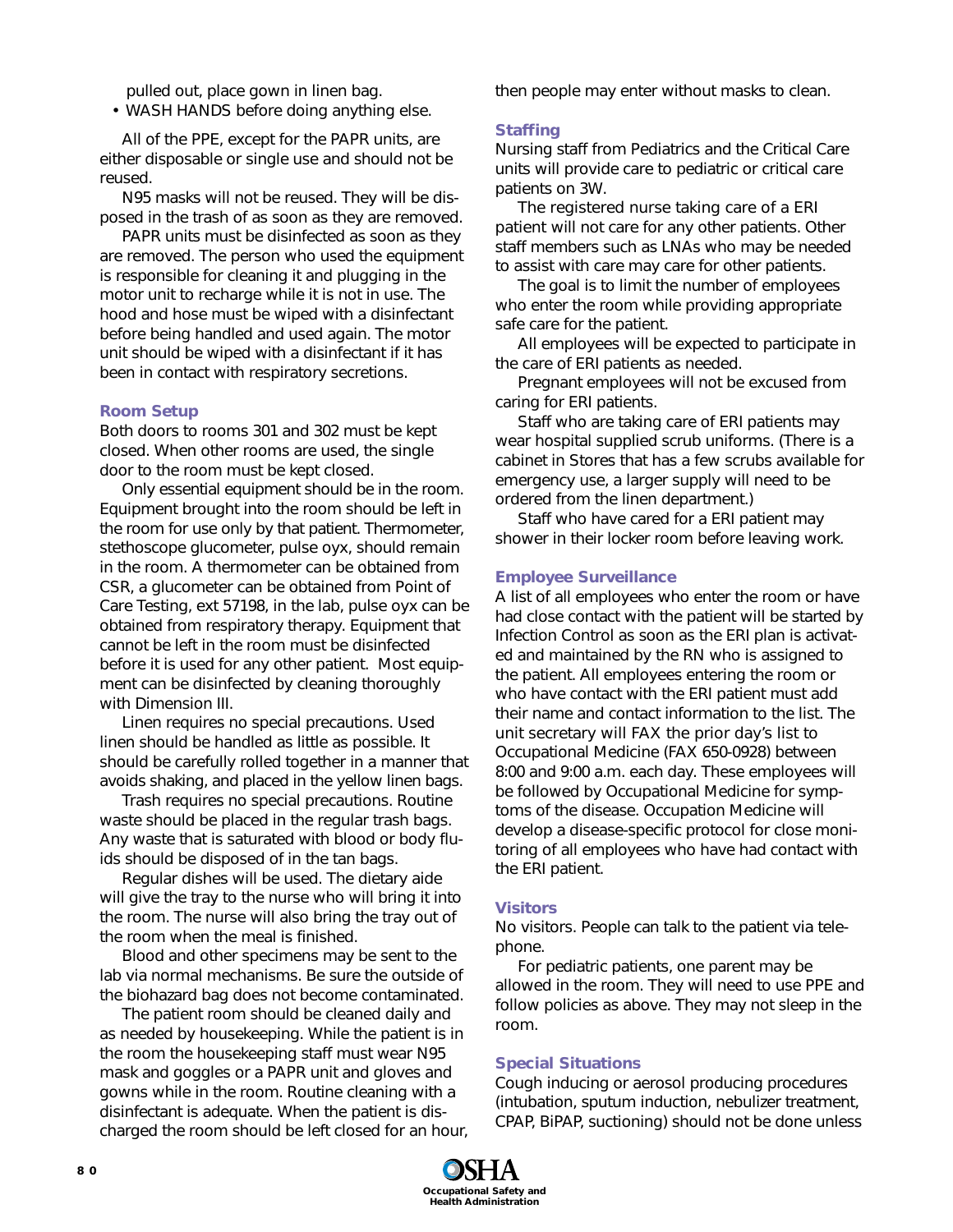absolutely necessary. If they must be done the patient should be medicated if possible to limit aerosol production (sedate, paralyze). The absolute minimum number of employees should be in the room. Employees who are in the room during such a procedure must wear PAPR units.

To the extent possible all tests and procedures will be done in the patient's room. Medically necessary tests that cannot be done in the patient's room need to be planned and coordinated with the department doing the test so that the patient does not wait in the department's waiting area, as few staff as possible are present and they have appropriate PPE, as few other patients as possible are in the area. The room and equipment must be appropriately cleaned after the patient leaves and before another patient is seen.

If surgery is needed it should be done at a time when as few other patients as possible are in the OR. The patient should be brought directly into the OR, not wait in the holding area. As few staff as possible should be in the room. The OR staff in the room should all wear N95 masks and goggles as well as other appropriate PPE.

If the patient needs dialysis, this will be done in the patient's room. The patient will not go to the dialysis unit.

In the event of cardiopulmonary arrest a Protected Code Blue will be called. Only 6 members of the code team will be in the room. They must all wear the appropriate PPE; PAPR unit, gloves and gown. Equipment and supplies must go in only one direction (equipment and supplies that are taken off the code cart are not put back on the cart).

### **Cohorting of Patients and Staff**

If there is significant ERI transmission in the facility or frequent unprotected exposures then patients and staff may need to be cohorted in separate areas of the facility according to their exposure status;

- No exposure
- Unprotected exposure but no symptoms
- Unprotected exposure with symptoms but do not meet the ERI case definition
- Symptoms meet the ERI case definition

This policy has been reviewed and accepted by

| Infectious Disease Service entrance and the control of the control of the control of the control of the control of the control of the control of the control of the control of the control of the control of the control of th |
|--------------------------------------------------------------------------------------------------------------------------------------------------------------------------------------------------------------------------------|
| Occupational Medicine Department [1942] [2012] [2012] [2012] [2012] [2012] [2012] [2012] [2012] [2012] [2012] [                                                                                                                |
|                                                                                                                                                                                                                                |
|                                                                                                                                                                                                                                |
|                                                                                                                                                                                                                                |
|                                                                                                                                                                                                                                |
|                                                                                                                                                                                                                                |
|                                                                                                                                                                                                                                |
|                                                                                                                                                                                                                                |
|                                                                                                                                                                                                                                |
|                                                                                                                                                                                                                                |
|                                                                                                                                                                                                                                |
|                                                                                                                                                                                                                                |
|                                                                                                                                                                                                                                |
|                                                                                                                                                                                                                                |
|                                                                                                                                                                                                                                |
|                                                                                                                                                                                                                                |
|                                                                                                                                                                                                                                |
|                                                                                                                                                                                                                                |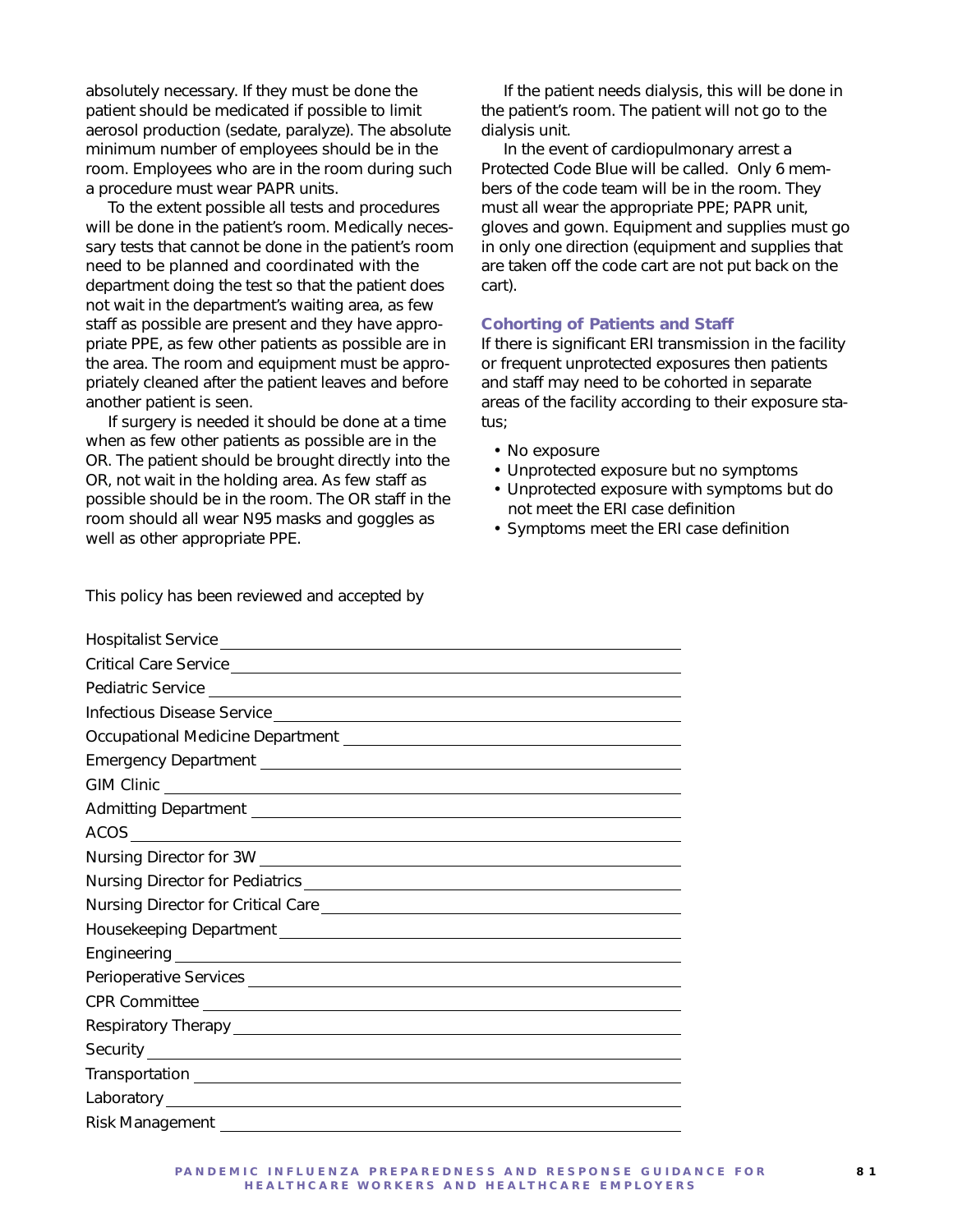# **Appendix D Self-Triage and Home Care Resources for Healthcare Workers and Patients**

# **Appendix D-1**

## **Sample Self-Triage Algorithm for Persons with Influenza Symptoms**

*Reproduced with permission from the Department of Veterans Affairs, VA Pandemic Influenza Plan Appendix E-5: SAMPLE Self-Triage Algorithm for Persons with Influenza Symptoms.*

## You may have influenza (flu).

When should you seek additional help from a healthcare provider?

## **The symptoms of influenza are:**

- Fever—low (99˚F) to high (104˚F), usually for 3 days, but may persist for 4 to 8 days. Sometimes fever will go away and return a day later.
- Aching muscles
- Cough
- Headache
- Joint aches
- Eye pain
- Feeling very cold or having shaking chills
- Feeling very tired
- Sore throat, runny or stuffy nose

### **If you have some of these symptoms:**

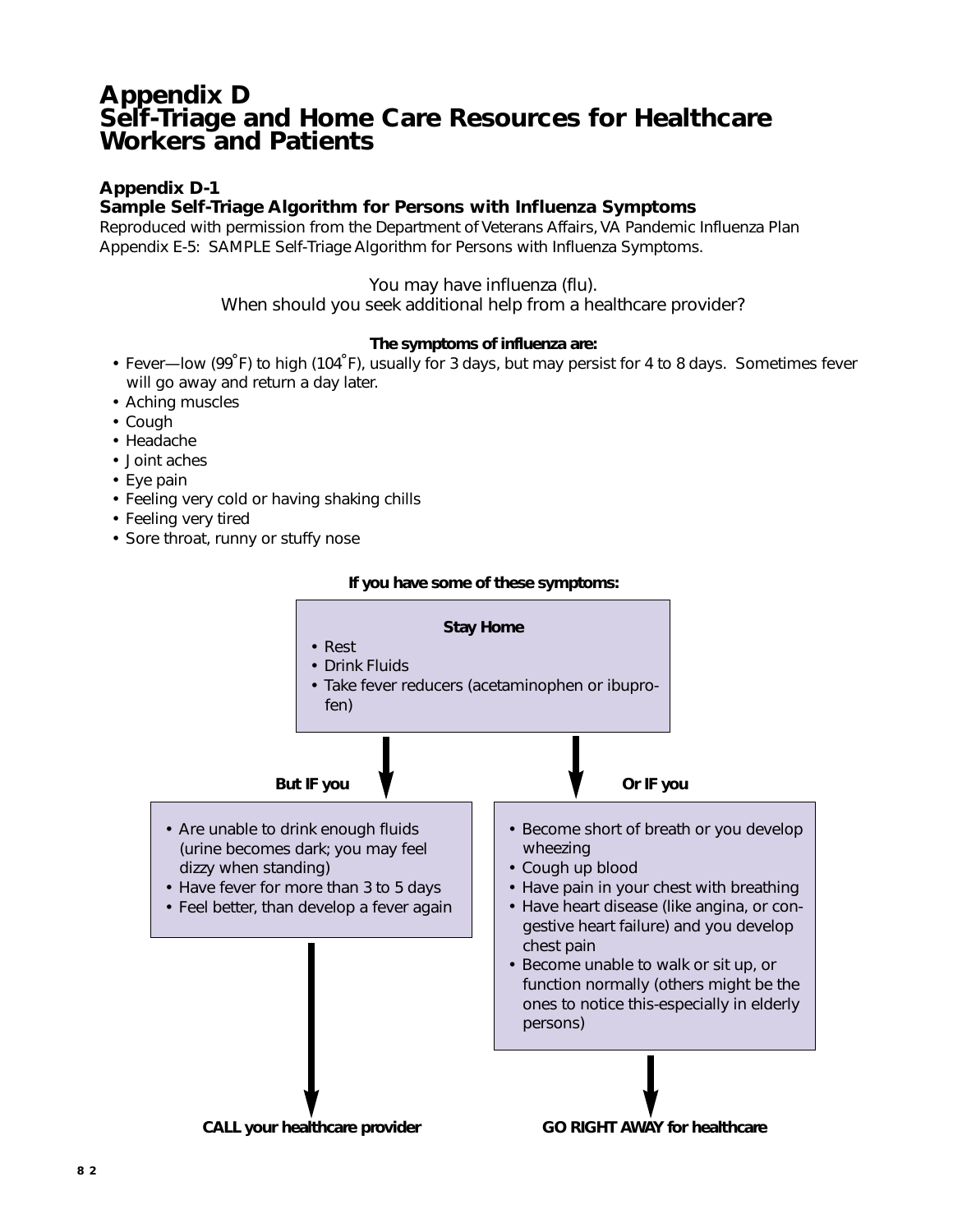### **Appendix D-2 Home Care Guide for Influenza**

*Reproduced with permission from the Department of Veterans Affairs, VA Pandemic Influenza Plan Appendix E-6, Home Care Guide for Influenza: Symptom and Care Log, Infection Control Measures for the Home.*

A person with influenza will often become ill very suddenly. Fever and the worst symptoms often last three days, but sometimes last as many as eight days. The person may feel weak, tired, or less energetic than normal for weeks afterward, and may have a long-lasting hacking cough.

## *Common symptoms:*

Fever—low (99˚F) to high (104˚F), usually for 3 days, but may persist for 4 to 8 days. Sometimes fever will go away and return a day later.

- Extreme fatigue
- Muscle and body aches
- Feeling very cold or having shaking chills
- Joint aches
- Headache (may be severe)
- Eye pain
- Sore throat
- Stuffed nose or runny nose
- Dry cough initially, may become a deep, hacking, and painful cough over the course of several days
- No appetite for food or desire to drink fluids

## *Supplies to have on hand:*

- Thermometer
- Acetaminophen
- Cough suppressants/cough syrup
- Drinks—fruit juices, sports drinks
- Light foods—clear soups, crackers, applesauce
- Blankets; warm covers

## *Caring for a person with influenza:*

- Comfort measures
	- Have the patient rest in bed.
	- Allow the sick person to judge the amount of bed covers needed; when fever is high the person may feel very cold and want several blankets.
	- Give acetaminophen or ibuprofen according to the package label or a health care provider's direction to reduce fever, headache, and muscle, joint or eye pain.
- Fluids—give frequently, extremely important to replace body fluids that are lost as a result of fever.
- Feeding
	- Give light foods as the person wants: fluids are more important than food, especially in the first days when the fever may be highest.

## *When to seek additional medical advice:*

- If the person is short of breath or breathing rapidly at rest
- If the person's skin is dusky or bluish in color
- If the person is disoriented ("out of it")
- If the person is so dizzy or weak that standing is difficult (in a person who was able to walk before the illness)
- If the person has not urinated in 12 or more hours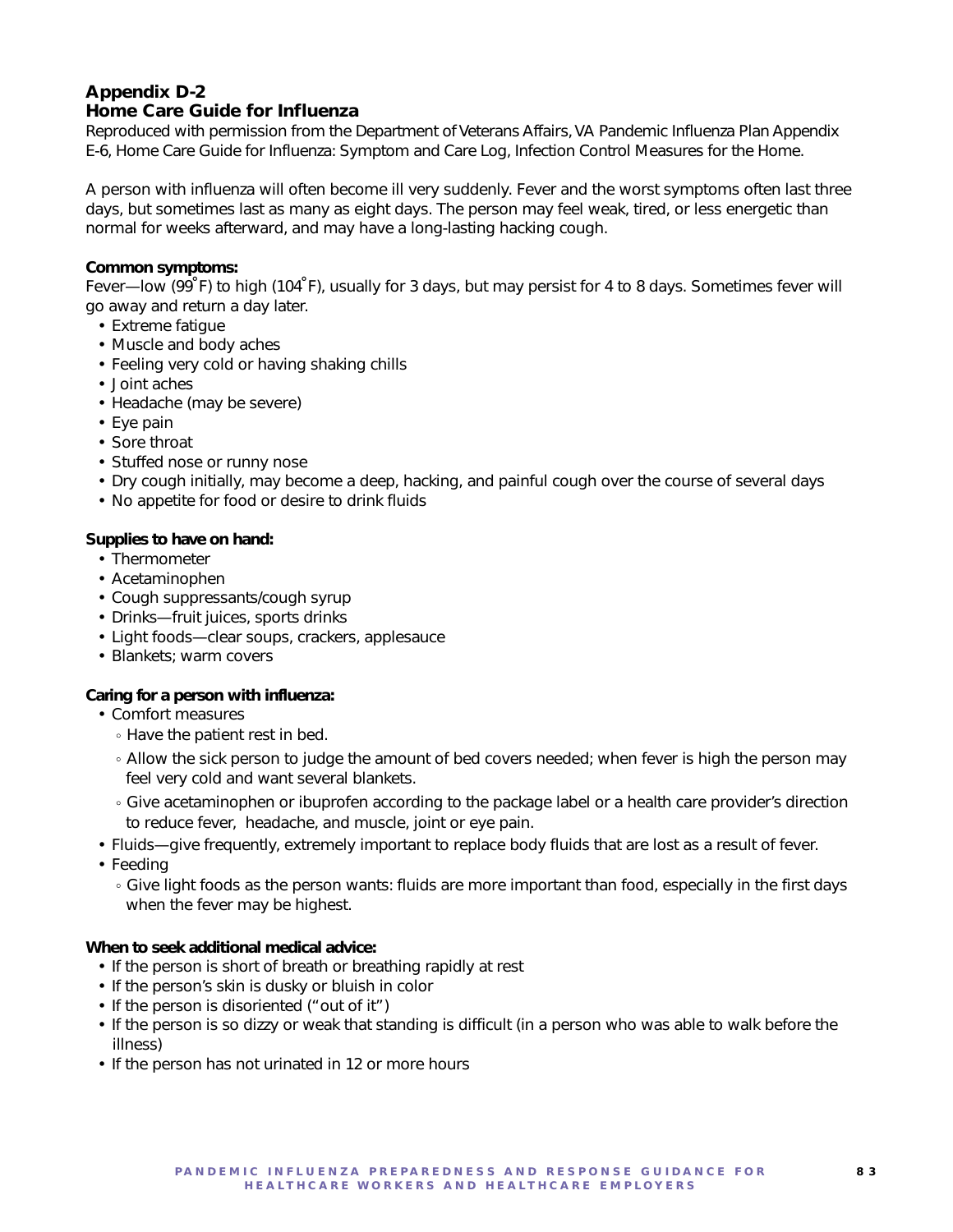## **Symptom and Care Log for Home Care**

(Copy, fill out, and bring log sheets to healthcare provider visits)

Name of patient

Name of healthcare provider

| Date | Time | Observations* | Temperature | Medication |
|------|------|---------------|-------------|------------|
|      |      |               |             |            |
|      |      |               |             |            |
|      |      |               |             |            |
|      |      |               |             |            |
|      |      |               |             |            |
|      |      |               |             |            |
|      |      |               |             |            |
|      |      |               |             |            |
|      |      |               |             |            |
|      |      |               |             |            |
|      |      |               |             |            |
|      |      |               |             |            |
|      |      |               |             |            |
|      |      |               |             |            |
|      |      |               |             |            |
|      |      |               |             |            |
|      |      |               |             |            |
|      |      |               |             |            |
|      |      |               |             |            |
|      |      |               |             |            |
|      |      |               |             |            |
|      |      |               |             |            |

\* How the person looks; what the person is doing; fluids or foods taken since the last observation.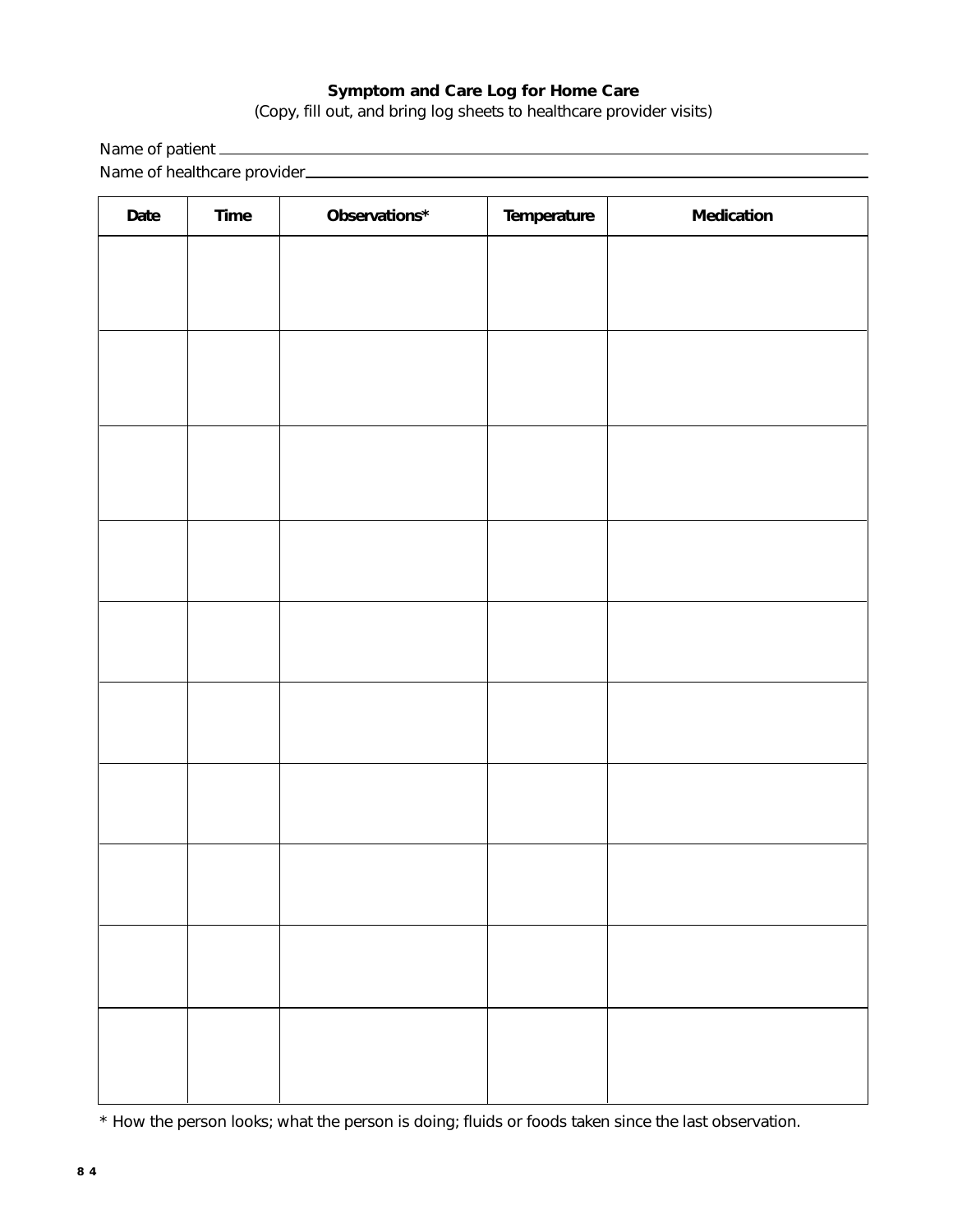# **Appendix E References for Diagnosis and Treatment of Staff During an Influenza Pandemic**

*Please refer to www.pandemicflu.gov or http://www.pandemicflu.gov/vaccine/#testing for current information and recommendations. Reproduced from the CDC Influenza (Flu) Laboratory Diagnostic Procedures for Influenza webpage, http://www.cdc.gov/flu/professionals/labdiagnosis.htm. Last accessed March 6, 2007.*

| <b>Procedure</b>                                           | Influenza<br><b>Types</b><br><b>Detected</b> | <b>Acceptable Specimens</b>                                                                         | Time for<br><b>Results</b> | Rapid<br>result<br>available |
|------------------------------------------------------------|----------------------------------------------|-----------------------------------------------------------------------------------------------------|----------------------------|------------------------------|
| <b>Viral culture</b>                                       | A and B                                      | NP swab <sup>2</sup> , throat swab, nasal wash,<br>bronchial wash, nasal aspirate, sputum           | $3-10$ days $3$            | No                           |
| Immunofluorescence DFA<br><b>Antibody Staining</b>         | A and B                                      | NP swab <sup>2</sup> , nasal wash, bronchial wash,<br>nasal aspirate, sputum                        | 2-4 hours                  | <b>No</b>                    |
| RT-PCR5                                                    | A and B                                      | NP swab <sup>2</sup> , throat swab, nasal wash,<br>bronchial wash, nasal aspirate, sputum           | 2-4 hours                  | No                           |
| Serology                                                   | A and B                                      | paired acute and convalescent serum<br>samples <sup>6</sup>                                         | >2 weeks                   | No.                          |
| <b>Enzyme Immuno Assay</b><br>(EIA)                        | A and B                                      | NP swab <sup>2</sup> , throat swab, nasal wash,<br>bronchial wash                                   | 2 hours                    | <b>No</b>                    |
| <b>Rapid Diagnostic Tests</b>                              |                                              |                                                                                                     |                            |                              |
| Directigen Flu A'<br>(Becton-Dickinson)                    | A                                            | NP wash and aspirate                                                                                | <30 minutes                | Yes                          |
| Directigen Flu A+B <sup>7,9</sup><br>(Becton-Dickinson)    | A and B                                      | NP swab <sup>2</sup> , aspirate, wash; lower nasal<br>swab; throat swab; bronchioalveolar<br>lavage | <30 minutes                | Yes                          |
| Directigen EZ Flu A+B <sup>7,9</sup><br>(Becton-Dickinson) | A and B                                      | NP swab <sup>2</sup> , aspirate, wash; lower nasal<br>swab; throat swab; bronchioalveolar<br>lavage | <30 minutes                | Yes                          |
| FLU OIA4,7<br>(Biostar)                                    | A and B                                      | NP swab <sup>2</sup> , throat swab, nasal aspirate,<br>sputum                                       | <30 minutes                | Yes                          |
| FLU OIA A/B <sup>79</sup><br>(Biostar)                     | A and B                                      | NP swab <sup>2</sup> , throat swab, nasal aspirate,<br>sputum                                       | <30 minutes                | Yes                          |
| <b>XPECT Flu A&amp;B</b> <sup>7,9</sup><br>(Remel)         | A and B                                      | Nasal wash, NP swab <sup>2</sup> , throat swab                                                      | <30 minutes                | Yes                          |
| <b>NOW Influenza A8,9</b><br>(Binax)                       | A                                            | Nasal wash/aspirate, NP swab <sup>2</sup>                                                           | <30 minutes                | Yes                          |
| NOW Influenza B <sup>8,9</sup><br>(Binax)                  | B                                            | Nasal wash/aspirate, NP swab <sup>2</sup>                                                           | <30 minutes                | Yes                          |
| NOW Influenza A&B <sup>8,9</sup><br>(Binax)                | A and B                                      | Nasal wash/aspirate, NP swab <sup>2</sup>                                                           | <30 minutes                | Yes                          |
| OSOM <sup>®</sup> Influenza A&B <sup>9</sup><br>(Genzyme)  | A and B                                      | Nasal swab                                                                                          | <30 minutes                | Yes                          |
| Quick Vue Influenza Test <sup>4,8</sup><br>(Quidel)        | A and B                                      | NP swab <sup>2</sup> , nasal wash, nasal aspirate                                                   | <30 minutes                | Yes                          |

### **Appendix E-1. Influenza Diagnostic Table**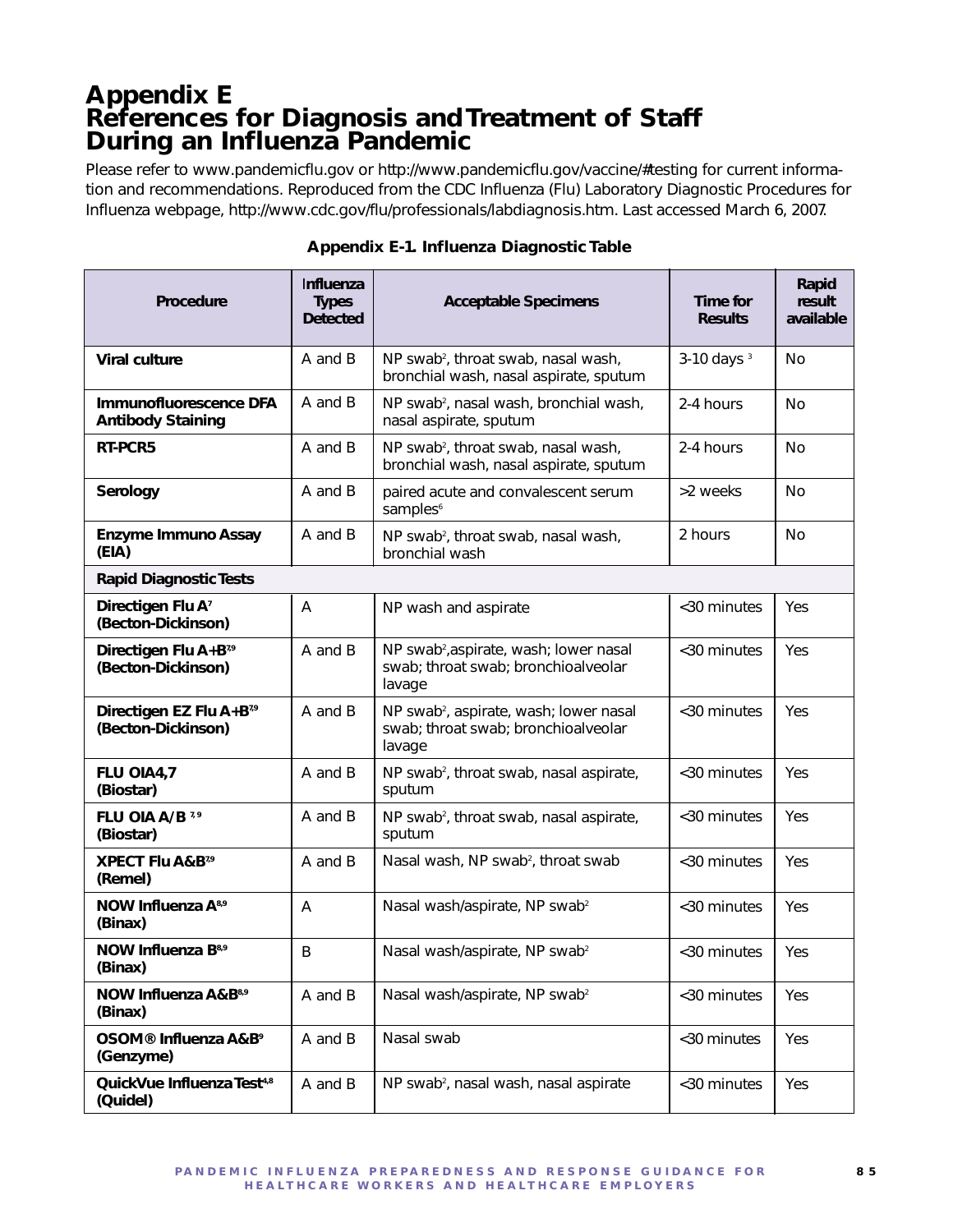| QuickVue Influenza A+B<br>Test <sup>8,9</sup><br>(Quidel) | A and B | NP swab <sup>2</sup> , nasal wash, nasal aspirate | $<$ 30 minutes | Yes |
|-----------------------------------------------------------|---------|---------------------------------------------------|----------------|-----|
| SAS Influenza A Test <sup>78,9</sup>                      | А       | NP wash2, NP aspirate <sup>2</sup>                | <30 minutes    | Yes |
| SAS Influenza B Test <sup>78,9</sup>                      | B       | NP wash2, NP aspirate <sup>2</sup>                | <30 minutes    | Yes |
| ZstatFlu <sup>4,8</sup><br>(ZymeTx)                       | A and B | throat swab                                       | $<$ 30 minutes | Yes |

1. List may not include all test kits approved by the U.S. Food and Drug Administration.

- 2. NP = nasopharyngeal.
- 3. Shell vial culture, if available, may reduce time for results to 2 days.
- 4. Does not distinguish between influenza A and B virus infections.
- 5. RT-PCR = reverse transcriptase polymerase chain reaction.
- 6. A fourfold or greater rise in antibody titer from the acute- (collected within the 1st week of illness) to the convalescent-phase (collected 2-4 weeks after the acute sample) sample is indicative of recent infection.
- 7. Moderately complex test requires specific laboratory certification.
- 8. CLIA-waived test. Can be used in any office setting. Requires a certificate of waiver or higher laboratory. certification.
- 9. Distinguishes between influenza A and B virus infections.

Disclaimer: Use of trade names or commercial sources is for identification only and does not imply endorsement by the Centers for Disease Control and Prevention or the Department of Health and Human Services.

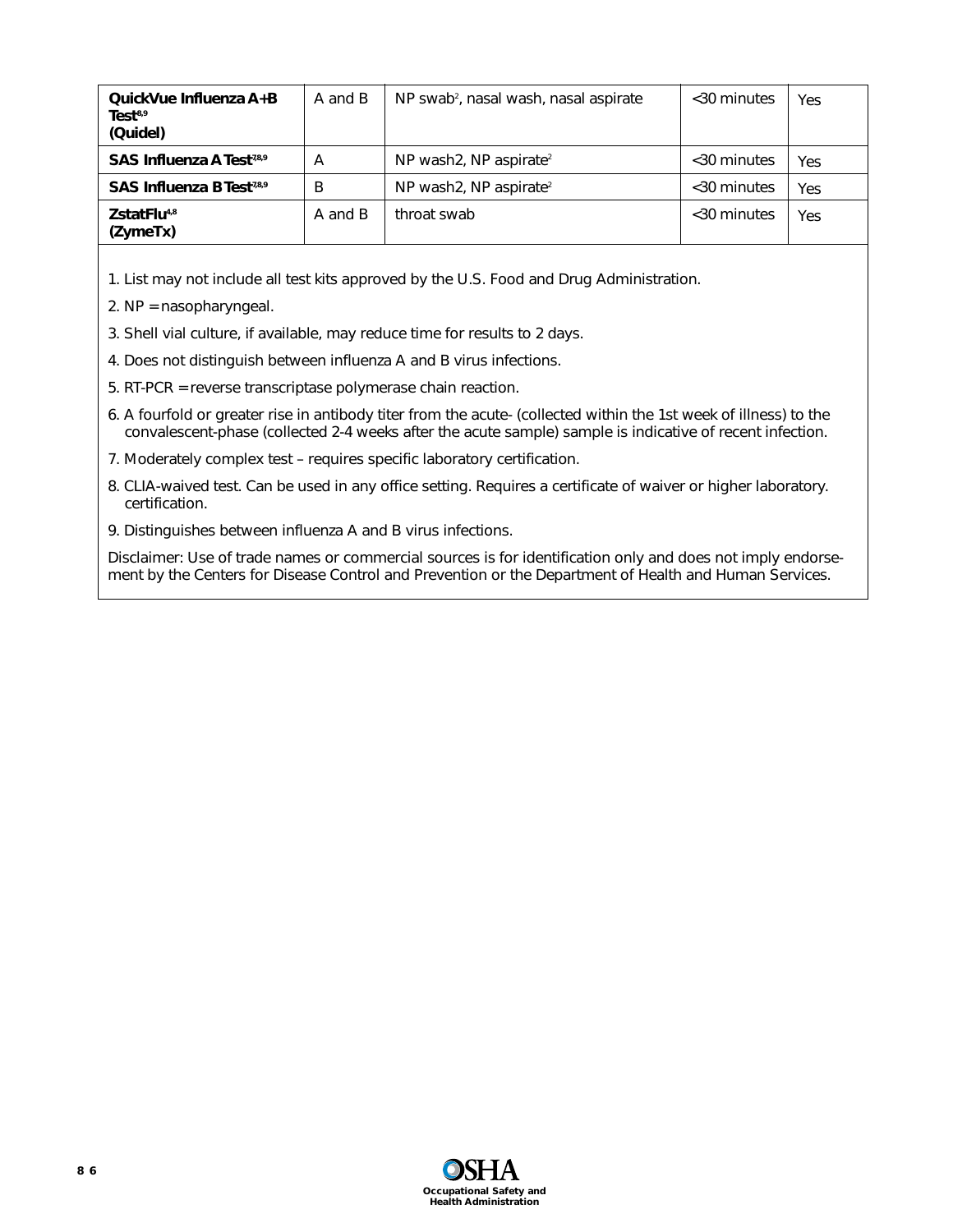# **Appendix F Pandemic Planning Checklists and Example Plans**

- 1. Hospital Preparedness Checklist (Department of Health and Human Services) http://www.hhs.gov/pandemicflu/plan/sup3.html#app2
- 2. Long-term Care and Other Residential Facilities Pandemic Influenza Planning Checklist (Department of Health and Human Services) http://www.pandemicflu.gov/plan/LongTermCareChecklist.html
- 3. Medical Offices and Clinics Pandemic Influenza Planning Checklist (Department of Health and Human Services) http://www.pandemicflu.gov/plan/medical.html
- 4. Emergency Medical Services and Non-emergent (Medical) Transportation Organizations Pandemic Influenza Planning Checklist (Department of Health and Human Services) http://www.pandemicflu.gov/plan/emgncy medical.html
- 5. Home Health Care Services Pandemic Influenza Planning Checklist (Department of Health and Human Services) http://www.pandemicflu.gov/plan/healthcare.html
- 6. Department of Veterans Affairs (VA) VA Pandemic Influenza Plan Appendix D-2: Sample Emergency Management Program Standard Operating Procedure (SOP) http://www.publichealth.va.gov/flu/pandemicflu\_plan.htm#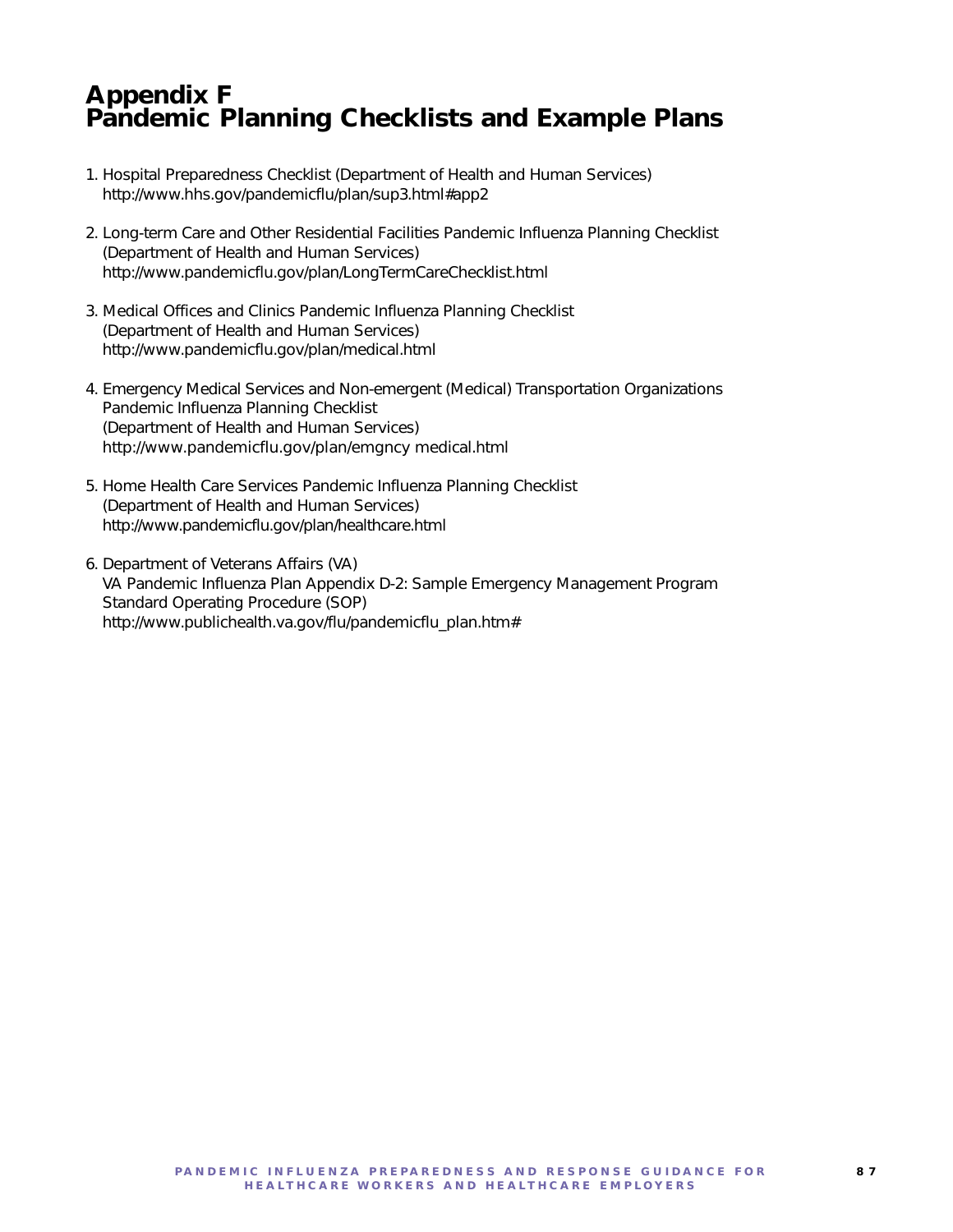## **Appendix F-1 Sample Emergency Management Program Standard Operating Procedure (SOP)**

*Reproduced with permission from the Department of Veterans Affairs Pandemic Plan, Appendix D-2: Sample Emergency Management Program Standard Operating Procedure (SOP).* 

**Pandemic Influenza Affecting A VA Healthcare Facility** *(Modify for your facility)*

Emergency Management Program Guidebook Department of Veterans Affairs

## **THE DEPARTMENT OF VETERANS AFFAIRS MEDICAL CENTER (LOCATION)**

## **EMERGENCY MANAGEMENT PROGRAM (DATE) STANDARD OPERATING PROCEDURE NO. ( )**

**SUBJECT:** VA Health Care Facility's Preparation and Response to an Influenza Pandemic

## *Description of the Threat/Event.*

- a.*Agent.* A pandemic occurs when a new strain of influenza virus emerges that has the ability to infect and be passed between humans. Because humans would have little immunity to the new virus, a worldwide epidemic, or pandemic, can ensue. Influenza viruses have threatened the health of human populations for centuries. The diversity and propensity of influenza viruses for mutation have thwarted efforts to develop both a universal vaccine and highly effective antiviral drugs. As a result, and despite annual vaccination programs and modern medical technology, even seasonal influenza in the United States results in approximately 36,000 deaths and 226,000 hospitalizations each year. A pandemic strain of influenza could cause manyfold more. Transmission of influenza is aided by the fact that infected people may shed virus and spread the infection for one-half day to one day *before* symptoms begin.
- b.*Clinical Disease.* Symptoms of influenza typically begin two days after exposure, often starting with a sudden onset of fever, severe fatigue or muscle pain, sore throat, and a dry cough. Uncomplicated seasonal influenza commonly leads to three to five days of acute illness, including fever and prostration, leaving the sufferer feeling weakened and with a residual cough for two or more weeks longer. A

new strain may present a different clinical course and be much more serious, causing severe morbidity and mortality from influenza pneumonia or pneumonitis and secondary bacterial infections.

c. *Public Health Response.* Public health measures to slow or stop a pandemic influenza will likely include a number of actions that will have a range of success. A monovalent influenza vaccine made for the specific pandemic strain will be manufactured, but this will take several months. An antiviral medication, oseltamivir, that can be given to exposed persons to prevent illness and help limit transmission is available but supplies are limited and manufacturing is a complex process. Oseltamivir may be effective against the H5N1 avian influenza that has infected humans in Asia and Europe; VA holds a 500,000 treatment course stockpile of oseltamivir. Other public health measures include commonsense actions, like hand washing, respiratory hygiene, staying home when sick, and using telework or telecommuting options when able. Health care facility actions involve isolating the sick, having staff wear appropriate personal protective equipment (PPE), and screening for influenza illness or exposure before permitting entry to a facility. Community, regional, and nationally-mandated measures may include declaration of "snow days", postponing of large public gatherings, quarantine of the exposed, and restrictions on travel.

## *Impact on Mission Critical Systems.*

- An influenza pandemic can quickly overwhelm a VA medical center's or community-based outpatient clinic's normal capacity to provide timely and accessible medical care. Because of the ease with which influenza is transmitted, healthcare facilities can quickly become sites of intensive exposure for staff and non-infected patients. Breaks in procedure or unanticipated exposures may overwhelm a whole Medical Center, for example, by exposing personnel and requiring quarantine of the Medical Center. For this reason it is incumbent that VHA facilities prepare for the possibility of an influenza pandemic.
- An influenza pandemic can quickly overwhelm a hospital's or CBOC's mission critical systems, causing such problems as:
- Staffing shortages from community quarantine and competing family interests.

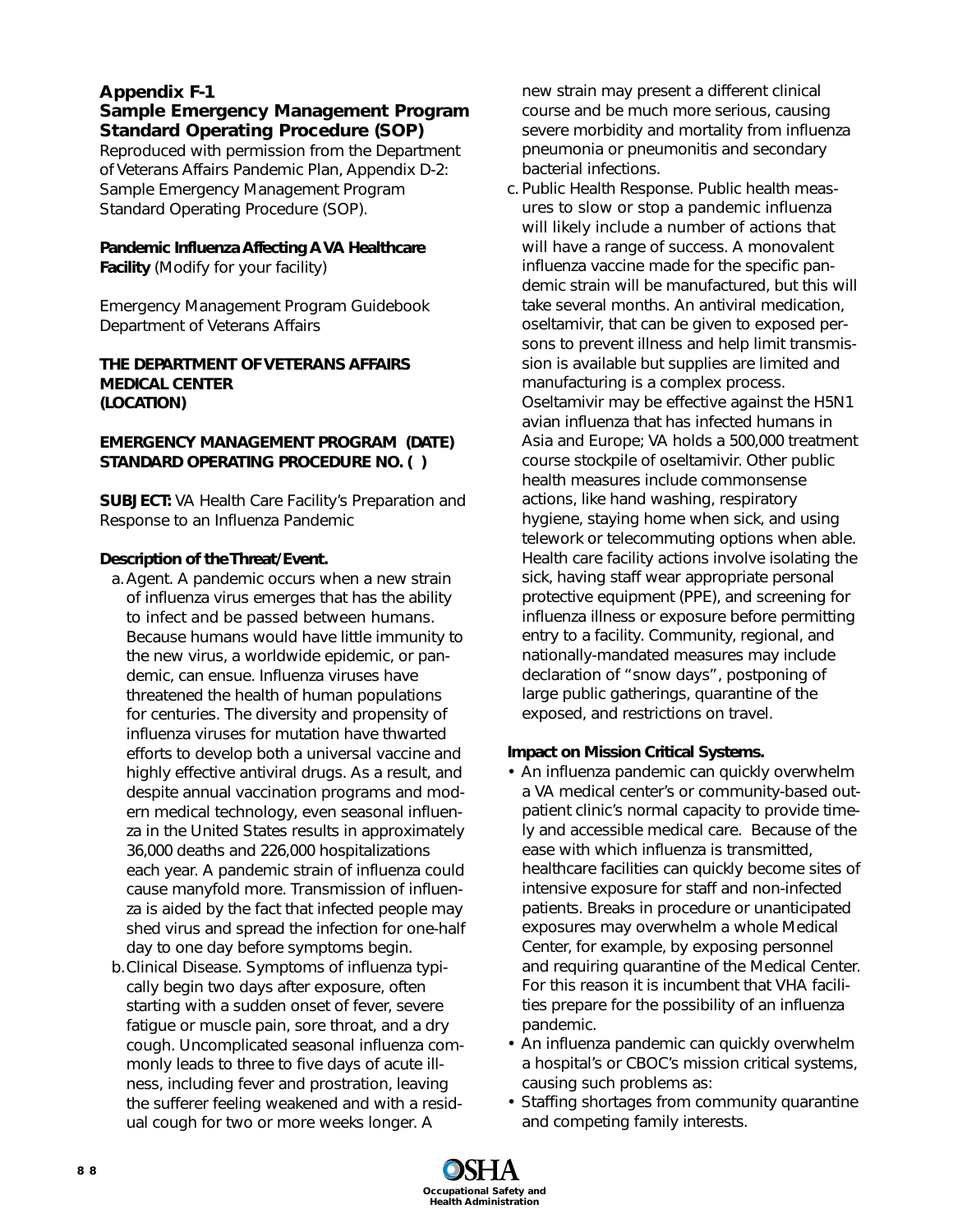- Depleted supplies of vaccines and antivirals.
- Stretched bed capacity and operational space required for patient care or quarantine.
- A pandemic, by definition, will be a widespread—even national—event, so close coordination and cooperation with local, county, state public health agencies; and private sector healthcare facilities will be necessary and vital. It will also be necessary for VA medical centers to anticipate VA's mission to back up the Department of Defense (and provide care to designated members of the military) and VA's responsibilities to the National Response Plan (and provide care and resources for care to non-enrolled veterans and non-veterans).

## *Operating Units and Key Personnel with Responsibility to Manage this Threat.*

- *Facility Director* Responsible for assuring the organization implements the necessary preparatory measures for a potential influenza pandemic. The Director is also responsible for initiating the organization's disaster plan.
- *Infection Control Team/Epidemiology* Key role in: tracking potential and confirmed cases; infection control management of patients using airborne precautions (private room, negative airflow, N95 respirator use by staff) or, when the Medical Center is overwhelmed, using droplet precautions and cohorting (isolation of infectious patients together, but away from non-exposed); working with and reporting to local and state public health agencies; serving as a VA medical center information resource on changing public health recommendations and on the community/outbreak; assisting with vaccination decisions affecting staff and patients; and advising on mass distribution systems for vaccine and antivirals.
- *Engineering Service* Key role in: assessment of negative airflow rooms and negative airflow systems; identification of areas suitable for cohorting patients both in waiting areas and after hospitalization.
- *Clinical Laboratory* Key role in: obtaining and performing diagnostic tests for the pandemic strain; knowing availability of reference laboratories for diagnosis (like the CDC's Laboratory Response Network [LRN] or state laboratories); advising on specimen collection; safe handling, storage, and shipping of specimens.
- *Safety/Industrial Hygiene* Key role in: support of N95 respirator usage (fit testing) program.
- *Police and Security* Key role in: crowd control, managing the flow of patients and visitors. If the situation warrants, police have key role in perimeter control, site access. Police may be called upon to protect the supply of influenza vaccines and supplies like oseltamivir, vaccine, N95 masks, and surgical or procedure-type masks. Perimeter access and site control may pertain to staff, staff relatives/family, and patients and require ingress and egress control. Site control may include assisting with drive-through triage stations or drive-through clinic sites, and mass distribution of vaccine and antivirals.
- *Medical Service* Key role in: clinical diagnosis of cases; treatment of cases; providing healthcare advice via telephone; staffing innovative care delivery sites, advising/assisting with mass delivery of vaccine and antivirals.
- *Nursing Service* Key roles in: staffing and bed support for inpatient, outpatient, and innovative care delivery sites; assisting with restriction of non-essential personnel from patient rooms (i.e., environmental management service, nutrition and food service personnel); providing healthcare advice via telephone; advising/assisting with mass delivery of vaccine and antivirals.
- *Emergency Department* Key role in: monitoring incoming patients suspected of exposure or disease; making decisions on maintaining separate clinical activities.
- *Pharmacy* Key role in managing the supply of vaccines and antivirals.
- *Employee/Occupational Health* Key role in: employee vaccination/clinical care (identification of vaccine contraindications), information flow/risk communication to staff; advising/ assisting with advice to staff about their ability to work, maintaining healthcare records for staff, including immune status.
- *EMS/Safety* Key role in: advising on cleaning of rooms; equipment; communication of advice on cleaning measures.
- *Volunteer Service* Key role in: coordinating volunteers (existing and community members) willing to assist. Volunteers also should assist in establishing an area for child care and respite for healthcare facility staff unable to leave the facility.
- *Public Affairs* Key role in: keeping staff and patients informed, updating website, working with VSOs, media.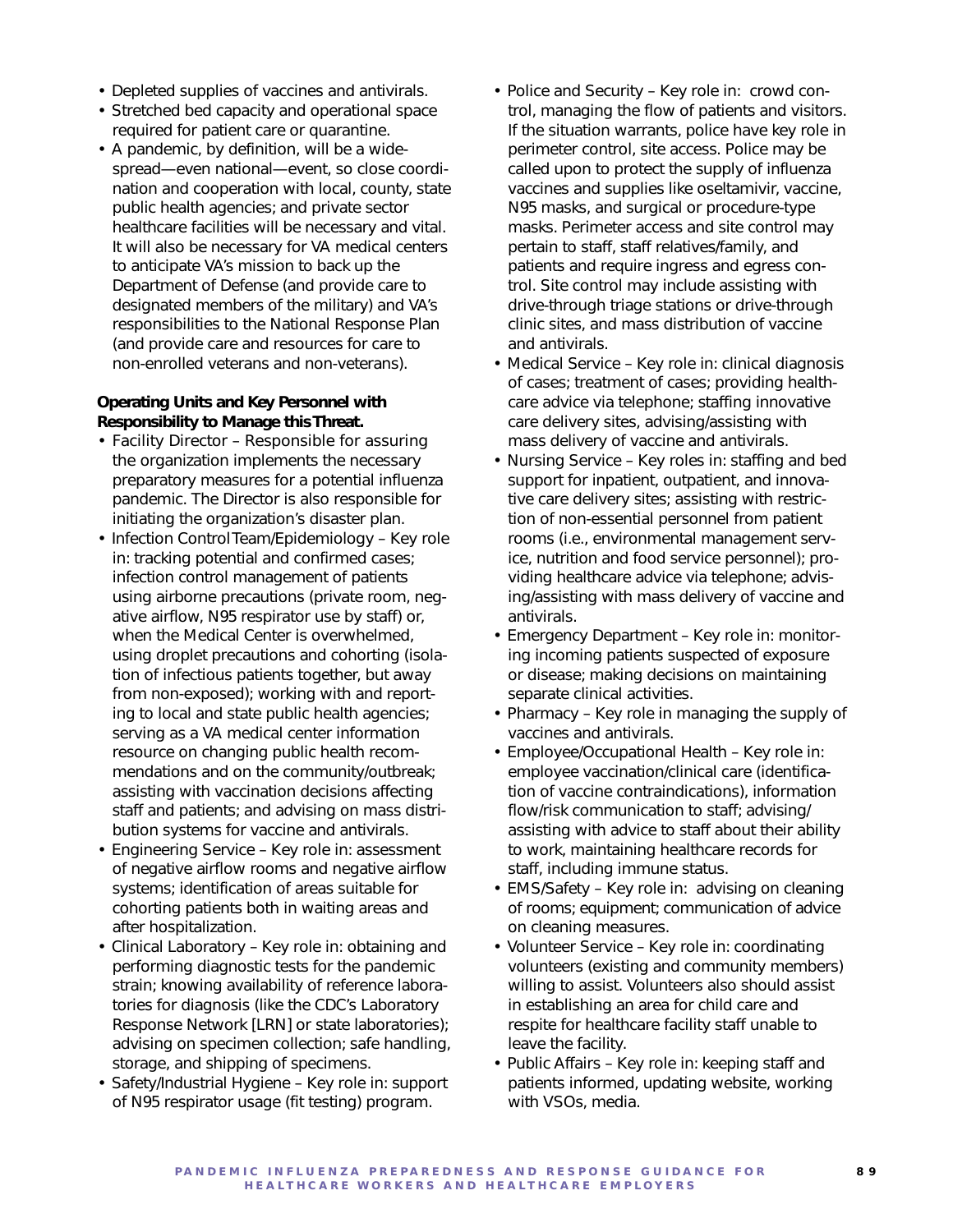## *Mitigation/Preparedness Activities of the Threat/Event.*

The mode(s) of transmission, degree of morbidity and mortality, and amount of societal disruption that a pandemic influenza might cause will be uncertain until the specific influenza strain is identified and observed. From applying what is known about seasonal influenza, it might be expected that a pandemic influenza would follow some of the same transmission patterns: ready transmission by respiratory droplets (and perhaps by aerosolized particles) from person to person; shedding and transmission of virus before persons are ill, a short incubation period of approximately 2 days, and thus a potential doubling of cases every 2 to 3 days.

## a. *Hazard Reduction.*

- Notification/risk communications plan.
- Activation of hospital emergency plan.
- Perimeter control potential: need for increased security staffing, heightened security requirements for access control.
- Building systems assessment for cohorting potential and confirmed patients.
- Implementation of measures to provide added capacity for a potential surge of inpatient and ambulatory care.
- Exposure control/Infection control: Airborne Infection Isolation and Contact Precautions are advised for a potentially lethal strain of pandemic influenza, in order to maximally protect staff. Patients should be placed in room with negative airflow and HEPA exhaust; and should wear surgical masks when transported through the Medical Center. If facilities are unable to exercise this degree of isolation, cohorting of patients in common, exposed areas with HVAC isolation and exhaust (if possible) and use of respiratory droplet precautions by staff are advised.
- Separation of new, unexposed patients from potential pandemic influenza cases.
- Use of Airborne Infection Isolation and Contact Precautions, if possible, or Droplet Precautions.
- Visitor restriction policies.
- If necessary, control of the perimeter: need for increased security staffing, heightened security requirements for access control.
- b. *Preparedness Strategies and Resources.*
	- Establishment of Pandemic Response Team that will be prepared to work during a pandemic.
	- Vaccination (if available).
	- Antiviral medications prescribed to prevent illness in the exposed or unvaccinated (if available).
	- Public health measures of hand washing, respiratory hygiene, staying home when ill, respecting quarantine, isolation, "snow day" and travel, and public gathering limitations.
	- Education (on public health measures, infection control guidelines, home care, self-triage [to determine when medical care is necessary]).
	- Plan for Airborne Infection Isolation and Contact Precautions for all personnel with patient contact.
	- Anticipation of need to manage a large number of fatalities.

## *Response/Recovery from the Event/Threat.*

- a. *Hazard Control and Monitoring Strategies.*
	- First case identified at a VAMC.
		- 1. Should be immediately reported: any suspected case(s) of pandemic influenza to Infection Control for confirmation. Infection Control would then brief the Chief of Medicine and the Chief of Staff. If case is confirmed, the Director, Safety Officer, Police and Occupational Health would be notified (this will most likely occur when a known pandemic virus is circulating elsewhere in the world and a VA medical center suspects it has the first U.S. or regional case).
		- 2. Activate Infection Control Team for initiation of patient/exposed staff tracking system, patient/staff educational information.
		- 3. Clear all patients and employees from the vicinity of the suspected case.
		- 4. Document details of incident and names of all persons within the immediate "at risk" area (i.e., who have become contacts and may require quarantine, antiviral medications).
		- 5. Contact local/state public health contacts for diagnostic sample collection and shipping instructions.

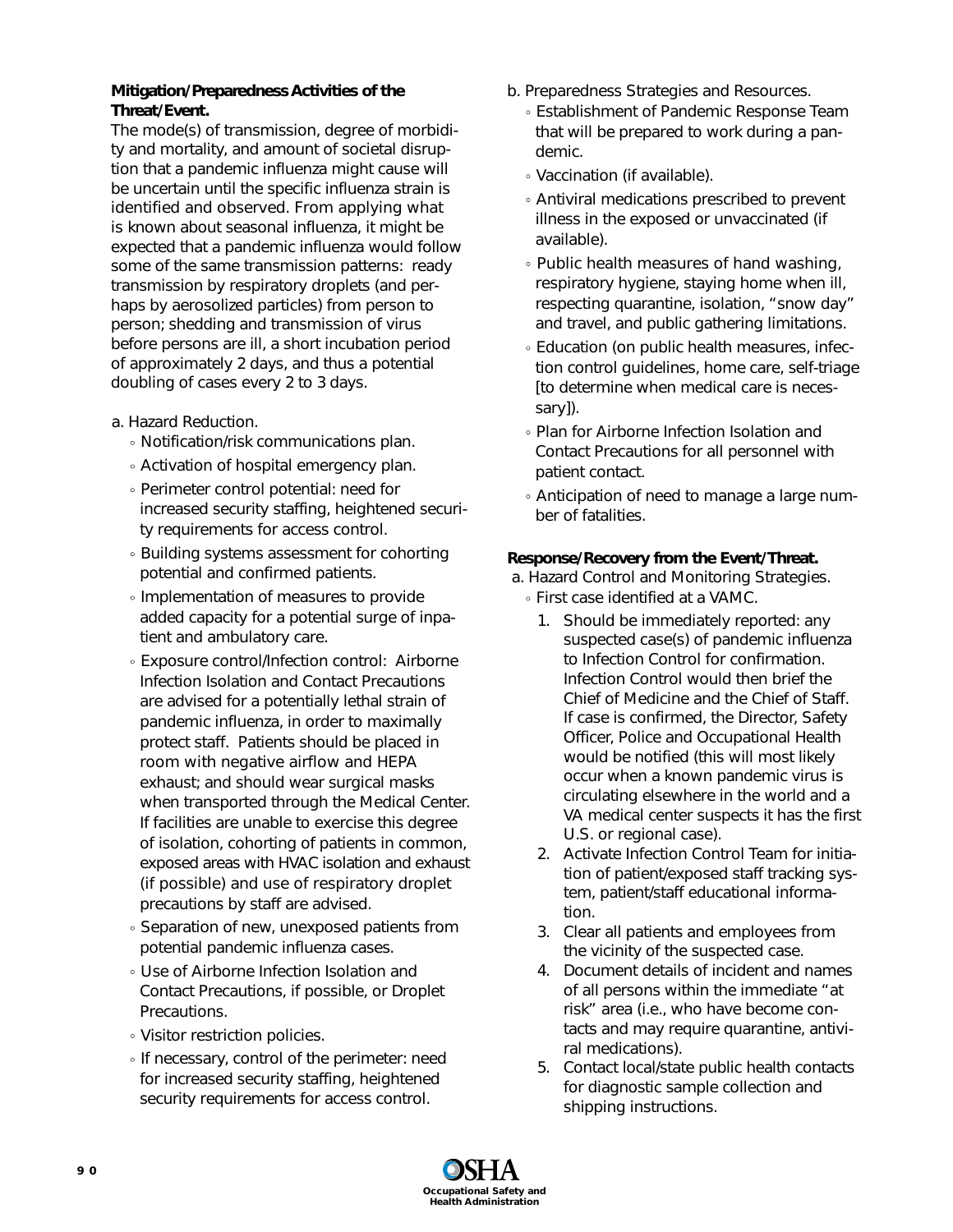- 6. Contact local/state public health agencies, Pharmacy Benefits Management, or VACO Office of Public Health and Environmental Hazards to obtain vaccine, depending on guidance provided at the time (if pandemic vaccine is available).
- 7. Contact Pharmacy Benefits Management, or VACO Office of Public Health and Environmental Hazards for access to VA's oseltamivir (antiviral medication) stockpile.
- 8. Activate Infection Control Team for initiation of patient/exposed employee tracking system, patient/employee educational information.
- 9. Initiate antiviral medication for all potential exposed persons as appropriate after discussion with local/state public health agencies, if appropriate.
- 10. Notify internal personnel, as appropriate, including Chief of Staff, Health Care Providers, Nursing Service, Pharmacy, Microbiology Laboratory, and Engineering for immediate inventory of critical resources.
- 11. Immediately assess potential impact of actual event on mission-critical systems to include staffing, critical supplies, operational space, potential for patient and staff exposures and HVAC system.
- Cases already identified among existing enrolled veterans.
	- 1. VA personnel must maintain communications and awareness with local and state public health agencies of progression of the pandemic in the community. Information must be shared with internal VA personnel, including VAMC Director, Chief of Staff, Police and Security, Chief Nurse Executive, Safety Officer/Industrial Hygienist, Employee/Occupational Health, Emergency Room Personnel, Health Care Providers, Pharmacy, and Microbiology Laboratory for immediate inventory of critical resources.
		- A. Perform active surveillance for pandemic influenza appearing among hospitalized inpatients, or outpatients according to the prevailing case definition.
		- B. Notify the Clinical Microbiology Laboratory of potential for use of rapid diagnostic tests or sending of specimens to reference laboratories.
- C. Immediately assess potential impact of reported community events on mission critical systems to include staffing, critical supplies and operational space.
- D. Await follow-up information from local authorities and prepare for potential presentation of patients.
- b. *Resource Issues.* 
	- Staffing needs will be monitored and addressed by Chief of Staff, Chief of Nursing, VAMC Director, and other involved Service Chiefs.
	- Critical Supplies Vaccine (if available at the time) will likely be distributed through state health departments or through VA Central Office Pharmacy Benefits Management Strategic Healthcare Group. Additional timely information about vaccine may be expected from VACO. Other critical supplies to assess in the event of pandemic influenza include respiratory support equipment (oxygen, and oxygen-delivery equipment, ventilators), personal protective equipment, antimicrobial soap and alcohol-based hand cleaners, antibiotics to treat secondary bacterial pneumonias, morgue kits.
	- Resource Allocation Develop criteria and transparent processes for allocation decisions regarding resources that may not be available in sufficient quantities during a pandemic: antivirals, respirators, vaccines, staff.
	- Space Management Assess negative airflow room and cohorting bed and space availability; refrigerated space to store bodies.
	- Emergency Room capabilities, acute care clinic capabilities and current/projected bed availability should be immediately assessed.
	- Exposed patients and staff might expect short-term quarantine on site or relocation to alternate care sites or alternate healthcare facilities.
	- Consideration should be given to providing pandemic influenza countermeasures that are in short supply to staff members' families (vaccine, antivirals, personal protective equipment), depending on availability and on the facility's responsibilities and assignments under the National Response Plan. If staff members' families can be protected, staff will be more available to take care of patients.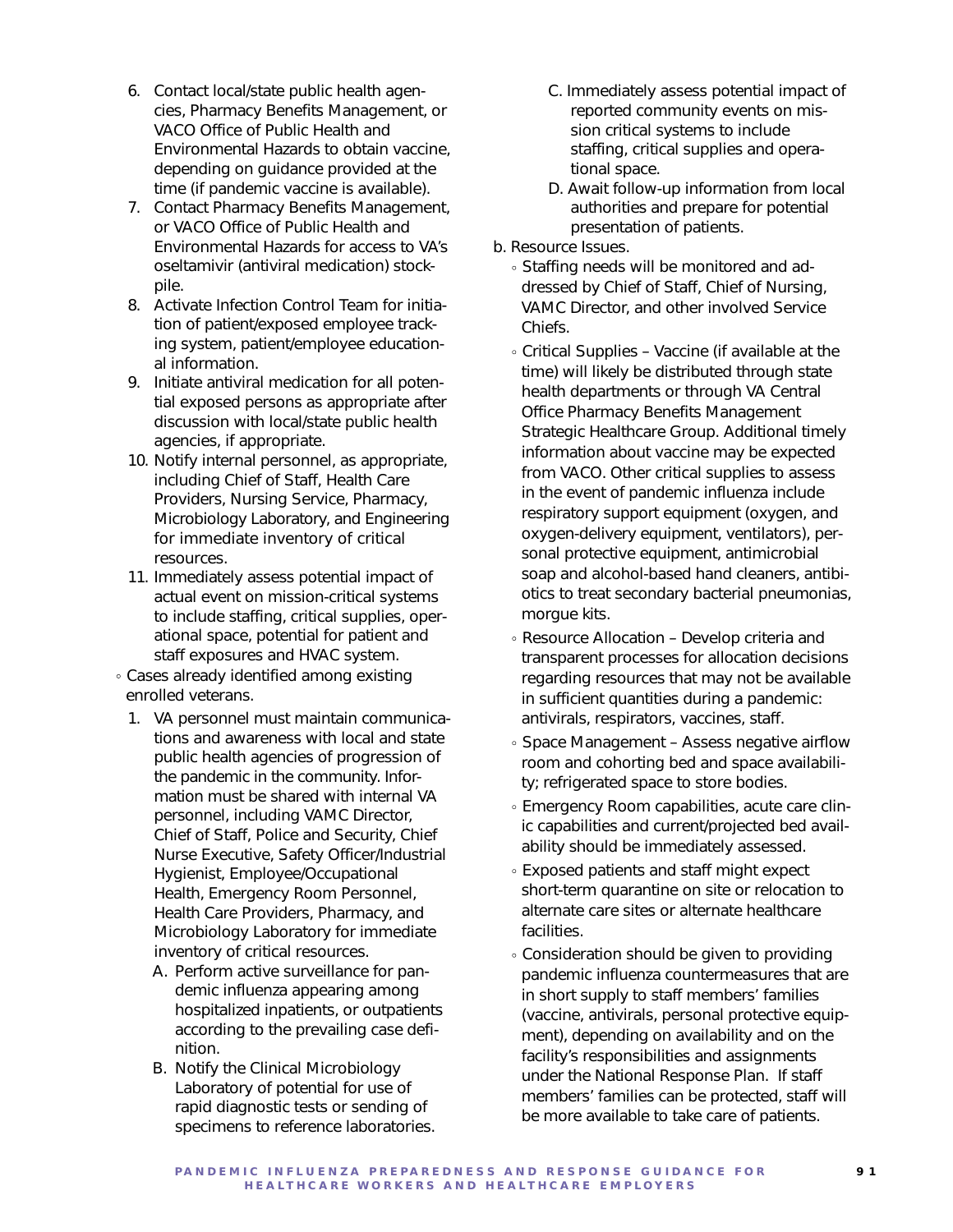- c. *Clinical Response.*
	- Treatment protocols will be based upon prevailing knowledge of the pandemic influenza strain and will include supportive care (respiratory support, hemodynamic support) and use of antivirals.
	- Clinical admission/treatment decisions will be made by the health care providers.
	- All quarantine and visitor restriction decisions will be made by the VAMC Director based upon recommendations of the Infection Control Team or pandemic influenza response team following local/state public health guidance and decisions, and advice of regional VA counsel, if needed. Such decisions will be proportional to the disease impact, necessary, relevant, and applied equitably, and will employ the least restrictive means if options are available.
	- All patients treated and evaluated for potential pandemic influenza must be reported to the Infection Control Team or designated pandemic influenza response team for data collection.
	- Patient and staff recordkeeping must be maintained according to usual standards, if possible.
	- The Infection Control Team or designated pandemic influenza response team will monitor all potential cases and make appropriate reports to the VAMC Director and state and local public health agencies.

## **Notes:**

- 1.Vaccination of Health Care Providers: Vaccine for a pandemic influenza strain will be developed once the strain is known. This vaccine will most likely be distributed to states and then to public and private medical centers. Changes and updates on vaccine availability will be communicated to VISNs and VAMCs from VACO.
	- i. The Infection Control Team, or designated pandemic influenza response team, working with the Chief of Staff and VAMC Director will notify Health Care Providers when treatment/exposure guidelines are updated or as new resources are made available. The Infection Control Team can monitor the VA pandemic influenza websites

for these updates. Note that VA guidance may differ from CDC guidance.

- d. *Recovery Strategies.*
	- Periodic critical supply inventories with resupply or supplementation from outside facilities, as needed.
	- Periodic staffing census with workload redistribution, as needed.
	- Close monitoring of patient census and bed status.
	- Monitoring of staff and patient mental health.

# **External Notification Procedures.**

- a. *Within VA.* VISN, VACO.
- b. *Other State and Federal Agencies.* Local and state public health departments who will notify CDC.
	- OSHA follow prevailing rules for notification of employee fatalities and hospitalizations.
- c. Community Entities. Neighboring hospitals, emergency response systems (police, firefighters, emergency medical services, 911 operators).

# *Specialized Staff Training.*

- Health Care Provider Training Recognition of clinical syndromes associated with influenza, treatment protocols, guidelines for personal protective equipment.
- Infection Control Team Training Passive and active surveillance systems for monitoring reportable infectious disease pathogens.
- Safety Specialist/Industrial Hygienist N95 respirator usage.
- Clinical Laboratories Diagnostic tests, specimen collection, handling, and shipping.
- Social Work Service Introductory training on pandemic influenza, risks, treatments, family implications, and follow-up.
- Police and Security Introductory training on pandemic influenza, PPE recommendations.
- Environmental Management Service Personnel – Introductory training on pandemic influenza risks, decontamination of environments, bedclothing management, PPE recommendations.

## *References and Further Assistance.*

- The VA Pandemic Influenza Plan.
- The VA Respiratory Infectious Diseases Emergency Plan (an amendment to the VHA Emergency Management Guidebook).

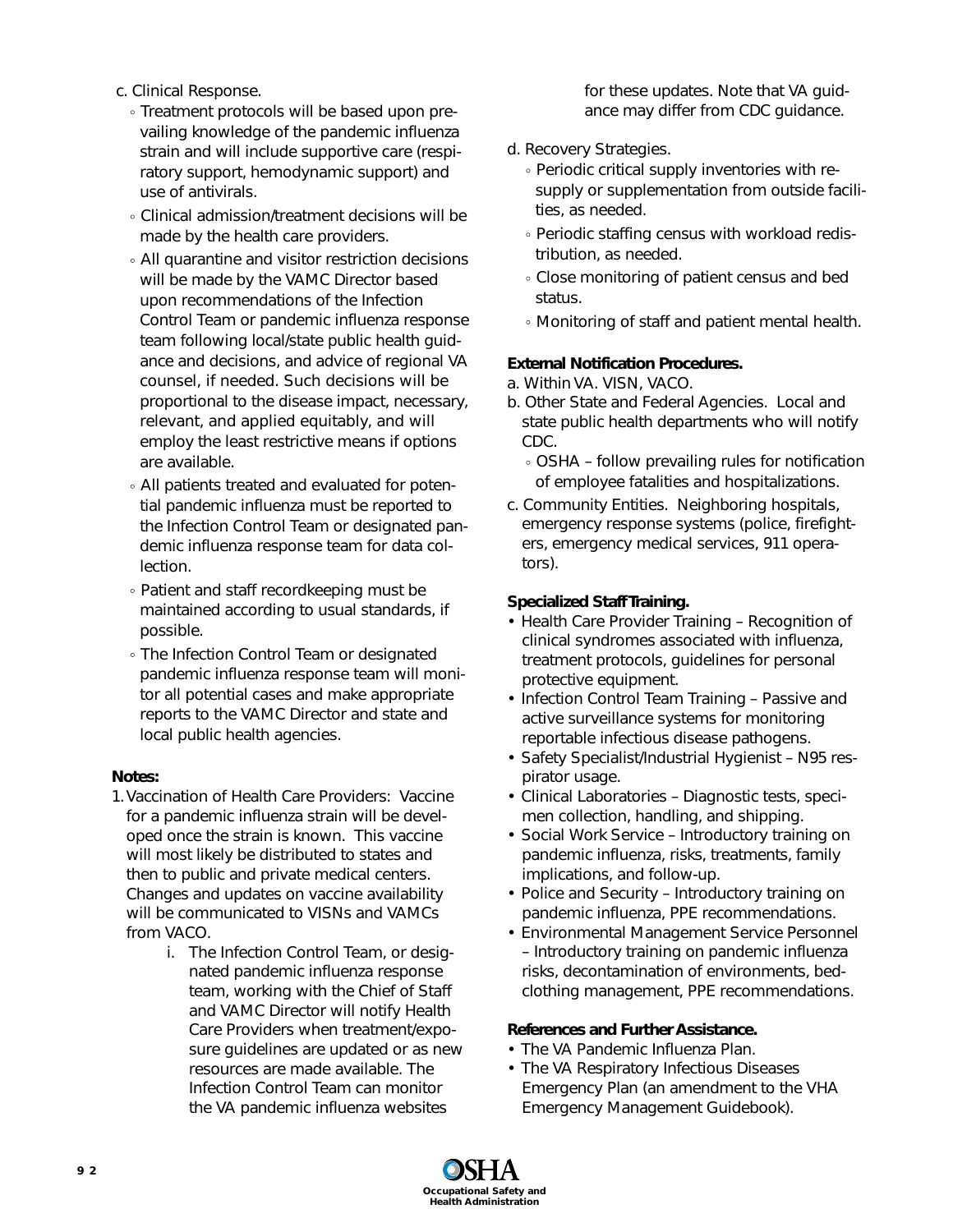Available at http://www.publichealth.va.go/ watch/respiratoryID.htm

- VHA Under Secretary for Health Influenza Advisories. Available at http://www. publichealth.va.gov/flu/advisory.htm
- Local, County, State Health Departments (24/7 contact information must be part of your emergency plans for pandemic influenza).
- VA guidance and websites on pandemic influenza www.publichealth.va.gov/infection dontpassiton

http://www.publichealth.va.gov/flu/

pandemicflu.htm

- Federal websites on pandemic influenza www.pandemicflu.gov
- Phone Numbers.
	- VACO Office of Public Health and Environmental Hazards - 202-273-8575, 8567
	- VACO Pharmacy Benefits Management 708- 786-7886

### *Review Date*

(NAME) Chief, (SERVICE NAME) Attachment: Key Activity Management Tool/Structure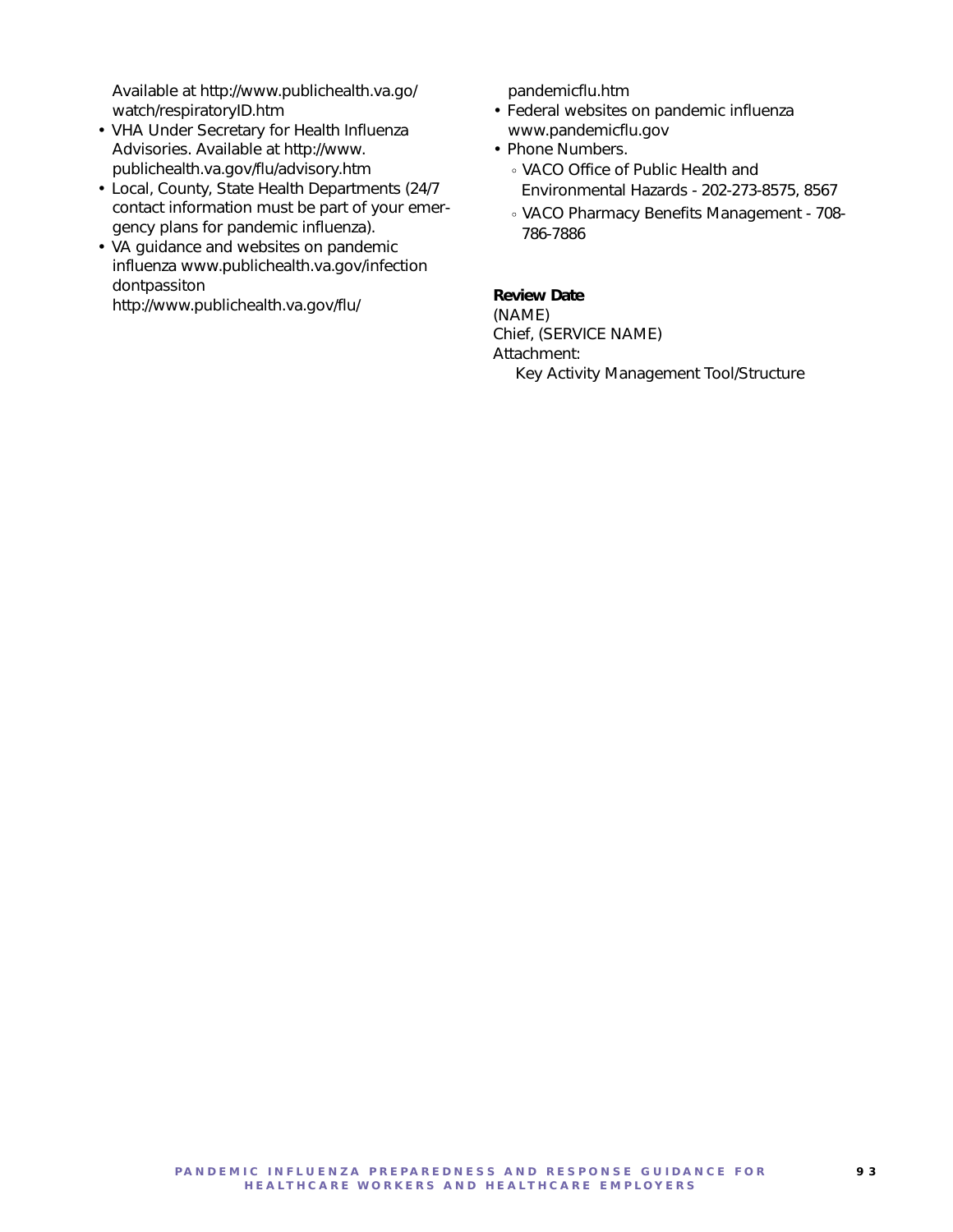# **Appendix G Risk Communication Resources**

1. Department of Health and Human Services http://www.pandemicflu.gov/rcommunication/

"Message maps" are risk communication tools used to convey complex information, and to make it easier to understand. Each primary message has three supporting messages that can be used to provide context for the subject of the primary message.

http://www.pandemicflu.gov/rcommunication/ pre\_event\_maps.pdf

- 2. Association of State and Territorial Health Officials http://www.astho.org/?template=risk\_ communication.html
- 3. Substance Abuse and Mental Health Services Administration http://www.riskcommunication.samhsa.gov/ index.htm
- 4. World Health Organization http://www.who.int/csr/resources/publications/ WHO\_CDS\_2005\_31/en/ http://www.who.int/infectious-disease-news/IDdocs/whocds200528/whocds200528en.pdf http://www.who.int/csr/don/Handbook\_ influenza\_pandemic\_dec05.pdf

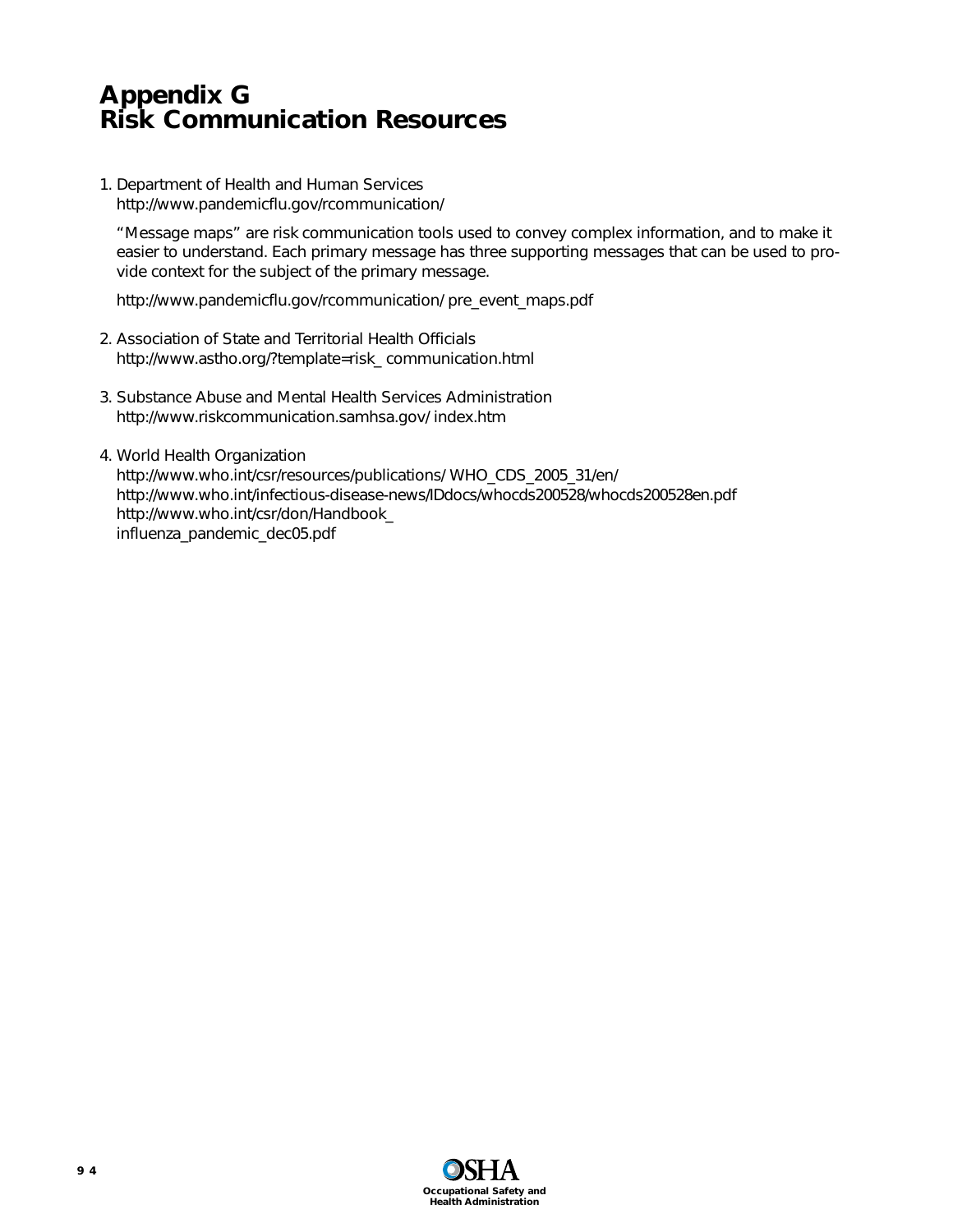# **Appendix G-1**

# **Risk and Crisis Communication: 77 Questions Commonly Asked by Journalists During a Crisis**

(Reproduced with permission from: Covello, V.T., "Risk Communication and Message Mapping: A New Tool for Communicating Effectively in Public Health Emergencies and Disasters," Journal of Emergency Management, Vol.#4 No.#3, 25-40 (2006)).

Journalists are likely to ask six questions in a crisis (who, what, where, when, why, how) that relate to three broad topics: (1) What happened?; (2) What caused it to happen?; (3) What does it mean?

Specific questions include:

- 1. What is your name and title?
- 2. What are your job responsibilities?
- 3. What are your qualifications?
- 4. Can you tell us what happened?
- 5. When did it happen?
- 6. Where did it happen?
- 7. Who was harmed?
- 8. How many people were harmed?
- 9. Are those that were harmed getting help?
- 10. How certain are you about this information?
- 11. How are those who were harmed getting help?
- 12. Is the situation under control?
- 13. How certain are you that the situation is under control?
- 14. Is there any immediate danger?
- 15. What is being done in response to what happened?
- 16. Who is in charge?
- 17. What can we expect next?
- 18. What are you advising people to do?
- 19. How long will it be before the situation returns to normal?
- 20. What help has been requested or offered from others?
- 21. What responses have you received?
- 22. Can you be specific about the types of harm that occurred?
- 23. What are the names of those who were harmed?
- 24. Can we talk to them?
- 25. How much damage occurred?
- 26. What other damage may have occurred?
- 27. How certain are you about damages?
- 28. How much damage do you expect?
- 29. What are you doing now?
- 30. Who else is involved in the response?
- 31. Why did this happen?
- 32. What was the cause?
- 33. Did you have any forewarning that this might happen?
- 34. Why wasn't this prevented from happening?
- 35. What else could go wrong?
- 36. If you are not sure of the cause, what is your best guess?
- 37. Who caused this to happen?
- 38. Who is to blame?
- 39. Could this have been avoided?
- 40. Do you think those involved handled the situation well enough?
- 41. When did your response to this begin?
- 42. When were you notified that something had happened?
- 43. Who is conducting the investigation?
- 44. What are you going to do after the investigation?
- 45. What have you found out so far?
- 46. Why was more not done to prevent this from happening?
- 47. What is your personal opinion?
- 48. What are you telling your own family?
- 49. Are all those involved in agreement?
- 50. Are people overreacting?
- 51. Which laws are applicable?
- 52. Has anyone broken the law?
- 53. How certain are you that mistakes have not been made?
- 54. Have you told us everything you know?
- 55. What are you telling us?
- 56. What effects will this have on the people involved?
- 57. What precautionary measures were taken?
- 58. Do you accept responsibility for what happened?
- 59. Has this ever happened before?
- 60. Can this happen elsewhere?
- 61. What is the worst case scenario?
- 62. What lessons were learned?
- 63. Were those lessons implemented? Are they being implemented now?
- 64. What can be done to prevent this from happening again?
- 65. What would you like to say to those who have been harmed and to their families?
- 66. Is there any continuing danger?
- 67. Are people out of danger? Are people safe?
- 68. Will there be inconvenience to employees or to the public?
- 69. How much will all this cost?
- 70. Are you able and willing to pay the costs?
- 71. Who else will pay the costs?
- 72. When will we find out more?
- 73. What steps need to be taken to avoid a similar event?
- 74. Have these steps already been taken?
- 75. If not, why not?
- 76. Why should we trust you?
- 77. What does this all mean?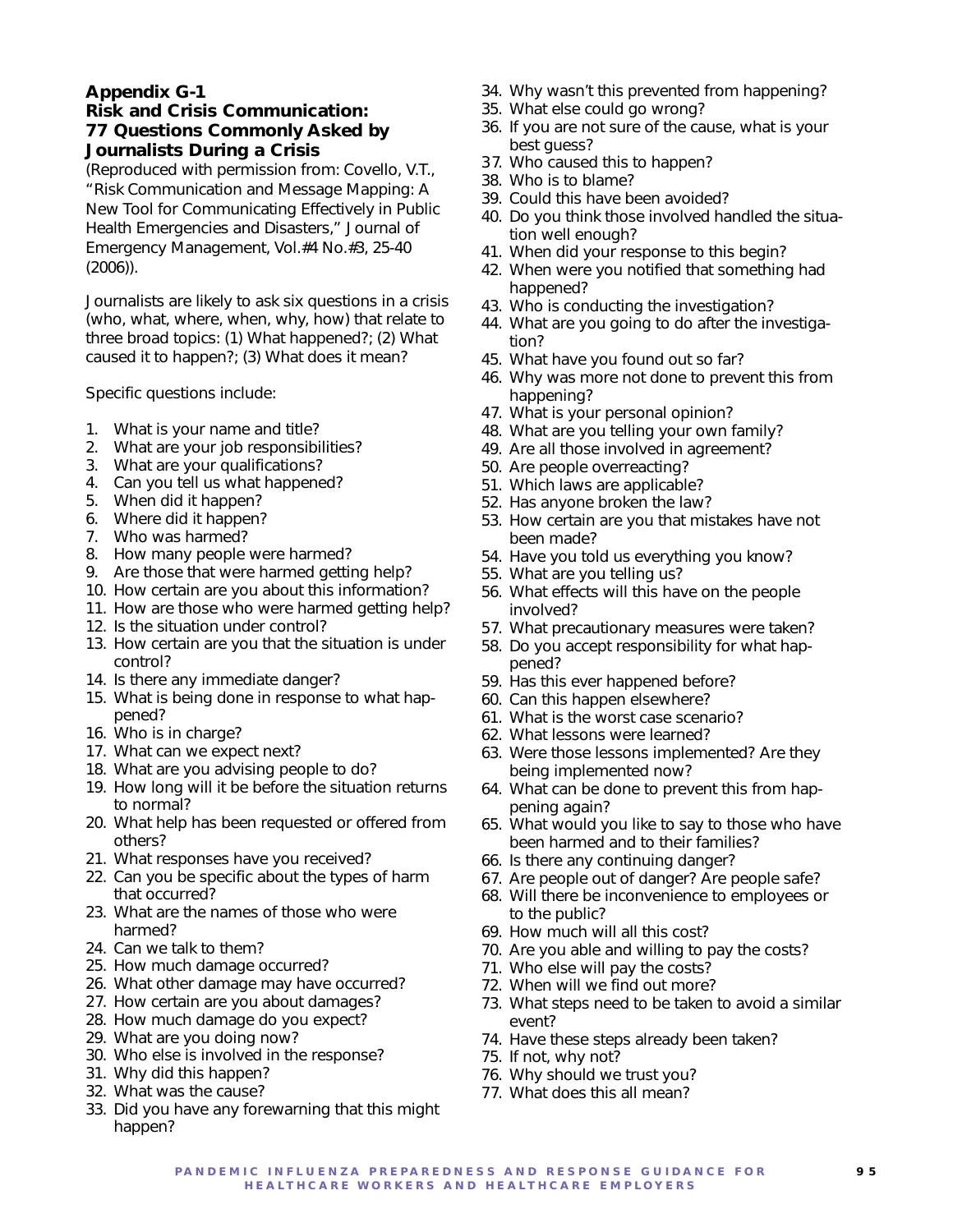# **Appendix H Sample Supply Checklists For Pandemic Planning**

# **Appendix H-1**

# **Examples of Consumable and Durable Supply Needs**

*Reproduced and modified from the HHS Pandemic Influenza Plan Supplement 3 Health Care Planning, Box 2*.

- Consumable resources
	- Hand hygiene supplies (antimicrobial soap and alcohol-based, waterless hand hygiene products)
	- Disposable N95 respirators, surgical and procedure masks
	- Face shields (disposable or reusable)
	- Gowns
	- Gloves
	- Facial tissues
	- Central line kits
	- Morgue packs
- Durable resources
	- Ventilators
	- Respiratory care equipment
	- Beds
	- IV pumps

http://www.hhs.gov/pandemicflu/plan/sup3.html

# **Appendix H-2**

# **Suggested Inventory of Durable and Consumable Supplies for Veterans Administration Health Care Facilities during a Pandemic Influenza**

*Reproduced with permission from Department of Veterans Affairs, VA Pandemic Plan*

# *Durable resources*

- Mechanical ventilators
- Manual resuscitators (bag-valve mask)
- Beds
- Stretchers/gurneys
- IV pumps
- Positive air purifying respirators (PAPRs) or other equivalent respirators

# *Consumable resources (consider stockpiling a 4 week supply)*

- Hand hygiene supplies (antimicrobial soap and alcohol-based [>60%], waterless hand hygiene gels or foams)
- Disposable fit-testable N95 respirators
- Elastomeric respirators with P100 filters
- Surgical and procedure-type masks
- Goggles
- Gowns
- Gloves
- Facial tissues
- Central line kit
- Morgue packs
- IV equipment
- Syringes and needles for vaccine administration
- Respiratory care equipment
	- Portable oxygen
	- Regulators and flow meters
	- Oxygen and ventilator tubing, cannulae, masks
	- Endotracheal tubes, various sizes
	- Suction kits
	- Tracheotomy
	- Vacuum gauges for suction and portable suction machines

# • Intensive care unit (ICU) monitoring equipment

# *Medications (consider stockpiling a 4-week supply)*

- Nonsteroidal anti-inflammatory drugs (NSAIDs), pill and liquid forms
- Acetaminophen (pill, suppository, liquid)
- Antibiotics (consider ciprofloxacin, levofloxacin po and iv, vancomycin, piperacillin/tazobactam, ceftriaxone)
- Antivirals (oseltamivir)
- Vaccines (pandemic and seasonal influenza, pneumococcal)
- Vasopressors
- Benzodiazepines, propofal
- Proton pump inhibitors
- Bronchodilators

## *Items to consider including in home care kits*

- Thermometers
- NSAIDs or acetaminophen
- Cough suppressants
- Oral rehydration mix packs
- Surgical or procedure-type masks for the patient to wear around others and for care providers to wear around the patient
- Printed home care instructions, including VA facility contact information and information about symptoms that should prompt the patient to see a healthcare provider

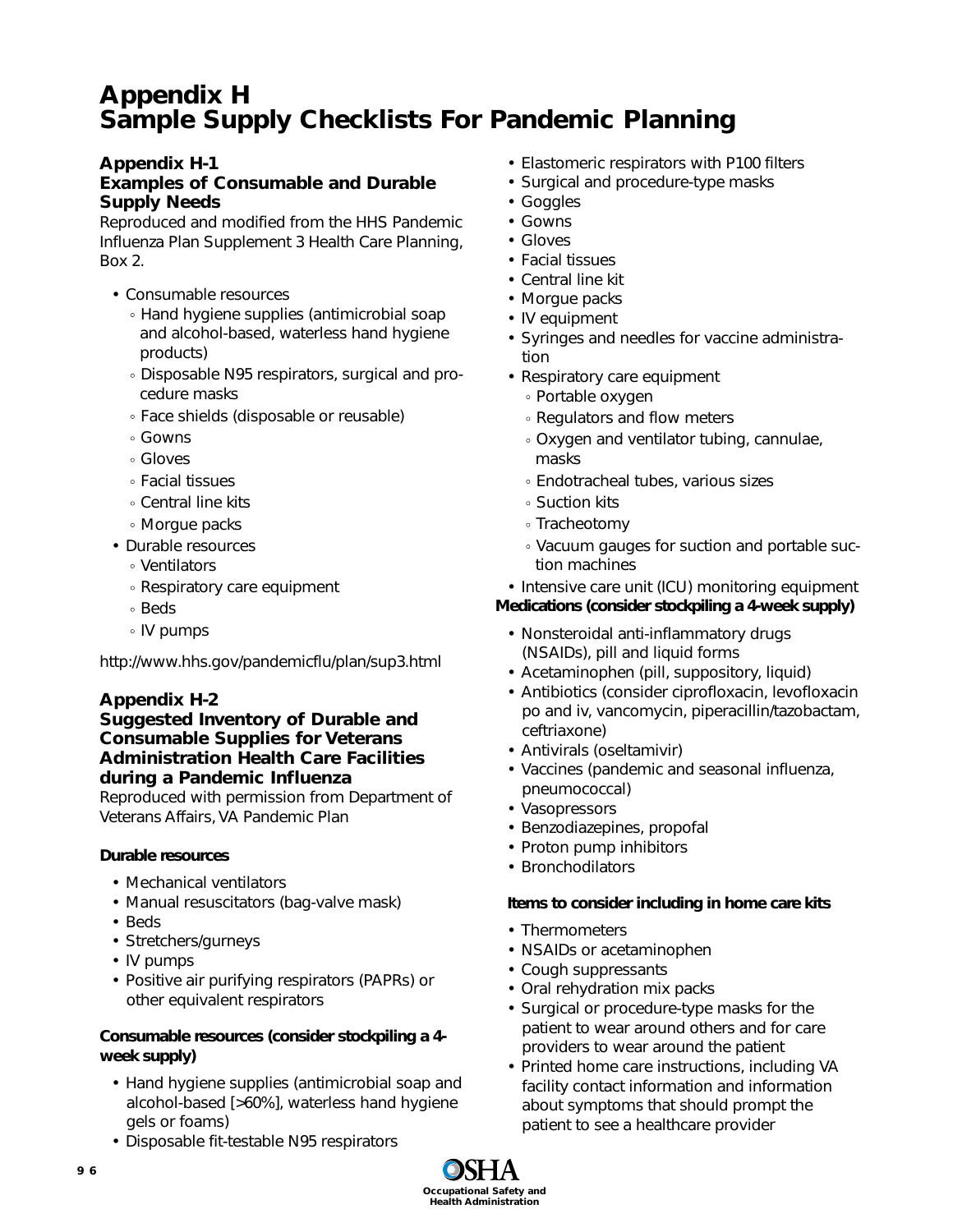# **OSHA Assistance**

OSHA can provide extensive help through a variety of programs, including technical assistance about effective safety and health programs, state plans, workplace consultations, voluntary protection programs, strategic partnerships, training and education, and more. An overall commitment to workplace safety and health can add value to your business, to your workplace, and to your life.

#### **Safety and Health Program Management Guidelines**

Effective management of employee safety and health protection is a decisive factor in reducing the extent and severity of work-related injuries and illnesses and their related costs. In fact, an effective safety and health program forms the basis of good employee protection and can save time and money (about \$4 for every dollar spent) and increase productivity and reduce employee injuries, illnesses, and related workers' compensation costs.

To assist employers and employees in developing effective safety and health programs, OSHA published recommended Safety and Health Program Management Guidelines (54 Federal Register (16): 3904-3916, January 26, 1989). These voluntary guidelines can be applied to all places of employment covered by OSHA.

The guidelines identify four general elements critical to the development of a successful safety and health management system:

- Management leadership and employee involvement,
- Worksite analysis,
- Hazard prevention and control, and
- Safety and health training.

The guidelines recommend specific actions, under each of these general elements, to achieve an effective safety and health program. The *Federal Register* notice is available online at www.osha.gov.

#### **State Programs**

The *Occupational Safety and Health Act of 1970* (OSH Act) encourages states to develop and operate their own job safety and health plans. OSHA approves and monitors these plans. Twenty-four states, Puerto Rico and the Virgin Islands currently operate approved state plans: 22 cover both private and public (state and local government) employment; Connecticut, New Jersey, New York and the Virgin Islands cover the public sector only. States and territories with their own OSHA-approved occupational safety and health plans must adopt standards identical to, or at least as effective as, the Federal OSHA standards.

### **Consultation Services**

Consultation assistance is available on request to employers who want help in establishing and main-

taining a safe and healthful workplace. Largely funded by OSHA, the service is provided at no cost to the employer. Primarily developed for smaller employers with more hazardous operations, the consultation service is delivered by state governments employing professional safety and health consultants. Comprehensive assistance includes an appraisal of all mechanical systems, work practices, and occupational safety and health hazards of the workplace and all aspects of the employer's present job safety and health program. In addition, the service offers assistance to employers in developing and implementing an effective safety and health program. No penalties are proposed or citations issued for hazards identified by the consultant. OSHA provides consultation assistance to the employer with the assurance that his or her name and firm and any information about the workplace will not be routinely reported to OSHA enforcement staff.

Under the consultation program, certain exemplary employers may request participation in OSHA's Safety and Health Achievement Recognition Program (SHARP). Eligibility for participation in SHARP includes receiving a comprehensive consultation visit, demonstrating exemplary achievements in workplace safety and health by abating all identified hazards, and developing an excellent safety and health program.

Employers accepted into SHARP may receive an exemption from programmed inspections (not complaint or accident investigation inspections) for a period of 1 year. For more information concerning consultation assistance, see OSHA's website at www.osha.gov.

#### **Voluntary Protection Programs (VPP)**

Voluntary Protection Programs and on-site consultation services, when coupled with an effective enforcement program, expand employee protection to help meet the goals of the OSH Act. The VPPs motivate others to achieve excellent safety and health results in the same outstanding way as they establish a cooperative relationship between employers, employees, and OSHA.

For additional information on VPP and how to apply, contact the OSHA regional offices listed at the end of this publication.

#### **Strategic Partnership Program**

OSHA's Strategic Partnership Program, the newest member of OSHA's cooperative programs, helps encourage, assist, and recognize the efforts of partners to eliminate serious workplace hazards and achieve a high level of employee safety and health. Whereas OSHA's Consultation Program and VPP entail one-on-one relationships between OSHA and individual worksites, most strategic partnerships seek to have a broader impact by building cooperative relationships with groups of employers and employees. These partnerships are voluntary, cooperative relation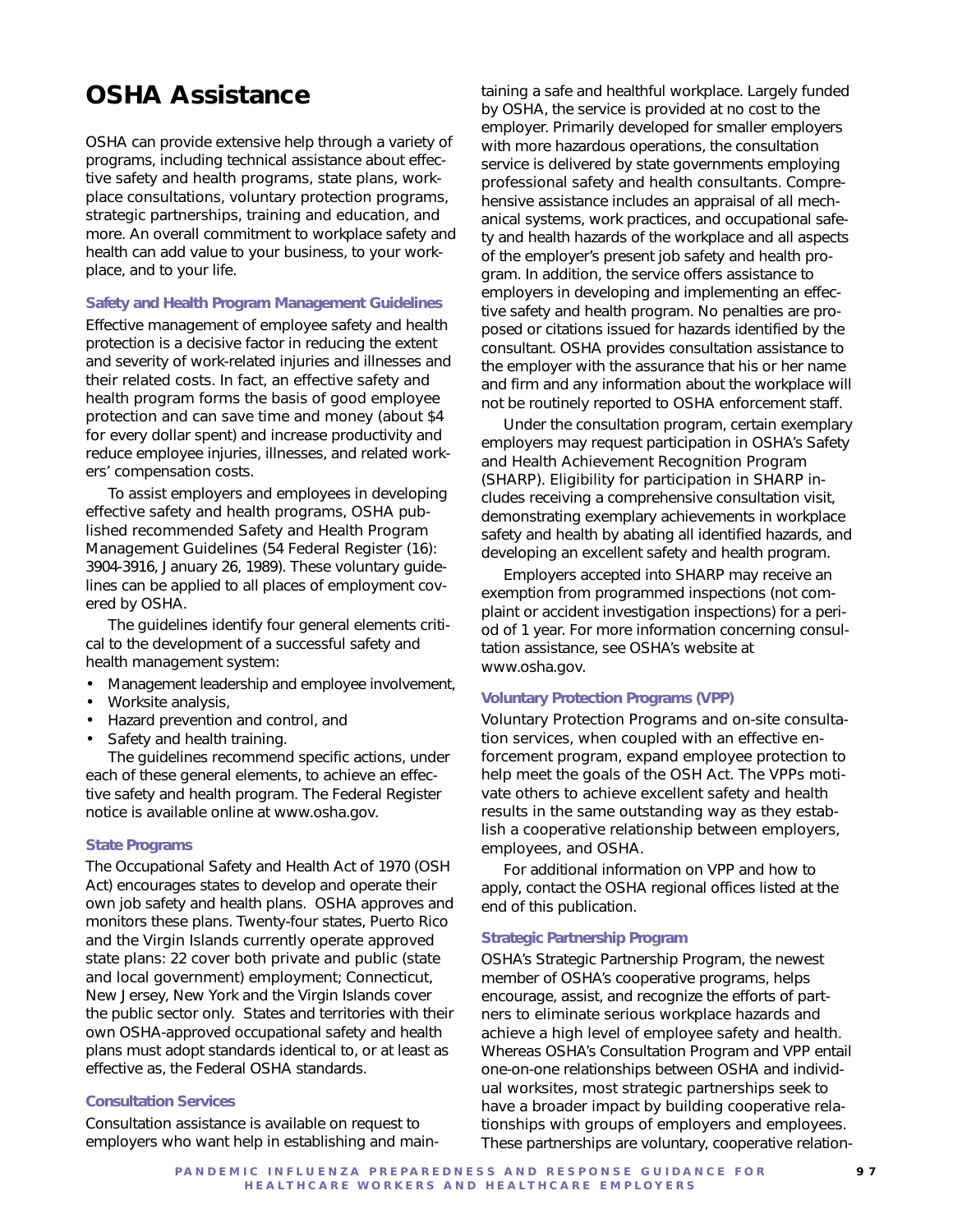ships between OSHA, employers, employee representatives, and others (e.g., trade unions, trade and professional associations, universities, and other government agencies).

For more information on this and other cooperative programs, contact your nearest OSHA office, or visit OSHA's website at www.osha.gov.

### **Alliance Program**

Through the Alliance Program, OSHA works with groups committed to safety and health, including businesses, trade or professional organizations, unions and educational institutions, to leverage resources and expertise to develop compliance assistance tools and resources and share information with employers and employees to help prevent injuries, illnesses and fatalities in the workplace.

Alliance Program agreements have been established with a wide variety of industries including meat, apparel, poultry, steel, plastics, maritime, printing, chemical, construction, paper and telecommunications. These agreements are addressing many safety and health hazards and at-risk audiences; including silica, fall protection, amputations, immigrant workers, youth and small businesses. By meeting the goals of the Alliance Program agreements (training and education, outreach and communication, and promoting the national dialogue on workplace safety and health), OSHA and the Alliance Program participants are developing and disseminating compliance assistance information and resources for employers and employees such as electronic assistance tools, fact sheets, toolbox talks, and training programs.

### **OSHA Training and Education**

OSHA area offices offer a variety of information services, such as compliance assistance, technical advice, publications, audiovisual aids and speakers for special engagements. OSHA's Training Institute in Arlington Heights, IL, provides basic and advanced courses in safety and health for Federal and state compliance officers, state consultants, Federal agency personnel, and private sector employers, employees, and their representatives.

The OSHA Training Institute also has established OSHA Training Institute Education Centers to address the increased demand for its courses from the private sector and from other federal agencies. These centers are nonprofit colleges, universities, and other organizations that have been selected after a competition for participation in the program.

OSHA also provides funds to nonprofit organizations, through grants, to conduct workplace training and education in subjects where OSHA believes there is a lack of workplace training. Grants are awarded

annually. Grant recipients are expected to contribute 20 percent of the total grant cost.

For more information on grants, training, and education, contact the OSHA Training Institute, Office of Training and Education, 2020 South Arlington Road, Arlington Heights, IL 60005, (847) 297-4810, or see *Outreach* on OSHA's website at www.osha.gov. For further information on any OSHA program, contact your nearest OSHA regional office listed at the end of this publication.

### **Information Available Electronically**

OSHA has a variety of materials and tools available on its website at www.osha.gov. These include electronic compliance assistance tools, such as Safety and Health Topics, eTools, Expert Advisors; regulations, directives and publications; videos and other information for employers and employees. OSHA's software programs and compliance assistance tools walk you through challenging safety and health issues and common problems to find the best solutions for your workplace.

A wide variety of OSHA materials, including standards, interpretations, directives and more can be purchased on CD-ROM from the U.S. Government Printing Office, Superintendent of Documents, toll-free phone (866) 512-1800.

### **OSHA Publications**

OSHA has an extensive publications program. For a listing of free or sales items, visit OSHA's website at www.osha.gov or contact the OSHA Publications Office, U.S. Department of Labor, 200 Constitution Avenue, NW, N-3101, Washington, DC 20210: Telephone (202) 693-1888 or fax to (202) 693-2498.

### **Contacting OSHA**

To report an emergency, file a complaint, or seek OSHA advice, assistance, or products, call (800) 321- OSHA or contact your nearest OSHA Regional or Area office listed at the end of this publication. The teletypewriter (TTY) number is (877) 889-5627.

Written correspondence can be mailed to the nearest OSHA Regional or Area Office listed at the end of this publication or to OSHA's national office at: U.S. Department of Labor, Occupational Safety and Health Administration, 200 Constitution Avenue, N.W., Washington, DC 20210.

By visiting OSHA's website at www.osha.gov, you can also:

- file a complaint online,
- submit general inquiries about workplace safety and health electronically, and
- find more information about OSHA and occupational safety and health.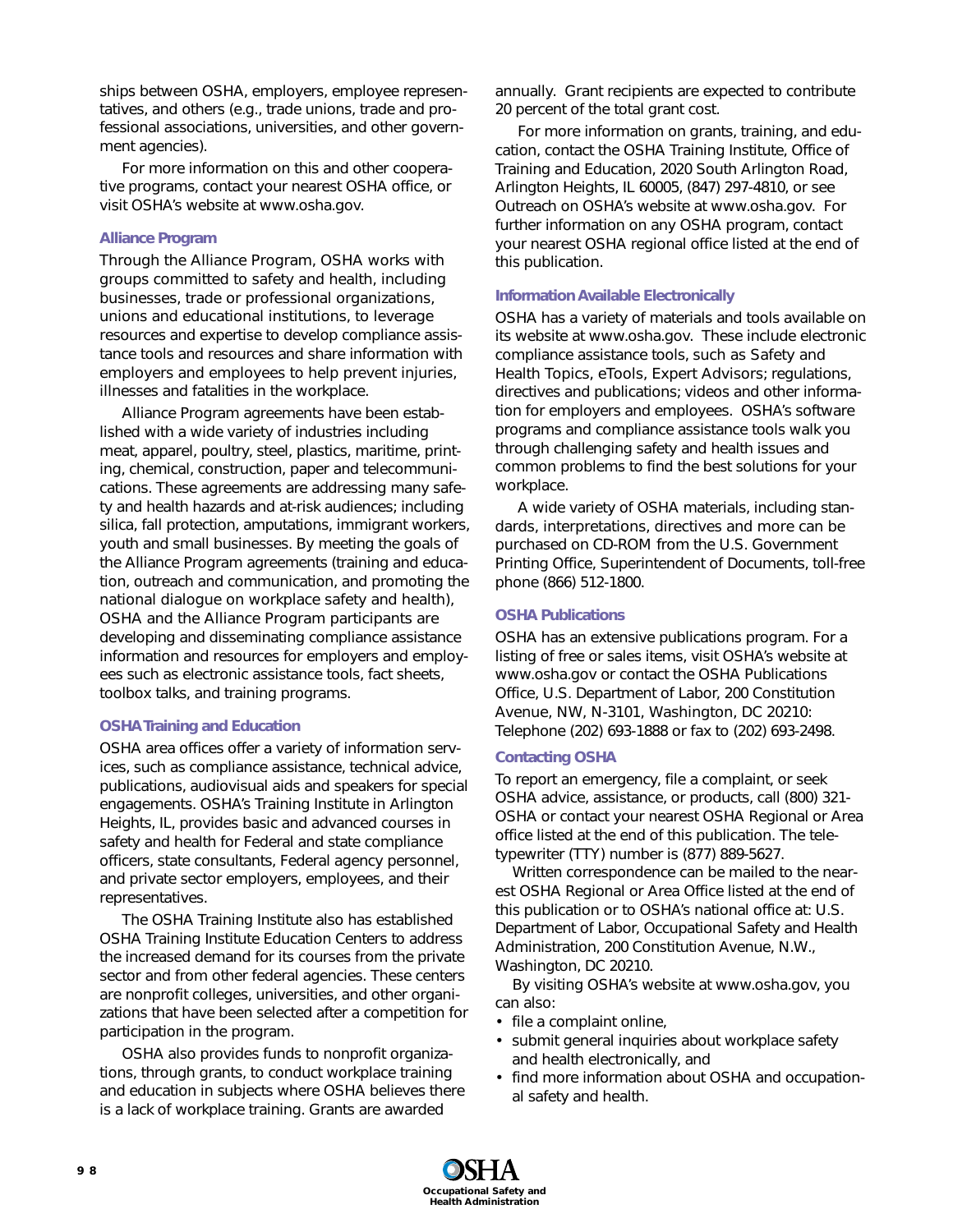# **OSHA Regional Offices**

### **Region I**

 $(CT, * ME, MA, NH, RI, VT*)$ JFK Federal Building, Room E340 Boston, MA 02203 (617) 565-9860

### **Region II**

(NJ,\* NY,\* PR,\* VI\*) 201 Varick Street, Room 670 New York, NY 10014 (212) 337-2378

### **Region III**

(DE, DC, MD,\* PA, VA,\* WV) The Curtis Center 170 S. Independence Mall West Suite 740 West Philadelphia, PA 19106-3309 (215) 861-4900

### **Region IV**

(AL, FL, GA, KY,\* MS, NC,\* SC,\* TN\*) 61 Forsyth Street, SW Atlanta, GA 30303 (404) 562-2300

### **Region V**

(IL, IN,\* MI,\* MN,\* OH, WI) 230 South Dearborn Street Room 3244 Chicago, IL 60604 (312) 353-2220

### **Region VI**

(AR, LA, NM,\* OK, TX) 525 Griffin Street, Room 602 Dallas, TX 75202 (972) 850-4145

### **Region VII**

(IA,\* KS, MO, NE) City Center Square 1100 Main Street, Suite 800 Kansas City, MO 64105 (816) 426-5861

### **Region VIII**

(CO, MT, ND, SD, UT,\* WY\*) 1999 Broadway, Suite 1690 PO Box 46550 Denver, CO 80202-5716 (720) 264-6550

### **Region IX**

(American Samoa, AZ,\* CA,\* HI,\* NV,\* Northern Mariana Islands) 90 7th Street, Suite 18-100 San Francisco, CA 94103 (415) 625-2547

### **Region X**

(AK,\* ID, OR,\* WA\*) 1111 Third Avenue, Suite 715 Seattle, WA 98101-3212 (206) 553-5930

\* These states and territories operate their own OSHA-approved job safety and health programs and cover state and local government employees as well as private sector employees. The Connecticut, New Jersey, New York and Virgin Islands plans cover public employees only. States with approved programs must have standards that are identical to, or at least as effective as, the Federal standards.

**Note:** To get contact information for OSHA Area Offices, OSHA-approved State Plans and OSHA Consultation Projects, please visit us online at www.osha.gov or call us at 1-800-321-OSHA.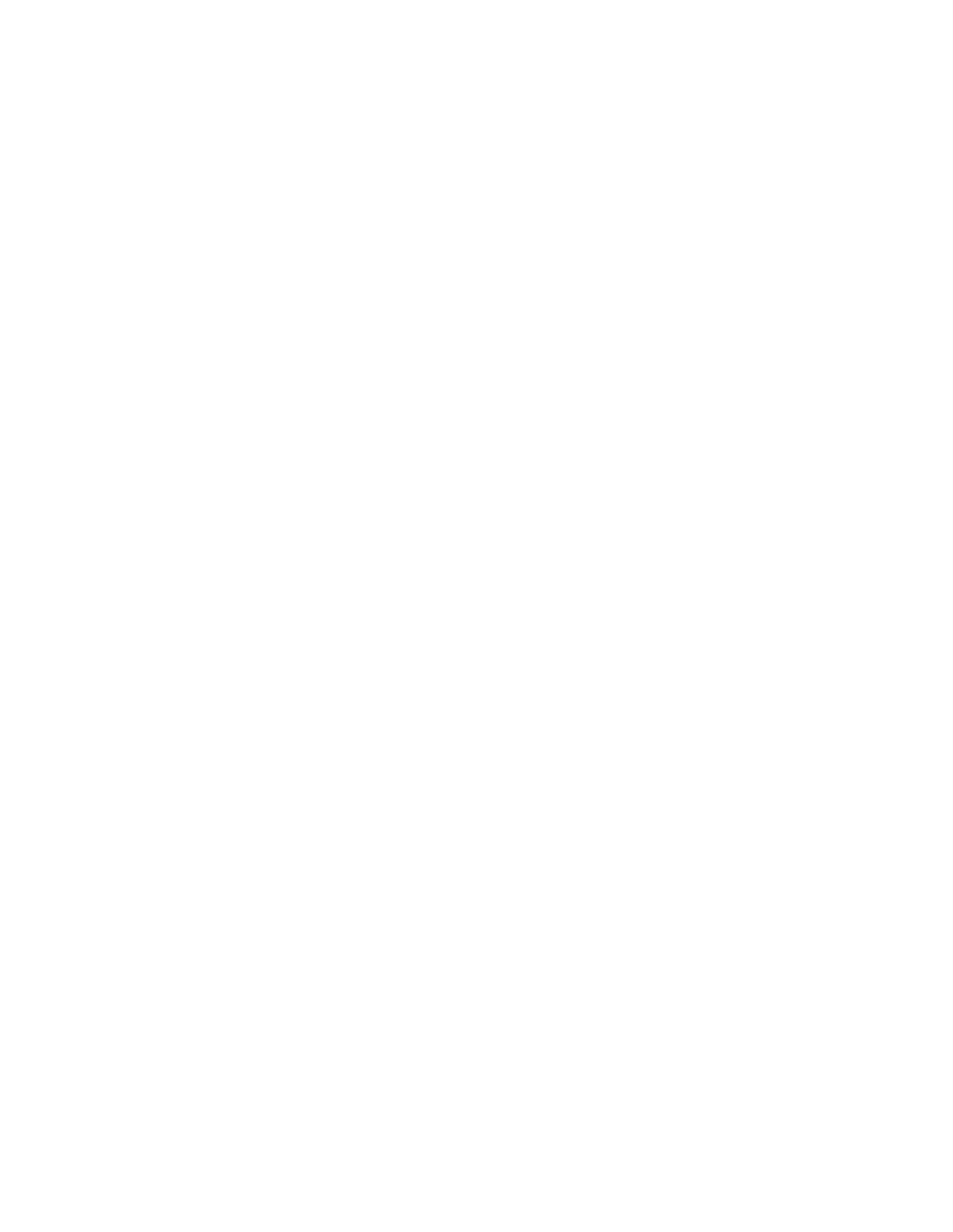